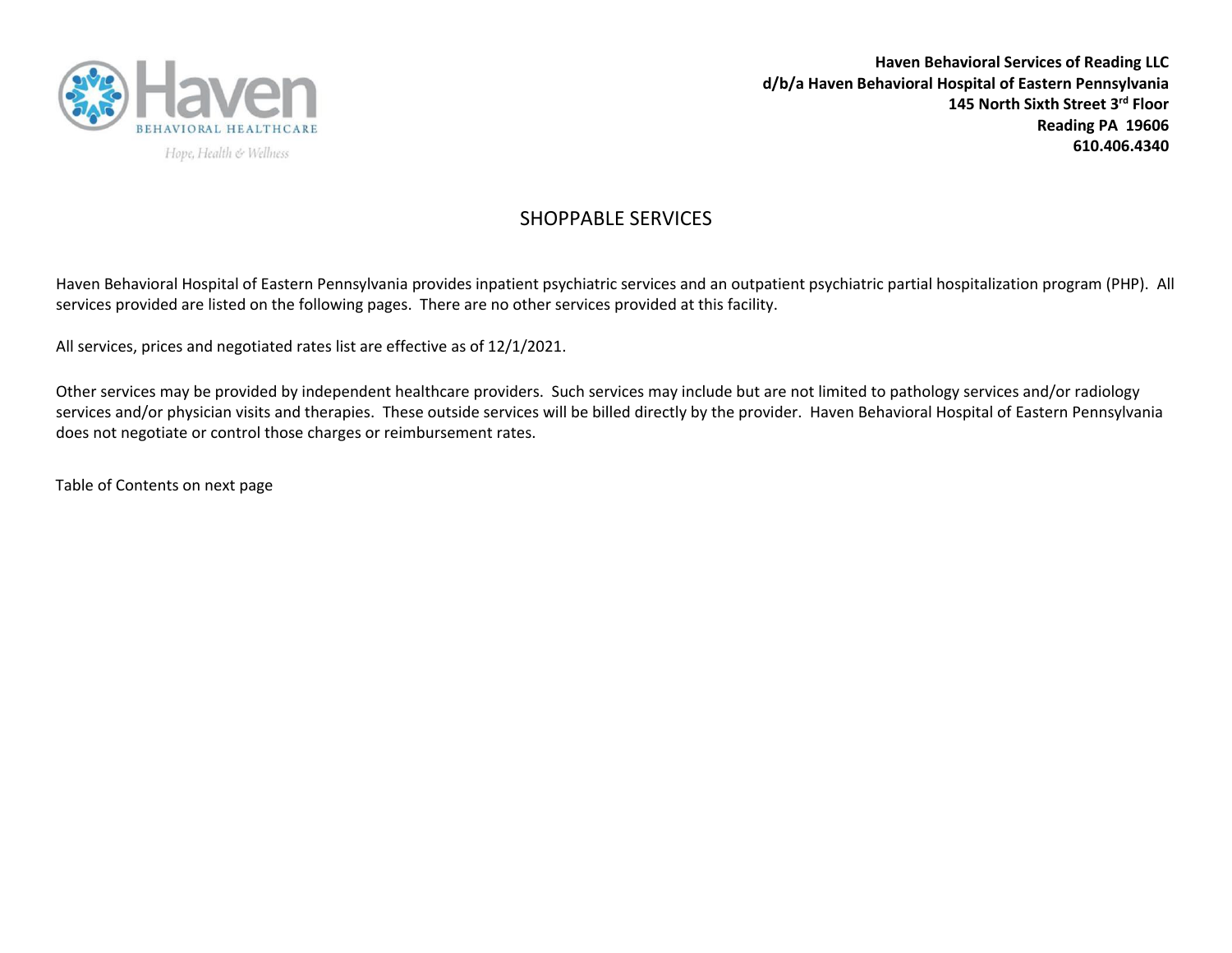<span id="page-1-0"></span>

| <b>TABLE OF CONTENTS</b> (Click on any page number to navigate to that page) | <b>PAGE</b> |
|------------------------------------------------------------------------------|-------------|
|                                                                              |             |
|                                                                              |             |
| Payor Reimbursement by Service Rates:                                        |             |
| Medicare                                                                     |             |
|                                                                              |             |
|                                                                              |             |
| Medicare Magellan Personal Choice 65                                         |             |
|                                                                              |             |
|                                                                              |             |
| <b>Medicare Geisinger Gold</b>                                               |             |
|                                                                              |             |
|                                                                              |             |
| <b>Medicare Gateway</b>                                                      |             |
|                                                                              |             |
|                                                                              |             |
| Medicare UHC Dual Complete (Optum)                                           |             |
|                                                                              |             |
|                                                                              |             |
| Medicare Keystone Blue                                                       |             |
|                                                                              |             |
|                                                                              |             |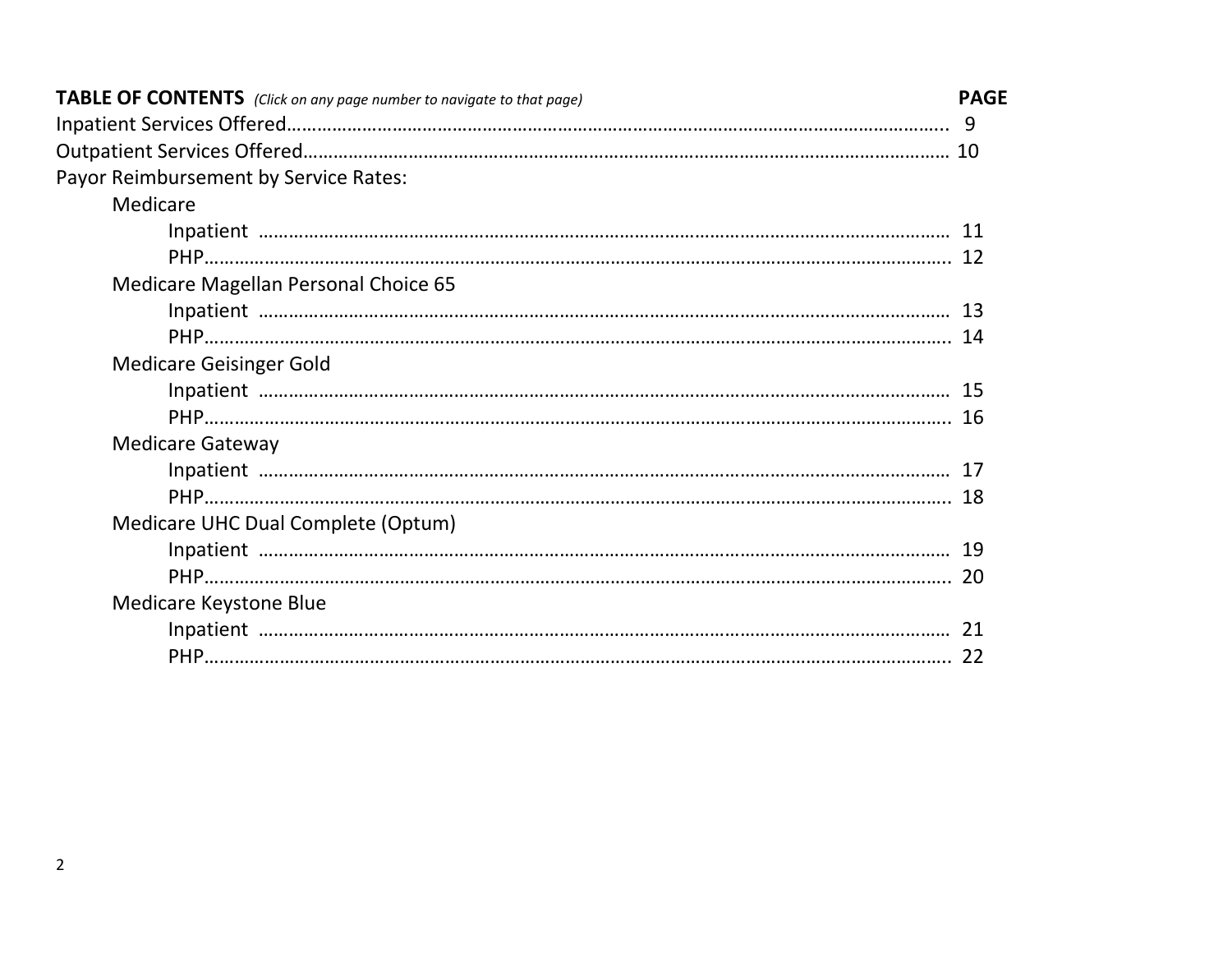# TABLE OF CONTENTS (continued):<br>Payor Reimbursement Rates (continued):

| iyor Kennbursenlerit Kates (continueu). |  |
|-----------------------------------------|--|
| <b>Medicare Aetna</b>                   |  |
|                                         |  |
|                                         |  |
| Medicare Humana                         |  |
|                                         |  |
|                                         |  |
| Medicare UBH (Optum)                    |  |
|                                         |  |
|                                         |  |
| <b>Medicare Highmark</b>                |  |
|                                         |  |
|                                         |  |
| <b>Medicare Magellan Senior Blue</b>    |  |
|                                         |  |
|                                         |  |
| <b>Medicare MH Net</b>                  |  |
|                                         |  |
|                                         |  |
| <b>Medicare Capital Blue Cross</b>      |  |
|                                         |  |
|                                         |  |
| <b>Medicare Value Options Beacon</b>    |  |
|                                         |  |
|                                         |  |
|                                         |  |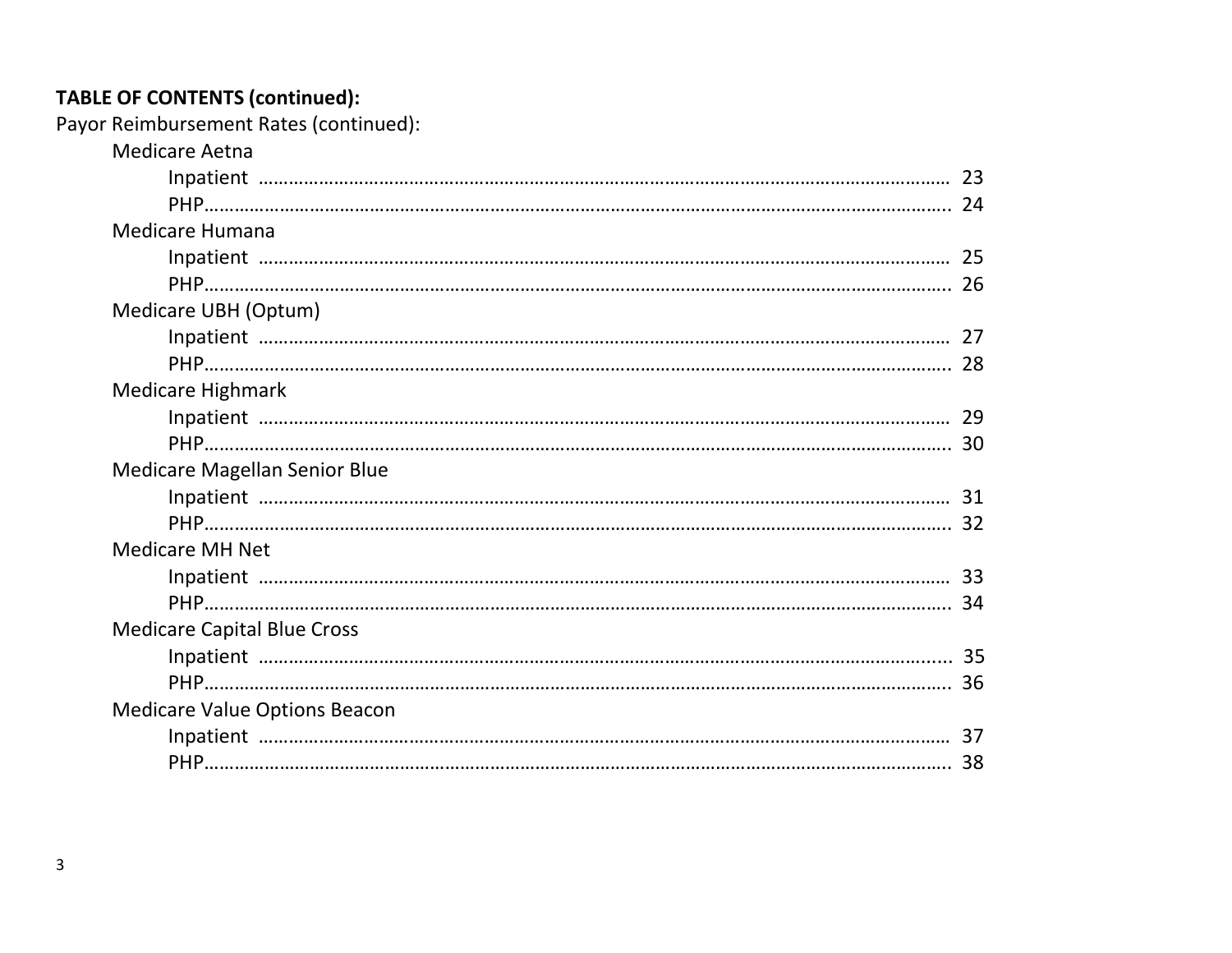| Payor Reimbursement Rates (continued): |  |
|----------------------------------------|--|
| <b>Medicare UPMC Health Plans</b>      |  |
|                                        |  |
|                                        |  |
| <b>Medicare Senior Life</b>            |  |
|                                        |  |
|                                        |  |
| <b>Medicare Cigna</b>                  |  |
|                                        |  |
|                                        |  |
| <b>Medicaid PA</b>                     |  |
|                                        |  |
|                                        |  |
| <b>Medicaid CCBHO</b>                  |  |
|                                        |  |
|                                        |  |
| Medicaid Magellan BH of PA             |  |
|                                        |  |
|                                        |  |
| Medicaid CBHNP (Performcare)           |  |
|                                        |  |
|                                        |  |
| <b>SAM (County Funding</b>             |  |
|                                        |  |
|                                        |  |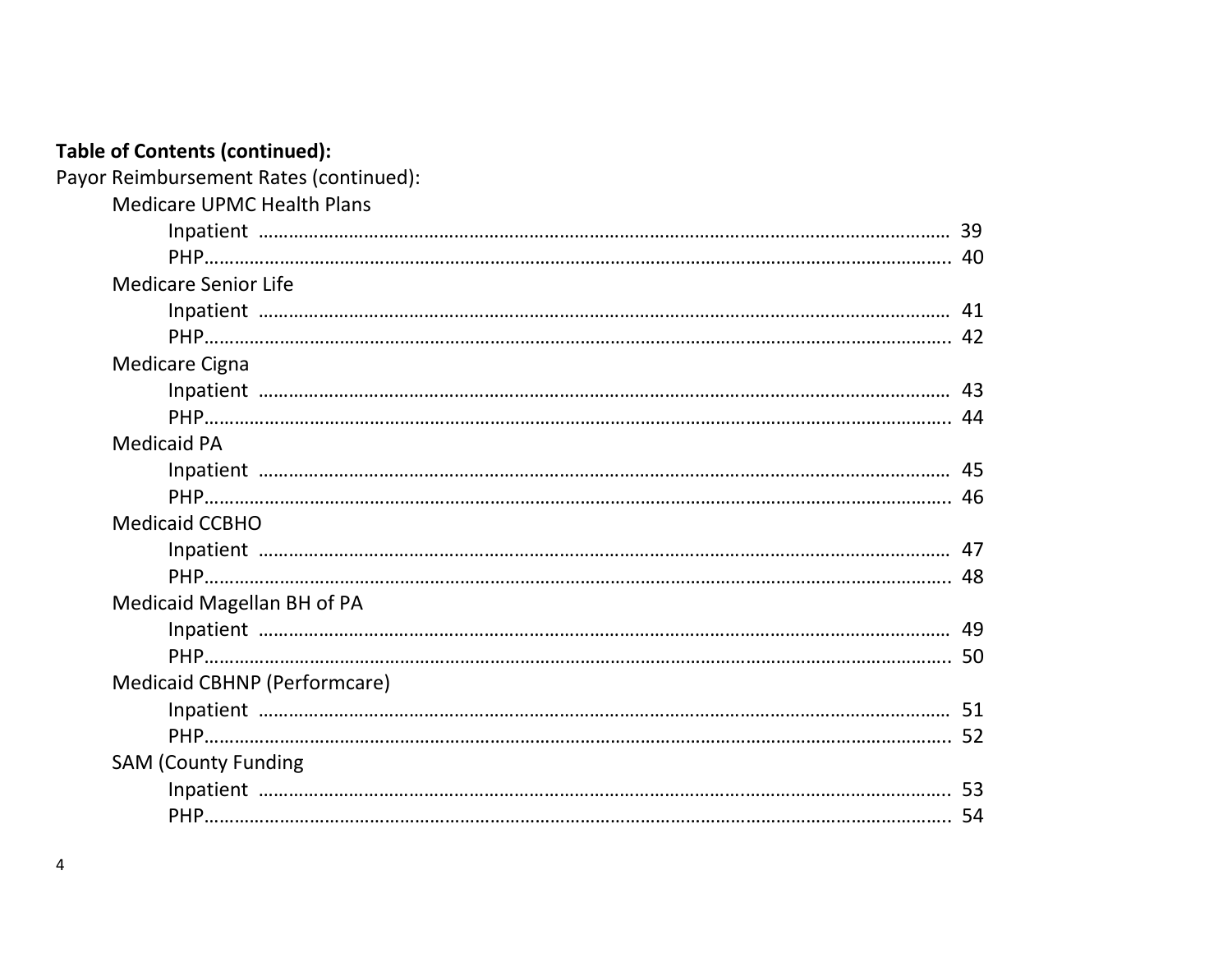| Table of Contents (continued):                    |  |
|---------------------------------------------------|--|
| Payor Reimbursement by Service Rates (continued): |  |
| <b>Medicaid United Healthcare</b>                 |  |
|                                                   |  |
|                                                   |  |
| Tricare/MHN/Health Net                            |  |
|                                                   |  |
|                                                   |  |
| <b>Tricare for Life</b>                           |  |
|                                                   |  |
|                                                   |  |
| Optum VA CCN                                      |  |
|                                                   |  |
|                                                   |  |
| <b>VA Fee Basis</b>                               |  |
|                                                   |  |
|                                                   |  |
| <b>Capital Blue Cross</b>                         |  |
|                                                   |  |
|                                                   |  |
| <b>Blue Cross - Federal</b>                       |  |
|                                                   |  |
|                                                   |  |
| <b>Highmark Blue Shield</b>                       |  |
|                                                   |  |
|                                                   |  |
|                                                   |  |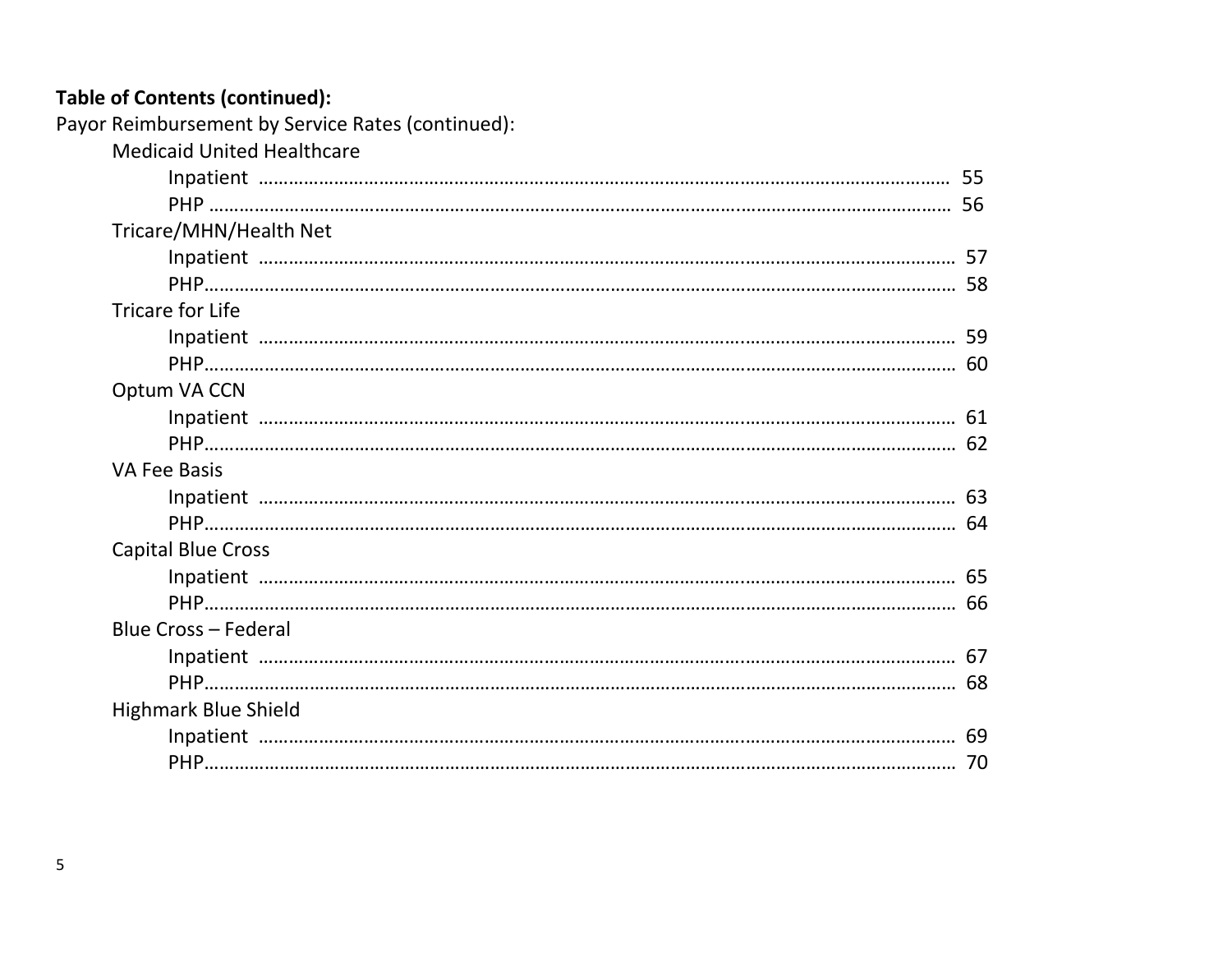| Payor Reimbursement by Service Rates (continued): |  |
|---------------------------------------------------|--|
| <b>Independence Blue Cross</b>                    |  |
|                                                   |  |
|                                                   |  |
| Freedom Blue Advantage                            |  |
|                                                   |  |
|                                                   |  |
| Blue Cross Independence Admin (Magellan)          |  |
|                                                   |  |
|                                                   |  |
| <b>Magellan Keystone</b>                          |  |
|                                                   |  |
|                                                   |  |
| MH Net (Aetna)                                    |  |
|                                                   |  |
|                                                   |  |
| <b>Quest Behavioral Health</b>                    |  |
|                                                   |  |
|                                                   |  |
| Aetna                                             |  |
|                                                   |  |
|                                                   |  |
|                                                   |  |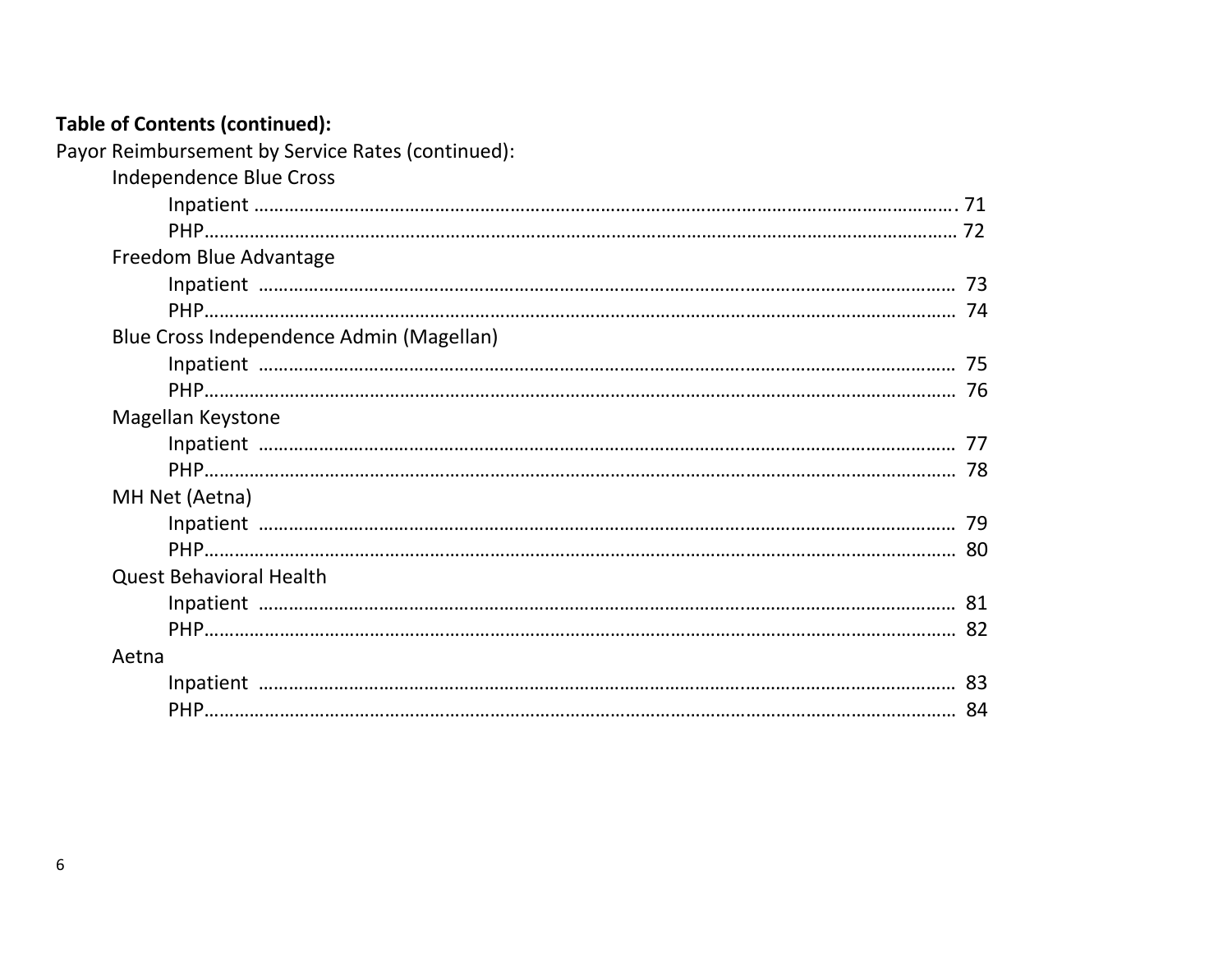| Payor Reimbursement by Service Rates (continued): |  |
|---------------------------------------------------|--|
| Amerihealth (Magellan)                            |  |
|                                                   |  |
|                                                   |  |
| Cigna Behavioral Health                           |  |
|                                                   |  |
|                                                   |  |
| <b>UPMC Health Plan</b>                           |  |
|                                                   |  |
|                                                   |  |
| <b>Magellan Personal Choice</b>                   |  |
|                                                   |  |
|                                                   |  |
| Keystone Health Plan                              |  |
|                                                   |  |
|                                                   |  |
| Magellan Keystone                                 |  |
|                                                   |  |
|                                                   |  |
| UBH (Optum)                                       |  |
|                                                   |  |
|                                                   |  |
| Gateway Health Plan                               |  |
|                                                   |  |
|                                                   |  |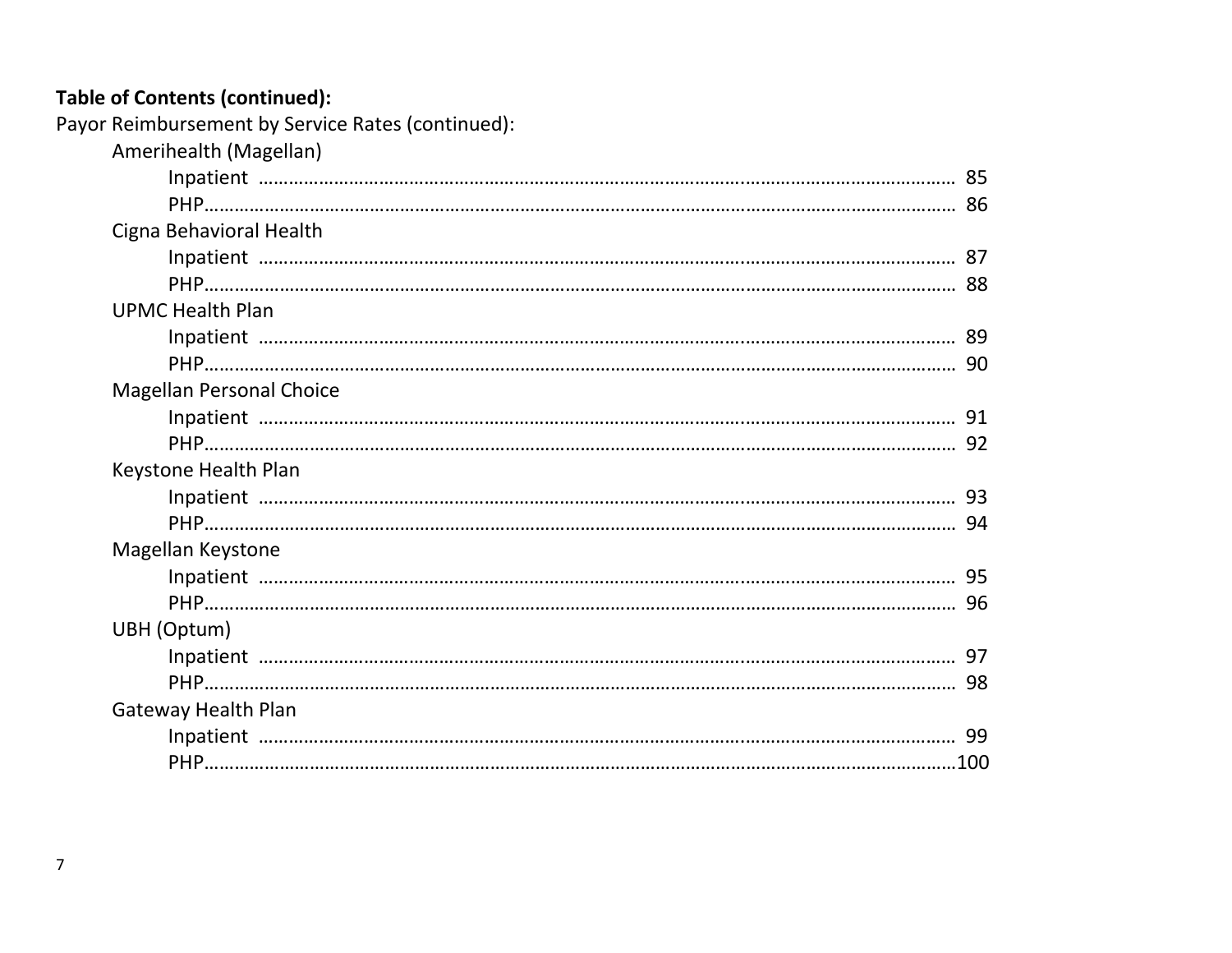| ble of Contents (continued):                    |  |
|-------------------------------------------------|--|
| yor Reimbursement by Service Rates (continued): |  |
| Magellan                                        |  |
|                                                 |  |
|                                                 |  |
| <b>Value Options Beacon</b>                     |  |
|                                                 |  |
|                                                 |  |
| <b>Central PA Teamsters</b>                     |  |
|                                                 |  |
|                                                 |  |
| <b>Geisinger Health Plan</b>                    |  |
|                                                 |  |
|                                                 |  |
|                                                 |  |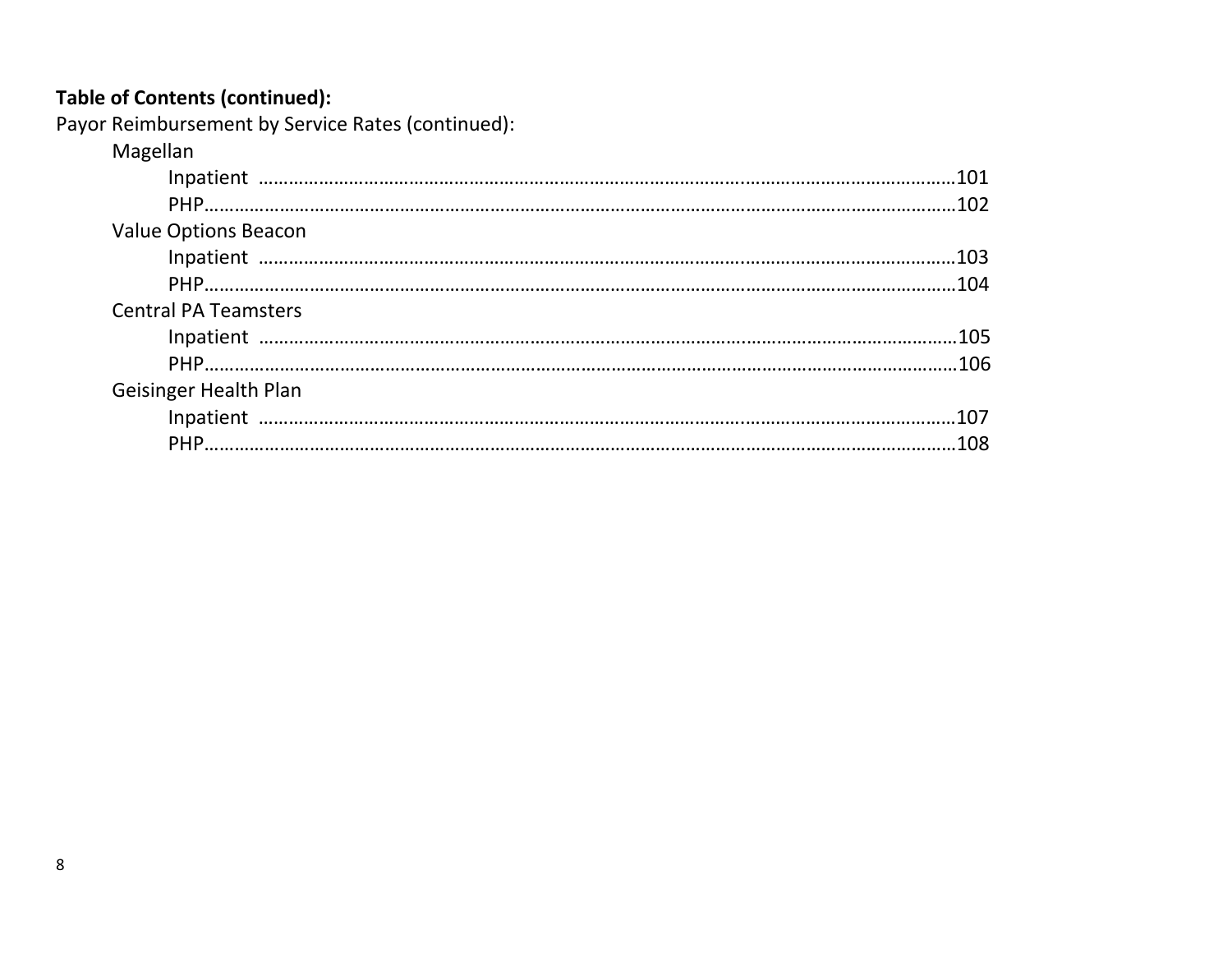#### **INPATIENT ROOM AND BOARD SERVICES**

#### **Adult Psychiatric Care Adult Acute Psychiatric Care and Geriatric Psychiatric Care**

<span id="page-8-0"></span>

| <b>INTERNAL</b><br><b>REFERENCE</b><br><b>NUMBER</b> | <b>SERVICE DESCRIPTION</b>                                                                                               | <b>GROSS CHARGE</b> |        |                                                  |  | <b>MAXIMUM</b><br><b>NEGOTIATED</b><br><b>CHARGE</b> | <b>MINIMUM</b><br><b>NEGOTIATED</b><br><b>CHARGE</b> | <b>DISCOUNTED</b><br><b>CASH PRICE</b> | <b>MOST COMMON</b><br><b>BILLING CODE</b> |
|------------------------------------------------------|--------------------------------------------------------------------------------------------------------------------------|---------------------|--------|--------------------------------------------------|--|------------------------------------------------------|------------------------------------------------------|----------------------------------------|-------------------------------------------|
| 1000010                                              | INPATIENT PSYCH ROOM & BOARD                                                                                             | \$1400 per diem     |        |                                                  |  | $$1056$ per diem $$814$ per diem                     |                                                      | $$814.13$ per diem                     | 124                                       |
|                                                      | One or both of the below Psychiatric Eval or Exam services may be provided and charged upon admission:                   |                     |        |                                                  |  |                                                      |                                                      |                                        |                                           |
| 7500011                                              | PSYCHIATRIC DIAG EXAM                                                                                                    |                     | 260.00 | No Negotiated rates for<br>professional services |  | All-Inclusive -                                      | 961/90792                                            |                                        |                                           |
| 7500012                                              | PSYCHIATRIC EVAL W/MEDICAL SERVICES                                                                                      |                     | 260.00 |                                                  |  | included as part<br>of per diem                      | 961/90792                                            |                                        |                                           |
|                                                      | One of the below Initial Hospital Care services (as determined by physician) will be provided and charged upon admission |                     |        |                                                  |  |                                                      |                                                      |                                        |                                           |
| 7500075                                              | INIT HOSP CARE -30                                                                                                       |                     | 200.00 | No Negotiated rates for<br>professional services |  | All-Inclusive -                                      | 961/99221                                            |                                        |                                           |
| 7500076                                              | <b>INIT HOSP CARE - 50</b>                                                                                               |                     | 250.00 |                                                  |  |                                                      |                                                      | included as part<br>of per diem        | 961/99222                                 |
| 7500077                                              | IINIT HOSP CARE - 70                                                                                                     |                     | 300.00 |                                                  |  |                                                      | 961/99223                                            |                                        |                                           |

One of the below services will be provided and billed daily from the second day of admission through discharges as determined by the providing physician:

| 7500050 | SUBSEQUENT HOSP CARE 15-24 MINUTES                                              | 100.00 |                                                  |                                     | 961/99231 |
|---------|---------------------------------------------------------------------------------|--------|--------------------------------------------------|-------------------------------------|-----------|
| 7500060 | SUBSEQUENT HOSP CARE 25-34 MINUTES                                              | 150.00 | No Negotiated rates for<br>professional services | All-Inclusive -<br>included as part | 961/99232 |
| 7500070 | <b>SUBSEQUENT HOSP CARE 35+ MINUTES</b>                                         | 200.00 |                                                  | of per diem                         |           |
|         | One of the below services will be provided and charged upon inpatient discharge |        |                                                  |                                     | 961/99232 |
|         |                                                                                 |        |                                                  |                                     |           |
| 7500020 | DISCHARGE VISIT 30 MIN OR LESS                                                  | 150.00 | No Negotiated rates for                          | Included as part                    | 961/99238 |
|         |                                                                                 |        | professional services                            | of per diem                         |           |
| 7500030 |                                                                                 | 250.00 | No Negotiated rates for                          | Included as part                    |           |
|         | DISCHARGE VISIT 31+ MINUTES                                                     |        | professional services                            | of per diem                         | 961/99239 |

Any service listed without a payor rate indicates there is no contract or negotiated rate for that services for that payor.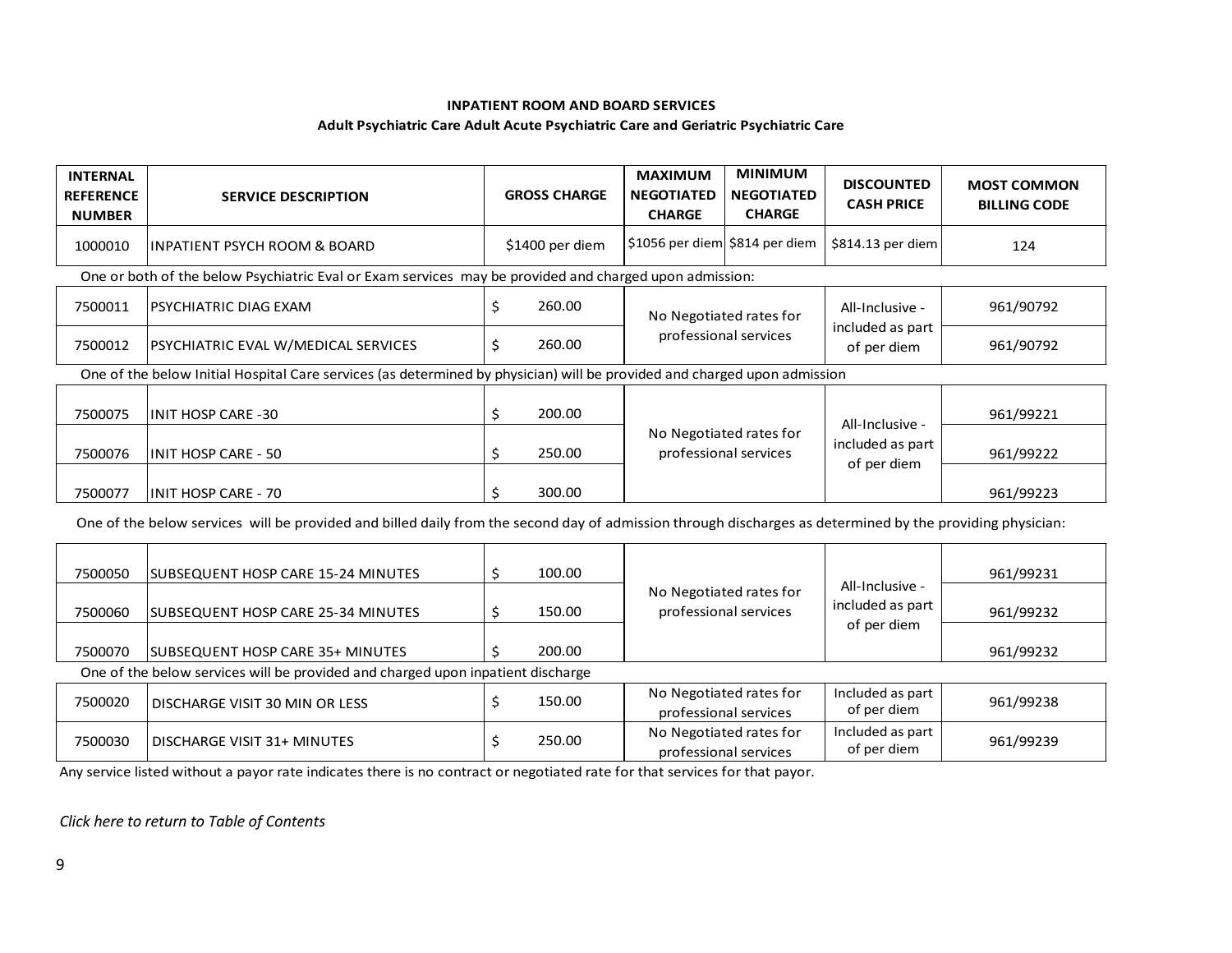#### **PARTIAL HOSPITALIZATION PROGRAM**

<span id="page-9-0"></span>

| <b>INTERNAL</b><br><b>REFERENCE</b> |                                                                                                                                        |                                                                                                |                     | <b>MAXIMUM</b><br><b>NEGOTIATED</b>                                                                         | <b>MINIMUM</b><br><b>NEGOTIATED</b> | <b>DISCOUNTED</b>                   | <b>MOST COMMON</b>                  |  |                         |
|-------------------------------------|----------------------------------------------------------------------------------------------------------------------------------------|------------------------------------------------------------------------------------------------|---------------------|-------------------------------------------------------------------------------------------------------------|-------------------------------------|-------------------------------------|-------------------------------------|--|-------------------------|
| <b>NUMBER</b>                       | <b>SERVICE DESCRIPTION</b>                                                                                                             |                                                                                                | <b>GROSS CHARGE</b> | <b>CHARGE</b>                                                                                               | <b>CHARGE</b>                       | <b>CASH PRICE</b>                   | <b>BILLING CODE</b>                 |  |                         |
| PHP                                 | PHP as a bundled service of four or more units per<br>day of any combination of the charges listed below<br>four or more days per week | Sum of individual<br>services received per \$423 per diem \$153 per diem \$250 per diem<br>day |                     |                                                                                                             |                                     |                                     |                                     |  | 912/913 / G0129 / S0201 |
| 7520000                             | TREATMENT GOAL GROUP AS PART O. PHP                                                                                                    | \$                                                                                             | 150.00              |                                                                                                             |                                     |                                     | 912/913/915/H0035<br>/S0201/G0410   |  |                         |
| 7520020                             | <b>ACTIVITY THERAPY AS PART OF PHP</b>                                                                                                 | \$                                                                                             | 150.00              |                                                                                                             |                                     |                                     | 912/913/915/H0035<br>/S0201 /G0410  |  |                         |
| 7520070                             | <b>EXPRESSIVE THERAPY AS PART OF PHP</b>                                                                                               | \$                                                                                             | 150.00              | No negotiated rate<br>or discounted cash price<br>outside of bundled PHP program<br>- service not available |                                     |                                     | 912/913/915/H0035<br>/S0201/G0410   |  |                         |
| 7520150                             | PSYCHISOCIAL ASSESSMENT AS PART OF PHP                                                                                                 | \$                                                                                             | 150.00              |                                                                                                             |                                     |                                     | 912/913/914 /H0035<br>/S0201 /90876 |  |                         |
| 7520200                             | INTERACTIVE GROUP PSYCHOTHERAPY AS PART OF<br>PHP                                                                                      | \$                                                                                             | 150.00              |                                                                                                             |                                     |                                     | 912/913/915/H0035<br>/S0201 /G0410  |  |                         |
| 7520220                             | EDUCATION/TRAINING AS PART OF PHP                                                                                                      | \$                                                                                             | 150.00              |                                                                                                             | as individual service               |                                     | 912/913/915/H0035<br>/S0201/G0410   |  |                         |
| 7520120                             | INDIVIDUAL THERAPY - 30 MINUTES                                                                                                        | \$                                                                                             | 65.00               |                                                                                                             |                                     | 912/913/914 /90832<br>/H0035 /S0201 |                                     |  |                         |
| 7520130                             | INDIVIDUAL THERAPY - 60 MINUTES                                                                                                        | \$                                                                                             | 125.00              |                                                                                                             |                                     |                                     | 912/913/914 /90834<br>/H0035 /S0201 |  |                         |
| 7520140                             | <b>FAMILY SESSION</b>                                                                                                                  | \$                                                                                             | 150.00              |                                                                                                             |                                     |                                     | 912/913/916 /90847<br>/H0035 /S0201 |  |                         |
|                                     | The below Psychiatric Diagnostic Exam will be provided one-time and charged upon admission into the PHP program:                       |                                                                                                |                     |                                                                                                             |                                     |                                     |                                     |  |                         |
| 7500011                             | PSYCHIATRIC DIAGNOSTIC EXAM                                                                                                            | \$                                                                                             | 260.00              | No Negotiated rate                                                                                          |                                     | All inclusive-<br>included in PHP   | 961/90792                           |  |                         |

Any service listed without a payor rate indicates there is no contract or negotiated rate for that services for that payor.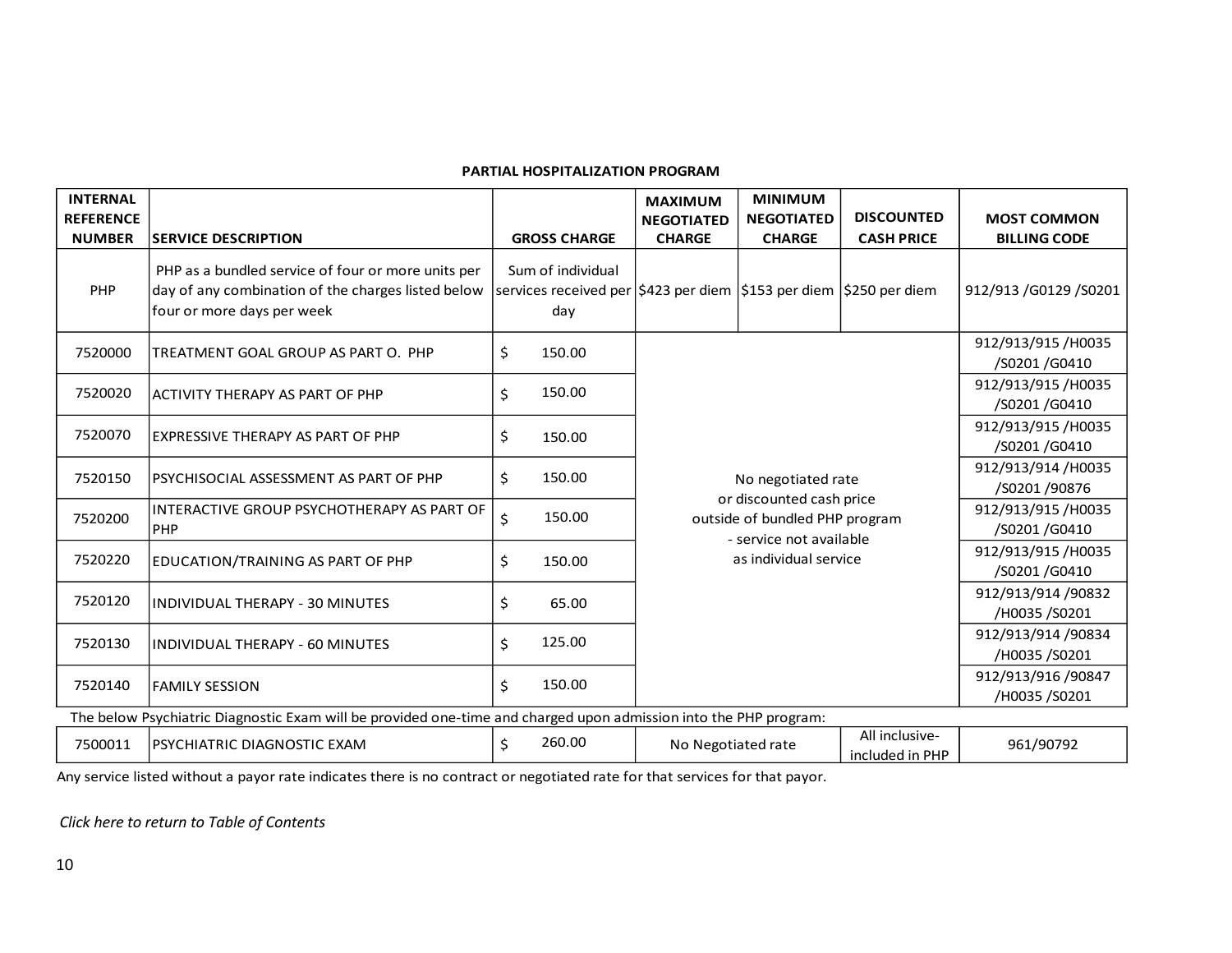#### <span id="page-10-0"></span>**MEDICARE - INPATIENT**

| <b>INTERNAL</b><br><b>REFERENCE</b><br><b>NUMBER</b> | <b>SERVICE DESCRIPTION</b>                                                                                                                                   | <b>GROSS CHARGE</b> | <b>MOST COMMON</b><br><b>BILLING CODE</b> | <b>MEDICARE</b>       |
|------------------------------------------------------|--------------------------------------------------------------------------------------------------------------------------------------------------------------|---------------------|-------------------------------------------|-----------------------|
| 1000010                                              | <b>INPATIENT PSYCH ROOM &amp; BOARD</b>                                                                                                                      | \$1400 per diem     | 124                                       | <b>DRG</b>            |
|                                                      | One or both of the below Psychiatric Eval or Exam services may be provided and charged upon admission:                                                       |                     |                                           |                       |
| 7500011                                              | PSYCHIATRIC DIAG EXAM                                                                                                                                        | 260.00<br>\$        | 961/90792                                 | Medicare Fee Schedule |
| 7500012                                              | PSYCHIATRIC EVAL W/MEDICAL SERVICES                                                                                                                          | \$<br>260.00        | 961/90792<br>Medicare Fee Schedule        |                       |
|                                                      | One of the below Initial Hospital Care services (as determined by physician) will be provided and charged upon admission                                     |                     |                                           |                       |
| 7500075                                              | <b>INIT HOSP CARE -30</b>                                                                                                                                    | 200.00<br>\$        | 961/99221                                 | Medicare Fee Schedule |
| 7500076                                              | <b>INIT HOSP CARE - 50</b>                                                                                                                                   | 250.00<br>\$        | 961/99222                                 | Medicare Fee Schedule |
| 7500077                                              | <b>INIT HOSP CARE - 70</b>                                                                                                                                   | 300.00<br>Ś         | 961/99223                                 | Medicare Fee Schedule |
|                                                      | One of the below services will be provided and billed daily from the second day of admission through<br>discharges as determined by the providing physician: |                     |                                           |                       |
| 7500050                                              | SUBSEQUENT HOSP CARE 15-24 MINUTES                                                                                                                           | \$<br>100.00        | 961/99231                                 | Medicare Fee Schedule |
| 7500060                                              | SUBSEQUENT HOSP CARE 25-34 MINUTES                                                                                                                           | 150.00<br>\$        | 961/99232                                 | Medicare Fee Schedule |
| 7500070                                              | <b>SUBSEQUENT HOSP CARE 35+ MINUTES</b>                                                                                                                      | 200.00<br>$\zeta$   | 961/99232                                 | Medicare Fee Schedule |
|                                                      | One of the below services will be provided and charged upon inpatient discharge                                                                              |                     |                                           |                       |
| 7500020                                              | DISCHARGE VISIT 30 MIN OR LESS                                                                                                                               | \$<br>150.00        | 961/99238                                 | Medicare Fee Schedule |
| 7500030                                              | DISCHARGE VISIT 31+ MINUTES                                                                                                                                  | 250.00<br>\$        | 961/99239                                 | Medicare Fee Schedule |

Any service listed without a payor rate indicates there is no contract or negotiated rate for that services for that payor.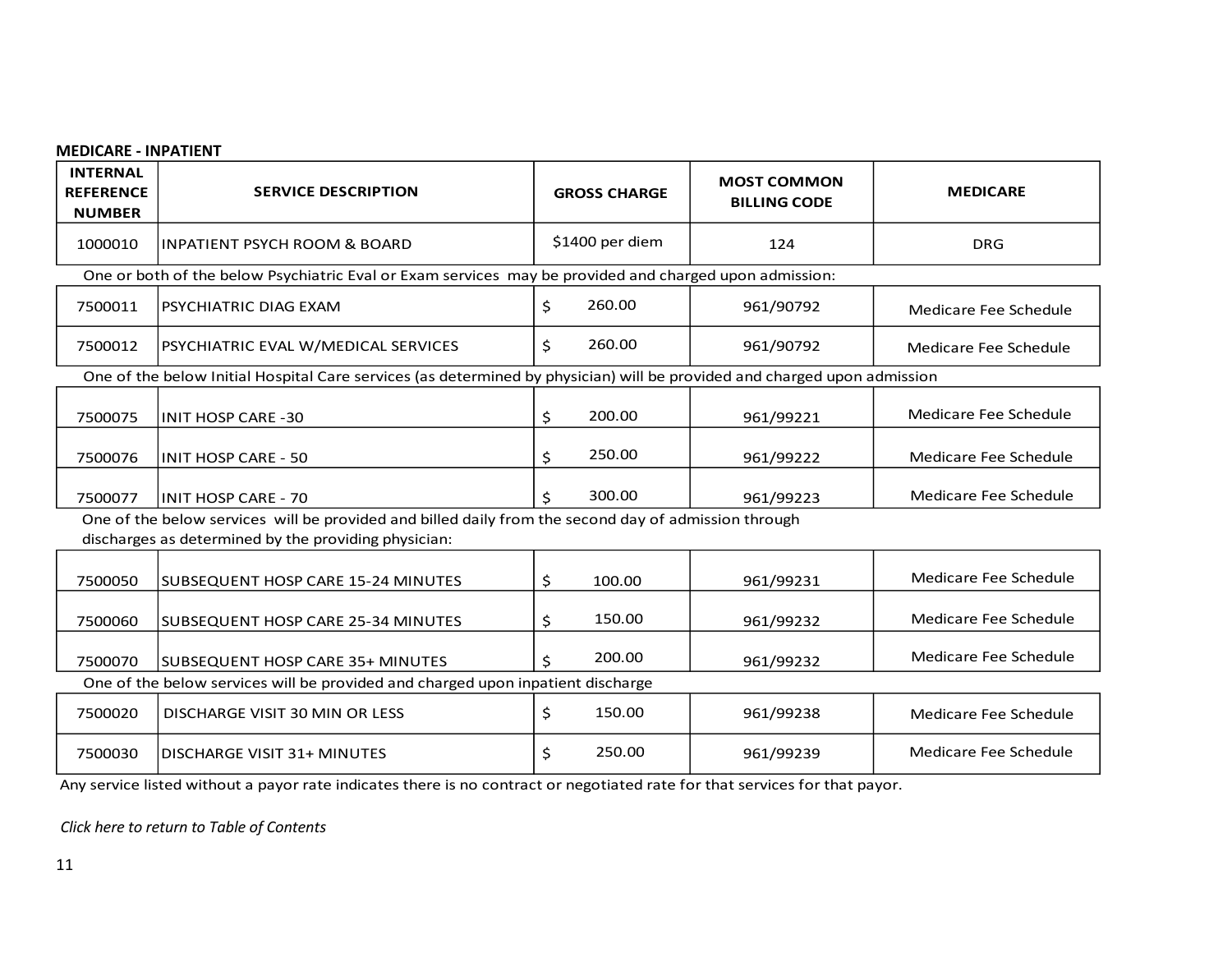<span id="page-11-0"></span>

| <b>MEDICARE - PHP</b> |                                                                                                                  |                       |                       |                                |
|-----------------------|------------------------------------------------------------------------------------------------------------------|-----------------------|-----------------------|--------------------------------|
| <b>INTERNAL</b>       |                                                                                                                  |                       |                       |                                |
| <b>REFERENCE</b>      |                                                                                                                  |                       | <b>MOST COMMON</b>    |                                |
| <b>NUMBER</b>         | <b>SERVICE DESCRIPTION</b>                                                                                       | <b>GROSS CHARGE</b>   | <b>BILLING CODE</b>   | <b>MEDICARE</b>                |
|                       | PHP as a bundled service of four or more units per                                                               | Sum of individual     |                       | Per Medicare APC Fee           |
| PHP                   | day of any combination of the charges listed below                                                               | services received per | 912/913 /G0129 /S0201 | Schedule for APC 5863 for 3 or |
|                       | four or more days per week                                                                                       | day                   |                       | more services for hospital     |
|                       |                                                                                                                  |                       |                       | based PHP                      |
| 7520000               | TREATMENT GOAL GROUP AS PART OF PHP                                                                              | 150.00<br>\$          | 912/913/915/H0035     |                                |
|                       |                                                                                                                  |                       | /S0201 /G0410         | Medicare Fee Schedule          |
| 7520020               | ACTIVITY THERAPY AS PART OF PHP                                                                                  | \$<br>150.00          | 912/913/915/H0035     |                                |
|                       |                                                                                                                  |                       | /S0201 /G0410         | Medicare Fee Schedule          |
|                       |                                                                                                                  | 150.00                | 912/913/915/H0035     |                                |
| 7520070               | EXPRESSIVE THERAPY AS PART OF PHP                                                                                | \$                    | /S0201 /G0410         | Medicare Fee Schedule          |
| 7520150               | PSYCHISOCIAL ASSESSMENT AS PART OF PHP                                                                           | 150.00<br>\$          | 912/913/914 /H0035    |                                |
|                       |                                                                                                                  |                       | /S0201 /90876         | Medicare Fee Schedule          |
|                       | INTERACTIVE GROUP PSYCHOTHERAPY AS PART OF                                                                       | \$<br>150.00          | 912/913/915/H0035     |                                |
| 7520200               | PHP                                                                                                              |                       | /S0201 /G0410         | Medicare Fee Schedule          |
|                       |                                                                                                                  |                       | 912/913/915/H0035     |                                |
| 7520220               | EDUCATION/TRAINING AS PART OF PHP                                                                                | \$<br>150.00          | /S0201 /G0410         | Medicare Fee Schedule          |
|                       |                                                                                                                  |                       | 912/913/914 /90832    |                                |
| 7520120               | INDIVIDUAL THERAPY - 30 MINUTES                                                                                  | \$<br>65.00           | /H0035 /S0201         | Medicare Fee Schedule          |
| 7520130               |                                                                                                                  |                       | 912/913/914 /90834    |                                |
|                       | INDIVIDUAL THERAPY - 60 MINUTES                                                                                  | \$<br>125.00          | /H0035 /S0201         | Medicare Fee Schedule          |
|                       |                                                                                                                  | \$<br>150.00          | 912/913/916 /90847    |                                |
| 7520140               | <b>FAMILY SESSION</b>                                                                                            |                       | /H0035 /S0201         | Medicare Fee Schedule          |
|                       | The below Psychiatric Diagnostic Exam will be provided one-time and charged upon admission into the PHP program: |                       |                       |                                |
| 7500011               | PSYCHIATRIC DIAGNOSTIC EXAM                                                                                      | 260.00<br>\$          | 961/90792             | Medicare Fee Schedule          |

Any service listed without a payor rate indicates there is no contract or negotiated rate for that services for that payor.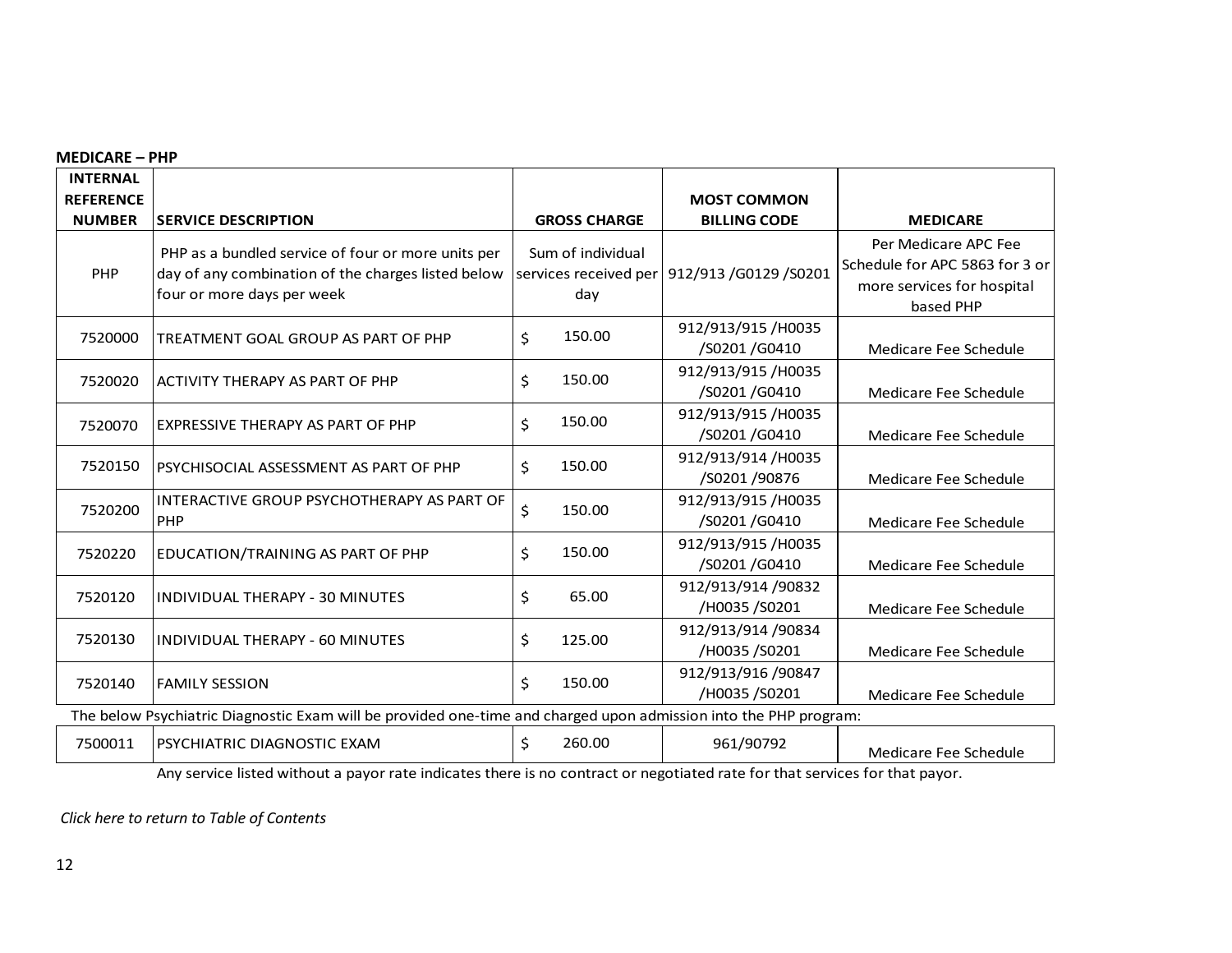#### <span id="page-12-0"></span>**MEDICARE MAG PERSONAL CHOICE 65 – INPATIENT**

| <b>INTERNAL</b><br><b>REFERENCE</b><br><b>NUMBER</b>                                                                     | <b>SERVICE DESCRIPTION</b>                                                                                                                                   |    | <b>GROSS CHARGE</b> | <b>MOST COMMON</b><br><b>BILLING CODE</b> | <b>MEDICARE MAG PERSONAL</b><br><b>CHOICE 65</b> |
|--------------------------------------------------------------------------------------------------------------------------|--------------------------------------------------------------------------------------------------------------------------------------------------------------|----|---------------------|-------------------------------------------|--------------------------------------------------|
| 1000010                                                                                                                  | <b>INPATIENT PSYCH ROOM &amp; BOARD</b>                                                                                                                      |    | \$1400 per diem     | 124                                       | \$1040 per diem                                  |
|                                                                                                                          | One or both of the below Psychiatric Eval or Exam services may be provided and charged upon admission:                                                       |    |                     |                                           |                                                  |
| 7500011                                                                                                                  | PSYCHIATRIC DIAG EXAM                                                                                                                                        | \$ | 260.00              | 961/90792                                 |                                                  |
| 7500012                                                                                                                  | PSYCHIATRIC EVAL W/MEDICAL SERVICES                                                                                                                          | Ś. | 260.00              | 961/90792                                 |                                                  |
| One of the below Initial Hospital Care services (as determined by physician) will be provided and charged upon admission |                                                                                                                                                              |    |                     |                                           |                                                  |
| 7500075                                                                                                                  | <b>INIT HOSP CARE -30</b>                                                                                                                                    | \$ | 200.00              | 961/99221                                 |                                                  |
| 7500076                                                                                                                  | <b>INIT HOSP CARE - 50</b>                                                                                                                                   | \$ | 250.00              | 961/99222                                 |                                                  |
| 7500077                                                                                                                  | <b>INIT HOSP CARE - 70</b>                                                                                                                                   | Ś  | 300.00              | 961/99223                                 |                                                  |
|                                                                                                                          | One of the below services will be provided and billed daily from the second day of admission through<br>discharges as determined by the providing physician: |    |                     |                                           |                                                  |
| 7500050                                                                                                                  | SUBSEQUENT HOSP CARE 15-24 MINUTES                                                                                                                           | \$ | 100.00              | 961/99231                                 |                                                  |
| 7500060                                                                                                                  | SUBSEQUENT HOSP CARE 25-34 MINUTES                                                                                                                           | \$ | 150.00              | 961/99232                                 |                                                  |
| 7500070                                                                                                                  | SUBSEQUENT HOSP CARE 35+ MINUTES                                                                                                                             | Ś. | 200.00              | 961/99232                                 |                                                  |
|                                                                                                                          | One of the below services will be provided and charged upon inpatient discharge                                                                              |    |                     |                                           |                                                  |
| 7500020                                                                                                                  | DISCHARGE VISIT 30 MIN OR LESS                                                                                                                               | \$ | 150.00              | 961/99238                                 |                                                  |
| 7500030                                                                                                                  | DISCHARGE VISIT 31+ MINUTES                                                                                                                                  | Ś  | 250.00              | 961/99239                                 |                                                  |

Any service listed without a payor rate indicates there is no contract or negotiated rate for that services for that payor.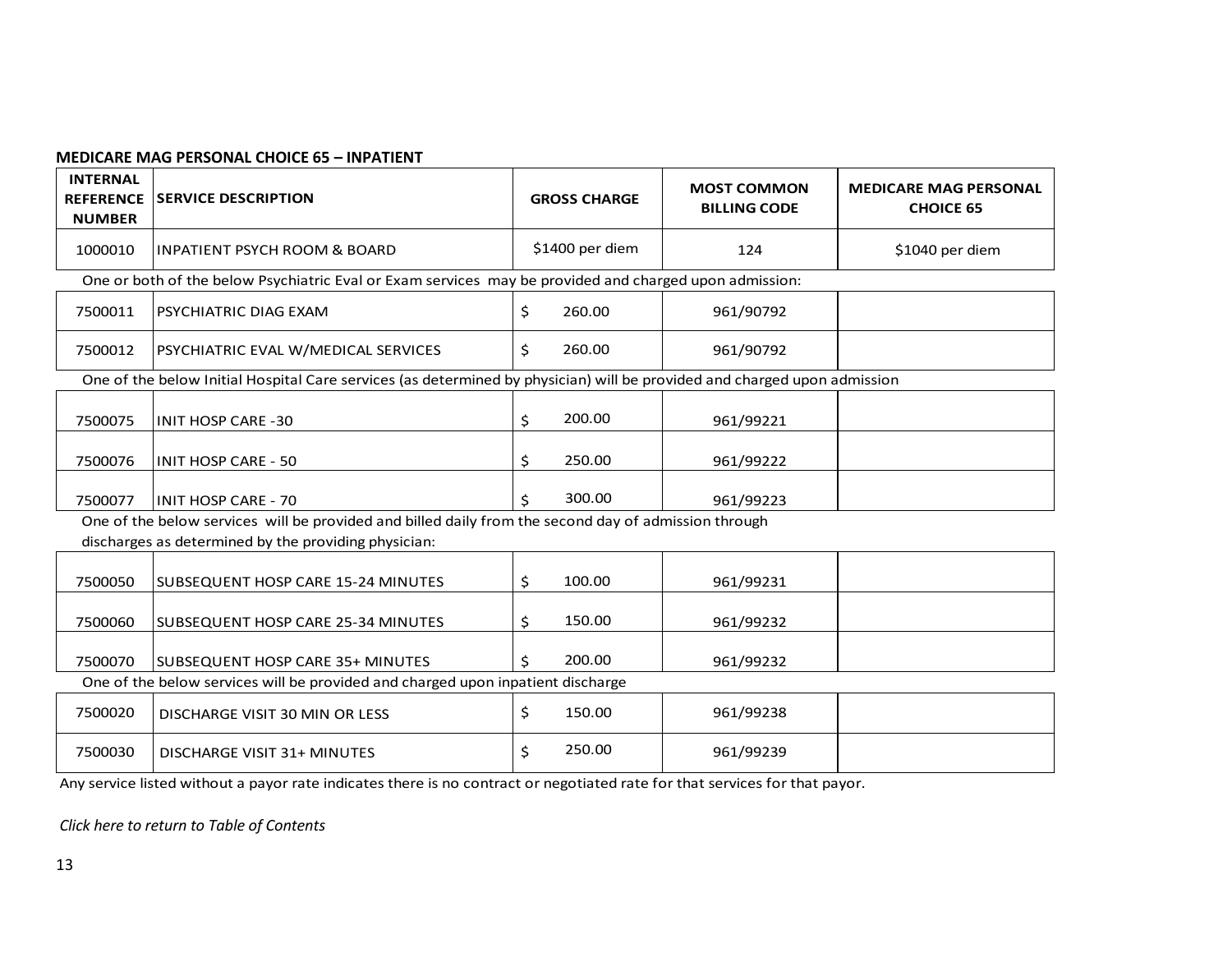#### <span id="page-13-0"></span>**MEDICARE MAG PERSONAL CHOICE 65 - PHP**

| <b>INTERNAL</b><br><b>REFERENCE</b> |                                                                                                                                       |                                                   | <b>MOST COMMON</b>                  | <b>MEDICARE MAG PERSONAL</b> |
|-------------------------------------|---------------------------------------------------------------------------------------------------------------------------------------|---------------------------------------------------|-------------------------------------|------------------------------|
| <b>NUMBER</b>                       | <b>SERVICE DESCRIPTION</b>                                                                                                            | <b>GROSS CHARGE</b>                               | <b>BILLING CODE</b>                 | <b>CHOICE 65</b>             |
| PHP                                 | PHP as a bundled service of four or more units per<br>day of any combination of the charges listed below<br>four or more days per wee | Sum of individual<br>services received per<br>day | 912/913 / 60129 / 50201             | \$423 per diem               |
| 7520000                             | TREATMENT GOAL GROUP AS PART OF PHP                                                                                                   | \$<br>150.00                                      | 912/913/915/H0035<br>/S0201 /G0410  |                              |
| 7520020                             | <b>ACTIVITY THERAPY AS PART OF PHP</b>                                                                                                | \$<br>150.00                                      | 912/913/915/H0035<br>/S0201 /G0410  |                              |
| 7520070                             | EXPRESSIVE THERAPY AS PART OF PHP                                                                                                     | 150.00<br>\$                                      | 912/913/915/H0035<br>/S0201 /G0410  |                              |
| 7520150                             | PSYCHISOCIAL ASSESSMENT AS PART OF PHP                                                                                                | \$<br>150.00                                      | 912/913/914 /H0035<br>/S0201 /90876 |                              |
| 7520200                             | INTERACTIVE GROUP PSYCHOTHERAPY AS PART OF<br>PHP                                                                                     | \$<br>150.00                                      | 912/913/915/H0035<br>/S0201 /G0410  |                              |
| 7520220                             | EDUCATION/TRAINING AS PART OF PHP                                                                                                     | \$<br>150.00                                      | 912/913/915/H0035<br>/S0201 /G0410  |                              |
| 7520120                             | INDIVIDUAL THERAPY - 30 MINUTES                                                                                                       | \$<br>65.00                                       | 912/913/914 /90832<br>/H0035 /S0201 |                              |
| 7520130                             | INDIVIDUAL THERAPY - 60 MINUTES                                                                                                       | \$<br>125.00                                      | 912/913/914 /90834<br>/H0035 /S0201 |                              |
| 7520140                             | <b>FAMILY SESSION</b>                                                                                                                 | \$<br>150.00                                      | 912/913/916 /90847<br>/H0035 /S0201 |                              |
|                                     | The below Psychiatric Diagnostic Exam will be provided one-time and charged upon admission into the PHP program:                      |                                                   |                                     |                              |
| 7500011                             | PSYCHIATRIC DIAGNOSTIC EXAM                                                                                                           | 260.00<br>Ś.                                      | 961/90792                           |                              |

Any service listed without a payor rate indicates there is no contract or negotiated rate for that services for that payor.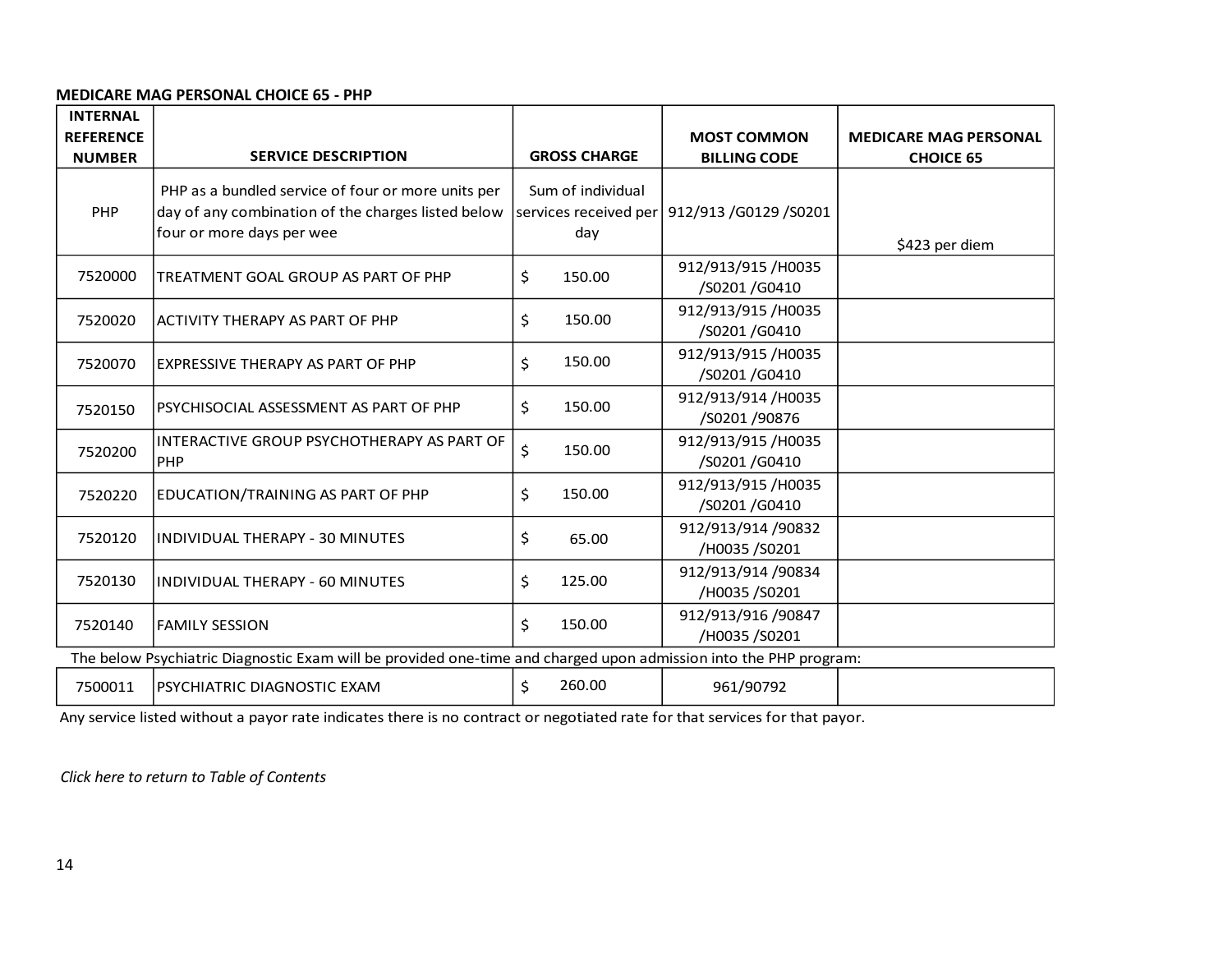#### <span id="page-14-0"></span>**MEDICARE GEISINGER GOLD – INPATIENT**

| <b>INTERNAL</b><br><b>REFERENCE</b><br><b>NUMBER</b> | <b>SERVICE DESCRIPTION</b>                                                                                               | <b>GROSS CHARGE</b> | <b>MOST COMMON</b><br><b>BILLING CODE</b> | <b>MEDICARE GEISINGER GOLD</b> |
|------------------------------------------------------|--------------------------------------------------------------------------------------------------------------------------|---------------------|-------------------------------------------|--------------------------------|
| 1000010                                              | <b>INPATIENT PSYCH ROOM &amp; BOARD</b>                                                                                  | \$1400 per diem     | 124                                       | <b>DRG</b>                     |
|                                                      | One or both of the below Psychiatric Eval or Exam services may be provided and charged upon admission:                   |                     |                                           |                                |
| 7500011                                              | PSYCHIATRIC DIAG EXAM                                                                                                    | \$<br>260.00        | 961/90792                                 |                                |
| 7500012                                              | PSYCHIATRIC EVAL W/MEDICAL SERVICES                                                                                      | \$<br>260.00        | 961/90792                                 |                                |
|                                                      | One of the below Initial Hospital Care services (as determined by physician) will be provided and charged upon admission |                     |                                           |                                |
| 7500075                                              | <b>INIT HOSP CARE -30</b>                                                                                                | 200.00<br>\$        | 961/99221                                 |                                |
| 7500076                                              | <b>INIT HOSP CARE - 50</b>                                                                                               | \$<br>250.00        | 961/99222                                 |                                |
| 7500077                                              | <b>INIT HOSP CARE - 70</b>                                                                                               | 300.00<br>Ś         | 961/99223                                 |                                |
|                                                      | One of the below services will be provided and billed daily from the second day of admission through                     |                     |                                           |                                |
|                                                      | discharges as determined by the providing physician:                                                                     |                     |                                           |                                |
| 7500050                                              | SUBSEQUENT HOSP CARE 15-24 MINUTES                                                                                       | 100.00<br>\$        | 961/99231                                 |                                |
| 7500060                                              | SUBSEQUENT HOSP CARE 25-34 MINUTES                                                                                       | 150.00<br>\$        | 961/99232                                 |                                |
| 7500070                                              | <b>SUBSEQUENT HOSP CARE 35+ MINUTES</b>                                                                                  | Ś.<br>200.00        | 961/99232                                 |                                |
|                                                      | One of the below services will be provided and charged upon inpatient discharge                                          |                     |                                           |                                |
| 7500020                                              | DISCHARGE VISIT 30 MIN OR LESS                                                                                           | \$<br>150.00        | 961/99238                                 |                                |
| 7500030                                              | DISCHARGE VISIT 31+ MINUTES                                                                                              | 250.00<br>\$        | 961/99239                                 |                                |

Any service listed without a payor rate indicates there is no contract or negotiated rate for that services for that payor.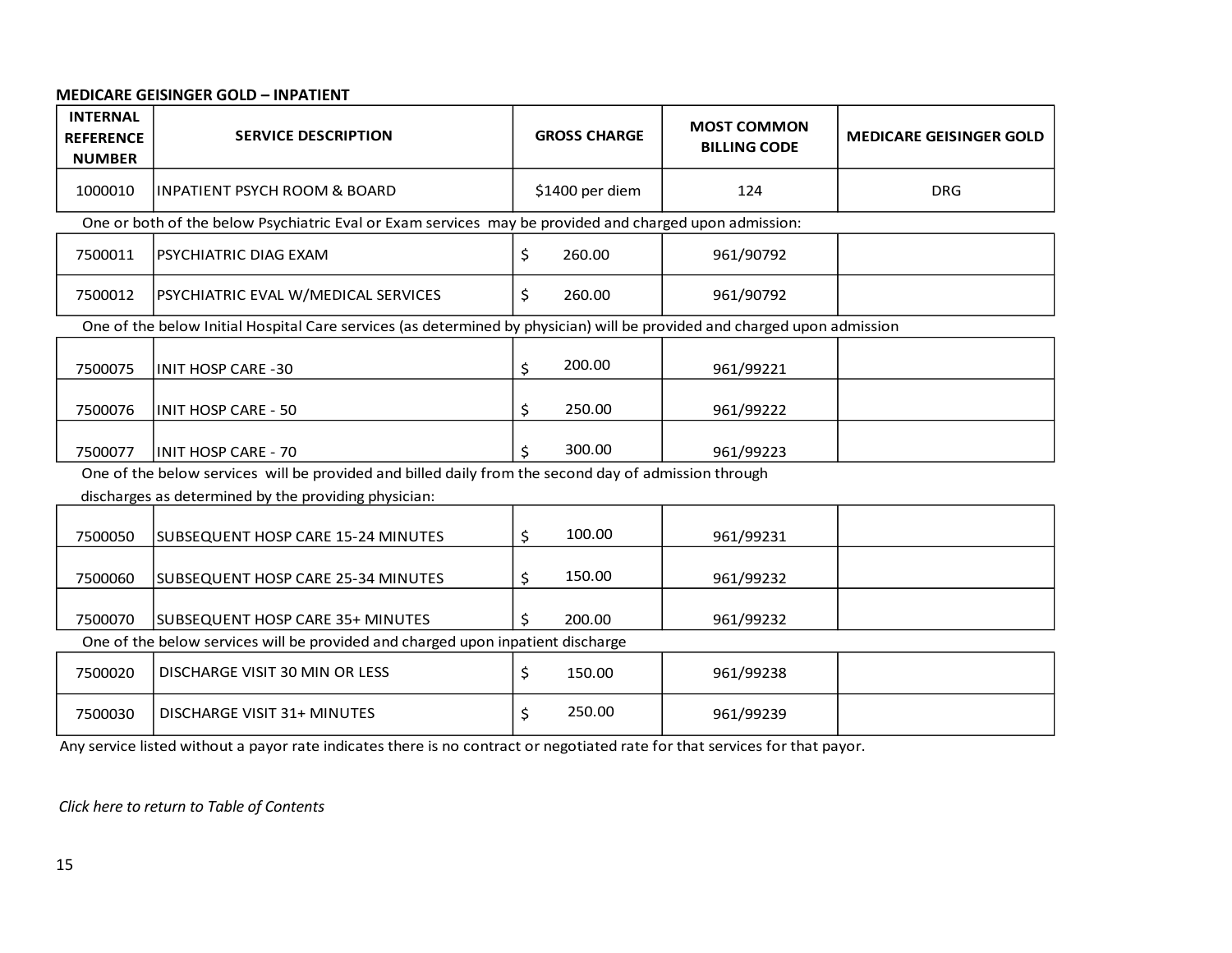#### <span id="page-15-0"></span>**MCR GEISINGER GOLD – PHP**

| <b>INTERNAL</b><br><b>REFERENCE</b> |                                                                                                                                       |                                                   | <b>MOST COMMON</b>                  |                                                                                                   |
|-------------------------------------|---------------------------------------------------------------------------------------------------------------------------------------|---------------------------------------------------|-------------------------------------|---------------------------------------------------------------------------------------------------|
| <b>NUMBER</b>                       | <b>SERVICE DESCRIPTION</b>                                                                                                            | <b>GROSS CHARGE</b>                               | <b>BILLING CODE</b>                 | <b>MCR GEISINGER GOLD</b>                                                                         |
| PHP                                 | PHP as a bundled service of four or more units per<br>day of any combination of the charges listed below<br>four or more days per wee | Sum of individual<br>services received per<br>day | 912/913 / G0129 / S0201             | Per Medicare APC Fee<br>Schedule for APC 5863 for 3 or<br>more services for hospital<br>based PHP |
| 7520000                             | TREATMENT GOAL GROUP AS PART OF PHP                                                                                                   | \$<br>150.00                                      | 912/913/915/H0035<br>/S0201 /G0410  | Medicare Fee Schedule                                                                             |
| 7520020                             | <b>ACTIVITY THERAPY AS PART OF PHP</b>                                                                                                | \$<br>150.00                                      | 912/913/915/H0035<br>/S0201 /G0410  | Medicare Fee Schedule                                                                             |
| 7520070                             | EXPRESSIVE THERAPY AS PART OF PHP                                                                                                     | \$<br>150.00                                      | 912/913/915/H0035<br>/S0201 /G0410  | Medicare Fee Schedule                                                                             |
| 7520150                             | PSYCHISOCIAL ASSESSMENT AS PART OF PHP                                                                                                | \$<br>150.00                                      | 912/913/914 /H0035<br>/S0201 /90876 | Medicare Fee Schedule                                                                             |
| 7520200                             | INTERACTIVE GROUP PSYCHOTHERAPY AS PART OF<br><b>PHP</b>                                                                              | \$<br>150.00                                      | 912/913/915/H0035<br>/S0201 /G0410  | Medicare Fee Schedule                                                                             |
| 7520220                             | EDUCATION/TRAINING AS PART OF PHP                                                                                                     | \$<br>150.00                                      | 912/913/915/H0035<br>/S0201 /G0410  | Medicare Fee Schedule                                                                             |
| 7520120                             | INDIVIDUAL THERAPY - 30 MINUTES                                                                                                       | \$<br>65.00                                       | 912/913/914 /90832<br>/H0035 /S0201 | Medicare Fee Schedule                                                                             |
| 7520130                             | INDIVIDUAL THERAPY - 60 MINUTES                                                                                                       | \$<br>125.00                                      | 912/913/914 /90834<br>/H0035 /S0201 | Medicare Fee Schedule                                                                             |
| 7520140                             | <b>FAMILY SESSION</b>                                                                                                                 | \$<br>150.00                                      | 912/913/916 /90847<br>/H0035 /S0201 | Medicare Fee Schedule                                                                             |
|                                     | The below Psychiatric Diagnostic Exam will be provided one-time and charged upon admission into the PHP program:                      |                                                   |                                     |                                                                                                   |
| 7500011                             | PSYCHIATRIC DIAGNOSTIC EXAM                                                                                                           | \$<br>260.00                                      | 961/90792                           | Medicare Fee Schedule                                                                             |

Any service listed without a payor rate indicates there is no contract or negotiated rate for that services for that payor.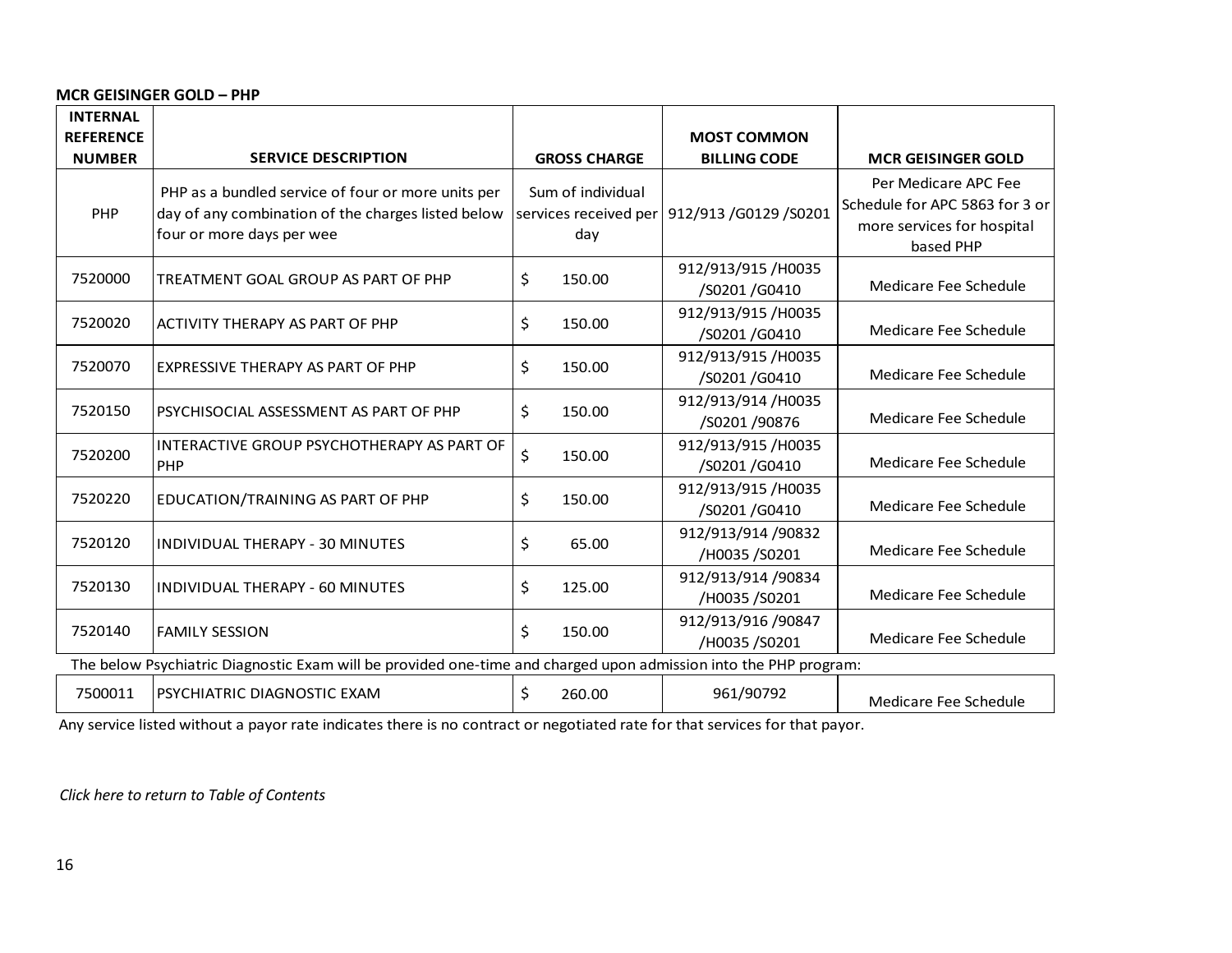#### <span id="page-16-0"></span>**MEDICARE GATEWAY - INPATIENT**

| <b>INTERNAL</b><br><b>REFERENCE</b><br><b>NUMBER</b> | <b>SERVICE DESCRIPTION</b>                                                                                                                                   | <b>GROSS CHARGE</b> | <b>MOST COMMON</b><br><b>BILLING CODE</b> | <b>MEDICARE GATEWAY</b> |
|------------------------------------------------------|--------------------------------------------------------------------------------------------------------------------------------------------------------------|---------------------|-------------------------------------------|-------------------------|
| 1000010                                              | <b>INPATIENT PSYCH ROOM &amp; BOARD</b>                                                                                                                      | \$1400 per diem     | 124                                       | \$825 per diem          |
|                                                      | One or both of the below Psychiatric Eval or Exam services may be provided and charged upon admission:                                                       |                     |                                           |                         |
| 7500011                                              | PSYCHIATRIC DIAG EXAM                                                                                                                                        | 260.00<br>\$        | 961/90792                                 |                         |
| 7500012                                              | PSYCHIATRIC EVAL W/MEDICAL SERVICES                                                                                                                          | \$<br>260.00        | 961/90792                                 |                         |
|                                                      | One of the below Initial Hospital Care services (as determined by physician) will be provided and charged upon admission                                     |                     |                                           |                         |
| 7500075                                              | <b>INIT HOSP CARE -30</b>                                                                                                                                    | 200.00<br>\$        | 961/99221                                 |                         |
| 7500076                                              | <b>INIT HOSP CARE - 50</b>                                                                                                                                   | \$<br>250.00        | 961/99222                                 |                         |
| 7500077                                              | <b>INIT HOSP CARE - 70</b>                                                                                                                                   | 300.00<br>Ś         | 961/99223                                 |                         |
|                                                      | One of the below services will be provided and billed daily from the second day of admission through<br>discharges as determined by the providing physician: |                     |                                           |                         |
| 7500050                                              | SUBSEQUENT HOSP CARE 15-24 MINUTES                                                                                                                           | 100.00<br>\$        | 961/99231                                 |                         |
| 7500060                                              | SUBSEQUENT HOSP CARE 25-34 MINUTES                                                                                                                           | \$<br>150.00        | 961/99232                                 |                         |
| 7500070                                              | <b>SUBSEQUENT HOSP CARE 35+ MINUTES</b>                                                                                                                      | 200.00              | 961/99232                                 |                         |
|                                                      | One of the below services will be provided and charged upon inpatient discharge                                                                              |                     |                                           |                         |
| 7500020                                              | DISCHARGE VISIT 30 MIN OR LESS                                                                                                                               | \$<br>150.00        | 961/99238                                 |                         |
| 7500030                                              | DISCHARGE VISIT 31+ MINUTES                                                                                                                                  | 250.00<br>\$        | 961/99239                                 |                         |

Any service listed without a payor rate indicates there is no contract or negotiated rate for that services for that payor.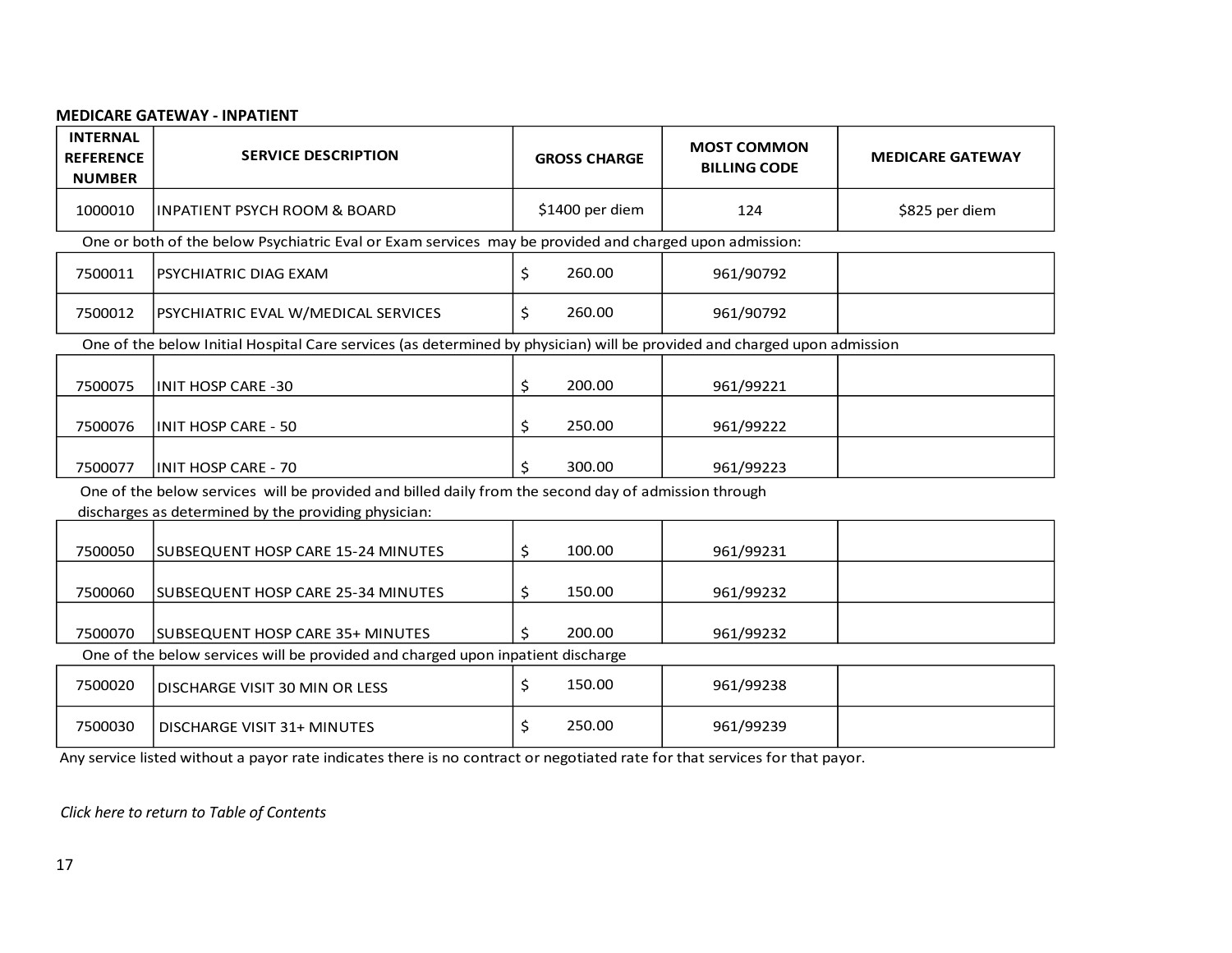#### <span id="page-17-0"></span>**MEDICARE GATEWAY -PHP**

| <b>INTERNAL</b>                   |                                                                                                                                        |                                                   |                                           |                         |
|-----------------------------------|----------------------------------------------------------------------------------------------------------------------------------------|---------------------------------------------------|-------------------------------------------|-------------------------|
| <b>REFERENCE</b><br><b>NUMBER</b> | <b>SERVICE DESCRIPTION</b>                                                                                                             | <b>GROSS CHARGE</b>                               | <b>MOST COMMON</b><br><b>BILLING CODE</b> | <b>MEDICARE GATEWAY</b> |
| PHP                               | PHP as a bundled service of four or more units per<br>day of any combination of the charges listed below<br>four or more days per week | Sum of individual<br>services received per<br>day | 912/913 /G0129 /S0201                     | \$342.46 per diem       |
| 7520000                           | TREATMENT GOAL GROUP AS PART OF PHP                                                                                                    | \$<br>150.00                                      | 912/913/915/H0035<br>/S0201 /G0410        |                         |
| 7520020                           | IACTIVITY THERAPY AS PART OF PHP                                                                                                       | \$<br>150.00                                      | 912/913/915 /H0035<br>/S0201 /G0410       |                         |
| 7520070                           | EXPRESSIVE THERAPY AS PART OF PHP                                                                                                      | \$<br>150.00                                      | 912/913/915/H0035<br>/S0201 /G0410        |                         |
| 7520150                           | PSYCHISOCIAL ASSESSMENT AS PART OF PHP                                                                                                 | \$<br>150.00                                      | 912/913/914/H0035<br>/S0201 /90876        |                         |
| 7520200                           | INTERACTIVE GROUP PSYCHOTHERAPY AS PART OF<br>PHP                                                                                      | \$<br>150.00                                      | 912/913/915/H0035<br>/S0201 /G0410        |                         |
| 7520220                           | <b>EDUCATION/TRAINING AS PART OF PHP</b>                                                                                               | \$<br>150.00                                      | 912/913/915/H0035<br>/S0201 /G0410        |                         |
| 7520120                           | INDIVIDUAL THERAPY - 30 MINUTES                                                                                                        | \$<br>65.00                                       | 912/913/914 /90832<br>/H0035 /S0201       |                         |
| 7520130                           | IINDIVIDUAL THERAPY - 60 MINUTES                                                                                                       | \$<br>125.00                                      | 912/913/914 /90834<br>/H0035 /S0201       |                         |
| 7520140                           | FAMILY SESSION                                                                                                                         | \$<br>150.00                                      | 912/913/916 /90847<br>/H0035 /S0201       |                         |
|                                   | The below Psychiatric Diagnostic Exam will be provided one-time and charged upon admission into the PHP program:                       |                                                   |                                           |                         |
| 7500011                           | IPSYCHIATRIC DIAGNOSTIC EXAM                                                                                                           | \$<br>260.00                                      | 961/90792                                 |                         |

Any service listed without a payor rate indicates there is no contract or negotiated rate for that services for that payor.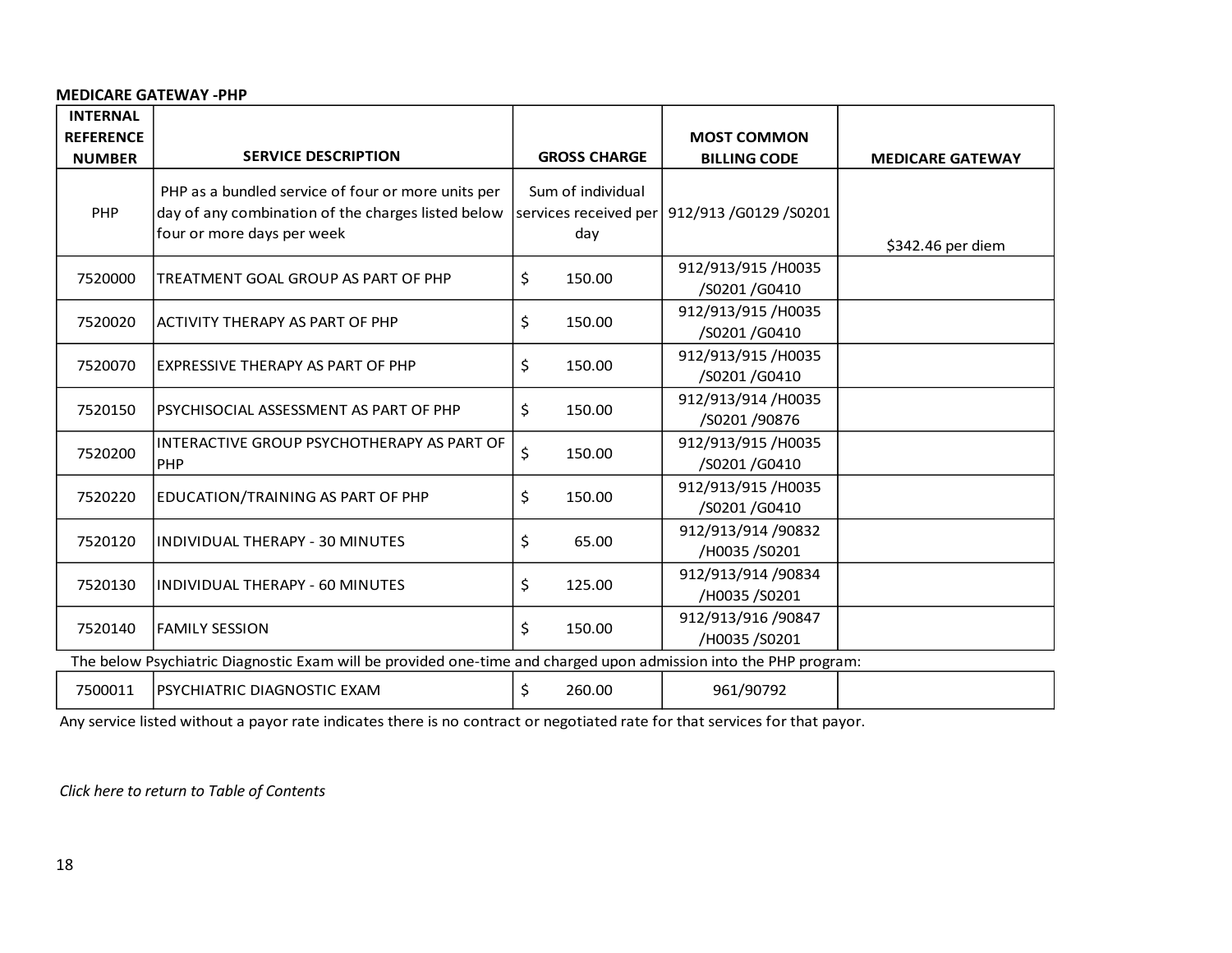#### <span id="page-18-0"></span>**MEDICARE UHC DUAL COMPLETE(OPTUM) - INPATIENT**

| <b>INTERNAL</b><br><b>REFERENCE</b><br><b>NUMBER</b>                                                                     | <b>SERVICE DESCRIPTION</b>                                                                                                                                   | <b>GROSS CHARGE</b> | <b>MOST COMMON</b><br><b>BILLING CODE</b> | <b>MEDICARE UHC DUAL</b><br><b>COMPLETE(OPTUM)</b> |
|--------------------------------------------------------------------------------------------------------------------------|--------------------------------------------------------------------------------------------------------------------------------------------------------------|---------------------|-------------------------------------------|----------------------------------------------------|
| 1000010                                                                                                                  | <b>INPATIENT PSYCH ROOM &amp; BOARD</b>                                                                                                                      | \$1400 per diem     | 124                                       | <b>DRG</b>                                         |
|                                                                                                                          | One or both of the below Psychiatric Eval or Exam services may be provided and charged upon admission:                                                       |                     |                                           |                                                    |
| 7500011                                                                                                                  | PSYCHIATRIC DIAG EXAM                                                                                                                                        | 260.00<br>\$        | 961/90792                                 |                                                    |
| 7500012                                                                                                                  | PSYCHIATRIC EVAL W/MEDICAL SERVICES                                                                                                                          | 260.00<br>Ś.        | 961/90792                                 |                                                    |
| One of the below Initial Hospital Care services (as determined by physician) will be provided and charged upon admission |                                                                                                                                                              |                     |                                           |                                                    |
| 7500075                                                                                                                  | <b>INIT HOSP CARE -30</b>                                                                                                                                    | 200.00<br>\$        | 961/99221                                 |                                                    |
| 7500076                                                                                                                  | <b>INIT HOSP CARE - 50</b>                                                                                                                                   | 250.00<br>\$        | 961/99222                                 |                                                    |
| 7500077                                                                                                                  | <b>INIT HOSP CARE - 70</b>                                                                                                                                   | 300.00<br>Ś.        | 961/99223                                 |                                                    |
|                                                                                                                          | One of the below services will be provided and billed daily from the second day of admission through<br>discharges as determined by the providing physician: |                     |                                           |                                                    |
| 7500050                                                                                                                  | SUBSEQUENT HOSP CARE 15-24 MINUTES                                                                                                                           | 100.00<br>\$        | 961/99231                                 |                                                    |
| 7500060                                                                                                                  | SUBSEQUENT HOSP CARE 25-34 MINUTES                                                                                                                           | 150.00<br>\$        | 961/99232                                 |                                                    |
| 7500070                                                                                                                  | SUBSEQUENT HOSP CARE 35+ MINUTES                                                                                                                             | 200.00<br>Ś.        | 961/99232                                 |                                                    |
|                                                                                                                          | One of the below services will be provided and charged upon inpatient discharge                                                                              |                     |                                           |                                                    |
| 7500020                                                                                                                  | <b>DISCHARGE VISIT 30 MIN OR LESS</b>                                                                                                                        | 150.00<br>\$        | 961/99238                                 |                                                    |
| 7500030                                                                                                                  | DISCHARGE VISIT 31+ MINUTES                                                                                                                                  | 250.00<br>Ś.        | 961/99239                                 |                                                    |

Any service listed without a payor rate indicates there is no contract or negotiated rate for that services for that payor.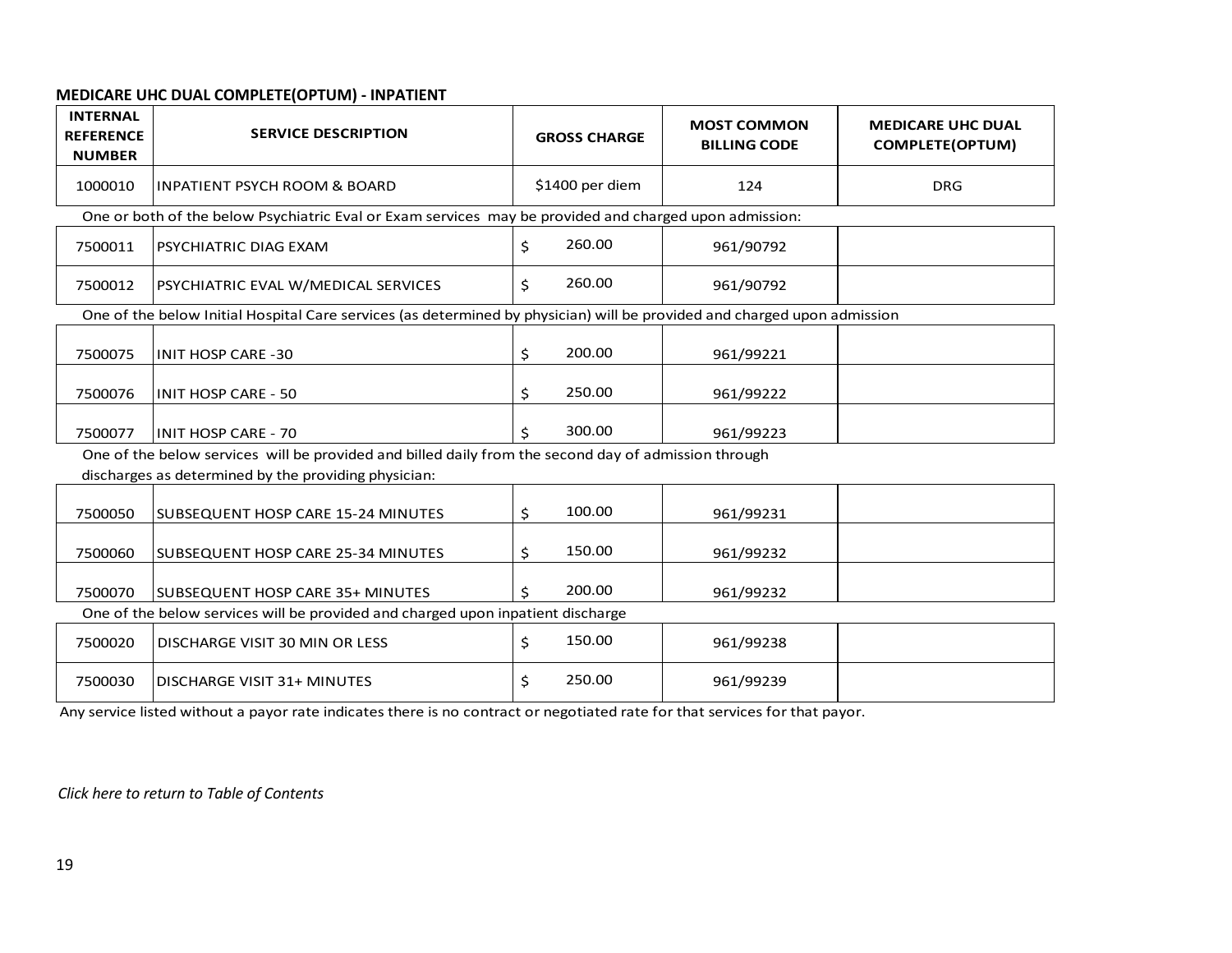<span id="page-19-0"></span>**MEDICARE UHC DUAL COMPLETE(OPTUM) - PHP**

| <b>INTERNAL</b>                   |                                                                                                                                        |                          |                                               |                                                    |
|-----------------------------------|----------------------------------------------------------------------------------------------------------------------------------------|--------------------------|-----------------------------------------------|----------------------------------------------------|
| <b>REFERENCE</b><br><b>NUMBER</b> | <b>SERVICE DESCRIPTION</b>                                                                                                             | <b>GROSS CHARGE</b>      | <b>MOST COMMON</b><br><b>BILLING CODE</b>     | <b>MEDICARE UHC DUAL</b><br><b>COMPLETE(OPTUM)</b> |
| PHP                               | PHP as a bundled service of four or more units per<br>day of any combination of the charges listed below<br>four or more days per week | Sum of individual<br>day | services received per 912/913 / G0129 / S0201 | \$395 per diem                                     |
| 7520000                           | TREATMENT GOAL GROUP AS PART OF PHP                                                                                                    | \$<br>150.00             | 912/913/915/H0035<br>/S0201 /G0410            |                                                    |
| 7520020                           | ACTIVITY THERAPY AS PART OF PHP                                                                                                        | \$<br>150.00             | 912/913/915/H0035<br>/S0201 /G0410            |                                                    |
| 7520070                           | EXPRESSIVE THERAPY AS PART OF PHP                                                                                                      | \$<br>150.00             | 912/913/915/H0035<br>/S0201 /G0410            |                                                    |
| 7520150                           | PSYCHISOCIAL ASSESSMENT AS PART OF PHP                                                                                                 | \$<br>150.00             | 912/913/914 /H0035<br>/S0201 /90876           |                                                    |
| 7520200                           | INTERACTIVE GROUP PSYCHOTHERAPY AS PART OF<br>PHP                                                                                      | \$<br>150.00             | 912/913/915/H0035<br>/S0201 /G0410            |                                                    |
| 7520220                           | <b>EDUCATION/TRAINING AS PART OF PHP</b>                                                                                               | \$<br>150.00             | 912/913/915/H0035<br>/S0201 /G0410            |                                                    |
| 7520120                           | INDIVIDUAL THERAPY - 30 MINUTES                                                                                                        | \$<br>65.00              | 912/913/914 /90832<br>/H0035 /S0201           |                                                    |
| 7520130                           | INDIVIDUAL THERAPY - 60 MINUTES                                                                                                        | \$<br>125.00             | 912/913/914 /90834<br>/H0035 /S0201           |                                                    |
| 7520140                           | <b>FAMILY SESSION</b>                                                                                                                  | \$<br>150.00             | 912/913/916 /90847<br>/H0035 /S0201           |                                                    |
|                                   | The below Psychiatric Diagnostic Exam will be provided one-time and charged upon admission into the PHP program:                       |                          |                                               |                                                    |
| 7500011                           | PSYCHIATRIC DIAGNOSTIC EXAM                                                                                                            | \$<br>260.00             | 961/90792                                     |                                                    |

Any service listed without a payor rate indicates there is no contract or negotiated rate for that services for that payor.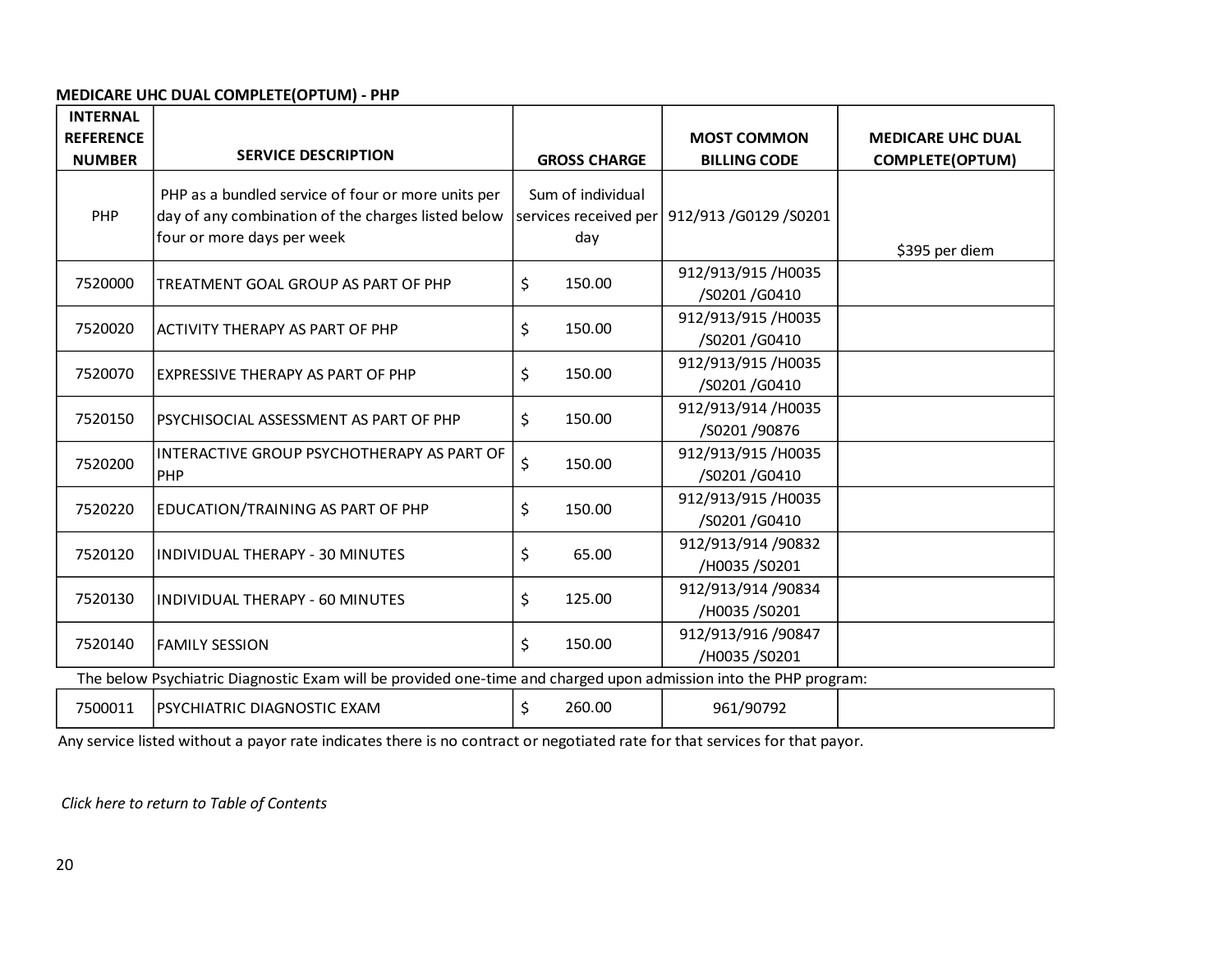#### <span id="page-20-0"></span>**MEDICARE KEYSTONE BLUE - INPATIENT**

| <b>INTERNAL</b><br><b>REFERENCE</b><br><b>NUMBER</b> | <b>SERVICE DESCRIPTION</b>                                                                                                                                   | <b>GROSS CHARGE</b> | <b>MOST COMMON</b><br><b>BILLING CODE</b> | <b>MEDICARE KEYSTONE BLUE</b> |
|------------------------------------------------------|--------------------------------------------------------------------------------------------------------------------------------------------------------------|---------------------|-------------------------------------------|-------------------------------|
| 1000010                                              | <b>INPATIENT PSYCH ROOM &amp; BOARD</b>                                                                                                                      | \$1400 per diem     | 124                                       | \$1040 per diem               |
|                                                      | One or both of the below Psychiatric Eval or Exam services may be provided and charged upon admission:                                                       |                     |                                           |                               |
| 7500011                                              | PSYCHIATRIC DIAG EXAM                                                                                                                                        | 260.00<br>\$        | 961/90792                                 |                               |
| 7500012                                              | PSYCHIATRIC EVAL W/MEDICAL SERVICES                                                                                                                          | 260.00<br>Ś.        | 961/90792                                 |                               |
|                                                      | One of the below Initial Hospital Care services (as determined by physician) will be provided and charged upon admission                                     |                     |                                           |                               |
| 7500075                                              | <b>INIT HOSP CARE -30</b>                                                                                                                                    | 200.00<br>\$        | 961/99221                                 |                               |
| 7500076                                              | <b>INIT HOSP CARE - 50</b>                                                                                                                                   | 250.00<br>\$        | 961/99222                                 |                               |
| 7500077                                              | <b>INIT HOSP CARE - 70</b>                                                                                                                                   | 300.00<br>Ś.        | 961/99223                                 |                               |
|                                                      | One of the below services will be provided and billed daily from the second day of admission through<br>discharges as determined by the providing physician: |                     |                                           |                               |
| 7500050                                              | SUBSEQUENT HOSP CARE 15-24 MINUTES                                                                                                                           | 100.00<br>\$        | 961/99231                                 |                               |
| 7500060                                              | SUBSEQUENT HOSP CARE 25-34 MINUTES                                                                                                                           | 150.00<br>\$        | 961/99232                                 |                               |
| 7500070                                              | SUBSEQUENT HOSP CARE 35+ MINUTES                                                                                                                             | 200.00              | 961/99232                                 |                               |
|                                                      | One of the below services will be provided and charged upon inpatient discharge                                                                              |                     |                                           |                               |
| 7500020                                              | DISCHARGE VISIT 30 MIN OR LESS                                                                                                                               | 150.00<br>\$        | 961/99238                                 |                               |
| 7500030                                              | DISCHARGE VISIT 31+ MINUTES                                                                                                                                  | 250.00<br>Ś         | 961/99239                                 |                               |

Any service listed without a payor rate indicates there is no contract or negotiated rate for that services for that payor.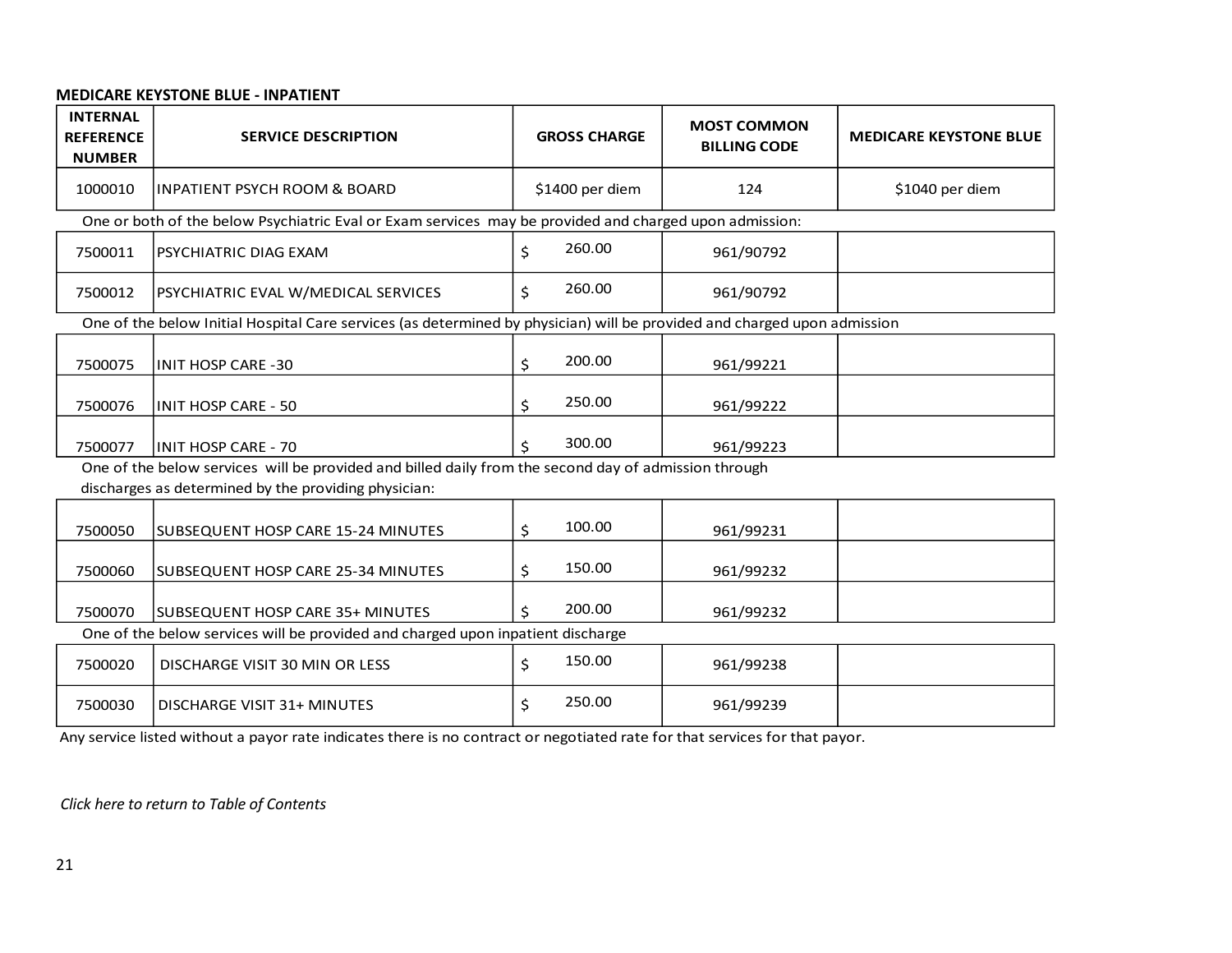#### <span id="page-21-0"></span>**MEDICARE KEYSTONE BLUE - PHP**

| <b>INTERNAL</b>                   |                                                                                                                  |                     |                                                 |                               |
|-----------------------------------|------------------------------------------------------------------------------------------------------------------|---------------------|-------------------------------------------------|-------------------------------|
| <b>REFERENCE</b><br><b>NUMBER</b> | <b>SERVICE DESCRIPTION</b>                                                                                       | <b>GROSS CHARGE</b> | <b>MOST COMMON</b><br><b>BILLING CODE</b>       | <b>MEDICARE KEYSTONE BLUE</b> |
|                                   |                                                                                                                  |                     |                                                 |                               |
| PHP                               | PHP as a bundled service of four or more units per<br>day of any combination of the charges listed below         | Sum of individual   | services received per   912/913 / G0129 / S0201 |                               |
|                                   | four or more days per week                                                                                       | day                 |                                                 |                               |
|                                   |                                                                                                                  |                     |                                                 | \$426 per diem                |
| 7520000                           | TREATMENT GOAL GROUP AS PART OF PHP                                                                              | \$<br>150.00        | 912/913/915/H0035                               |                               |
|                                   |                                                                                                                  |                     | /S0201 /G0410                                   |                               |
| 7520020                           | <b>ACTIVITY THERAPY AS PART OF PHP</b>                                                                           | \$<br>150.00        | 912/913/915/H0035                               |                               |
|                                   |                                                                                                                  |                     | /S0201 /G0410                                   |                               |
| 7520070                           | <b>EXPRESSIVE THERAPY AS PART OF PHP</b>                                                                         | \$<br>150.00        | 912/913/915/H0035                               |                               |
|                                   |                                                                                                                  |                     | /S0201 /G0410                                   |                               |
| 7520150                           | PSYCHISOCIAL ASSESSMENT AS PART OF PHP                                                                           | \$<br>150.00        | 912/913/914/H0035                               |                               |
|                                   |                                                                                                                  |                     | /S0201 /90876                                   |                               |
| 7520200                           | INTERACTIVE GROUP PSYCHOTHERAPY AS PART OF                                                                       | \$<br>150.00        | 912/913/915/H0035                               |                               |
|                                   | PHP                                                                                                              |                     | /S0201 /G0410                                   |                               |
| 7520220                           | <b>EDUCATION/TRAINING AS PART OF PHP</b>                                                                         | \$<br>150.00        | 912/913/915/H0035                               |                               |
|                                   |                                                                                                                  |                     | /S0201 /G0410                                   |                               |
| 7520120                           | INDIVIDUAL THERAPY - 30 MINUTES                                                                                  | \$<br>65.00         | 912/913/914 /90832                              |                               |
|                                   |                                                                                                                  |                     | /H0035 /S0201                                   |                               |
| 7520130                           | INDIVIDUAL THERAPY - 60 MINUTES                                                                                  | \$<br>125.00        | 912/913/914 /90834                              |                               |
|                                   |                                                                                                                  |                     | /H0035 /S0201                                   |                               |
| 7520140                           | <b>FAMILY SESSION</b>                                                                                            | \$<br>150.00        | 912/913/916 /90847                              |                               |
|                                   |                                                                                                                  |                     | /H0035 /S0201                                   |                               |
|                                   | The below Psychiatric Diagnostic Exam will be provided one-time and charged upon admission into the PHP program: |                     |                                                 |                               |
| 7500011                           | PSYCHIATRIC DIAGNOSTIC EXAM                                                                                      | \$<br>260.00        | 961/90792                                       |                               |

Any service listed without a payor rate indicates there is no contract or negotiated rate for that services for that payor.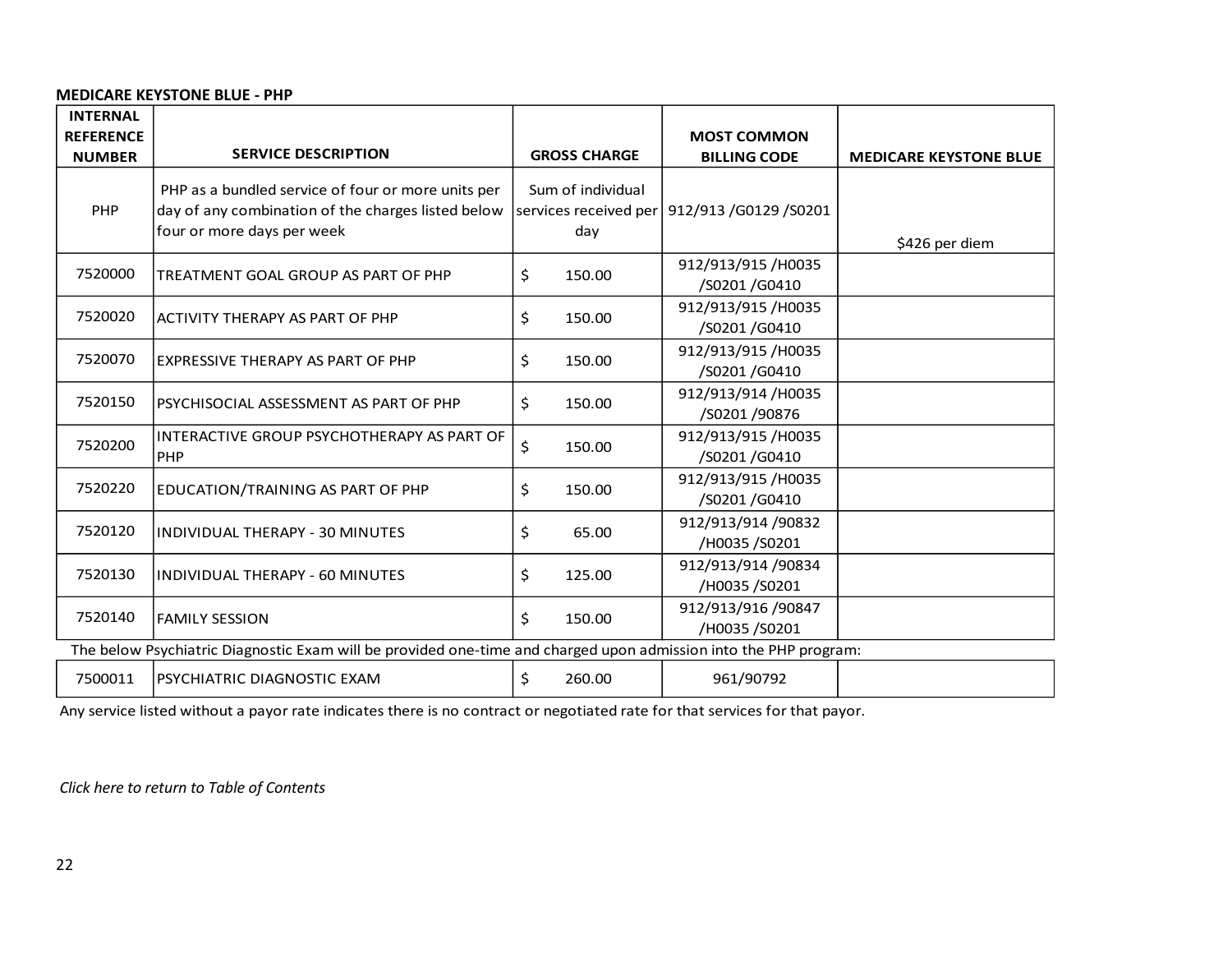#### <span id="page-22-0"></span>**MEDICARE AETNA - INPATIENT**

| <b>INTERNAL</b><br><b>REFERENCE</b><br><b>NUMBER</b> | <b>SERVICE DESCRIPTION</b>                                                                                                                                   | <b>GROSS CHARGE</b> | <b>MOST COMMON</b><br><b>BILLING CODE</b> | <b>MEDICARE AETNA</b> |
|------------------------------------------------------|--------------------------------------------------------------------------------------------------------------------------------------------------------------|---------------------|-------------------------------------------|-----------------------|
| 1000010                                              | <b>INPATIENT PSYCH ROOM &amp; BOARD</b>                                                                                                                      | \$1400 per diem     | 124                                       | \$1040 per diem       |
|                                                      | One or both of the below Psychiatric Eval or Exam services may be provided and charged upon admission:                                                       |                     |                                           |                       |
| 7500011                                              | <b>PSYCHIATRIC DIAG EXAM</b>                                                                                                                                 | 260.00<br>\$        | 961/90792                                 |                       |
| 7500012                                              | <b>PSYCHIATRIC EVAL W/MEDICAL SERVICES</b>                                                                                                                   | \$<br>260.00        | 961/90792                                 |                       |
|                                                      | One of the below Initial Hospital Care services (as determined by physician) will be provided and charged upon admission                                     |                     |                                           |                       |
| 7500075                                              | <b>INIT HOSP CARE -30</b>                                                                                                                                    | 200.00<br>\$        | 961/99221                                 |                       |
| 7500076                                              | <b>INIT HOSP CARE - 50</b>                                                                                                                                   | 250.00<br>\$        | 961/99222                                 |                       |
| 7500077                                              | <b>INIT HOSP CARE - 70</b>                                                                                                                                   | 300.00<br>S         | 961/99223                                 |                       |
|                                                      | One of the below services will be provided and billed daily from the second day of admission through<br>discharges as determined by the providing physician: |                     |                                           |                       |
| 7500050                                              | SUBSEQUENT HOSP CARE 15-24 MINUTES                                                                                                                           | 100.00<br>\$        | 961/99231                                 |                       |
| 7500060                                              | SUBSEQUENT HOSP CARE 25-34 MINUTES                                                                                                                           | 150.00<br>\$        | 961/99232                                 |                       |
| 7500070                                              | <b>SUBSEQUENT HOSP CARE 35+ MINUTES</b>                                                                                                                      | 200.00<br>Ŝ.        | 961/99232                                 |                       |
|                                                      | One of the below services will be provided and charged upon inpatient discharge                                                                              |                     |                                           |                       |
| 7500020                                              | DISCHARGE VISIT 30 MIN OR LESS                                                                                                                               | 150.00<br>\$        | 961/99238                                 |                       |
| 7500030                                              | DISCHARGE VISIT 31+ MINUTES                                                                                                                                  | 250.00<br>Ś.        | 961/99239                                 |                       |

Any service listed without a payor rate indicates there is no contract or negotiated rate for that services for that payor.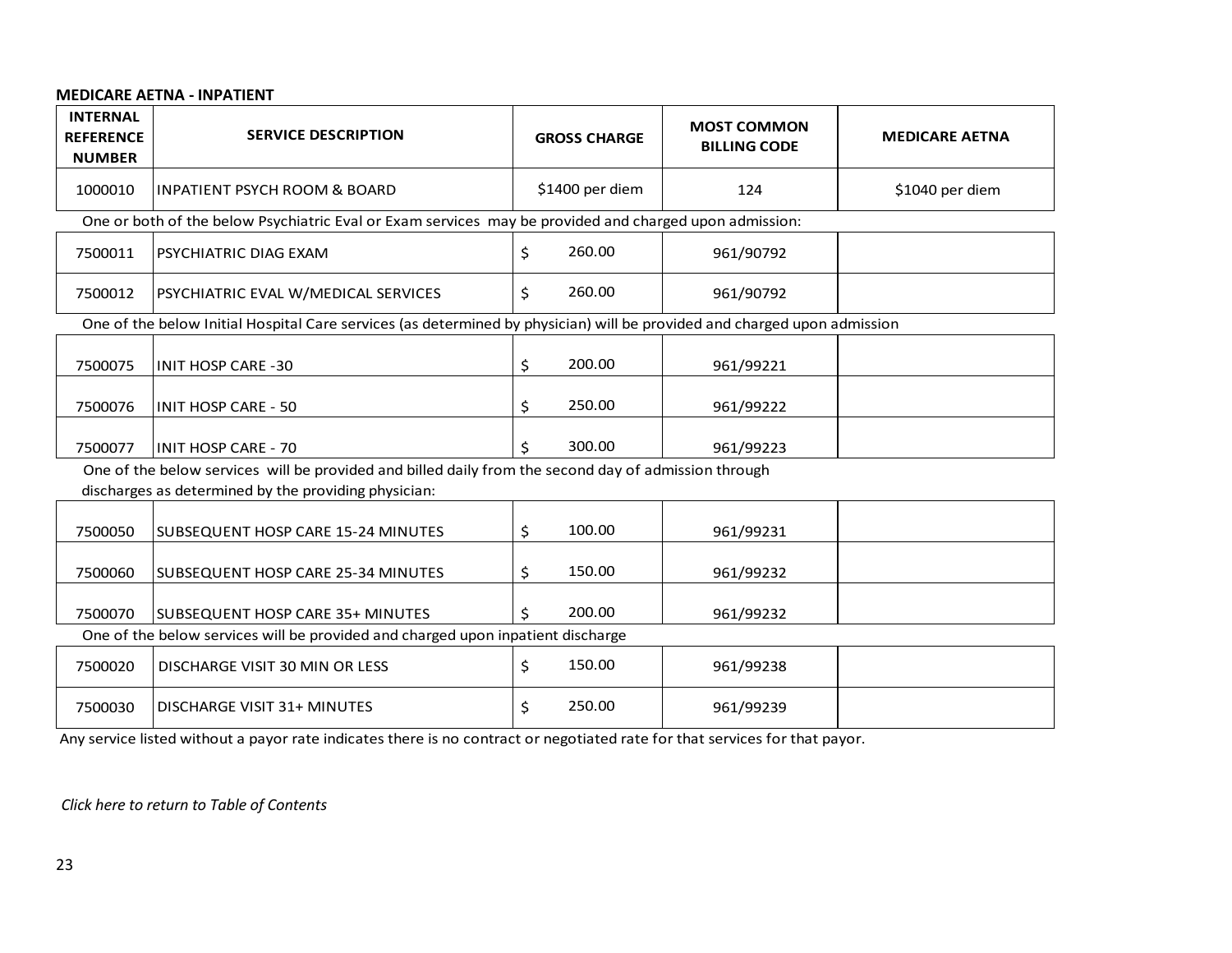#### <span id="page-23-0"></span>**MEDICARE AETNA - PHP**

| <b>INTERNAL</b><br><b>REFERENCE</b> |                                                                                                                                        |                                                   |                                           |                       |
|-------------------------------------|----------------------------------------------------------------------------------------------------------------------------------------|---------------------------------------------------|-------------------------------------------|-----------------------|
| <b>NUMBER</b>                       | <b>SERVICE DESCRIPTION</b>                                                                                                             | <b>GROSS CHARGE</b>                               | <b>MOST COMMON</b><br><b>BILLING CODE</b> | <b>MEDICARE AETNA</b> |
| PHP                                 | PHP as a bundled service of four or more units per<br>day of any combination of the charges listed below<br>four or more days per week | Sum of individual<br>services received per<br>day | 912/913 / G0129 / S0201                   | \$366 per diem        |
| 7520000                             | TREATMENT GOAL GROUP AS PART OF PHP                                                                                                    | \$<br>150.00                                      | 912/913/915/H0035<br>/S0201 /G0410        |                       |
| 7520020                             | <b>ACTIVITY THERAPY AS PART OF PHP</b>                                                                                                 | \$<br>150.00                                      | 912/913/915/H0035<br>/S0201 /G0410        |                       |
| 7520070                             | <b>EXPRESSIVE THERAPY AS PART OF PHP</b>                                                                                               | \$<br>150.00                                      | 912/913/915/H0035<br>/S0201 /G0410        |                       |
| 7520150                             | PSYCHISOCIAL ASSESSMENT AS PART OF PHP                                                                                                 | \$<br>150.00                                      | 912/913/914 /H0035<br>/S0201 /90876       |                       |
| 7520200                             | INTERACTIVE GROUP PSYCHOTHERAPY AS PART OF<br>PHP                                                                                      | $\zeta$<br>150.00                                 | 912/913/915/H0035<br>/S0201 /G0410        |                       |
| 7520220                             | <b>EDUCATION/TRAINING AS PART OF PHP</b>                                                                                               | \$<br>150.00                                      | 912/913/915/H0035<br>/S0201 /G0410        |                       |
| 7520120                             | INDIVIDUAL THERAPY - 30 MINUTES                                                                                                        | \$<br>65.00                                       | 912/913/914 /90832<br>/H0035 /S0201       |                       |
| 7520130                             | INDIVIDUAL THERAPY - 60 MINUTES                                                                                                        | \$<br>125.00                                      | 912/913/914 /90834<br>/H0035 /S0201       |                       |
| 7520140                             | <b>FAMILY SESSION</b>                                                                                                                  | \$<br>150.00                                      | 912/913/916 /90847<br>/H0035 /S0201       |                       |
|                                     | The below Psychiatric Diagnostic Exam will be provided one-time and charged upon admission into the PHP program:                       |                                                   |                                           |                       |
| 7500011                             | PSYCHIATRIC DIAGNOSTIC EXAM                                                                                                            | \$<br>260.00                                      | 961/90792                                 |                       |

Any service listed without a payor rate indicates there is no contract or negotiated rate for that services for that payor.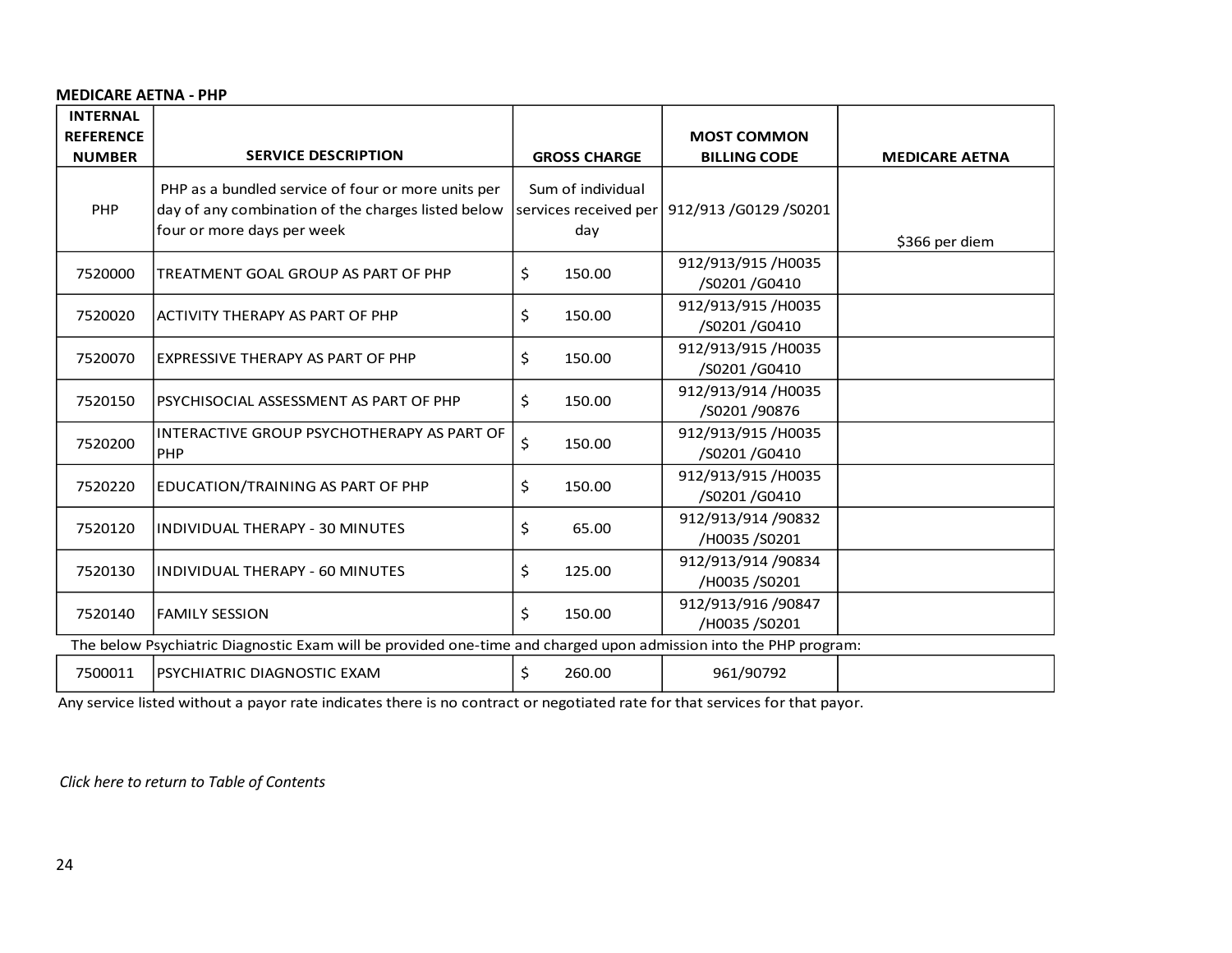#### <span id="page-24-0"></span>**MEDICARE HUMANA - INPATIENT**

| <b>INTERNAL</b><br><b>REFERENCE</b><br><b>NUMBER</b>                                                                     | <b>SERVICE DESCRIPTION</b>                                                                           | <b>GROSS CHARGE</b> | <b>MOST COMMON</b><br><b>BILLING CODE</b> | <b>MEDICARE HUMANA</b> |  |  |  |
|--------------------------------------------------------------------------------------------------------------------------|------------------------------------------------------------------------------------------------------|---------------------|-------------------------------------------|------------------------|--|--|--|
| 1000010                                                                                                                  | <b>INPATIENT PSYCH ROOM &amp; BOARD</b>                                                              | \$1400 per diem     | 124                                       | <b>DRG</b>             |  |  |  |
| One or both of the below Psychiatric Eval or Exam services may be provided and charged upon admission:                   |                                                                                                      |                     |                                           |                        |  |  |  |
| 7500011                                                                                                                  | PSYCHIATRIC DIAG EXAM                                                                                | \$<br>260.00        | 961/90792                                 |                        |  |  |  |
| 7500012                                                                                                                  | PSYCHIATRIC EVAL W/MEDICAL SERVICES                                                                  | \$<br>260.00        | 961/90792                                 |                        |  |  |  |
| One of the below Initial Hospital Care services (as determined by physician) will be provided and charged upon admission |                                                                                                      |                     |                                           |                        |  |  |  |
| 7500075                                                                                                                  | <b>INIT HOSP CARE -30</b>                                                                            | \$<br>200.00        | 961/99221                                 |                        |  |  |  |
| 7500076                                                                                                                  | <b>INIT HOSP CARE - 50</b>                                                                           | \$<br>250.00        | 961/99222                                 |                        |  |  |  |
| 7500077                                                                                                                  | <b>INIT HOSP CARE - 70</b>                                                                           | S<br>300.00         | 961/99223                                 |                        |  |  |  |
|                                                                                                                          | One of the below services will be provided and billed daily from the second day of admission through |                     |                                           |                        |  |  |  |
|                                                                                                                          | discharges as determined by the providing physician:                                                 |                     |                                           |                        |  |  |  |
| 7500050                                                                                                                  | SUBSEQUENT HOSP CARE 15-24 MINUTES                                                                   | \$<br>100.00        | 961/99231                                 |                        |  |  |  |
| 7500060                                                                                                                  | SUBSEQUENT HOSP CARE 25-34 MINUTES                                                                   | \$<br>150.00        | 961/99232                                 |                        |  |  |  |
| 7500070                                                                                                                  | <b>SUBSEQUENT HOSP CARE 35+ MINUTES</b>                                                              | Ś<br>200.00         | 961/99232                                 |                        |  |  |  |
|                                                                                                                          | One of the below services will be provided and charged upon inpatient discharge                      |                     |                                           |                        |  |  |  |
| 7500020                                                                                                                  | DISCHARGE VISIT 30 MIN OR LESS                                                                       | \$<br>150.00        | 961/99238                                 |                        |  |  |  |
| 7500030                                                                                                                  | DISCHARGE VISIT 31+ MINUTES                                                                          | \$<br>250.00        | 961/99239                                 |                        |  |  |  |

Any service listed without a payor rate indicates there is no contract or negotiated rate for that services for that payor.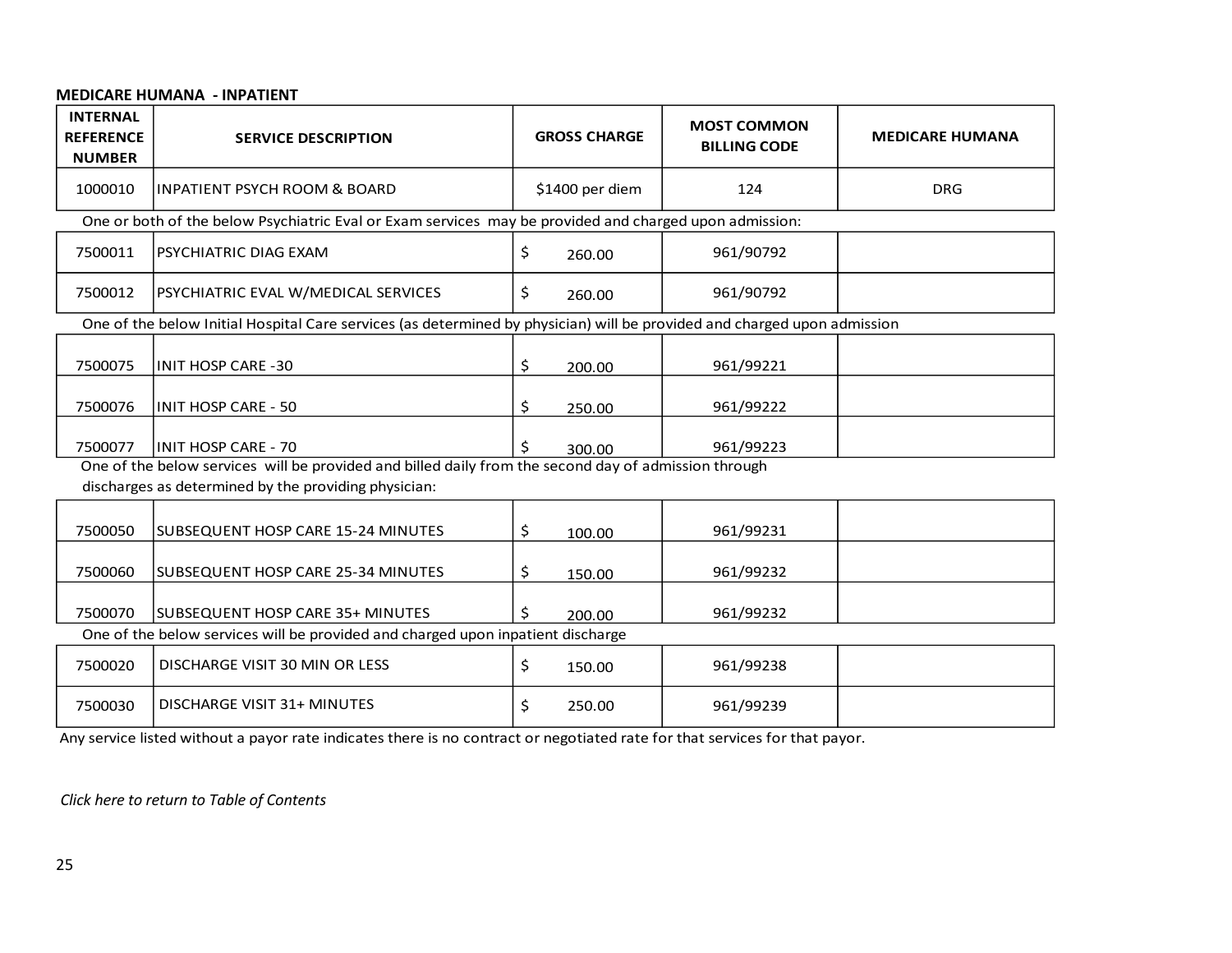#### <span id="page-25-0"></span>**MEDICARE HUMANA - PHP**

| <b>INTERNAL</b><br><b>REFERENCE</b><br><b>NUMBER</b> | <b>SERVICE DESCRIPTION</b>                                                                                                             | <b>GROSS CHARGE</b>      | <b>MOST COMMON</b><br><b>BILLING CODE</b>       | <b>MEDICARE HUMANA</b>                                                                            |
|------------------------------------------------------|----------------------------------------------------------------------------------------------------------------------------------------|--------------------------|-------------------------------------------------|---------------------------------------------------------------------------------------------------|
| PHP                                                  | PHP as a bundled service of four or more units per<br>day of any combination of the charges listed below<br>four or more days per week | Sum of individual<br>day | services received per   912/913 / G0129 / S0201 | Per Medicare APC Fee<br>Schedule for APC 5863 for 3 or<br>more services for hospital<br>based PHP |
| 7520000                                              | TREATMENT GOAL GROUP AS PART OF PHP                                                                                                    | \$<br>150.00             | 912/913/915/H0035<br>/S0201 /G0410              | Medicare Fee Schedule                                                                             |
| 7520020                                              | LACTIVITY THERAPY AS PART OF PHP                                                                                                       | \$<br>150.00             | 912/913/915/H0035<br>/S0201 /G0410              | Medicare Fee Schedule                                                                             |
| 7520070                                              | EXPRESSIVE THERAPY AS PART OF PHP                                                                                                      | \$<br>150.00             | 912/913/915/H0035<br>/S0201 /G0410              | Medicare Fee Schedule                                                                             |
| 7520150                                              | PSYCHISOCIAL ASSESSMENT AS PART OF PHP                                                                                                 | \$<br>150.00             | 912/913/914 /H0035<br>/S0201 /90876             | Medicare Fee Schedule                                                                             |
| 7520200                                              | INTERACTIVE GROUP PSYCHOTHERAPY AS PART OF<br>PHP                                                                                      | \$<br>150.00             | 912/913/915/H0035<br>/S0201 /G0410              | Medicare Fee Schedule                                                                             |
| 7520220                                              | EDUCATION/TRAINING AS PART OF PHP                                                                                                      | \$<br>150.00             | 912/913/915/H0035<br>/S0201 /G0410              | Medicare Fee Schedule                                                                             |
| 7520120                                              | INDIVIDUAL THERAPY - 30 MINUTES                                                                                                        | \$<br>65.00              | 912/913/914 /90832<br>/H0035 /S0201             | Medicare Fee Schedule                                                                             |
| 7520130                                              | INDIVIDUAL THERAPY - 60 MINUTES                                                                                                        | \$<br>125.00             | 912/913/914 /90834<br>/H0035 /S0201             | Medicare Fee Schedule                                                                             |
| 7520140                                              | <b>FAMILY SESSION</b>                                                                                                                  | \$<br>150.00             | 912/913/916 /90847<br>/H0035 /S0201             | Medicare Fee Schedule                                                                             |
|                                                      | The below Psychiatric Diagnostic Exam will be provided one-time and charged upon admission into the PHP program:                       |                          |                                                 |                                                                                                   |
| 7500011                                              | PSYCHIATRIC DIAGNOSTIC EXAM                                                                                                            | \$<br>260.00             | 961/90792                                       | Medicare Fee Schedule                                                                             |

Any service listed without a payor rate indicates there is no contract or negotiated rate for that services for that payor.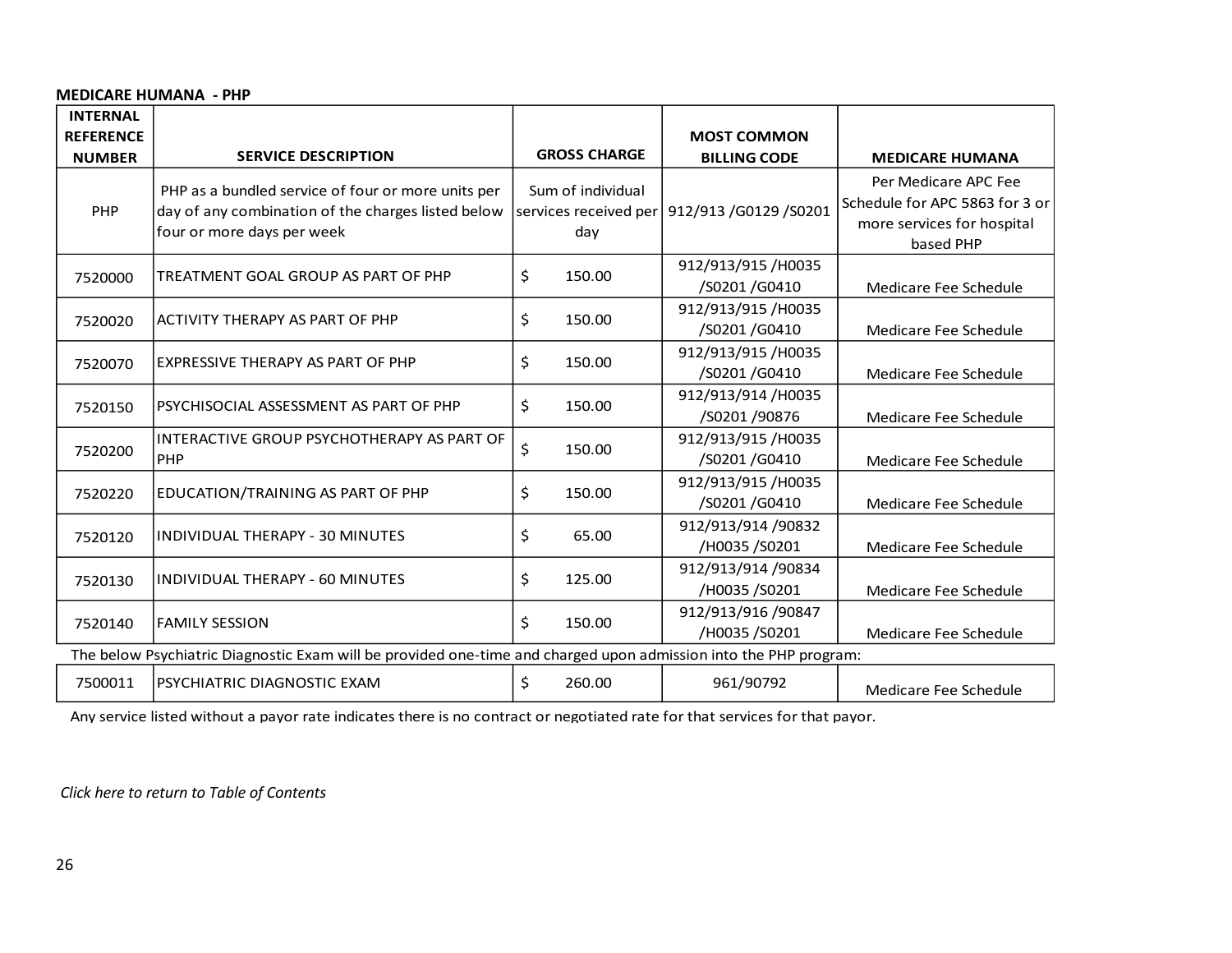#### <span id="page-26-0"></span>**MEDICARE UBH (OPTUM) - INPATIENT**

| <b>INTERNAL</b><br><b>REFERENCE</b><br><b>NUMBER</b>                                                                     | <b>SERVICE DESCRIPTION</b>                                                                           | <b>GROSS CHARGE</b> | <b>MOST COMMON</b><br><b>BILLING CODE</b> | <b>MEDICARE UBH (OPTUM)</b> |  |  |
|--------------------------------------------------------------------------------------------------------------------------|------------------------------------------------------------------------------------------------------|---------------------|-------------------------------------------|-----------------------------|--|--|
| 1000010                                                                                                                  | <b>INPATIENT PSYCH ROOM &amp; BOARD</b>                                                              | \$1400 per diem     | 124                                       | <b>DRG</b>                  |  |  |
| One or both of the below Psychiatric Eval or Exam services may be provided and charged upon admission:                   |                                                                                                      |                     |                                           |                             |  |  |
| 7500011                                                                                                                  | PSYCHIATRIC DIAG EXAM                                                                                | \$<br>260.00        | 961/90792                                 |                             |  |  |
| 7500012                                                                                                                  | PSYCHIATRIC EVAL W/MEDICAL SERVICES                                                                  | \$<br>260.00        | 961/90792                                 |                             |  |  |
| One of the below Initial Hospital Care services (as determined by physician) will be provided and charged upon admission |                                                                                                      |                     |                                           |                             |  |  |
| 7500075                                                                                                                  | <b>INIT HOSP CARE -30</b>                                                                            | \$<br>200.00        | 961/99221                                 |                             |  |  |
| 7500076                                                                                                                  | <b>INIT HOSP CARE - 50</b>                                                                           | 250.00<br>\$        | 961/99222                                 |                             |  |  |
| 7500077                                                                                                                  | <b>INIT HOSP CARE - 70</b>                                                                           | 300.00<br>Ś         | 961/99223                                 |                             |  |  |
|                                                                                                                          | One of the below services will be provided and billed daily from the second day of admission through |                     |                                           |                             |  |  |
|                                                                                                                          | discharges as determined by the providing physician:                                                 |                     |                                           |                             |  |  |
| 7500050                                                                                                                  | SUBSEQUENT HOSP CARE 15-24 MINUTES                                                                   | 100.00<br>\$        | 961/99231                                 |                             |  |  |
| 7500060                                                                                                                  | SUBSEQUENT HOSP CARE 25-34 MINUTES                                                                   | \$<br>150.00        | 961/99232                                 |                             |  |  |
| 7500070                                                                                                                  | <b>SUBSEQUENT HOSP CARE 35+ MINUTES</b>                                                              | 200.00              | 961/99232                                 |                             |  |  |
|                                                                                                                          | One of the below services will be provided and charged upon inpatient discharge                      |                     |                                           |                             |  |  |
| 7500020                                                                                                                  | <b>DISCHARGE VISIT 30 MIN OR LESS</b>                                                                | 150.00<br>\$        | 961/99238                                 |                             |  |  |
| 7500030                                                                                                                  | DISCHARGE VISIT 31+ MINUTES                                                                          | 250.00<br>Ś         | 961/99239                                 |                             |  |  |

Any service listed without a payor rate indicates there is no contract or negotiated rate for that services for that payor.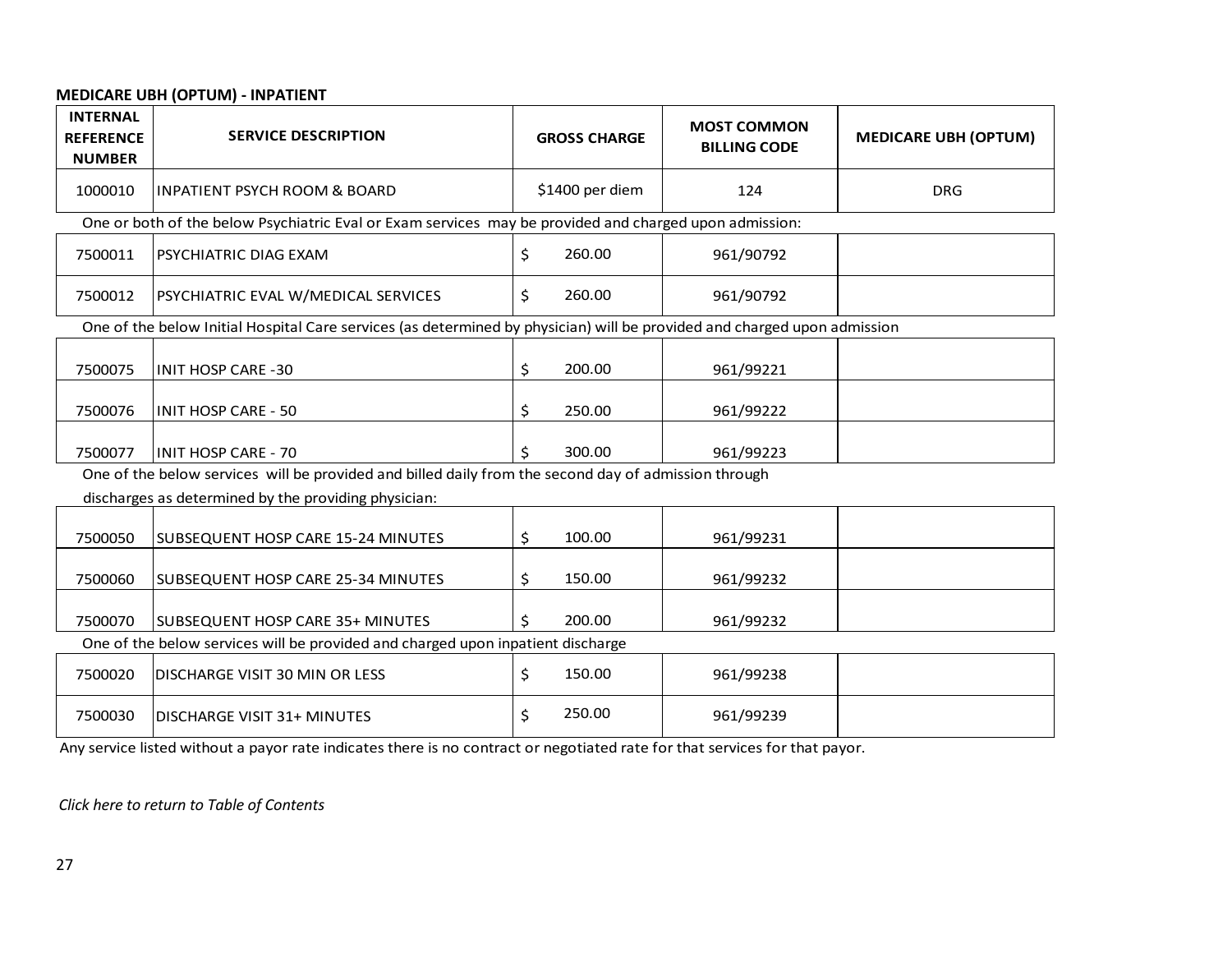#### <span id="page-27-0"></span>**MEDICARE UBH (OPTUM) - PHP**

| <b>INTERNAL</b><br><b>REFERENCE</b> |                                                                                                                                        |                          | <b>MOST COMMON</b>                              |                             |
|-------------------------------------|----------------------------------------------------------------------------------------------------------------------------------------|--------------------------|-------------------------------------------------|-----------------------------|
| <b>NUMBER</b>                       | <b>SERVICE DESCRIPTION</b>                                                                                                             | <b>GROSS CHARGE</b>      | <b>BILLING CODE</b>                             | <b>MEDICARE UBH (OPTUM)</b> |
| PHP                                 | PHP as a bundled service of four or more units per<br>day of any combination of the charges listed below<br>four or more days per week | Sum of individual<br>day | services received per   912/913 / G0129 / S0201 | \$395 per diem              |
| 7520000                             | TREATMENT GOAL GROUP AS PART OF PHP                                                                                                    | 150.00<br>Ś.             | 912/913/915/H0035<br>/S0201 /G0410              |                             |
| 7520020                             | ACTIVITY THERAPY AS PART OF PHP                                                                                                        | \$<br>150.00             | 912/913/915/H0035<br>/S0201 /G0410              |                             |
| 7520070                             | <b>EXPRESSIVE THERAPY AS PART OF PHP</b>                                                                                               | \$<br>150.00             | 912/913/915/H0035<br>/S0201 /G0410              |                             |
| 7520150                             | PSYCHISOCIAL ASSESSMENT AS PART OF PHP                                                                                                 | 150.00<br>\$             | 912/913/914 /H0035<br>/S0201 /90876             |                             |
| 7520200                             | INTERACTIVE GROUP PSYCHOTHERAPY AS PART OF<br>PHP                                                                                      | \$<br>150.00             | 912/913/915/H0035<br>/S0201 /G0410              |                             |
| 7520220                             | EDUCATION/TRAINING AS PART OF PHP                                                                                                      | \$<br>150.00             | 912/913/915/H0035<br>/S0201 /G0410              |                             |
| 7520120                             | INDIVIDUAL THERAPY - 30 MINUTES                                                                                                        | \$<br>65.00              | 912/913/914 /90832<br>/H0035 /S0201             |                             |
| 7520130                             | INDIVIDUAL THERAPY - 60 MINUTES                                                                                                        | \$<br>125.00             | 912/913/914 /90834<br>/H0035 /S0201             |                             |
| 7520140                             | <b>FAMILY SESSION</b>                                                                                                                  | 150.00<br>\$             | 912/913/916 /90847<br>/H0035 /S0201             |                             |
|                                     | The below Psychiatric Diagnostic Exam will be provided one-time and charged upon admission into the PHP program:                       |                          |                                                 |                             |
| 7500011                             | PSYCHIATRIC DIAGNOSTIC EXAM                                                                                                            | 260.00<br>\$             | 961/90792                                       |                             |

Any service listed without a payor rate indicates there is no contract or negotiated rate for that services for that payor.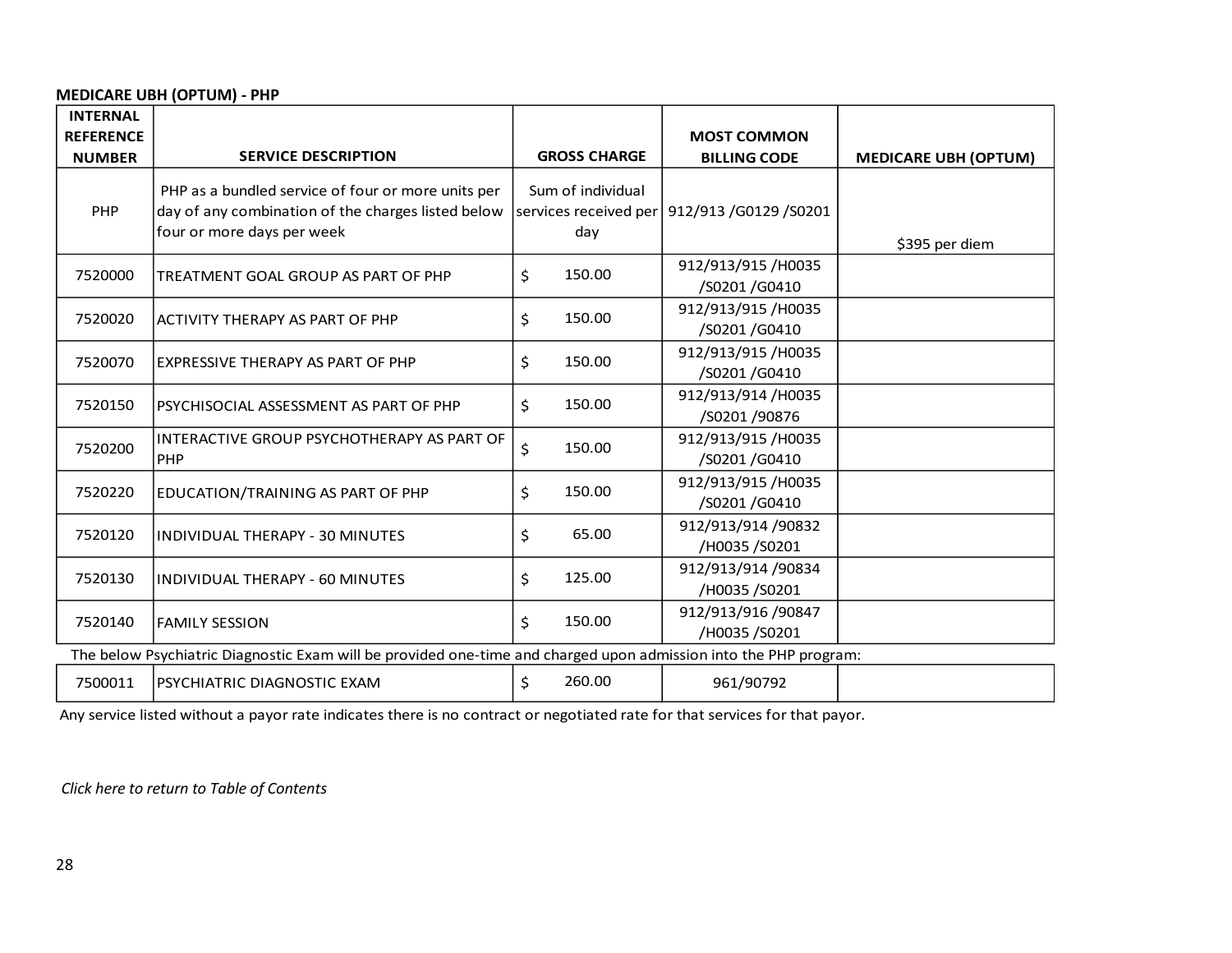#### <span id="page-28-0"></span>**MEDICARE HIGHMARK – INPATIENT**

| <b>INTERNAL</b><br><b>REFERENCE</b><br><b>NUMBER</b> | <b>SERVICE DESCRIPTION</b>                                                                                                                                   |    | <b>GROSS CHARGE</b> | <b>MOST COMMON</b><br><b>BILLING CODE</b> | <b>MEDICARE HIGHMARK</b>                    |
|------------------------------------------------------|--------------------------------------------------------------------------------------------------------------------------------------------------------------|----|---------------------|-------------------------------------------|---------------------------------------------|
| 1000010                                              | <b>INPATIENT PSYCH ROOM &amp; BOARD</b>                                                                                                                      |    | \$1400 per diem     | 124                                       | \$850 per diem                              |
|                                                      | One or both of the below Psychiatric Eval or Exam services may be provided and charged upon admission:                                                       |    |                     |                                           |                                             |
| 7500011                                              | PSYCHIATRIC DIAG EXAM                                                                                                                                        | \$ | 260.00              | 961/90792                                 | all inclusive-included with<br>R&B per diem |
| 7500012                                              | PSYCHIATRIC EVAL W/MEDICAL SERVICES                                                                                                                          | \$ | 260.00              | 961/90792                                 | all inclusive-included with<br>R&B per diem |
|                                                      | One of the below Initial Hospital Care services (as determined by physician) will be provided and charged upon admission                                     |    |                     |                                           |                                             |
| 7500075                                              | <b>INIT HOSP CARE -30</b>                                                                                                                                    | \$ | 200.00              | 961/99221                                 | all inclusive-included with<br>R&B per diem |
| 7500076                                              | <b>INIT HOSP CARE - 50</b>                                                                                                                                   | \$ | 250.00              | 961/99222                                 | all inclusive-included with<br>R&B per diem |
| 7500077                                              | INIT HOSP CARE - 70                                                                                                                                          | Ś  | 300.00              | 961/99223                                 | all inclusive-included with<br>R&B per diem |
|                                                      | One of the below services will be provided and billed daily from the second day of admission through<br>discharges as determined by the providing physician: |    |                     |                                           |                                             |
| 7500050                                              | <b>SUBSEQUENT HOSP CARE 15-24 MINUTES</b>                                                                                                                    | \$ | 100.00              | 961/99231                                 | all inclusive-included with<br>R&B per diem |
| 7500060                                              | SUBSEQUENT HOSP CARE 25-34 MINUTES                                                                                                                           | \$ | 150.00              | 961/99232                                 | all inclusive-included with<br>R&B per diem |
| 7500070                                              | SUBSEQUENT HOSP CARE 35+ MINUTES                                                                                                                             | ς. | 200.00              | 961/99232                                 | all inclusive-included with<br>R&B per diem |
|                                                      | One of the below services will be provided and charged upon inpatient discharge                                                                              |    |                     |                                           |                                             |
| 7500020                                              | DISCHARGE VISIT 30 MIN OR LESS                                                                                                                               | \$ | 150.00              | 961/99238                                 | all inclusive-included with<br>R&B per diem |
| 7500030                                              | DISCHARGE VISIT 31+ MINUTES                                                                                                                                  | \$ | 250.00              | 961/99239                                 | all inclusive-included with<br>R&B per diem |

Any service listed without a payor rate indicates there is no contract or negotiated rate for that services for that payor.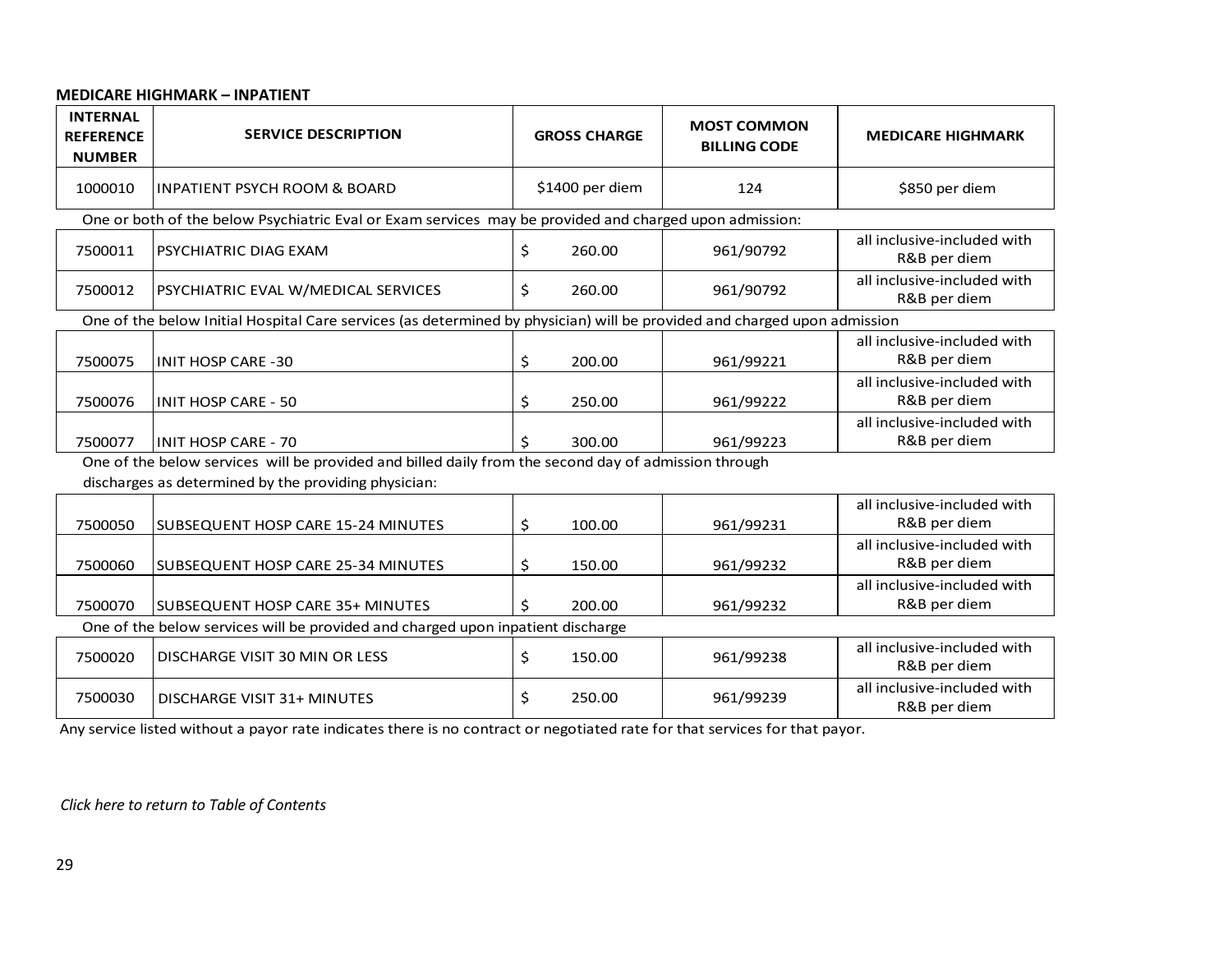#### <span id="page-29-0"></span>**MEDICARE HIGHMARK – PHP**

| <b>INTERNAL</b><br><b>REFERENCE</b> |                                                                                                                                        |                                                   | <b>MOST COMMON</b>                  |                          |
|-------------------------------------|----------------------------------------------------------------------------------------------------------------------------------------|---------------------------------------------------|-------------------------------------|--------------------------|
| <b>NUMBER</b>                       | <b>SERVICE DESCRIPTION</b>                                                                                                             | <b>GROSS CHARGE</b>                               | <b>BILLING CODE</b>                 | <b>MEDICARE HIGHMARK</b> |
| PHP                                 | PHP as a bundled service of four or more units per<br>day of any combination of the charges listed below<br>four or more days per week | Sum of individual<br>services received per<br>day | 912/913 / 60129 / 50201             | \$278 per diem           |
| 7520000                             | TREATMENT GOAL GROUP AS PART OF PHP                                                                                                    | \$<br>150.00                                      | 912/913/915 /H0035<br>/S0201 /G0410 |                          |
| 7520020                             | IACTIVITY THERAPY AS PART OF PHP                                                                                                       | \$<br>150.00                                      | 912/913/915 /H0035<br>/S0201 /G0410 |                          |
| 7520070                             | <b>EXPRESSIVE THERAPY AS PART OF PHP</b>                                                                                               | \$<br>150.00                                      | 912/913/915 /H0035<br>/S0201 /G0410 |                          |
| 7520150                             | PSYCHISOCIAL ASSESSMENT AS PART OF PHP                                                                                                 | \$<br>150.00                                      | 912/913/914 /H0035<br>/S0201 /90876 |                          |
| 7520200                             | INTERACTIVE GROUP PSYCHOTHERAPY AS PART OF<br><b>PHP</b>                                                                               | \$<br>150.00                                      | 912/913/915 /H0035<br>/S0201 /G0410 |                          |
| 7520220                             | <b>EDUCATION/TRAINING AS PART OF PHP</b>                                                                                               | \$<br>150.00                                      | 912/913/915 /H0035<br>/S0201 /G0410 |                          |
| 7520120                             | INDIVIDUAL THERAPY - 30 MINUTES                                                                                                        | \$<br>65.00                                       | 912/913/914 /90832<br>/H0035 /S0201 |                          |
| 7520130                             | INDIVIDUAL THERAPY - 60 MINUTES                                                                                                        | 125.00<br>\$                                      | 912/913/914 /90834<br>/H0035 /S0201 |                          |
| 7520140                             | <b>FAMILY SESSION</b>                                                                                                                  | Ś.<br>150.00                                      | 912/913/916 /90847<br>/H0035 /S0201 |                          |
|                                     | The below Psychiatric Diagnostic Exam will be provided one-time and charged upon admission into the PHP program:                       |                                                   |                                     |                          |
| 7500011                             | PSYCHIATRIC DIAGNOSTIC EXAM                                                                                                            | 260.00<br>\$                                      | 961/90792                           |                          |

Any service listed without a payor rate indicates there is no contract or negotiated rate for that services for that payor.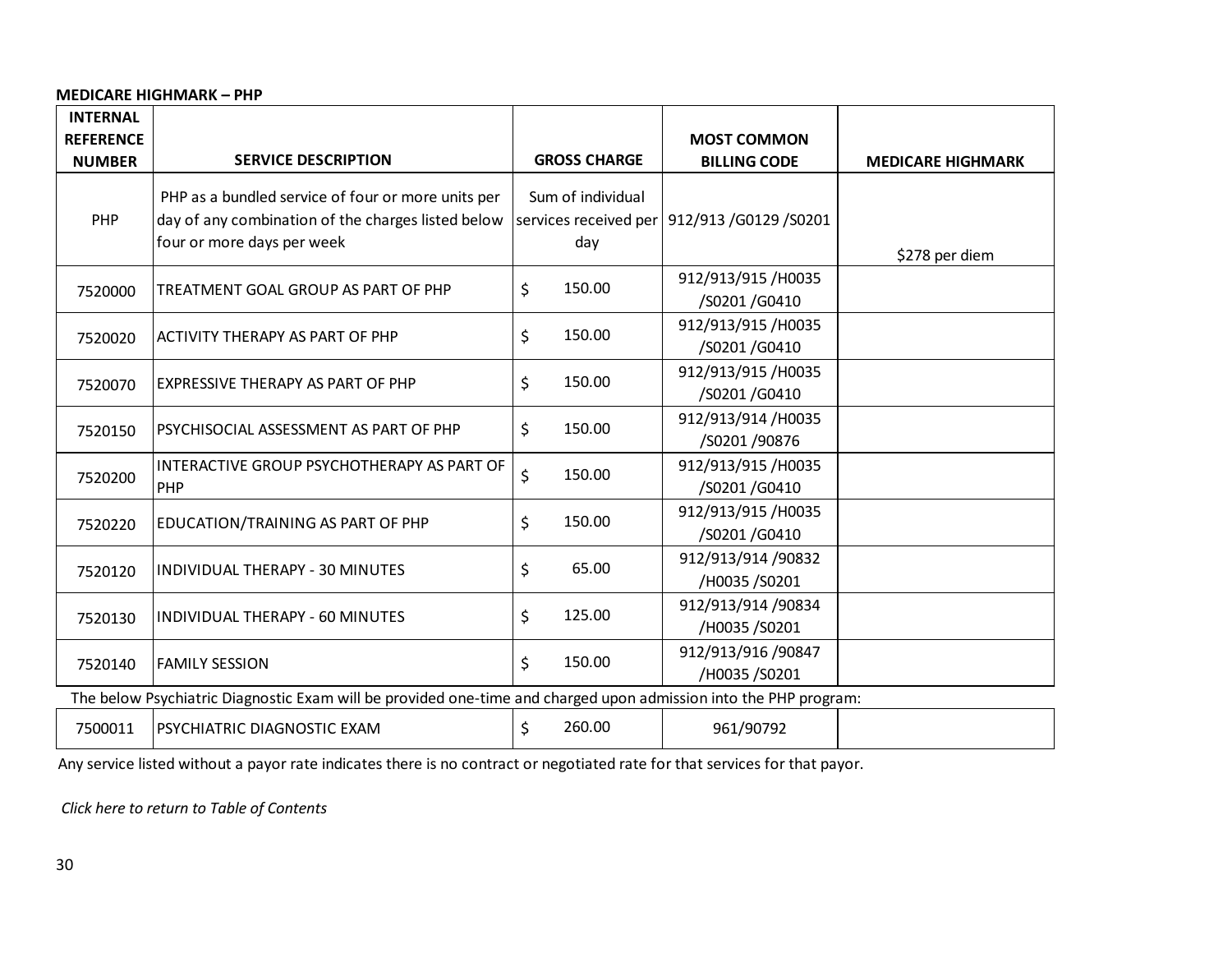#### <span id="page-30-0"></span>**MEDICARE MAGELLAN SENIOR BLUE – INPATIENT**

| <b>INTERNAL</b><br><b>REFERENCE</b><br><b>NUMBER</b>                                                                     | <b>SERVICE DESCRIPTION</b>                                                                                                                                   |    | <b>GROSS CHARGE</b> | <b>MOST COMMON</b><br><b>BILLING CODE</b> | <b>MEDICARE MAGELLAN</b><br><b>SENIOR BLUE</b> |  |
|--------------------------------------------------------------------------------------------------------------------------|--------------------------------------------------------------------------------------------------------------------------------------------------------------|----|---------------------|-------------------------------------------|------------------------------------------------|--|
| 1000010                                                                                                                  | <b>INPATIENT PSYCH ROOM &amp; BOARD</b>                                                                                                                      |    | \$1400 per diem     | 124                                       | \$1040 per diem                                |  |
|                                                                                                                          | One or both of the below Psychiatric Eval or Exam services may be provided and charged upon admission:                                                       |    |                     |                                           |                                                |  |
| 7500011                                                                                                                  | PSYCHIATRIC DIAG EXAM                                                                                                                                        | \$ | 260.00              | 961/90792                                 |                                                |  |
| 7500012                                                                                                                  | PSYCHIATRIC EVAL W/MEDICAL SERVICES                                                                                                                          | Ś. | 260.00              | 961/90792                                 |                                                |  |
| One of the below Initial Hospital Care services (as determined by physician) will be provided and charged upon admission |                                                                                                                                                              |    |                     |                                           |                                                |  |
| 7500075                                                                                                                  | <b>INIT HOSP CARE -30</b>                                                                                                                                    | \$ | 200.00              | 961/99221                                 |                                                |  |
| 7500076                                                                                                                  | <b>INIT HOSP CARE - 50</b>                                                                                                                                   | \$ | 250.00              | 961/99222                                 |                                                |  |
| 7500077                                                                                                                  | <b>INIT HOSP CARE - 70</b>                                                                                                                                   | Ś  | 300.00              | 961/99223                                 |                                                |  |
|                                                                                                                          | One of the below services will be provided and billed daily from the second day of admission through<br>discharges as determined by the providing physician: |    |                     |                                           |                                                |  |
| 7500050                                                                                                                  | SUBSEQUENT HOSP CARE 15-24 MINUTES                                                                                                                           | \$ | 100.00              | 961/99231                                 |                                                |  |
| 7500060                                                                                                                  | SUBSEQUENT HOSP CARE 25-34 MINUTES                                                                                                                           | \$ | 150.00              | 961/99232                                 |                                                |  |
| 7500070                                                                                                                  | <b>SUBSEQUENT HOSP CARE 35+ MINUTES</b>                                                                                                                      |    | 200.00              | 961/99232                                 |                                                |  |
|                                                                                                                          | One of the below services will be provided and charged upon inpatient discharge                                                                              |    |                     |                                           |                                                |  |
| 7500020                                                                                                                  | DISCHARGE VISIT 30 MIN OR LESS                                                                                                                               | \$ | 150.00              | 961/99238                                 |                                                |  |
| 7500030                                                                                                                  | DISCHARGE VISIT 31+ MINUTES                                                                                                                                  | \$ | 250.00              | 961/99239                                 |                                                |  |

Any service listed without a payor rate indicates there is no contract or negotiated rate for that services for that payor.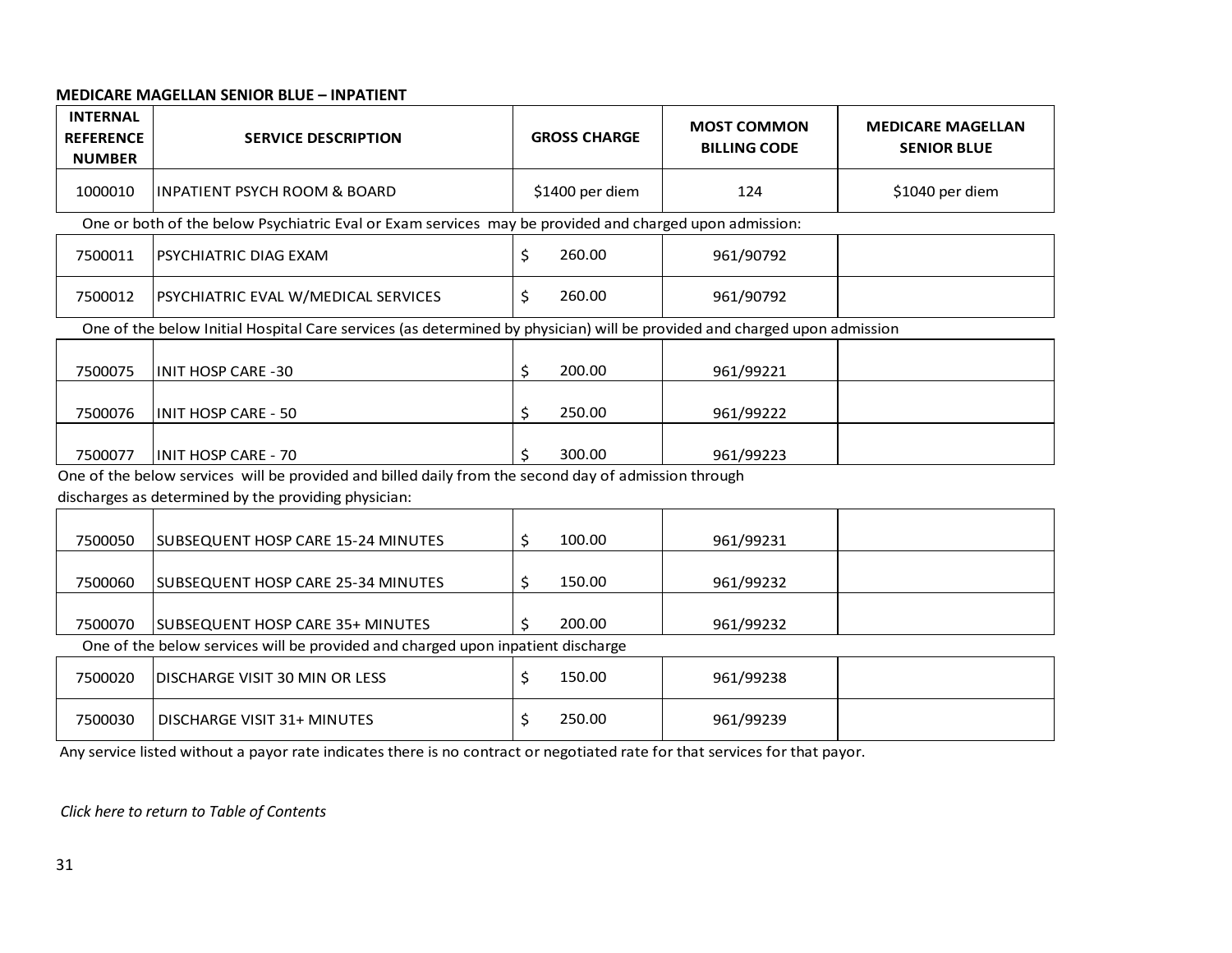#### <span id="page-31-0"></span>**MEDICARE MAGELLAN SENIOR BLUE – PHP**

| <b>INTERNAL</b><br><b>REFERENCE</b> |                                                                                                                                        |                                                   | <b>MOST COMMON</b>                  | <b>MEDICARE MAGELLAN</b> |
|-------------------------------------|----------------------------------------------------------------------------------------------------------------------------------------|---------------------------------------------------|-------------------------------------|--------------------------|
| <b>NUMBER</b>                       | <b>SERVICE DESCRIPTION</b>                                                                                                             | <b>GROSS CHARGE</b>                               | <b>BILLING CODE</b>                 | <b>SENIOR BLUE</b>       |
| PHP                                 | PHP as a bundled service of four or more units per<br>day of any combination of the charges listed below<br>four or more days per week | Sum of individual<br>services received per<br>day | 912/913 / 60129 / 50201             | \$423 per diem           |
| 7520000                             | TREATMENT GOAL GROUP AS PART OF PHP                                                                                                    | \$<br>150.00                                      | 912/913/915/H0035<br>/S0201 /G0410  |                          |
| 7520020                             | <b>ACTIVITY THERAPY AS PART OF PHP</b>                                                                                                 | \$<br>150.00                                      | 912/913/915/H0035<br>/S0201 /G0410  |                          |
| 7520070                             | <b>EXPRESSIVE THERAPY AS PART OF PHP</b>                                                                                               | \$<br>150.00                                      | 912/913/915/H0035<br>/S0201 /G0410  |                          |
| 7520150                             | PSYCHISOCIAL ASSESSMENT AS PART OF PHP                                                                                                 | \$<br>150.00                                      | 912/913/914 /H0035<br>/S0201 /90876 |                          |
| 7520200                             | INTERACTIVE GROUP PSYCHOTHERAPY AS PART OF<br>PHP                                                                                      | $\mathsf{\dot{S}}$<br>150.00                      | 912/913/915/H0035<br>/S0201 /G0410  |                          |
| 7520220                             | <b>EDUCATION/TRAINING AS PART OF PHP</b>                                                                                               | \$<br>150.00                                      | 912/913/915/H0035<br>/S0201 /G0410  |                          |
| 7520120                             | INDIVIDUAL THERAPY - 30 MINUTES                                                                                                        | \$<br>65.00                                       | 912/913/914 /90832<br>/H0035 /S0201 |                          |
| 7520130                             | INDIVIDUAL THERAPY - 60 MINUTES                                                                                                        | \$<br>125.00                                      | 912/913/914 /90834<br>/H0035 /S0201 |                          |
| 7520140                             | <b>FAMILY SESSION</b>                                                                                                                  | \$<br>150.00                                      | 912/913/916 /90847<br>/H0035 /S0201 |                          |
|                                     | The below Psychiatric Diagnostic Exam will be provided one-time and charged upon admission into the PHP program:                       |                                                   |                                     |                          |
| 7500011                             | PSYCHIATRIC DIAGNOSTIC EXAM                                                                                                            | \$<br>260.00                                      | 961/90792                           |                          |

Any service listed without a payor rate indicates there is no contract or negotiated rate for that services for that payor.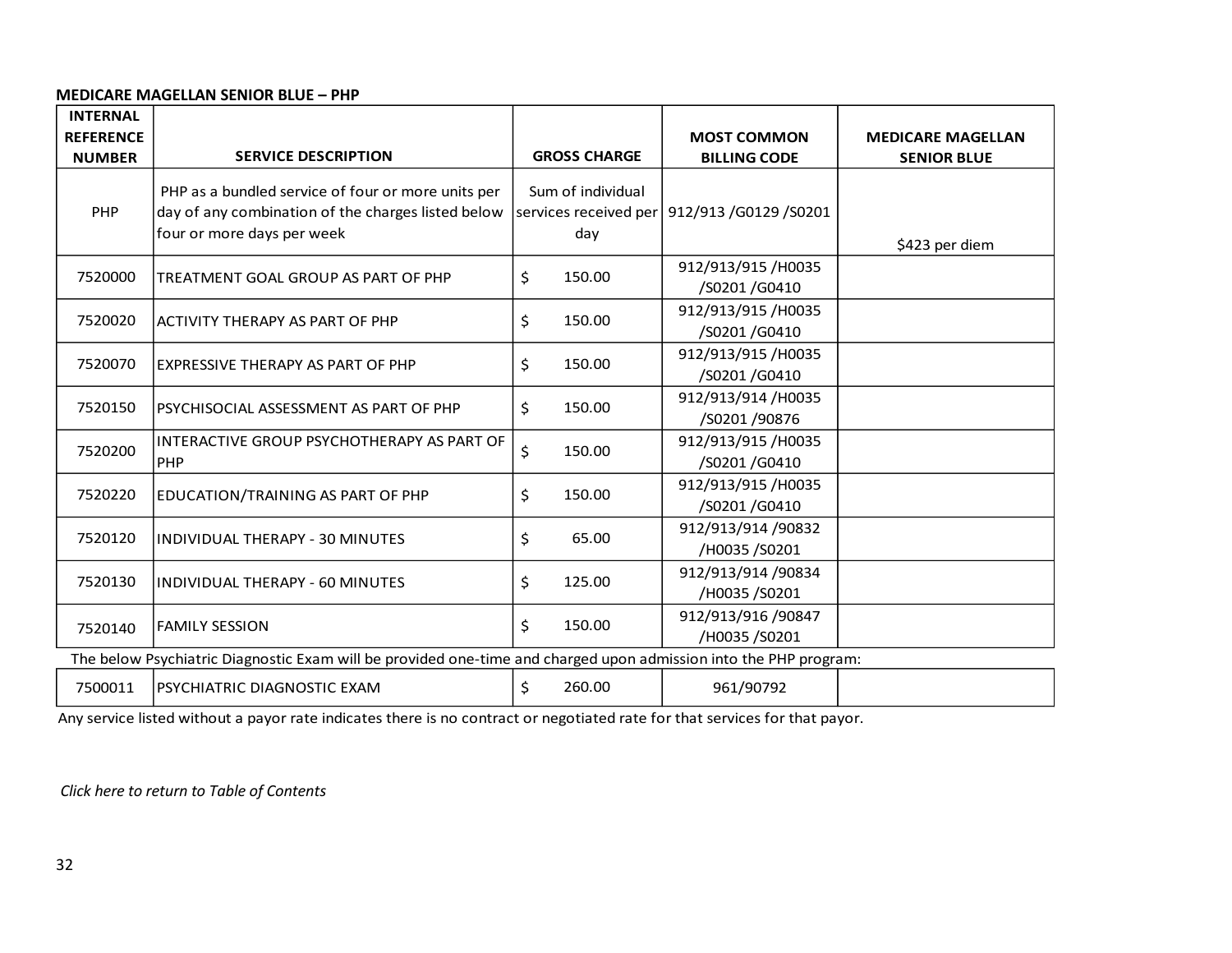#### <span id="page-32-0"></span>**MEDICARE MH NET - INPATIENT**

| <b>INTERNAL</b><br><b>REFERENCE</b><br><b>NUMBER</b>                                                                     | <b>SERVICE DESCRIPTION</b>                                                                                                                                   | <b>GROSS CHARGE</b> | <b>MOST COMMON</b><br><b>BILLING CODE</b> | <b>MEDICARE MH NET</b> |  |
|--------------------------------------------------------------------------------------------------------------------------|--------------------------------------------------------------------------------------------------------------------------------------------------------------|---------------------|-------------------------------------------|------------------------|--|
| 1000010                                                                                                                  | <b>INPATIENT PSYCH ROOM &amp; BOARD</b>                                                                                                                      | \$1400 per diem     | 124                                       | \$1040 per diem        |  |
|                                                                                                                          | One or both of the below Psychiatric Eval or Exam services may be provided and charged upon admission:                                                       |                     |                                           |                        |  |
| 7500011                                                                                                                  | PSYCHIATRIC DIAG EXAM                                                                                                                                        | \$<br>260.00        | 961/90792                                 |                        |  |
| 7500012                                                                                                                  | PSYCHIATRIC EVAL W/MEDICAL SERVICES                                                                                                                          | \$<br>260.00        | 961/90792                                 |                        |  |
| One of the below Initial Hospital Care services (as determined by physician) will be provided and charged upon admission |                                                                                                                                                              |                     |                                           |                        |  |
| 7500075                                                                                                                  | <b>INIT HOSP CARE -30</b>                                                                                                                                    | \$<br>200.00        | 961/99221                                 |                        |  |
| 7500076                                                                                                                  | <b>INIT HOSP CARE - 50</b>                                                                                                                                   | \$<br>250.00        | 961/99222                                 |                        |  |
| 7500077                                                                                                                  | <b>INIT HOSP CARE - 70</b>                                                                                                                                   | \$<br>300.00        | 961/99223                                 |                        |  |
|                                                                                                                          | One of the below services will be provided and billed daily from the second day of admission through<br>discharges as determined by the providing physician: |                     |                                           |                        |  |
| 7500050                                                                                                                  | SUBSEQUENT HOSP CARE 15-24 MINUTES                                                                                                                           | \$<br>100.00        | 961/99231                                 |                        |  |
| 7500060                                                                                                                  | SUBSEQUENT HOSP CARE 25-34 MINUTES                                                                                                                           | \$<br>150.00        | 961/99232                                 |                        |  |
| 7500070                                                                                                                  | <b>SUBSEQUENT HOSP CARE 35+ MINUTES</b>                                                                                                                      | Ś.<br>200.00        | 961/99232                                 |                        |  |
|                                                                                                                          | One of the below services will be provided and charged upon inpatient discharge                                                                              |                     |                                           |                        |  |
| 7500020                                                                                                                  | DISCHARGE VISIT 30 MIN OR LESS                                                                                                                               | \$<br>150.00        | 961/99238                                 |                        |  |
| 7500030                                                                                                                  | DISCHARGE VISIT 31+ MINUTES                                                                                                                                  | \$<br>250.00        | 961/99239                                 |                        |  |

Any service listed without a payor rate indicates there is no contract or negotiated rate for that services for that payor.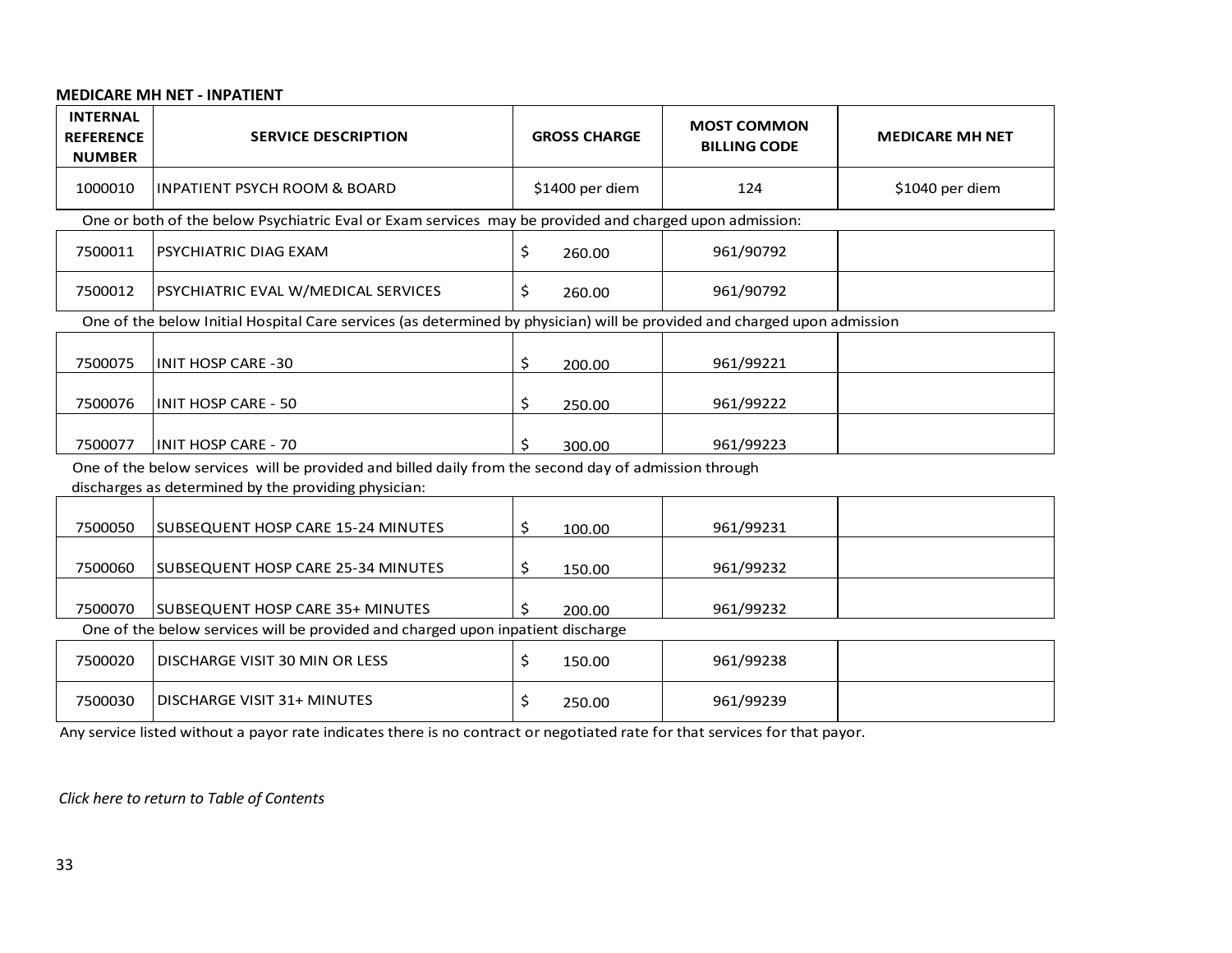#### <span id="page-33-0"></span>**MEDICARE MH NET - PHP**

| <b>INTERNAL</b><br><b>REFERENCE</b> |                                                                                                                                        |                                                   | <b>MOST COMMON</b>                  |                        |
|-------------------------------------|----------------------------------------------------------------------------------------------------------------------------------------|---------------------------------------------------|-------------------------------------|------------------------|
| <b>NUMBER</b>                       | <b>SERVICE DESCRIPTION</b>                                                                                                             | <b>GROSS CHARGE</b>                               | <b>BILLING CODE</b>                 | <b>MEDICARE MH NET</b> |
| PHP                                 | PHP as a bundled service of four or more units per<br>day of any combination of the charges listed below<br>four or more days per week | Sum of individual<br>services received per<br>day | 912/913 /G0129 /S0201               | \$366 per diem         |
| 7520000                             | TREATMENT GOAL GROUP AS PART OF PHP                                                                                                    | \$<br>150.00                                      | 912/913/915/H0035<br>/S0201 /G0410  |                        |
| 7520020                             | <b>ACTIVITY THERAPY AS PART OF PHP</b>                                                                                                 | \$<br>150.00                                      | 912/913/915/H0035<br>/S0201 /G0410  |                        |
| 7520070                             | EXPRESSIVE THERAPY AS PART OF PHP                                                                                                      | \$<br>150.00                                      | 912/913/915/H0035<br>/S0201 /G0410  |                        |
| 7520150                             | PSYCHISOCIAL ASSESSMENT AS PART OF PHP                                                                                                 | \$<br>150.00                                      | 912/913/914 /H0035<br>/S0201 /90876 |                        |
| 7520200                             | INTERACTIVE GROUP PSYCHOTHERAPY AS PART OF<br>PHP                                                                                      | \$<br>150.00                                      | 912/913/915/H0035<br>/S0201 /G0410  |                        |
| 7520220                             | <b>EDUCATION/TRAINING AS PART OF PHP</b>                                                                                               | \$<br>150.00                                      | 912/913/915/H0035<br>/S0201 /G0410  |                        |
| 7520120                             | INDIVIDUAL THERAPY - 30 MINUTES                                                                                                        | \$<br>65.00                                       | 912/913/914 /90832<br>/H0035 /S0201 |                        |
| 7520130                             | INDIVIDUAL THERAPY - 60 MINUTES                                                                                                        | \$<br>125.00                                      | 912/913/914 /90834<br>/H0035 /S0201 |                        |
| 7520140                             | <b>FAMILY SESSION</b>                                                                                                                  | \$<br>150.00                                      | 912/913/916 /90847<br>/H0035 /S0201 |                        |
|                                     | The below Psychiatric Diagnostic Exam will be provided one-time and charged upon admission into the PHP program:                       |                                                   |                                     |                        |
| 7500011                             | PSYCHIATRIC DIAGNOSTIC EXAM                                                                                                            | \$<br>260.00                                      | 961/90792                           |                        |

Any service listed without a payor rate indicates there is no contract or negotiated rate for that services for that payor.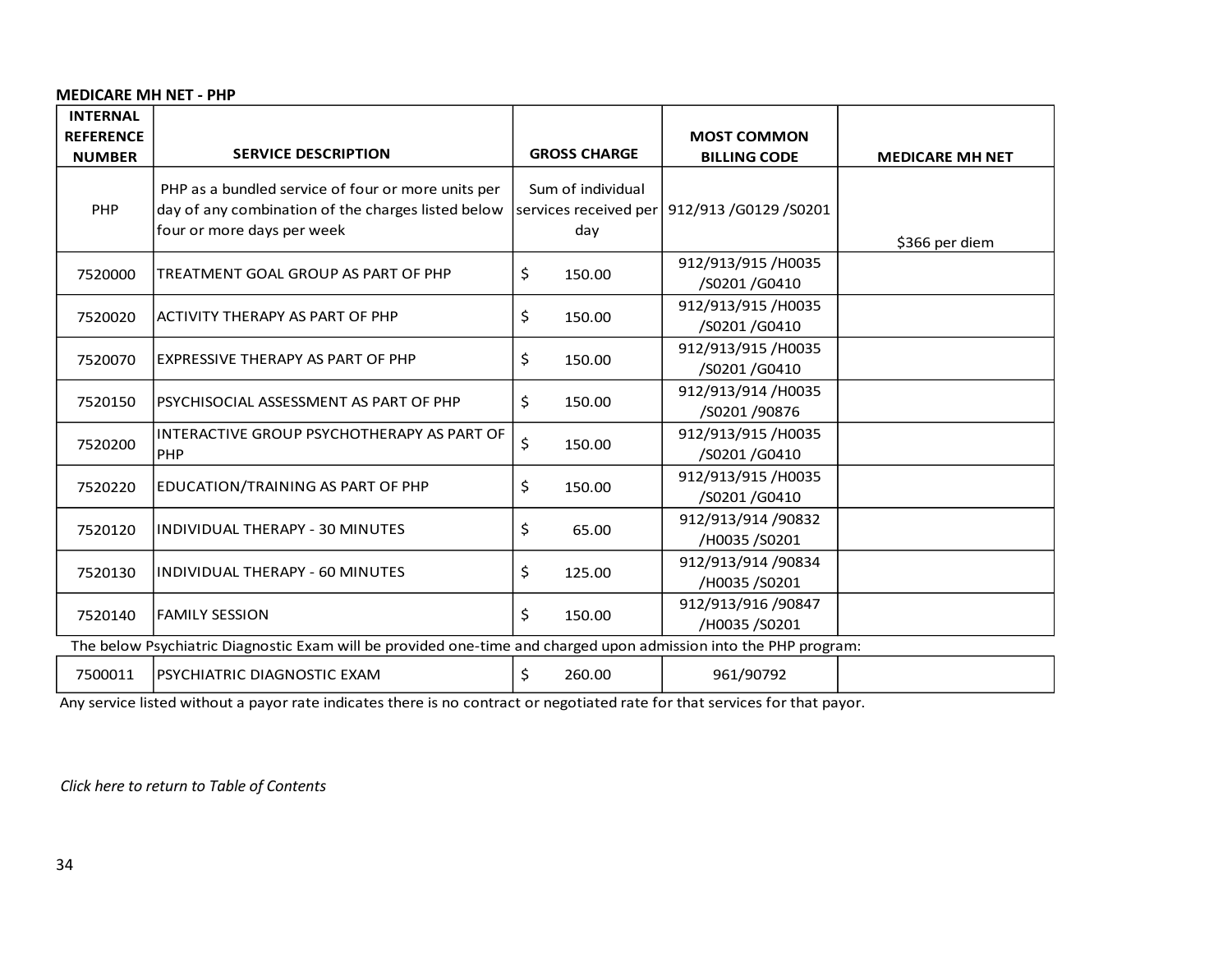#### <span id="page-34-0"></span>**MEDICARE CAPITAL BLUE CROSS - INPATIENT**

| <b>INTERNAL</b><br><b>REFERENCE</b><br><b>NUMBER</b> | <b>SERVICE DESCRIPTION</b>                                                                                                                                   | <b>GROSS CHARGE</b> | <b>MOST COMMON</b><br><b>BILLING CODE</b> | <b>MEDICARE CAPITAL BLUE</b><br><b>CROSS</b> |
|------------------------------------------------------|--------------------------------------------------------------------------------------------------------------------------------------------------------------|---------------------|-------------------------------------------|----------------------------------------------|
| 1000010                                              | <b>INPATIENT PSYCH ROOM &amp; BOARD</b>                                                                                                                      | \$1400 per diem     | 124                                       | \$875 per diem                               |
|                                                      | One or both of the below Psychiatric Eval or Exam services may be provided and charged upon admission:                                                       |                     |                                           |                                              |
| 7500011                                              | PSYCHIATRIC DIAG EXAM                                                                                                                                        | \$<br>260.00        | 961/90792                                 | all inclusive-included with<br>R&B per diem  |
| 7500012                                              | PSYCHIATRIC EVAL W/MEDICAL SERVICES                                                                                                                          | \$<br>260.00        | 961/90792                                 | all inclusive-included with<br>R&B per diem  |
|                                                      | One of the below Initial Hospital Care services (as determined by physician) will be provided and charged upon admission                                     |                     |                                           |                                              |
| 7500075                                              | <b>INIT HOSP CARE -30</b>                                                                                                                                    | \$<br>200.00        | 961/99221                                 | all inclusive-included with<br>R&B per diem  |
| 7500076                                              | <b>INIT HOSP CARE - 50</b>                                                                                                                                   | \$<br>250.00        | 961/99222                                 | all inclusive-included with<br>R&B per diem  |
| 7500077                                              | <b>INIT HOSP CARE - 70</b>                                                                                                                                   | Ś<br>300.00         | 961/99223                                 | all inclusive-included with<br>R&B per diem  |
|                                                      | One of the below services will be provided and billed daily from the second day of admission through<br>discharges as determined by the providing physician: |                     |                                           |                                              |
| 7500050                                              | SUBSEQUENT HOSP CARE 15-24 MINUTES                                                                                                                           | Ś<br>100.00         | 961/99231                                 | all inclusive-included with<br>R&B per diem  |
| 7500060                                              | SUBSEQUENT HOSP CARE 25-34 MINUTES                                                                                                                           | \$<br>150.00        | 961/99232                                 | all inclusive-included with<br>R&B per diem  |
| 7500070                                              | ISUBSEQUENT HOSP CARE 35+ MINUTES                                                                                                                            | Ś.<br>200.00        | 961/99232                                 | all inclusive-included with<br>R&B per diem  |
|                                                      | One of the below services will be provided and charged upon inpatient discharge                                                                              |                     |                                           |                                              |
| 7500020                                              | DISCHARGE VISIT 30 MIN OR LESS                                                                                                                               | \$<br>150.00        | 961/99238                                 | all inclusive-included with<br>R&B per diem  |
| 7500030                                              | DISCHARGE VISIT 31+ MINUTES                                                                                                                                  | \$<br>250.00        | 961/99239                                 | all inclusive-included with<br>R&B per diem  |

Any service listed without a payor rate indicates there is no contract or negotiated rate for that services for that payor.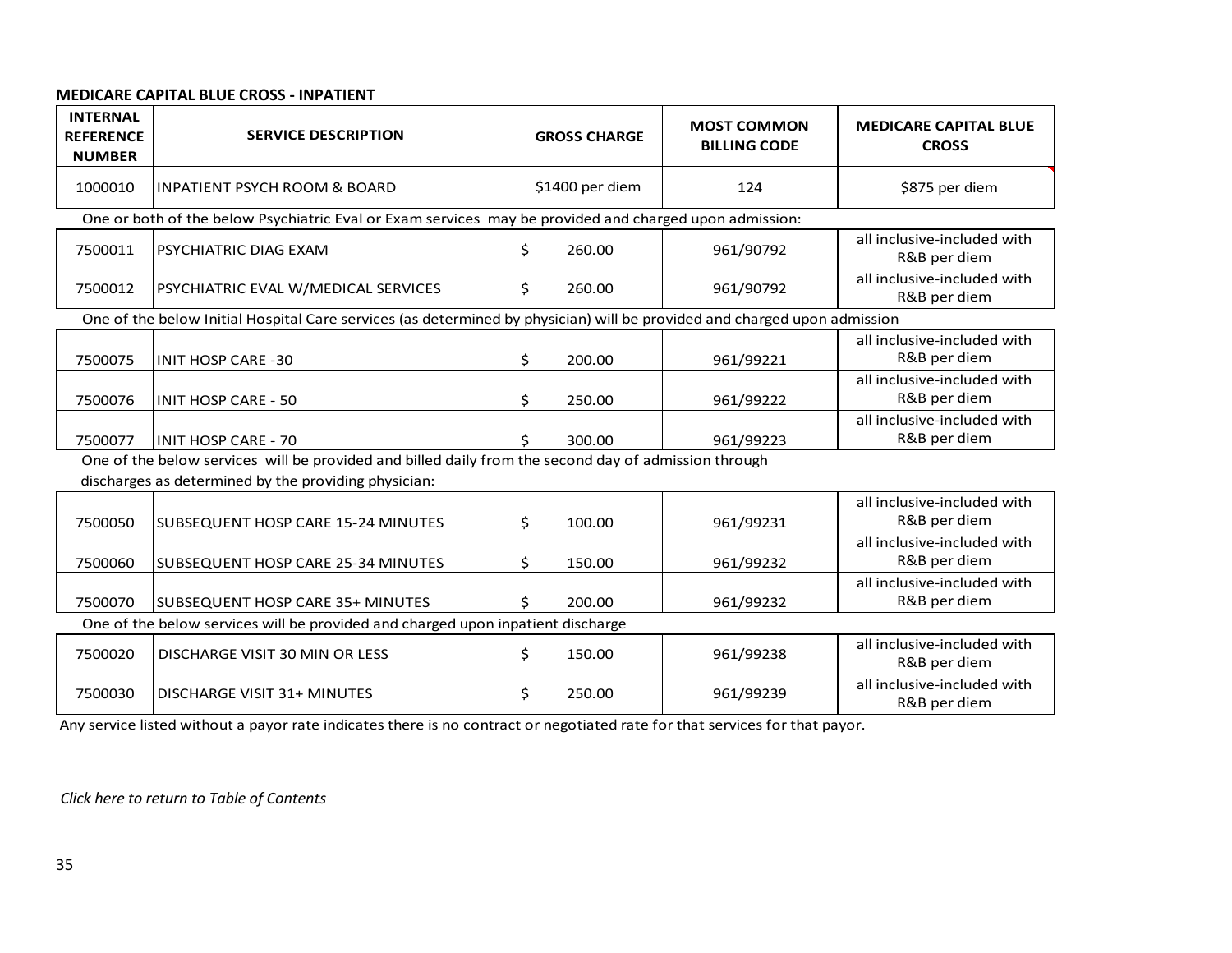#### <span id="page-35-0"></span>**MEDICARE CAPITAL BLUE CROSS - PHP**

| <b>INTERNAL</b><br><b>REFERENCE</b><br><b>NUMBER</b> | <b>SERVICE DESCRIPTION</b>                                                                                                             | <b>GROSS CHARGE</b>                               | <b>MOST COMMON</b><br><b>BILLING CODE</b> | <b>MEDICARE CAPITAL BLUE</b><br><b>CROSS</b> |
|------------------------------------------------------|----------------------------------------------------------------------------------------------------------------------------------------|---------------------------------------------------|-------------------------------------------|----------------------------------------------|
| PHP                                                  | PHP as a bundled service of four or more units per<br>day of any combination of the charges listed below<br>four or more days per week | Sum of individual<br>services received per<br>day | 912/913 /G0129 /S0201                     | \$260 per diem                               |
| 7520000                                              | TREATMENT GOAL GROUP AS PART OF PHP                                                                                                    | \$<br>150.00                                      | 912/913/915/H0035<br>/S0201 /G0410        |                                              |
| 7520020                                              | <b>ACTIVITY THERAPY AS PART OF PHP</b>                                                                                                 | \$<br>150.00                                      | 912/913/915/H0035<br>/S0201 /G0410        |                                              |
| 7520070                                              | EXPRESSIVE THERAPY AS PART OF PHP                                                                                                      | \$<br>150.00                                      | 912/913/915/H0035<br>/S0201 /G0410        |                                              |
| 7520150                                              | PSYCHISOCIAL ASSESSMENT AS PART OF PHP                                                                                                 | \$<br>150.00                                      | 912/913/914/H0035<br>/S0201 /90876        |                                              |
| 7520200                                              | INTERACTIVE GROUP PSYCHOTHERAPY AS PART OF<br><b>PHP</b>                                                                               | \$<br>150.00                                      | 912/913/915/H0035<br>/S0201 /G0410        |                                              |
| 7520220                                              | <b>EDUCATION/TRAINING AS PART OF PHP</b>                                                                                               | Ś.<br>150.00                                      | 912/913/915/H0035<br>/S0201 /G0410        |                                              |
| 7520120                                              | INDIVIDUAL THERAPY - 30 MINUTES                                                                                                        | \$<br>65.00                                       | 912/913/914 /90832<br>/H0035 /S0201       |                                              |
| 7520130                                              | INDIVIDUAL THERAPY - 60 MINUTES                                                                                                        | \$<br>125.00                                      | 912/913/914 /90834<br>/H0035 /S0201       |                                              |
| 7520140                                              | <b>FAMILY SESSION</b>                                                                                                                  | \$<br>150.00                                      | 912/913/916 /90847<br>/H0035 /S0201       |                                              |
|                                                      | The below Psychiatric Diagnostic Exam will be provided one-time and charged upon admission into the PHP program:                       |                                                   |                                           |                                              |
| 7500011                                              | PSYCHIATRIC DIAGNOSTIC EXAM                                                                                                            | \$<br>260.00                                      | 961/90792                                 | all inclusive-included with PHP<br>per diem  |

Any service listed without a payor rate indicates there is no contract or negotiated rate for that services for that payor.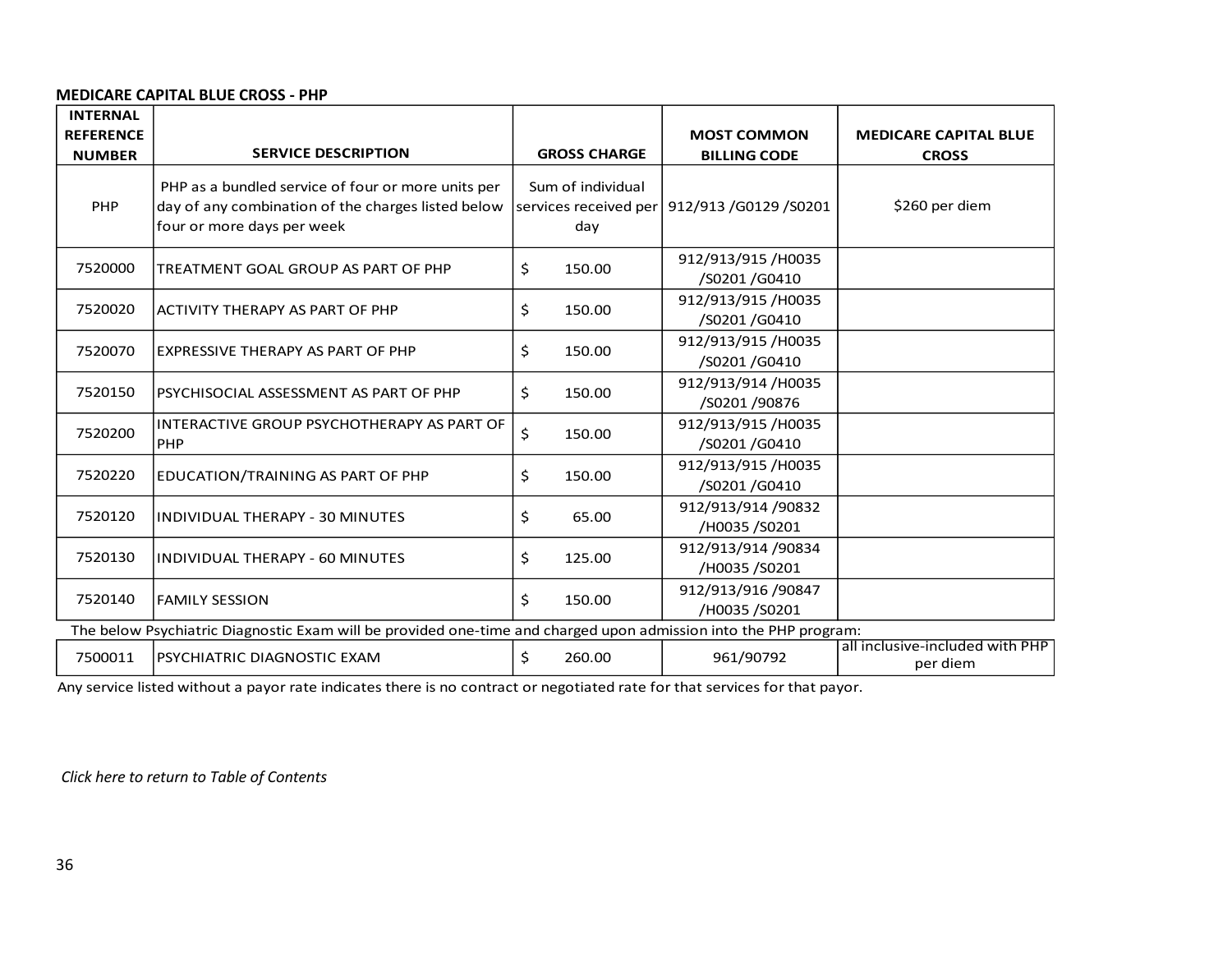# **MEDICARE VALUE OPTIONS BEACON - INPATIENT**

| <b>INTERNAL</b><br><b>REFERENCE</b><br><b>NUMBER</b>                                                                     | <b>SERVICE DESCRIPTION</b>                                                                                                                                   | <b>GROSS CHARGE</b> |                 | <b>MOST COMMON</b><br><b>BILLING CODE</b> | <b>MEDICARE VALUE OPTIONS</b><br><b>BEACON</b> |  |  |
|--------------------------------------------------------------------------------------------------------------------------|--------------------------------------------------------------------------------------------------------------------------------------------------------------|---------------------|-----------------|-------------------------------------------|------------------------------------------------|--|--|
| 1000010                                                                                                                  | <b>INPATIENT PSYCH ROOM &amp; BOARD</b>                                                                                                                      |                     | \$1400 per diem | 124                                       | <b>DRG</b>                                     |  |  |
| One or both of the below Psychiatric Eval or Exam services may be provided and charged upon admission:                   |                                                                                                                                                              |                     |                 |                                           |                                                |  |  |
| 7500011                                                                                                                  | PSYCHIATRIC DIAG EXAM                                                                                                                                        | \$                  | 260.00          | 961/90792                                 | all inclusive-included with<br>R&B per diem    |  |  |
| 7500012                                                                                                                  | PSYCHIATRIC EVAL W/MEDICAL SERVICES                                                                                                                          | \$                  | 260.00          | 961/90792                                 | all inclusive-included with<br>R&B per diem    |  |  |
| One of the below Initial Hospital Care services (as determined by physician) will be provided and charged upon admission |                                                                                                                                                              |                     |                 |                                           |                                                |  |  |
| 7500075                                                                                                                  | <b>INIT HOSP CARE -30</b>                                                                                                                                    | \$                  | 200.00          | 961/99221                                 | all inclusive-included with<br>R&B per diem    |  |  |
| 7500076                                                                                                                  | <b>INIT HOSP CARE - 50</b>                                                                                                                                   | \$                  | 250.00          | 961/99222                                 | all inclusive-included with<br>R&B per diem    |  |  |
| 7500077                                                                                                                  | <b>INIT HOSP CARE - 70</b>                                                                                                                                   | Ś                   | 300.00          | 961/99223                                 | all inclusive-included with<br>R&B per diem    |  |  |
|                                                                                                                          | One of the below services will be provided and billed daily from the second day of admission through<br>discharges as determined by the providing physician: |                     |                 |                                           |                                                |  |  |
| 7500050                                                                                                                  | SUBSEQUENT HOSP CARE 15-24 MINUTES                                                                                                                           | \$                  | 100.00          | 961/99231                                 | all inclusive-included with<br>R&B per diem    |  |  |
| 7500060                                                                                                                  | SUBSEQUENT HOSP CARE 25-34 MINUTES                                                                                                                           | \$                  | 150.00          | 961/99232                                 | all inclusive-included with<br>R&B per diem    |  |  |
| 7500070                                                                                                                  | <b>SUBSEQUENT HOSP CARE 35+ MINUTES</b>                                                                                                                      | $\mathsf{\hat{S}}$  | 200.00          | 961/99232                                 | all inclusive-included with<br>R&B per diem    |  |  |
|                                                                                                                          | One of the below services will be provided and charged upon inpatient discharge                                                                              |                     |                 |                                           |                                                |  |  |
| 7500020                                                                                                                  | <b>DISCHARGE VISIT 30 MIN OR LESS</b>                                                                                                                        | \$                  | 150.00          | 961/99238                                 | all inclusive-included with<br>R&B per diem    |  |  |
| 7500030                                                                                                                  | <b>DISCHARGE VISIT 31+ MINUTES</b>                                                                                                                           | \$                  | 250.00          | 961/99239                                 | all inclusive-included with<br>R&B per diem    |  |  |

Any service listed without a payor rate indicates there is no contract or negotiated rate for that services for that payor.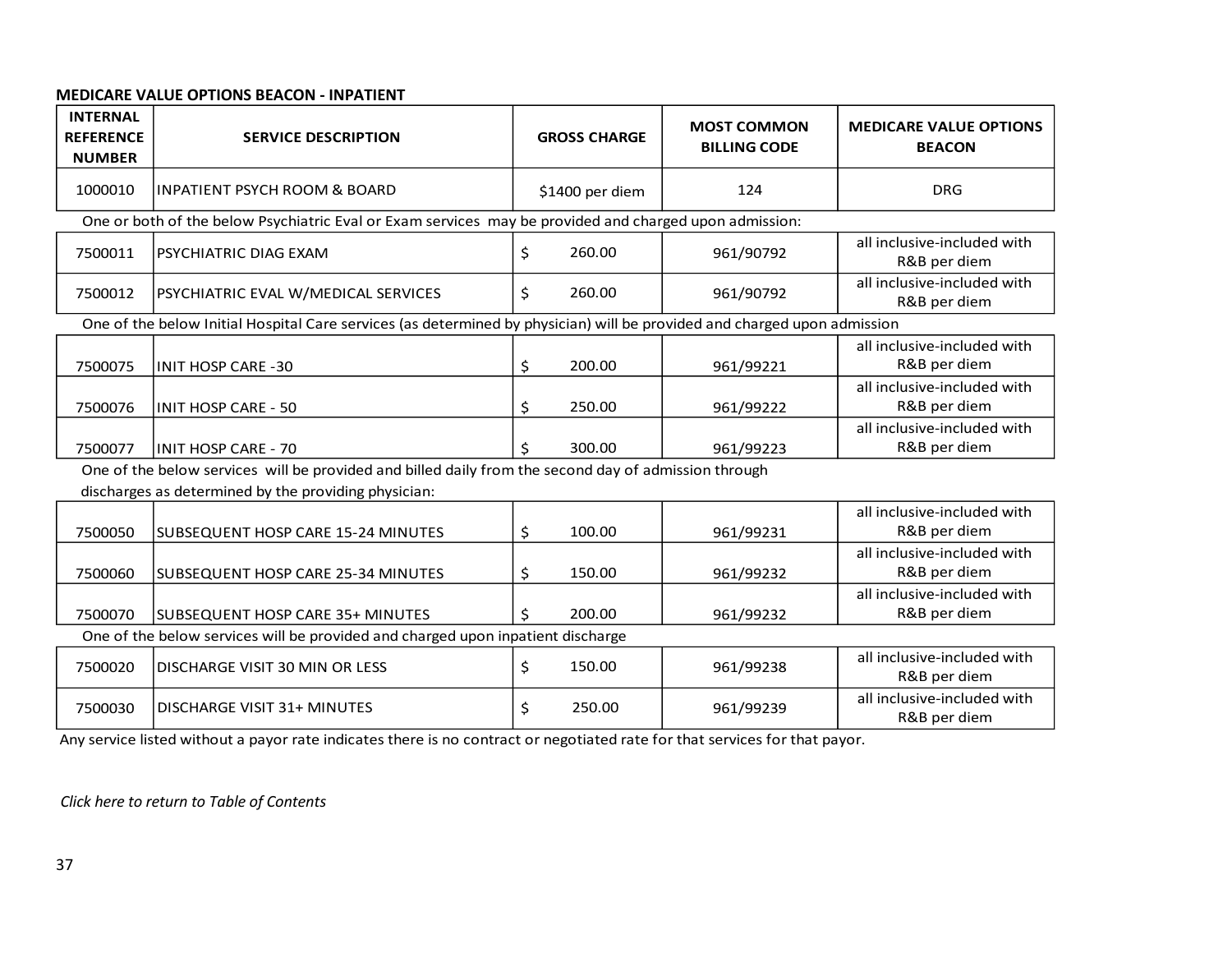## **MEDICARE VALUE OPTIONS BEACON - PHP**

| <b>INTERNAL</b><br><b>REFERENCE</b> | <b>SERVICE DESCRIPTION</b>                                                                                                             | <b>GROSS CHARGE</b>      | <b>MOST COMMON</b>                              | <b>MEDICARE VALUE OPTIONS</b>               |
|-------------------------------------|----------------------------------------------------------------------------------------------------------------------------------------|--------------------------|-------------------------------------------------|---------------------------------------------|
| <b>NUMBER</b>                       |                                                                                                                                        |                          | <b>BILLING CODE</b>                             | <b>BEACON</b>                               |
| PHP                                 | PHP as a bundled service of four or more units per<br>day of any combination of the charges listed below<br>four or more days per week | Sum of individual<br>day | services received per   912/913 / 60129 / 50201 | \$340 per diem                              |
| 7520000                             | TREATMENT GOAL GROUP AS PART OF PHP                                                                                                    | Ś.<br>150.00             | 912/913/915/H0035<br>/S0201 /G0410              |                                             |
| 7520020                             | ACTIVITY THERAPY AS PART OF PHP                                                                                                        | \$<br>150.00             | 912/913/915/H0035<br>/S0201 /G0410              |                                             |
| 7520070                             | <b>EXPRESSIVE THERAPY AS PART OF PHP</b>                                                                                               | \$<br>150.00             | 912/913/915/H0035<br>/S0201 /G0410              |                                             |
| 7520150                             | PSYCHISOCIAL ASSESSMENT AS PART OF PHP                                                                                                 | \$<br>150.00             | 912/913/914 /H0035<br>/S0201 /90876             |                                             |
| 7520200                             | INTERACTIVE GROUP PSYCHOTHERAPY AS PART OF<br>PHP                                                                                      | \$<br>150.00             | 912/913/915 /H0035<br>/S0201 /G0410             |                                             |
| 7520220                             | EDUCATION/TRAINING AS PART OF PHP                                                                                                      | \$<br>150.00             | 912/913/915/H0035<br>/S0201 /G0410              |                                             |
| 7520120                             | INDIVIDUAL THERAPY - 30 MINUTES                                                                                                        | \$<br>65.00              | 912/913/914 /90832<br>/H0035 /S0201             |                                             |
| 7520130                             | INDIVIDUAL THERAPY - 60 MINUTES                                                                                                        | \$<br>125.00             | 912/913/914 /90834<br>/H0035 /S0201             |                                             |
| 7520140                             | <b>FAMILY SESSION</b>                                                                                                                  | \$<br>150.00             | 912/913/916 /90847<br>/H0035 /S0201             |                                             |
|                                     | The below Psychiatric Diagnostic Exam will be provided one-time and charged upon admission into the PHP program:                       |                          |                                                 |                                             |
| 7500011                             | PSYCHIATRIC DIAGNOSTIC EXAM                                                                                                            | \$<br>260.00             | 961/90792                                       | all inclusive-included with PHP<br>per diem |

Any service listed without a payor rate indicates there is no contract or negotiated rate for that services for that payor.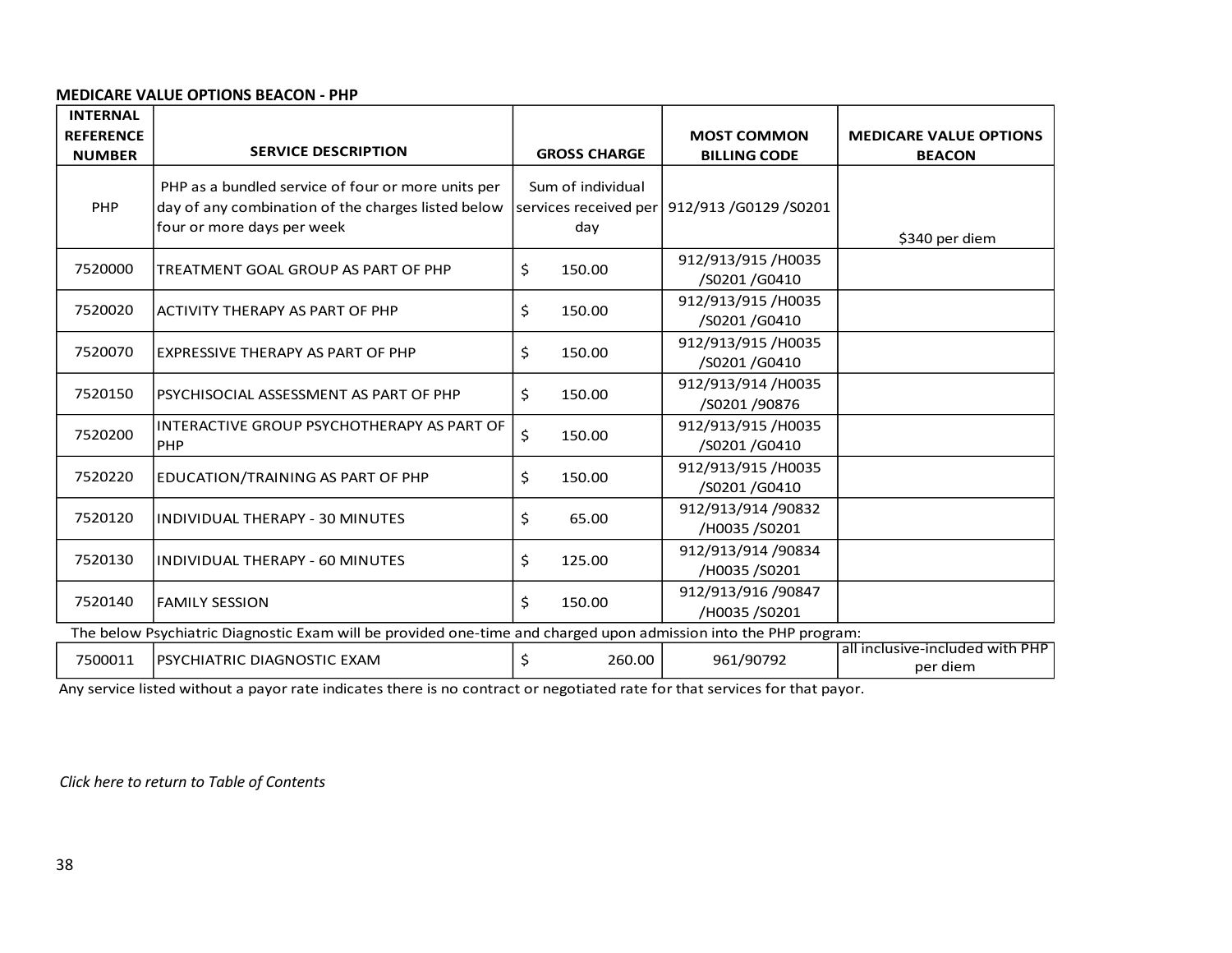# **MEDICARE UPMC HEALTH PLANS - INPATIENT**

| <b>INTERNAL</b><br><b>REFERENCE</b><br><b>NUMBER</b>                                                                     | <b>SERVICE DESCRIPTION</b>                                                                             | <b>GROSS CHARGE</b> |                 | <b>MOST COMMON</b><br><b>BILLING CODE</b> | <b>MEDICARE UPMC HEALTH</b><br><b>PLANS</b> |  |
|--------------------------------------------------------------------------------------------------------------------------|--------------------------------------------------------------------------------------------------------|---------------------|-----------------|-------------------------------------------|---------------------------------------------|--|
| 1000010                                                                                                                  | <b>INPATIENT PSYCH ROOM &amp; BOARD</b>                                                                |                     | \$1400 per diem | 124                                       | \$910 per diem                              |  |
|                                                                                                                          | One or both of the below Psychiatric Eval or Exam services may be provided and charged upon admission: |                     |                 |                                           |                                             |  |
| 7500011                                                                                                                  | PSYCHIATRIC DIAG EXAM                                                                                  | \$                  | 260.00          | 961/90792                                 | all inclusive-included with<br>R&B per diem |  |
| 7500012                                                                                                                  | PSYCHIATRIC EVAL W/MEDICAL SERVICES                                                                    | \$                  | 260.00          | 961/90792                                 | all inclusive-included with<br>R&B per diem |  |
| One of the below Initial Hospital Care services (as determined by physician) will be provided and charged upon admission |                                                                                                        |                     |                 |                                           |                                             |  |
| 7500075                                                                                                                  | <b>INIT HOSP CARE -30</b>                                                                              | \$                  | 200.00          | 961/99221                                 | all inclusive-included with<br>R&B per diem |  |
| 7500076                                                                                                                  | <b>INIT HOSP CARE - 50</b>                                                                             | \$                  | 250.00          | 961/99222                                 | all inclusive-included with<br>R&B per diem |  |
| 7500077                                                                                                                  | IINIT HOSP CARE - 70                                                                                   | Ś                   | 300.00          | 961/99223                                 | all inclusive-included with<br>R&B per diem |  |
|                                                                                                                          | One of the below services will be provided and billed daily from the second day of admission through   |                     |                 |                                           |                                             |  |
|                                                                                                                          | discharges as determined by the providing physician:                                                   |                     |                 |                                           |                                             |  |
| 7500050                                                                                                                  | SUBSEQUENT HOSP CARE 15-24 MINUTES                                                                     | \$                  | 100.00          | 961/99231                                 | all inclusive-included with<br>R&B per diem |  |
| 7500060                                                                                                                  | SUBSEQUENT HOSP CARE 25-34 MINUTES                                                                     | Ś.                  | 150.00          | 961/99232                                 | all inclusive-included with<br>R&B per diem |  |
| 7500070                                                                                                                  | SUBSEQUENT HOSP CARE 35+ MINUTES                                                                       | Ś.                  | 200.00          | 961/99232                                 | all inclusive-included with<br>R&B per diem |  |
|                                                                                                                          | One of the below services will be provided and charged upon inpatient discharge                        |                     |                 |                                           |                                             |  |
| 7500020                                                                                                                  | DISCHARGE VISIT 30 MIN OR LESS                                                                         | \$                  | 150.00          | 961/99238                                 | all inclusive-included with R&B<br>per diem |  |
| 7500030                                                                                                                  | <b>DISCHARGE VISIT 31+ MINUTES</b>                                                                     | \$                  | 250.00          | 961/99239                                 | all inclusive-included with R&B<br>per diem |  |

Any service listed without a payor rate indicates there is no contract or negotiated rate for that services for that payor.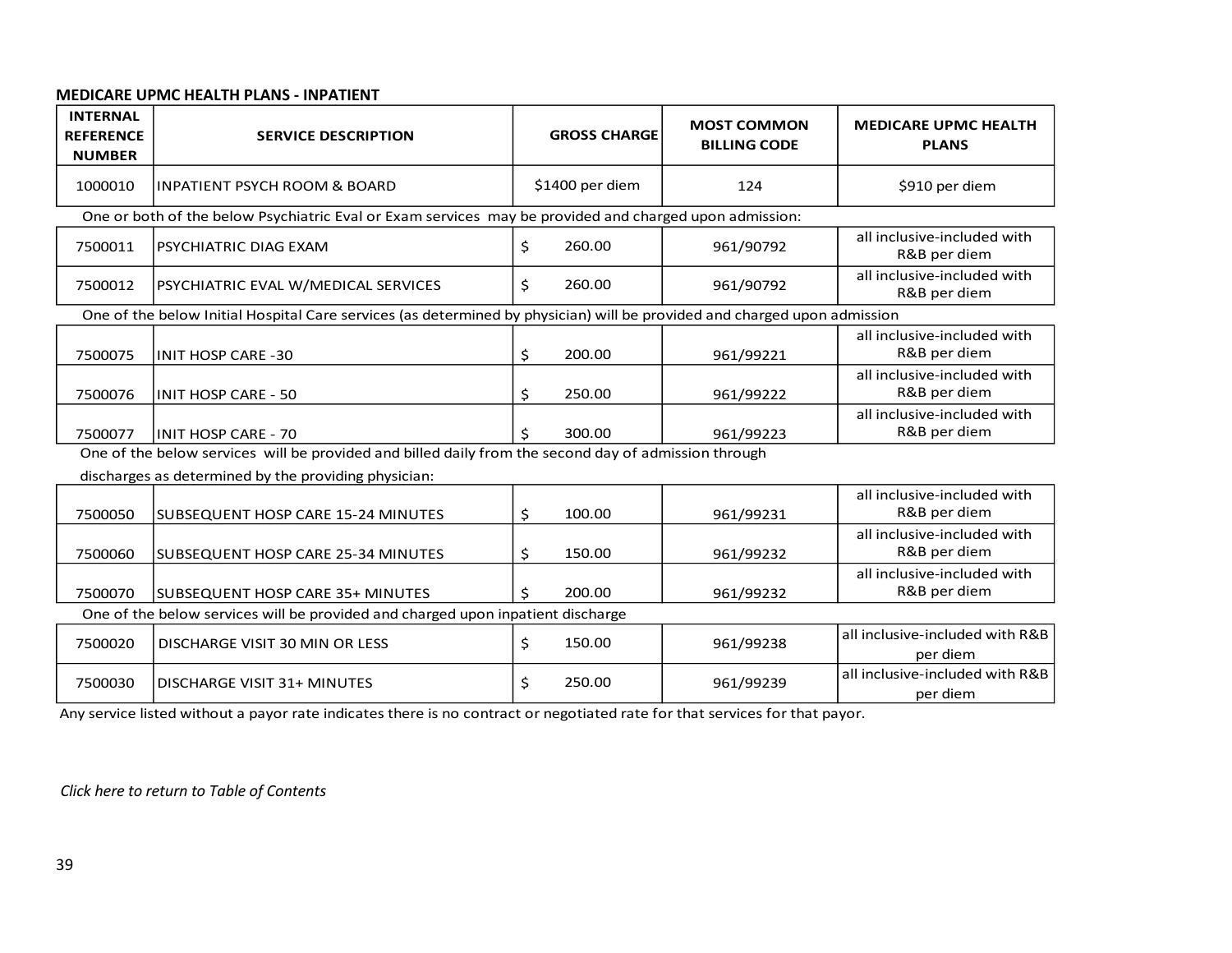### **MEDICARE UPMC HEALTH PLANS - PHP**

| <b>INTERNAL</b><br><b>REFERENCE</b><br><b>NUMBER</b> | <b>SERVICE DESCRIPTION</b>                                                                                                             | <b>GROSS CHARGE</b>      | <b>MOST COMMON</b><br><b>BILLING CODE</b>       | <b>MEDICARE UPMC HEALTH</b><br><b>PLANS</b> |
|------------------------------------------------------|----------------------------------------------------------------------------------------------------------------------------------------|--------------------------|-------------------------------------------------|---------------------------------------------|
| PHP                                                  | PHP as a bundled service of four or more units per<br>day of any combination of the charges listed below<br>four or more days per week | Sum of individual<br>day | services received per   912/913 / G0129 / S0201 | \$153 per diem                              |
| 7520000                                              | TREATMENT GOAL GROUP AS PART OF PHP                                                                                                    | \$<br>150.00             | 912/913/915/H0035<br>/S0201 /G0410              |                                             |
| 7520020                                              | LACTIVITY THERAPY AS PART OF PHP                                                                                                       | \$<br>150.00             | 912/913/915/H0035<br>/S0201 /G0410              |                                             |
| 7520070                                              | <b>EXPRESSIVE THERAPY AS PART OF PHP</b>                                                                                               | \$<br>150.00             | 912/913/915/H0035<br>/S0201 /G0410              |                                             |
| 7520150                                              | PSYCHISOCIAL ASSESSMENT AS PART OF PHP                                                                                                 | \$<br>150.00             | 912/913/914 /H0035<br>/S0201 /90876             |                                             |
| 7520200                                              | INTERACTIVE GROUP PSYCHOTHERAPY AS PART OF<br>PHP                                                                                      | \$<br>150.00             | 912/913/915/H0035<br>/S0201 /G0410              |                                             |
| 7520220                                              | EDUCATION/TRAINING AS PART OF PHP                                                                                                      | \$<br>150.00             | 912/913/915/H0035<br>/S0201 /G0410              |                                             |
| 7520120                                              | <b>INDIVIDUAL THERAPY - 30 MINUTES</b>                                                                                                 | \$<br>65.00              | 912/913/914 /90832<br>/H0035 /S0201             |                                             |
| 7520130                                              | INDIVIDUAL THERAPY - 60 MINUTES                                                                                                        | \$<br>125.00             | 912/913/914 /90834<br>/H0035 /S0201             |                                             |
| 7520140                                              | <b>FAMILY SESSION</b>                                                                                                                  | \$<br>150.00             | 912/913/916 /90847<br>/H0035 /S0201             |                                             |
|                                                      | The below Psychiatric Diagnostic Exam will be provided one-time and charged upon admission into the PHP program:                       |                          |                                                 |                                             |
| 7500011                                              | PSYCHIATRIC DIAGNOSTIC EXAM                                                                                                            | 260.00<br>\$             | 961/90792                                       | all inclusive-included with PHP<br>per diem |

Any service listed without a payor rate indicates there is no contract or negotiated rate for that services for that payor.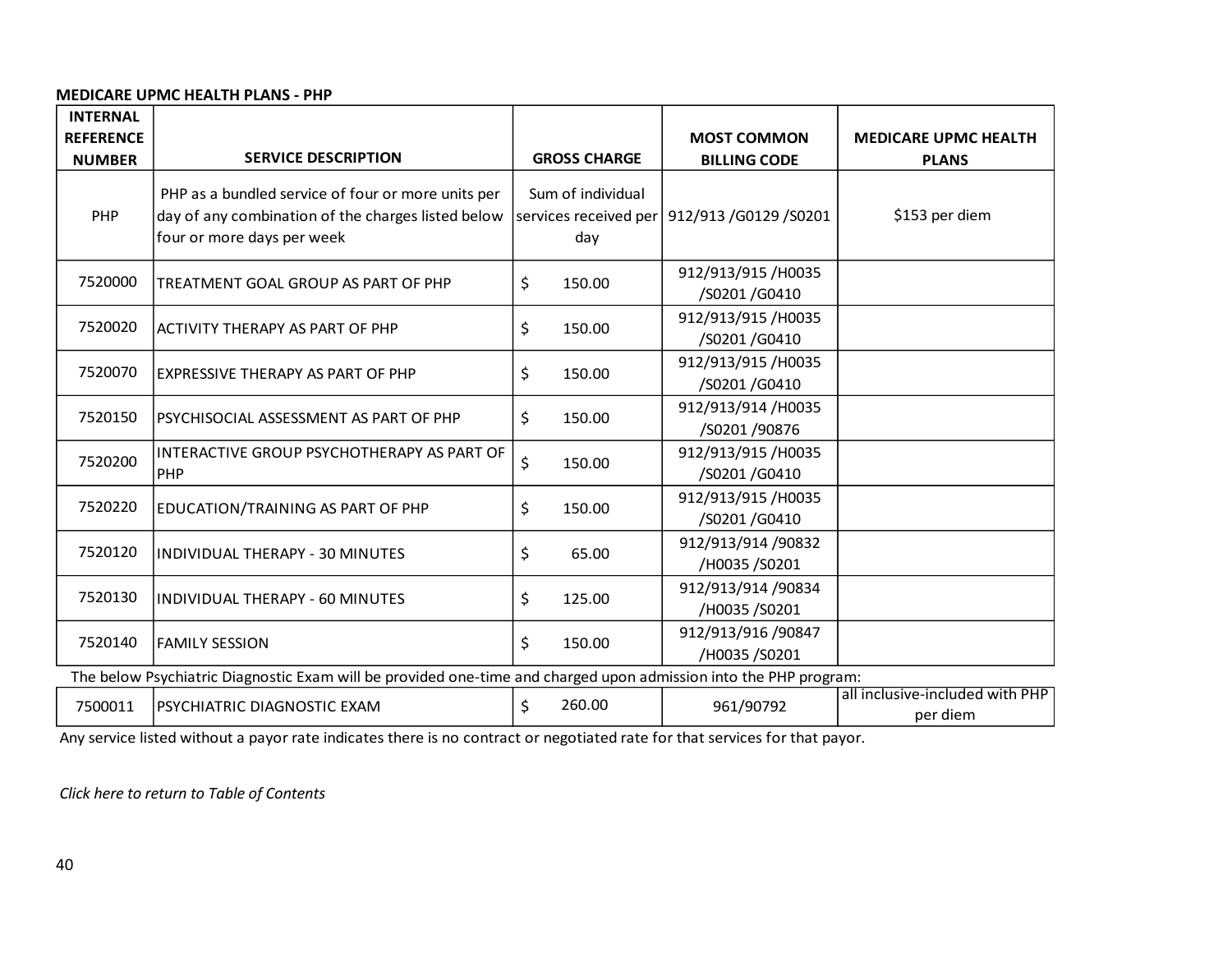## **MEDICARE SENIOR LIFE - INPATIENT**

| <b>INTERNAL</b><br><b>REFERENCE</b><br><b>NUMBER</b> | <b>SERVICE DESCRIPTION</b>                                                                                                                                   | <b>GROSS CHARGE</b> | <b>MOST COMMON</b><br><b>BILLING CODE</b> | <b>MEDICARE SENIOR LIFE</b> |
|------------------------------------------------------|--------------------------------------------------------------------------------------------------------------------------------------------------------------|---------------------|-------------------------------------------|-----------------------------|
| 1000010                                              | <b>INPATIENT PSYCH ROOM &amp; BOARD</b>                                                                                                                      | \$1400 per diem     | 124                                       | <b>DRG</b>                  |
|                                                      | One or both of the below Psychiatric Eval or Exam services may be provided and charged upon admission:                                                       |                     |                                           |                             |
| 7500011                                              | PSYCHIATRIC DIAG EXAM                                                                                                                                        | \$<br>260.00        | 961/90792                                 |                             |
| 7500012                                              | PSYCHIATRIC EVAL W/MEDICAL SERVICES                                                                                                                          | \$<br>260.00        | 961/90792                                 |                             |
|                                                      | One of the below Initial Hospital Care services (as determined by physician) will be provided and charged upon admission                                     |                     |                                           |                             |
| 7500075                                              | <b>INIT HOSP CARE -30</b>                                                                                                                                    | \$<br>200.00        | 961/99221                                 |                             |
| 7500076                                              | INIT HOSP CARE - 50                                                                                                                                          | \$<br>250.00        | 961/99222                                 |                             |
| 7500077                                              | <b>INIT HOSP CARE - 70</b>                                                                                                                                   | Ś<br>300.00         | 961/99223                                 |                             |
|                                                      | One of the below services will be provided and billed daily from the second day of admission through<br>discharges as determined by the providing physician: |                     |                                           |                             |
| 7500050                                              | <b>SUBSEQUENT HOSP CARE 15-24 MINUTES</b>                                                                                                                    | \$<br>100.00        | 961/99231                                 |                             |
| 7500060                                              | <b>SUBSEQUENT HOSP CARE 25-34 MINUTES</b>                                                                                                                    | \$<br>150.00        | 961/99232                                 |                             |
| 7500070                                              | <b>SUBSEQUENT HOSP CARE 35+ MINUTES</b>                                                                                                                      | \$<br>200.00        | 961/99232                                 |                             |
|                                                      | One of the below services will be provided and charged upon inpatient discharge                                                                              |                     |                                           |                             |
| 7500020                                              | DISCHARGE VISIT 30 MIN OR LESS                                                                                                                               | \$<br>150.00        | 961/99238                                 |                             |
| 7500030                                              | <b>DISCHARGE VISIT 31+ MINUTES</b>                                                                                                                           | \$<br>250.00        | 961/99239                                 |                             |

Any service listed without a payor rate indicates there is no contract or negotiated rate for that services for that payor.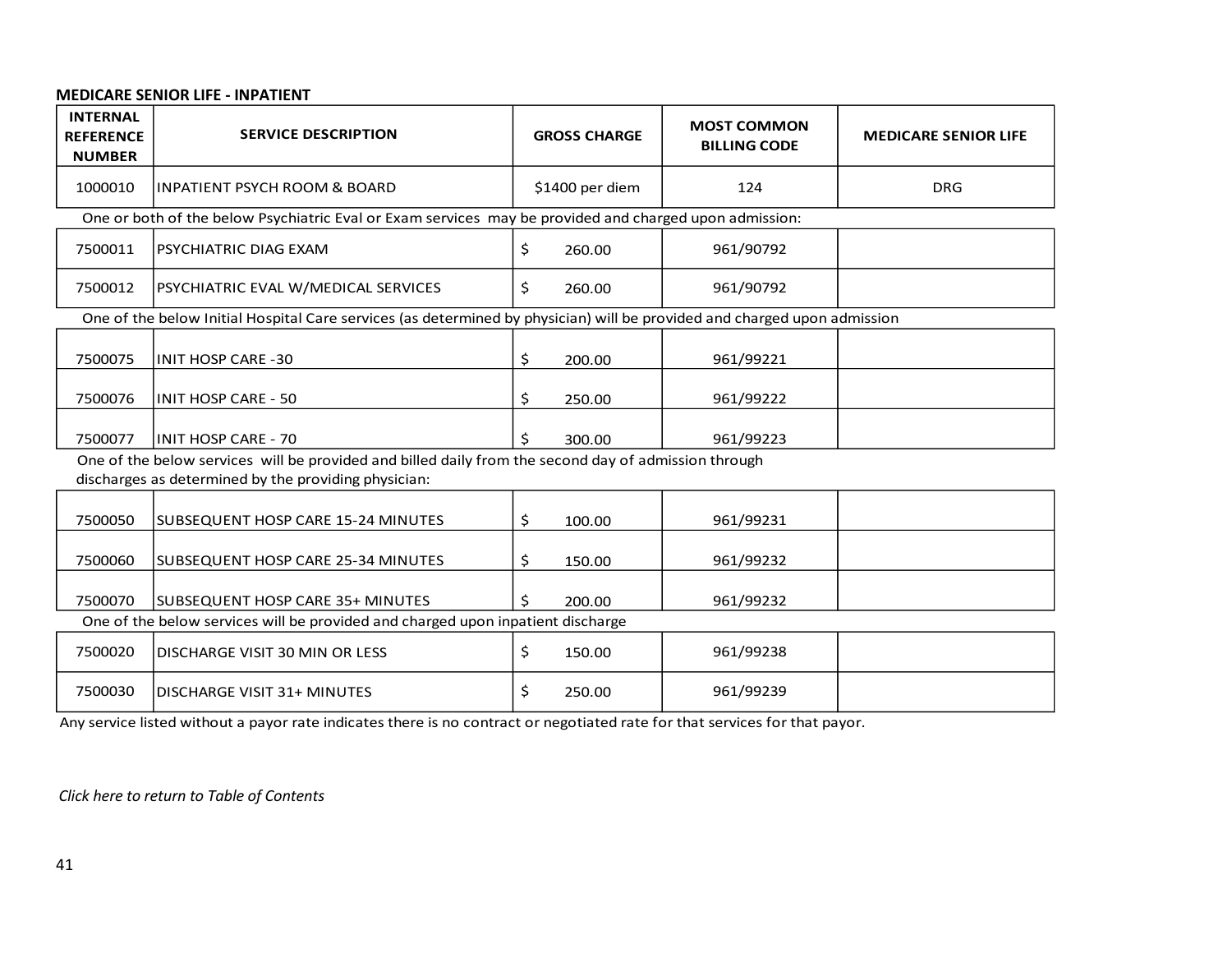### **MEDICARE SENIOR LIFE - PHP**

| <b>INTERNAL</b>                   |                                                                                                                                        |                                                   |                                           |                                                                                                   |
|-----------------------------------|----------------------------------------------------------------------------------------------------------------------------------------|---------------------------------------------------|-------------------------------------------|---------------------------------------------------------------------------------------------------|
| <b>REFERENCE</b><br><b>NUMBER</b> | <b>SERVICE DESCRIPTION</b>                                                                                                             | <b>GROSS CHARGE</b>                               | <b>MOST COMMON</b><br><b>BILLING CODE</b> | <b>MEDICARE SENIOR LIFE</b>                                                                       |
| PHP                               | PHP as a bundled service of four or more units per<br>day of any combination of the charges listed below<br>four or more days per week | Sum of individual<br>services received per<br>day | 912/913 / G0129 / S0201                   | Per Medicare APC Fee<br>Schedule for APC 5863 for 3 or<br>more services for hospital<br>based PHP |
| 7520000                           | TREATMENT GOAL GROUP AS PART OF PHP                                                                                                    | \$<br>150.00                                      | 912/913/915/H0035<br>/S0201 /G0410        | Medicare Fee Schedule                                                                             |
| 7520020                           | ACTIVITY THERAPY AS PART OF PHP                                                                                                        | \$<br>150.00                                      | 912/913/915/H0035<br>/S0201 /G0410        | Medicare Fee Schedule                                                                             |
| 7520070                           | EXPRESSIVE THERAPY AS PART OF PHP                                                                                                      | \$<br>150.00                                      | 912/913/915/H0035<br>/S0201 /G0410        | Medicare Fee Schedule                                                                             |
| 7520150                           | PSYCHISOCIAL ASSESSMENT AS PART OF PHP                                                                                                 | \$<br>150.00                                      | 912/913/914 /H0035<br>/S0201 /90876       | Medicare Fee Schedule                                                                             |
| 7520200                           | INTERACTIVE GROUP PSYCHOTHERAPY AS PART OF<br>PHP                                                                                      | \$<br>150.00                                      | 912/913/915/H0035<br>/S0201 /G0410        | Medicare Fee Schedule                                                                             |
| 7520220                           | EDUCATION/TRAINING AS PART OF PHP                                                                                                      | \$<br>150.00                                      | 912/913/915/H0035<br>/S0201 /G0410        | Medicare Fee Schedule                                                                             |
| 7520120                           | INDIVIDUAL THERAPY - 30 MINUTES                                                                                                        | 65.00<br>\$                                       | 912/913/914 /90832<br>/H0035 /S0201       | Medicare Fee Schedule                                                                             |
| 7520130                           | INDIVIDUAL THERAPY - 60 MINUTES                                                                                                        | \$<br>125.00                                      | 912/913/914 /90834<br>/H0035 /S0201       | Medicare Fee Schedule                                                                             |
| 7520140                           | <b>FAMILY SESSION</b>                                                                                                                  | \$<br>150.00                                      | 912/913/916 /90847<br>/H0035 /S0201       | Medicare Fee Schedule                                                                             |
|                                   | The below Psychiatric Diagnostic Exam will be provided one-time and charged upon admission into the PHP program:                       |                                                   |                                           |                                                                                                   |
| 7500011                           | PSYCHIATRIC DIAGNOSTIC EXAM                                                                                                            | \$<br>260.00                                      | 961/90792                                 | Medicare Fee Schedule                                                                             |

Any service listed without a payor rate indicates there is no contract or negotiated rate for that services for that payor.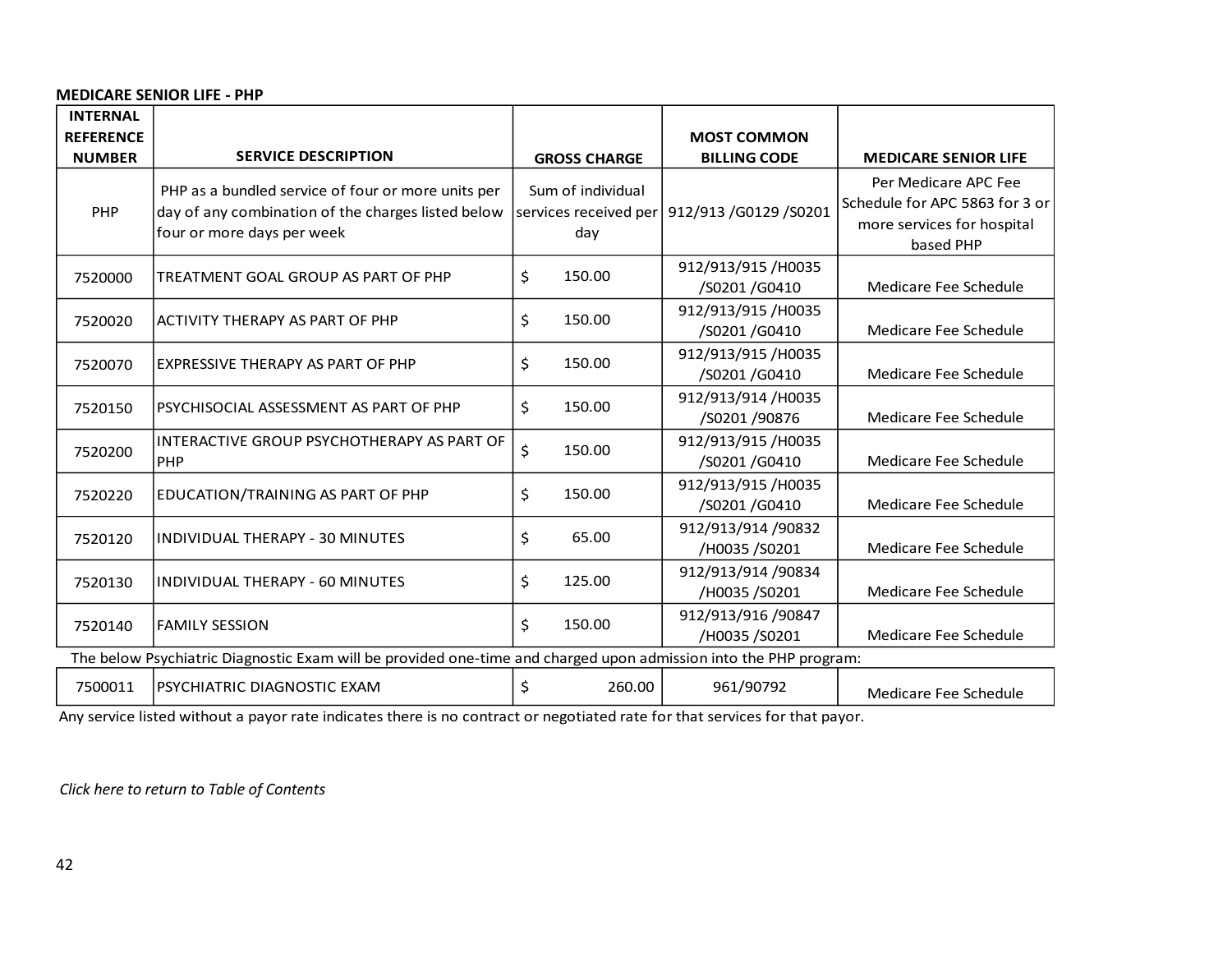# **MEDICARE CIGNA – INPATIENT**

| <b>INTERNAL</b><br><b>REFERENCE</b><br><b>NUMBER</b> | <b>SERVICE DESCRIPTION</b>                                                                                                                                   | <b>GROSS CHARGE</b> | <b>MOST COMMON</b><br><b>BILLING CODE</b> | <b>MEDICARE CIGNA</b> |
|------------------------------------------------------|--------------------------------------------------------------------------------------------------------------------------------------------------------------|---------------------|-------------------------------------------|-----------------------|
| 1000010                                              | <b>INPATIENT PSYCH ROOM &amp; BOARD</b>                                                                                                                      | \$1400 per diem     | 124                                       | <b>DRG</b>            |
|                                                      | One or both of the below Psychiatric Eval or Exam services may be provided and charged upon admission:                                                       |                     |                                           |                       |
| 7500011                                              | PSYCHIATRIC DIAG EXAM                                                                                                                                        | \$<br>260.00        | 961/90792                                 |                       |
| 7500012                                              | PSYCHIATRIC EVAL W/MEDICAL SERVICES                                                                                                                          | \$<br>260.00        | 961/90792                                 |                       |
|                                                      | One of the below Initial Hospital Care services (as determined by physician) will be provided and charged upon admission                                     |                     |                                           |                       |
| 7500075                                              | <b>INIT HOSP CARE -30</b>                                                                                                                                    | 200.00<br>\$        | 961/99221                                 |                       |
| 7500076                                              | <b>INIT HOSP CARE - 50</b>                                                                                                                                   | \$<br>250.00        | 961/99222                                 |                       |
| 7500077                                              | <b>INIT HOSP CARE - 70</b>                                                                                                                                   | Ś<br>300.00         | 961/99223                                 |                       |
|                                                      | One of the below services will be provided and billed daily from the second day of admission through<br>discharges as determined by the providing physician: |                     |                                           |                       |
| 7500050                                              | SUBSEQUENT HOSP CARE 15-24 MINUTES                                                                                                                           | \$<br>100.00        | 961/99231                                 |                       |
| 7500060                                              | SUBSEQUENT HOSP CARE 25-34 MINUTES                                                                                                                           | 150.00<br>\$        | 961/99232                                 |                       |
| 7500070                                              | <b>SUBSEQUENT HOSP CARE 35+ MINUTES</b>                                                                                                                      | 200.00              | 961/99232                                 |                       |
|                                                      | One of the below services will be provided and charged upon inpatient discharge                                                                              |                     |                                           |                       |
| 7500020                                              | DISCHARGE VISIT 30 MIN OR LESS                                                                                                                               | 150.00<br>\$        | 961/99238                                 |                       |
| 7500030                                              | <b>DISCHARGE VISIT 31+ MINUTES</b>                                                                                                                           | 250.00<br>\$        | 961/99239                                 |                       |

Any service listed without a payor rate indicates there is no contract or negotiated rate for that services for that payor.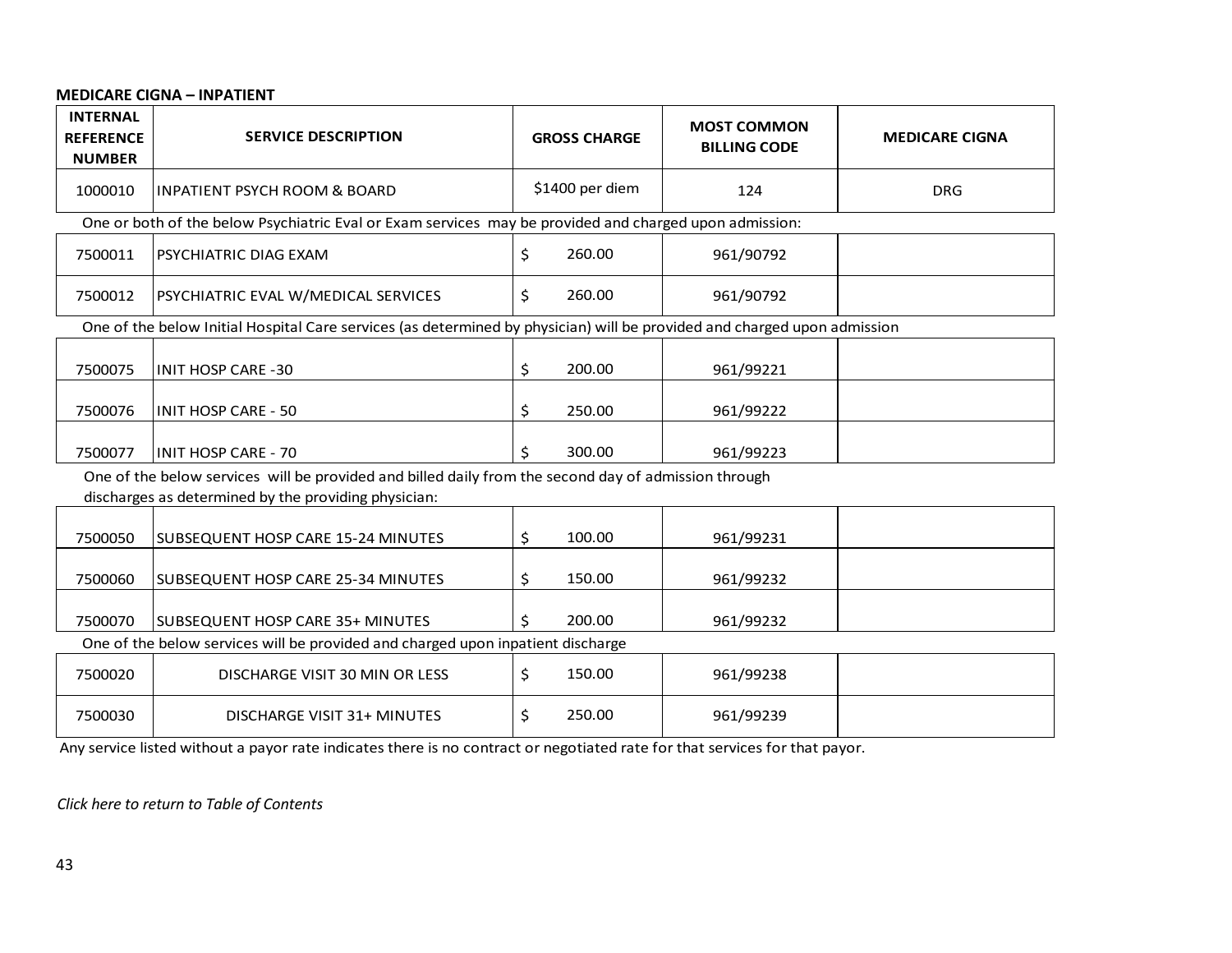## **MEDICARE CIGNA - PHP**

| <b>INTERNAL</b><br><b>REFERENCE</b><br><b>NUMBER</b> | <b>SERVICE DESCRIPTION</b>                                                                                                             | <b>GROSS CHARGE</b>      | <b>MOST COMMON</b><br><b>BILLING CODE</b>       | <b>MEDICARE CIGNA</b> |
|------------------------------------------------------|----------------------------------------------------------------------------------------------------------------------------------------|--------------------------|-------------------------------------------------|-----------------------|
| PHP                                                  | PHP as a bundled service of four or more units per<br>day of any combination of the charges listed below<br>four or more days per week | Sum of individual<br>day | services received per   912/913 / G0129 / S0201 | \$324 per diem        |
| 7520000                                              | TREATMENT GOAL GROUP AS PART OF PHP                                                                                                    | \$<br>150.00             | 912/913/915/H0035<br>/S0201 /G0410              |                       |
| 7520020                                              | ACTIVITY THERAPY AS PART OF PHP                                                                                                        | \$<br>150.00             | 912/913/915/H0035<br>/S0201 /G0410              |                       |
| 7520070                                              | <b>EXPRESSIVE THERAPY AS PART OF PHP</b>                                                                                               | \$<br>150.00             | 912/913/915/H0035<br>/S0201 /G0410              |                       |
| 7520150                                              | PSYCHISOCIAL ASSESSMENT AS PART OF PHP                                                                                                 | \$<br>150.00             | 912/913/914/H0035<br>/S0201 /90876              |                       |
| 7520200                                              | INTERACTIVE GROUP PSYCHOTHERAPY AS PART OF<br>PHP                                                                                      | \$<br>150.00             | 912/913/915/H0035<br>/S0201 /G0410              |                       |
| 7520220                                              | EDUCATION/TRAINING AS PART OF PHP                                                                                                      | \$<br>150.00             | 912/913/915/H0035<br>/S0201 /G0410              |                       |
| 7520120                                              | INDIVIDUAL THERAPY - 30 MINUTES                                                                                                        | \$<br>65.00              | 912/913/914 /90832<br>/H0035 /S0201             |                       |
| 7520130                                              | INDIVIDUAL THERAPY - 60 MINUTES                                                                                                        | \$<br>125.00             | 912/913/914 /90834<br>/H0035 /S0201             |                       |
| 7520140                                              | <b>FAMILY SESSION</b>                                                                                                                  | \$<br>150.00             | 912/913/916 /90847<br>/H0035 /S0201             |                       |
|                                                      | The below Psychiatric Diagnostic Exam will be provided one-time and charged upon admission into the PHP program:                       |                          |                                                 |                       |
| 7500011                                              | PSYCHIATRIC DIAGNOSTIC EXAM                                                                                                            | \$<br>260.00             | 961/90792                                       |                       |

Any service listed without a payor rate indicates there is no contract or negotiated rate for that services for that payor.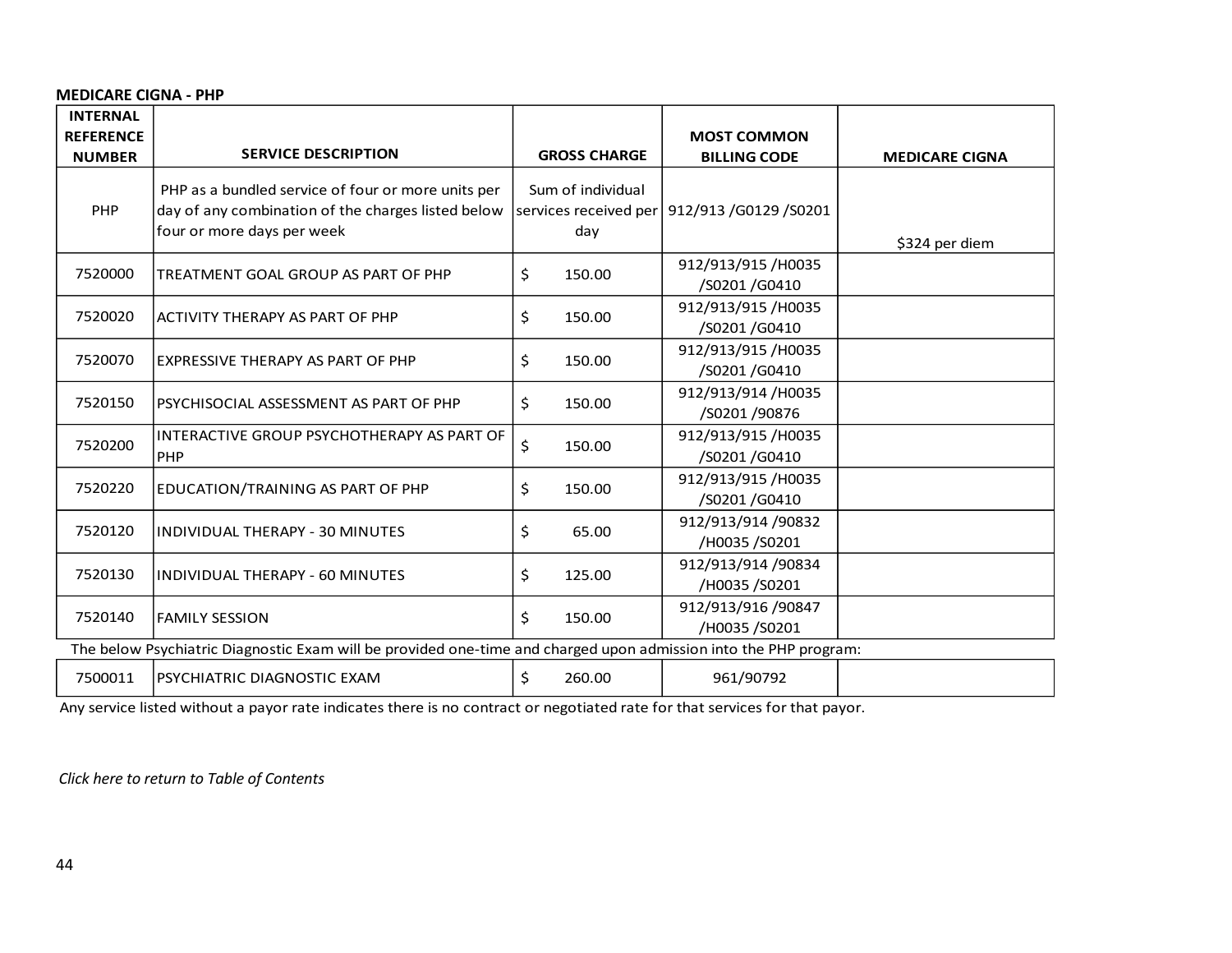# **MEDICAID PA - INPATIENT**

| <b>INTERNAL</b><br><b>REFERENCE</b><br><b>NUMBER</b>                                                                     | <b>SERVICE DESCRIPTION</b>                                                                             |    | <b>GROSS CHARGE</b> | <b>MOST COMMON</b><br><b>BILLING CODE</b> | <b>MEDICAID PA</b> |  |
|--------------------------------------------------------------------------------------------------------------------------|--------------------------------------------------------------------------------------------------------|----|---------------------|-------------------------------------------|--------------------|--|
| 1000010                                                                                                                  | <b>INPATIENT PSYCH ROOM &amp; BOARD</b>                                                                |    | \$1400 per diem     | 124                                       | \$814.31 per diem  |  |
|                                                                                                                          | One or both of the below Psychiatric Eval or Exam services may be provided and charged upon admission: |    |                     |                                           |                    |  |
| 7500011                                                                                                                  | PSYCHIATRIC DIAG EXAM                                                                                  | \$ | 260.00              | 961/90792                                 |                    |  |
| 7500012                                                                                                                  | PSYCHIATRIC EVAL W/MEDICAL SERVICES                                                                    | \$ | 260.00              | 961/90792                                 |                    |  |
| One of the below Initial Hospital Care services (as determined by physician) will be provided and charged upon admission |                                                                                                        |    |                     |                                           |                    |  |
| 7500075                                                                                                                  | <b>INIT HOSP CARE -30</b>                                                                              | \$ | 200.00              | 961/99221                                 |                    |  |
| 7500076                                                                                                                  | <b>INIT HOSP CARE - 50</b>                                                                             | \$ | 250.00              | 961/99222                                 |                    |  |
| 7500077                                                                                                                  | <b>INIT HOSP CARE - 70</b>                                                                             | Ŝ  | 300.00              | 961/99223                                 |                    |  |
|                                                                                                                          | One of the below services will be provided and billed daily from the second day of admission through   |    |                     |                                           |                    |  |
|                                                                                                                          | discharges as determined by the providing physician:                                                   |    |                     |                                           |                    |  |
| 7500050                                                                                                                  | SUBSEQUENT HOSP CARE 15-24 MINUTES                                                                     | \$ | 100.00              | 961/99231                                 |                    |  |
| 7500060                                                                                                                  | SUBSEQUENT HOSP CARE 25-34 MINUTES                                                                     | \$ | 150.00              | 961/99232                                 |                    |  |
| 7500070                                                                                                                  | <b>SUBSEQUENT HOSP CARE 35+ MINUTES</b>                                                                | Ŝ. | 200.00              | 961/99232                                 |                    |  |
|                                                                                                                          | One of the below services will be provided and charged upon inpatient discharge                        |    |                     |                                           |                    |  |
| 7500020                                                                                                                  | DISCHARGE VISIT 30 MIN OR LESS                                                                         | \$ | 150.00              | 961/99238                                 |                    |  |
| 7500030                                                                                                                  | <b>DISCHARGE VISIT 31+ MINUTES</b>                                                                     | \$ | 250.00              | 961/99239                                 |                    |  |

Any service listed without a payor rate indicates there is no contract or negotiated rate for that services for that payor.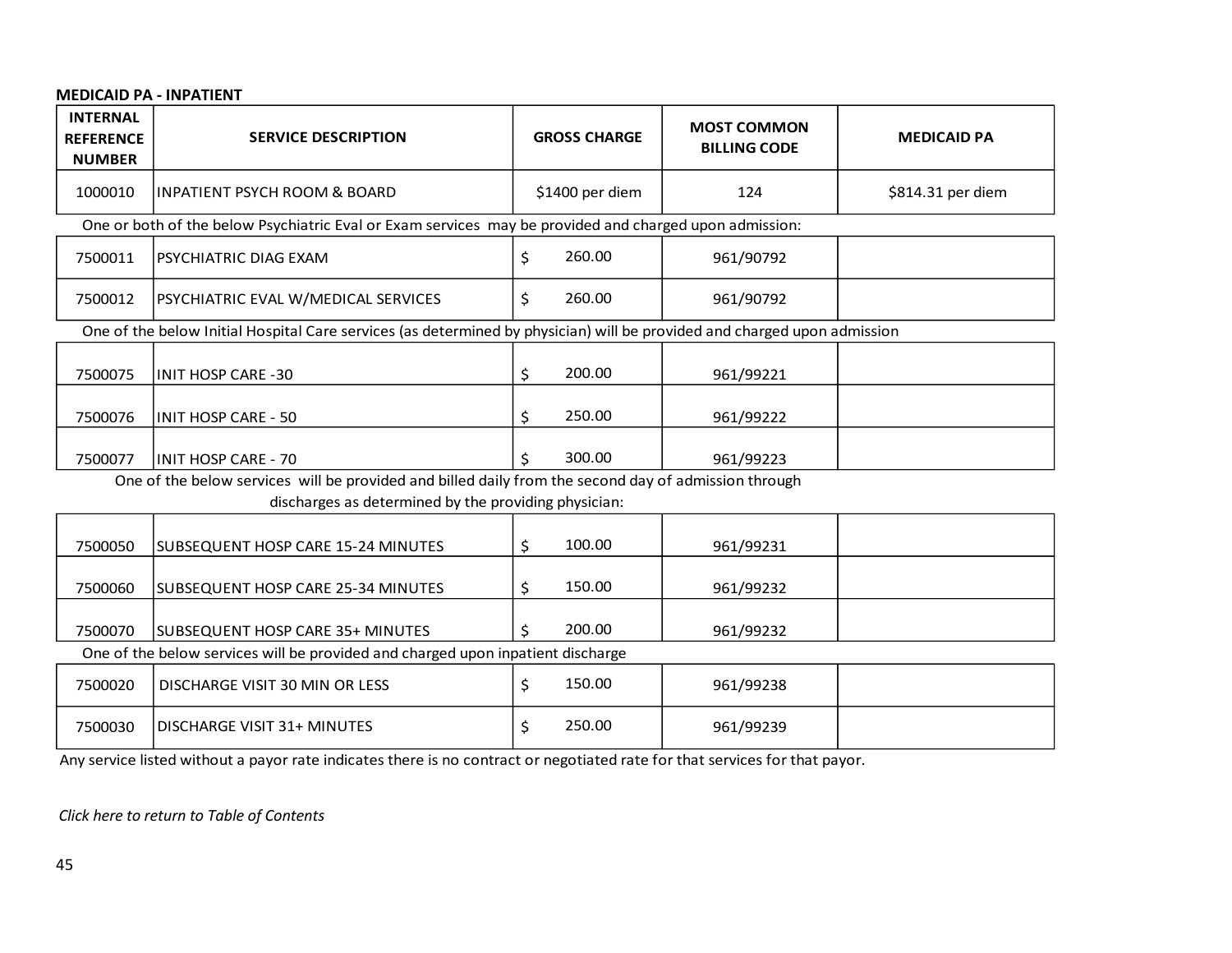**MEDICAID PA - PHP**

| <b>INTERNAL</b>                   |                                                                                                                                        |                                                   |                                           |                    |
|-----------------------------------|----------------------------------------------------------------------------------------------------------------------------------------|---------------------------------------------------|-------------------------------------------|--------------------|
| <b>REFERENCE</b><br><b>NUMBER</b> | <b>ISERVICE DESCRIPTION</b>                                                                                                            | <b>GROSS CHARGE</b>                               | <b>MOST COMMON</b><br><b>BILLING CODE</b> | <b>MEDICAID PA</b> |
| PHP                               | PHP as a bundled service of four or more units per<br>day of any combination of the charges listed below<br>four or more days per week | Sum of individual<br>services received per<br>day | 912/913 /G0129 /S0201                     | \$14 per hour      |
| 7520000                           | TREATMENT GOAL GROUP AS PART OF PHP                                                                                                    | \$<br>150.00                                      | 912/913/915/H0035<br>/S0201 /G0410        |                    |
| 7520020                           | IACTIVITY THERAPY AS PART OF PHP                                                                                                       | \$<br>150.00                                      | 912/913/915/H0035<br>/S0201 /G0410        |                    |
| 7520070                           | EXPRESSIVE THERAPY AS PART OF PHP                                                                                                      | \$<br>150.00                                      | 912/913/915/H0035<br>/S0201 /G0410        |                    |
| 7520150                           | PSYCHISOCIAL ASSESSMENT AS PART OF PHP                                                                                                 | \$<br>150.00                                      | 912/913/914 /H0035<br>/S0201 /90876       |                    |
| 7520200                           | INTERACTIVE GROUP PSYCHOTHERAPY AS PART OF<br>PHP                                                                                      | \$<br>150.00                                      | 912/913/915/H0035<br>/S0201 /G0410        |                    |
| 7520220                           | EDUCATION/TRAINING AS PART OF PHP                                                                                                      | \$<br>150.00                                      | 912/913/915/H0035<br>/S0201 /G0410        |                    |
| 7520120                           | <b>INDIVIDUAL THERAPY - 30 MINUTES</b>                                                                                                 | \$<br>65.00                                       | 912/913/914 /90832<br>/H0035 /S0201       |                    |
| 7520130                           | <b>INDIVIDUAL THERAPY - 60 MINUTES</b>                                                                                                 | \$<br>125.00                                      | 912/913/914 /90834<br>/H0035 /S0201       |                    |
| 7520140                           | FAMILY SESSION                                                                                                                         | \$<br>150.00                                      | 912/913/916 /90847<br>/H0035 /S0201       |                    |
|                                   | The below Psychiatric Diagnostic Exam will be provided one-time and charged upon admission into the PHP program:                       |                                                   |                                           |                    |
| 7500011                           | PSYCHIATRIC DIAGNOSTIC EXAM                                                                                                            | 260.00<br>Ś.                                      | 961/90792                                 |                    |

Any service listed without a payor rate indicates there is no contract or negotiated rate for that services for that payor.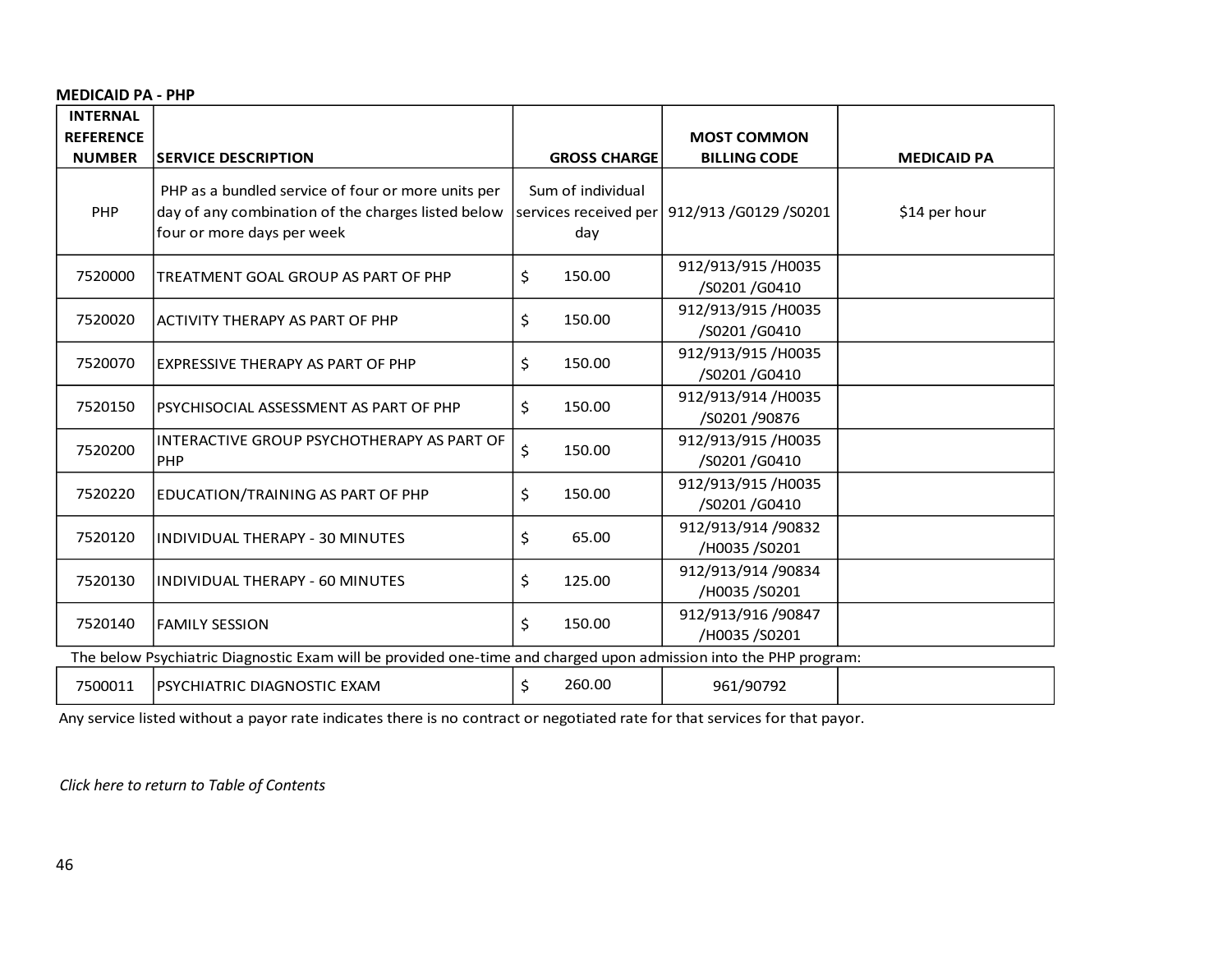# **MEDICAID CCBHO - INPATIENT**

| <b>SERVICE DESCRIPTION</b>                                                                             | <b>GROSS CHARGE</b>                                  |  |                                                                                                                                                                                                        |                                                                                                      | <b>MEDICAID CCBHO</b>                                                                                                                                                                                                                                                                                   |  |  |  |
|--------------------------------------------------------------------------------------------------------|------------------------------------------------------|--|--------------------------------------------------------------------------------------------------------------------------------------------------------------------------------------------------------|------------------------------------------------------------------------------------------------------|---------------------------------------------------------------------------------------------------------------------------------------------------------------------------------------------------------------------------------------------------------------------------------------------------------|--|--|--|
| <b>INPATIENT PSYCH ROOM &amp; BOARD</b>                                                                |                                                      |  | 124                                                                                                                                                                                                    |                                                                                                      | \$814 per diem                                                                                                                                                                                                                                                                                          |  |  |  |
| One or both of the below Psychiatric Eval or Exam services may be provided and charged upon admission: |                                                      |  |                                                                                                                                                                                                        |                                                                                                      |                                                                                                                                                                                                                                                                                                         |  |  |  |
| PSYCHIATRIC DIAG EXAM                                                                                  | \$                                                   |  |                                                                                                                                                                                                        |                                                                                                      | all inclusive-included with<br>R&B per diem                                                                                                                                                                                                                                                             |  |  |  |
| PSYCHIATRIC EVAL W/MEDICAL SERVICES                                                                    | \$                                                   |  |                                                                                                                                                                                                        |                                                                                                      | all inclusive-included with<br>R&B per diem                                                                                                                                                                                                                                                             |  |  |  |
|                                                                                                        |                                                      |  |                                                                                                                                                                                                        |                                                                                                      |                                                                                                                                                                                                                                                                                                         |  |  |  |
| <b>INIT HOSP CARE -30</b>                                                                              | \$                                                   |  |                                                                                                                                                                                                        |                                                                                                      | all inclusive-included with<br>R&B per diem                                                                                                                                                                                                                                                             |  |  |  |
| <b>INIT HOSP CARE - 50</b>                                                                             | \$                                                   |  |                                                                                                                                                                                                        |                                                                                                      | all inclusive-included with<br>R&B per diem                                                                                                                                                                                                                                                             |  |  |  |
| IINIT HOSP CARE - 70                                                                                   | Ś.                                                   |  |                                                                                                                                                                                                        |                                                                                                      | all inclusive-included with<br>R&B per diem                                                                                                                                                                                                                                                             |  |  |  |
|                                                                                                        |                                                      |  |                                                                                                                                                                                                        |                                                                                                      |                                                                                                                                                                                                                                                                                                         |  |  |  |
| SUBSEQUENT HOSP CARE 15-24 MINUTES                                                                     | \$                                                   |  |                                                                                                                                                                                                        |                                                                                                      | all inclusive-included with<br>R&B per diem                                                                                                                                                                                                                                                             |  |  |  |
| SUBSEQUENT HOSP CARE 25-34 MINUTES                                                                     | \$                                                   |  |                                                                                                                                                                                                        |                                                                                                      | all inclusive-included with<br>R&B per diem                                                                                                                                                                                                                                                             |  |  |  |
| SUBSEQUENT HOSP CARE 35+ MINUTES                                                                       | Ś.                                                   |  |                                                                                                                                                                                                        |                                                                                                      | all inclusive-included with<br>R&B per diem                                                                                                                                                                                                                                                             |  |  |  |
|                                                                                                        |                                                      |  |                                                                                                                                                                                                        |                                                                                                      |                                                                                                                                                                                                                                                                                                         |  |  |  |
| DISCHARGE VISIT 30 MIN OR LESS                                                                         | \$                                                   |  |                                                                                                                                                                                                        |                                                                                                      | all inclusive-included with<br>R&B per diem                                                                                                                                                                                                                                                             |  |  |  |
| <b>DISCHARGE VISIT 31+ MINUTES</b>                                                                     | \$                                                   |  |                                                                                                                                                                                                        |                                                                                                      | all inclusive-included with<br>R&B per diem                                                                                                                                                                                                                                                             |  |  |  |
|                                                                                                        | discharges as determined by the providing physician: |  | \$1400 per diem<br>260.00<br>260.00<br>200.00<br>250.00<br>300.00<br>100.00<br>150.00<br>200.00<br>One of the below services will be provided and charged upon inpatient discharge<br>150.00<br>250.00 | One of the below services will be provided and billed daily from the second day of admission through | <b>MOST COMMON</b><br><b>BILLING CODE</b><br>961/90792<br>961/90792<br>One of the below Initial Hospital Care services (as determined by physician) will be provided and charged upon admission<br>961/99221<br>961/99222<br>961/99223<br>961/99231<br>961/99232<br>961/99232<br>961/99238<br>961/99239 |  |  |  |

Any service listed without a payor rate indicates there is no contract or negotiated rate for that services for that payor.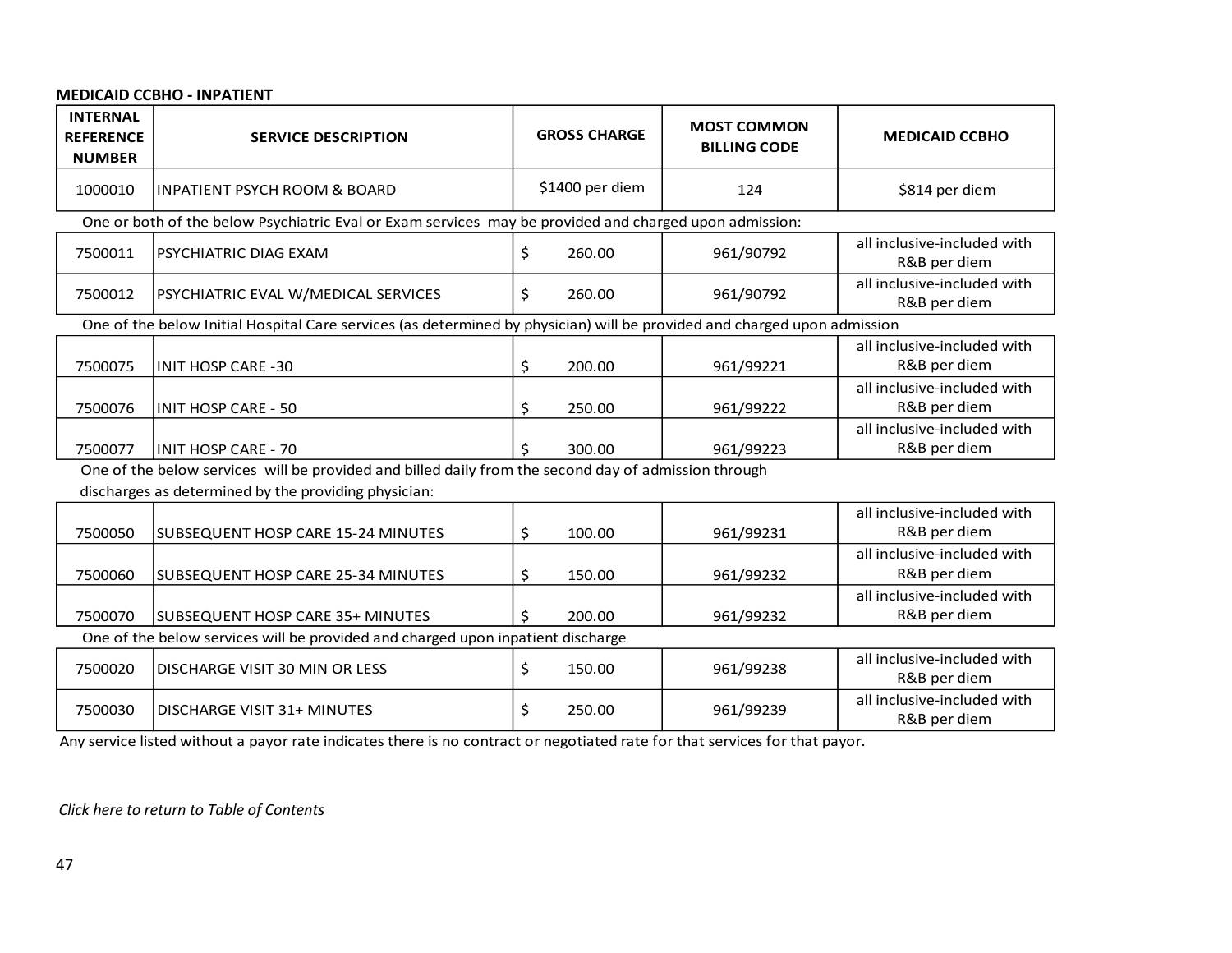# **MEDICAID CCBHO- PHP**

| <b>INTERNAL</b><br><b>REFERENCE</b> |                                                                                                                                        |                                                   | <b>MOST COMMON</b>                  |                                             |
|-------------------------------------|----------------------------------------------------------------------------------------------------------------------------------------|---------------------------------------------------|-------------------------------------|---------------------------------------------|
| <b>NUMBER</b>                       | <b>SERVICE DESCRIPTION</b>                                                                                                             | <b>GROSS CHARGE</b>                               | <b>BILLING CODE</b>                 | <b>MEDICAID CCBHO</b>                       |
| PHP                                 | PHP as a bundled service of four or more units per<br>day of any combination of the charges listed below<br>four or more days per week | Sum of individual<br>services received per<br>day | 912/913 / 60129 / 50201             | \$43.14 per hour                            |
| 7520000                             | TREATMENT GOAL GROUP AS PART OF PHP                                                                                                    | \$<br>150.00                                      | 912/913/915/H0035<br>/S0201 /G0410  |                                             |
| 7520020                             | ACTIVITY THERAPY AS PART OF PHP                                                                                                        | \$<br>150.00                                      | 912/913/915/H0035<br>/S0201 /G0410  |                                             |
| 7520070                             | EXPRESSIVE THERAPY AS PART OF PHP                                                                                                      | \$<br>150.00                                      | 912/913/915/H0035<br>/S0201 /G0410  |                                             |
| 7520150                             | PSYCHISOCIAL ASSESSMENT AS PART OF PHP                                                                                                 | \$<br>150.00                                      | 912/913/914 /H0035<br>/S0201 /90876 |                                             |
| 7520200                             | INTERACTIVE GROUP PSYCHOTHERAPY AS PART OF<br>PHP                                                                                      | \$<br>150.00                                      | 912/913/915/H0035<br>/S0201 /G0410  |                                             |
| 7520220                             | EDUCATION/TRAINING AS PART OF PHP                                                                                                      | \$<br>150.00                                      | 912/913/915/H0035<br>/S0201 /G0410  |                                             |
| 7520120                             | INDIVIDUAL THERAPY - 30 MINUTES                                                                                                        | \$<br>65.00                                       | 912/913/914 /90832<br>/H0035 /S0201 |                                             |
| 7520130                             | INDIVIDUAL THERAPY - 60 MINUTES                                                                                                        | \$<br>125.00                                      | 912/913/914 /90834<br>/H0035 /S0201 |                                             |
| 7520140                             | <b>FAMILY SESSION</b>                                                                                                                  | \$<br>150.00                                      | 912/913/916 /90847<br>/H0035 /S0201 |                                             |
|                                     | The below Psychiatric Diagnostic Exam will be provided one-time and charged upon admission into the PHP program:                       |                                                   |                                     |                                             |
| 7500011                             | PSYCHIATRIC DIAGNOSTIC EXAM                                                                                                            | \$<br>260.00                                      | 961/90792                           | all inclusive-included with PHP<br>per diem |

Any service listed without a payor rate indicates there is no contract or negotiated rate for that services for that payor.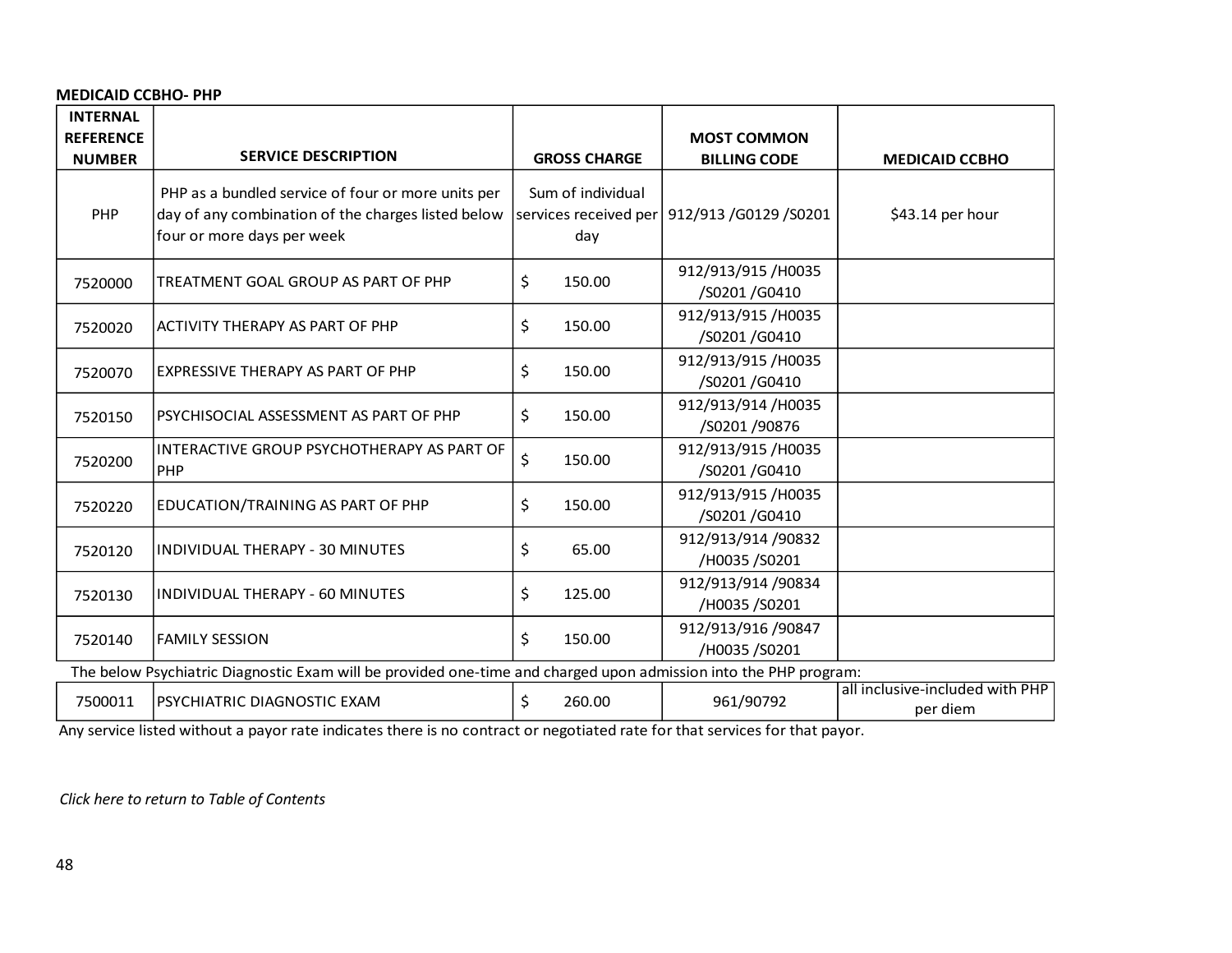## **MEDICAID MAGELLAN BH OF PA - INPATIENT**

| <b>INTERNAL</b>                                                                                                          |                                                                                                        |              |                     | <b>MOST COMMON</b>  | <b>MEDICAID MAGELLAN BH OF</b>              |  |  |  |
|--------------------------------------------------------------------------------------------------------------------------|--------------------------------------------------------------------------------------------------------|--------------|---------------------|---------------------|---------------------------------------------|--|--|--|
| <b>REFERENCE</b><br><b>NUMBER</b>                                                                                        | <b>SERVICE DESCRIPTION</b>                                                                             |              | <b>GROSS CHARGE</b> | <b>BILLING CODE</b> | PA                                          |  |  |  |
| 1000010                                                                                                                  | <b>INPATIENT PSYCH ROOM &amp; BOARD</b>                                                                |              | \$1400 per diem     | 124                 | \$814.31 per diem                           |  |  |  |
|                                                                                                                          | One or both of the below Psychiatric Eval or Exam services may be provided and charged upon admission: |              |                     |                     |                                             |  |  |  |
| 7500011                                                                                                                  | <b>PSYCHIATRIC DIAG EXAM</b>                                                                           | \$           | 260.00              | 961/90792           | all inclusive-included with<br>R&B per diem |  |  |  |
| 7500012                                                                                                                  | PSYCHIATRIC EVAL W/MEDICAL SERVICES                                                                    | $\mathsf{S}$ | 260.00              | 961/90792           | all inclusive-included with<br>R&B per diem |  |  |  |
| One of the below Initial Hospital Care services (as determined by physician) will be provided and charged upon admission |                                                                                                        |              |                     |                     |                                             |  |  |  |
| 7500075                                                                                                                  | <b>INIT HOSP CARE -30</b>                                                                              | \$           | 200.00              | 961/99221           | all inclusive-included with<br>R&B per diem |  |  |  |
| 7500076                                                                                                                  | IINIT HOSP CARE - 50                                                                                   | \$           | 250.00              | 961/99222           | all inclusive-included with<br>R&B per diem |  |  |  |
| 7500077                                                                                                                  | IINIT HOSP CARE - 70                                                                                   | \$           | 300.00              | 961/99223           | all inclusive-included with<br>R&B per diem |  |  |  |
|                                                                                                                          | One of the below services will be provided and billed daily from the second day of admission through   |              |                     |                     |                                             |  |  |  |
|                                                                                                                          | discharges as determined by the providing physician:                                                   |              |                     |                     |                                             |  |  |  |
| 7500050                                                                                                                  | <b>SUBSEQUENT HOSP CARE 15-24 MINUTES</b>                                                              | \$           | 100.00              | 961/99231           | all inclusive-included with<br>R&B per diem |  |  |  |
| 7500060                                                                                                                  | <b>SUBSEQUENT HOSP CARE 25-34 MINUTES</b>                                                              | \$           | 150.00              | 961/99232           | all inclusive-included with<br>R&B per diem |  |  |  |
| 7500070                                                                                                                  | ISUBSEQUENT HOSP CARE 35+ MINUTES                                                                      | \$           | 200.00              | 961/99232           | all inclusive-included with<br>R&B per diem |  |  |  |
|                                                                                                                          | One of the below services will be provided and charged upon inpatient discharge                        |              |                     |                     |                                             |  |  |  |
| 7500020                                                                                                                  | DISCHARGE VISIT 30 MIN OR LESS                                                                         | \$           | 150.00              | 961/99238           | all inclusive-included with<br>R&B per diem |  |  |  |
| 7500030                                                                                                                  | <b>DISCHARGE VISIT 31+ MINUTES</b>                                                                     | \$           | 250.00              | 961/99239           | all inclusive-included with<br>R&B per diem |  |  |  |

Any service listed without a payor rate indicates there is no contract or negotiated rate for that services for that payor.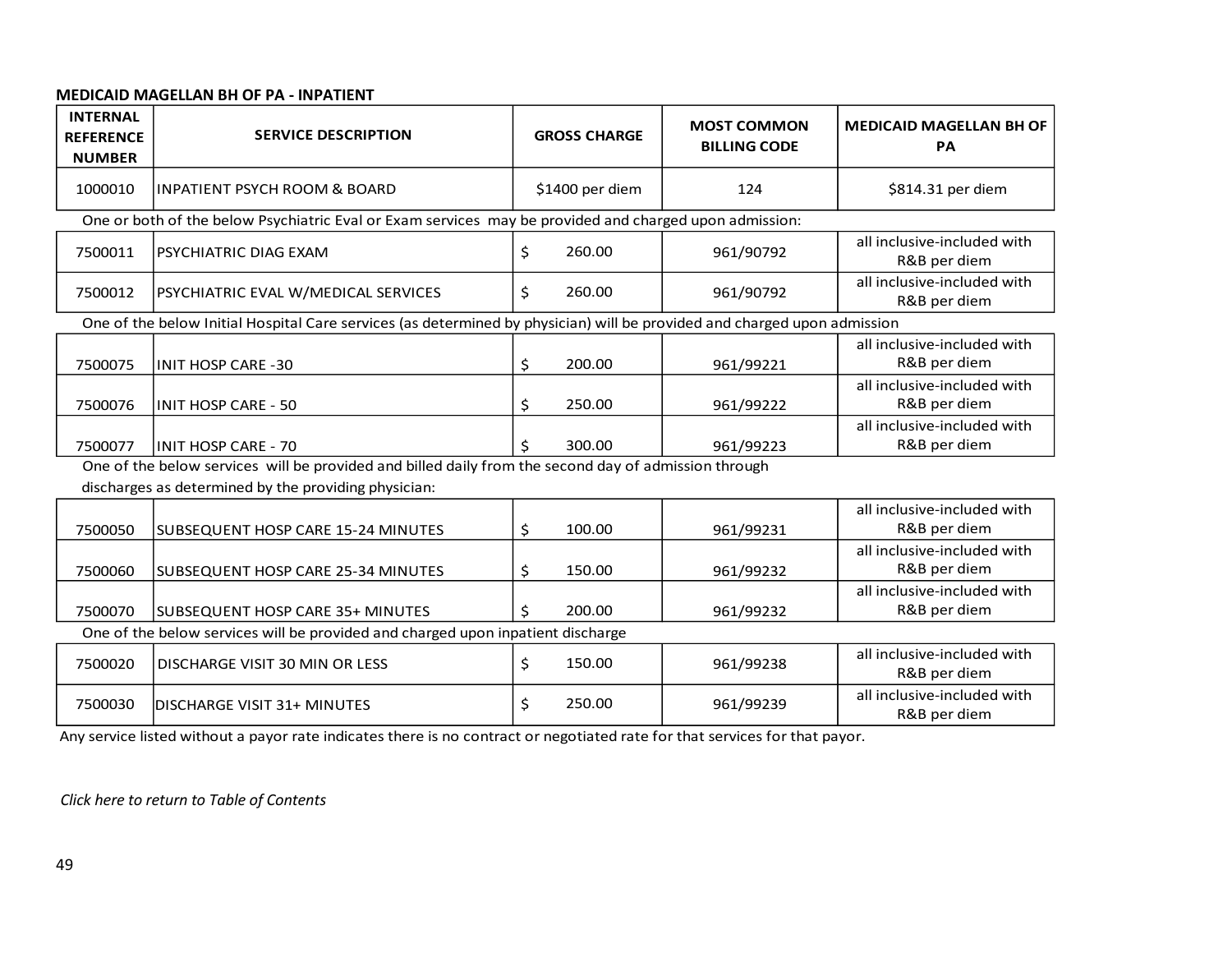#### **MEDICAID MAGELLAN BH OF PA - PHP**

| <b>INTERNAL</b><br><b>REFERENCE</b> |                                                                                                                  |                     | <b>MOST COMMON</b>                            | <b>MEDICAID MAGELLAN BH OF</b>              |
|-------------------------------------|------------------------------------------------------------------------------------------------------------------|---------------------|-----------------------------------------------|---------------------------------------------|
| <b>NUMBER</b>                       | <b>SERVICE DESCRIPTION</b>                                                                                       | <b>GROSS CHARGE</b> | <b>BILLING CODE</b>                           | PA                                          |
| PHP                                 | PHP as a bundled service of four or more units per<br>day of any combination of the charges listed below         | Sum of individual   | services received per 912/913 / G0129 / S0201 |                                             |
|                                     | four or more days per week                                                                                       | day                 |                                               | \$14 per hour                               |
| 7520000                             | TREATMENT GOAL GROUP AS PART OF PHP                                                                              | 150.00<br>\$        | 912/913/915/H0035<br>/S0201 /G0410            |                                             |
| 7520020                             | ACTIVITY THERAPY AS PART OF PHP                                                                                  | \$<br>150.00        | 912/913/915/H0035<br>/S0201 /G0410            |                                             |
| 7520070                             | EXPRESSIVE THERAPY AS PART OF PHP                                                                                | 150.00<br>\$        | 912/913/915/H0035<br>/S0201 /G0410            |                                             |
| 7520150                             | PSYCHISOCIAL ASSESSMENT AS PART OF PHP                                                                           | 150.00<br>\$        | 912/913/914 /H0035<br>/S0201 /90876           |                                             |
| 7520200                             | INTERACTIVE GROUP PSYCHOTHERAPY AS PART OF<br>PHP                                                                | \$<br>150.00        | 912/913/915/H0035<br>/S0201 /G0410            |                                             |
| 7520220                             | EDUCATION/TRAINING AS PART OF PHP                                                                                | 150.00<br>\$        | 912/913/915/H0035<br>/S0201 /G0410            |                                             |
| 7520120                             | INDIVIDUAL THERAPY - 30 MINUTES                                                                                  | 65.00<br>\$         | 912/913/914 /90832<br>/H0035 /S0201           |                                             |
| 7520130                             | INDIVIDUAL THERAPY - 60 MINUTES                                                                                  | 125.00<br>\$        | 912/913/914 /90834<br>/H0035 /S0201           |                                             |
| 7520140                             | <b>FAMILY SESSION</b>                                                                                            | 150.00<br>\$        | 912/913/916 /90847<br>/H0035 /S0201           |                                             |
|                                     | The below Psychiatric Diagnostic Exam will be provided one-time and charged upon admission into the PHP program: |                     |                                               |                                             |
| 7500011                             | PSYCHIATRIC DIAGNOSTIC EXAM                                                                                      | \$<br>260.00        | 961/90792                                     | all inclusive-included with PHP<br>per diem |

Any service listed without a payor rate indicates there is no contract or negotiated rate for that services for that payor.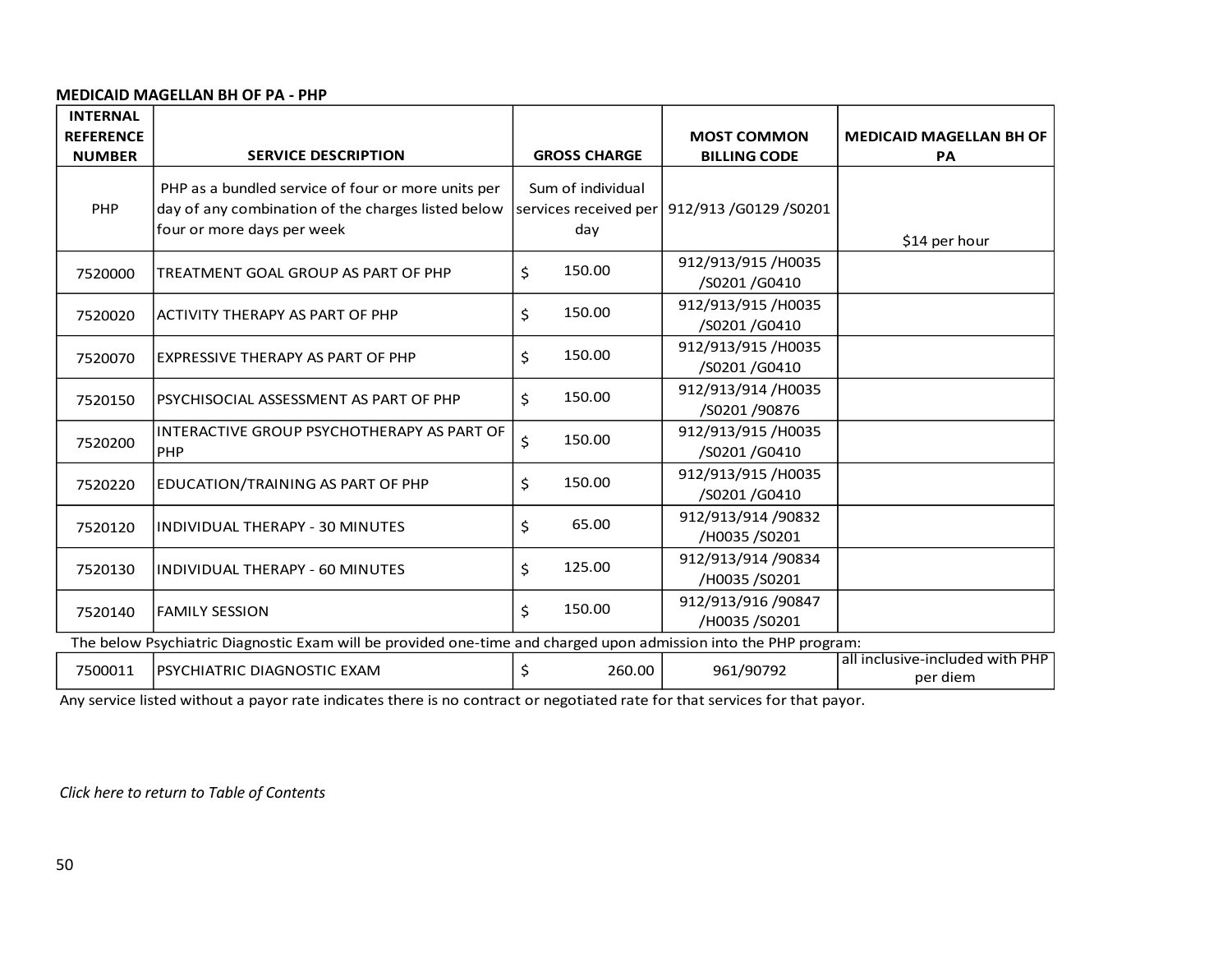# **MEDICAID CBHNP (PERFORMCARE) - INPATIENT**

| <b>INTERNAL</b><br><b>REFERENCE</b><br><b>NUMBER</b> | <b>SERVICE DESCRIPTION</b>                                                                                               |    | <b>GROSS CHARGE</b> | <b>MOST COMMON</b><br><b>BILLING CODE</b> | <b>MEDICAID CBHNP</b><br>(PERFORMCARE) |
|------------------------------------------------------|--------------------------------------------------------------------------------------------------------------------------|----|---------------------|-------------------------------------------|----------------------------------------|
| 1000010                                              | <b>INPATIENT PSYCH ROOM &amp; BOARD</b>                                                                                  |    | \$1400 per diem     | 124                                       | \$814.31 per diem                      |
|                                                      | One or both of the below Psychiatric Eval or Exam services may be provided and charged upon admission:                   |    |                     |                                           |                                        |
| 7500011                                              | PSYCHIATRIC DIAG EXAM                                                                                                    | \$ | 260.00              | 961/90792                                 |                                        |
| 7500012                                              | PSYCHIATRIC EVAL W/MEDICAL SERVICES                                                                                      | Ś. | 260.00              | 961/90792                                 |                                        |
|                                                      | One of the below Initial Hospital Care services (as determined by physician) will be provided and charged upon admission |    |                     |                                           |                                        |
| 7500075                                              | <b>INIT HOSP CARE -30</b>                                                                                                | \$ | 200.00              | 961/99221                                 |                                        |
| 7500076                                              | <b>INIT HOSP CARE - 50</b>                                                                                               | \$ | 250.00              | 961/99222                                 |                                        |
| 7500077                                              | <b>INIT HOSP CARE - 70</b>                                                                                               | Ś  | 300.00              | 961/99223                                 |                                        |
|                                                      | One of the below services will be provided and billed daily from the second day of admission through                     |    |                     |                                           |                                        |
|                                                      | discharges as determined by the providing physician:                                                                     |    |                     |                                           |                                        |
| 7500050                                              | SUBSEQUENT HOSP CARE 15-24 MINUTES                                                                                       | \$ | 100.00              | 961/99231                                 |                                        |
| 7500060                                              | SUBSEQUENT HOSP CARE 25-34 MINUTES                                                                                       | \$ | 150.00              | 961/99232                                 |                                        |
| 7500070                                              | <b>SUBSEQUENT HOSP CARE 35+ MINUTES</b>                                                                                  | Ś  | 200.00              | 961/99232                                 |                                        |
|                                                      | One of the below services will be provided and charged upon inpatient discharge                                          |    |                     |                                           |                                        |
| 7500020                                              | DISCHARGE VISIT 30 MIN OR LESS                                                                                           | \$ | 150.00              | 961/99238                                 |                                        |
| 7500030                                              | DISCHARGE VISIT 31+ MINUTES                                                                                              | \$ | 250.00              | 961/99239                                 |                                        |

Any service listed without a payor rate indicates there is no contract or negotiated rate for that services for that payor.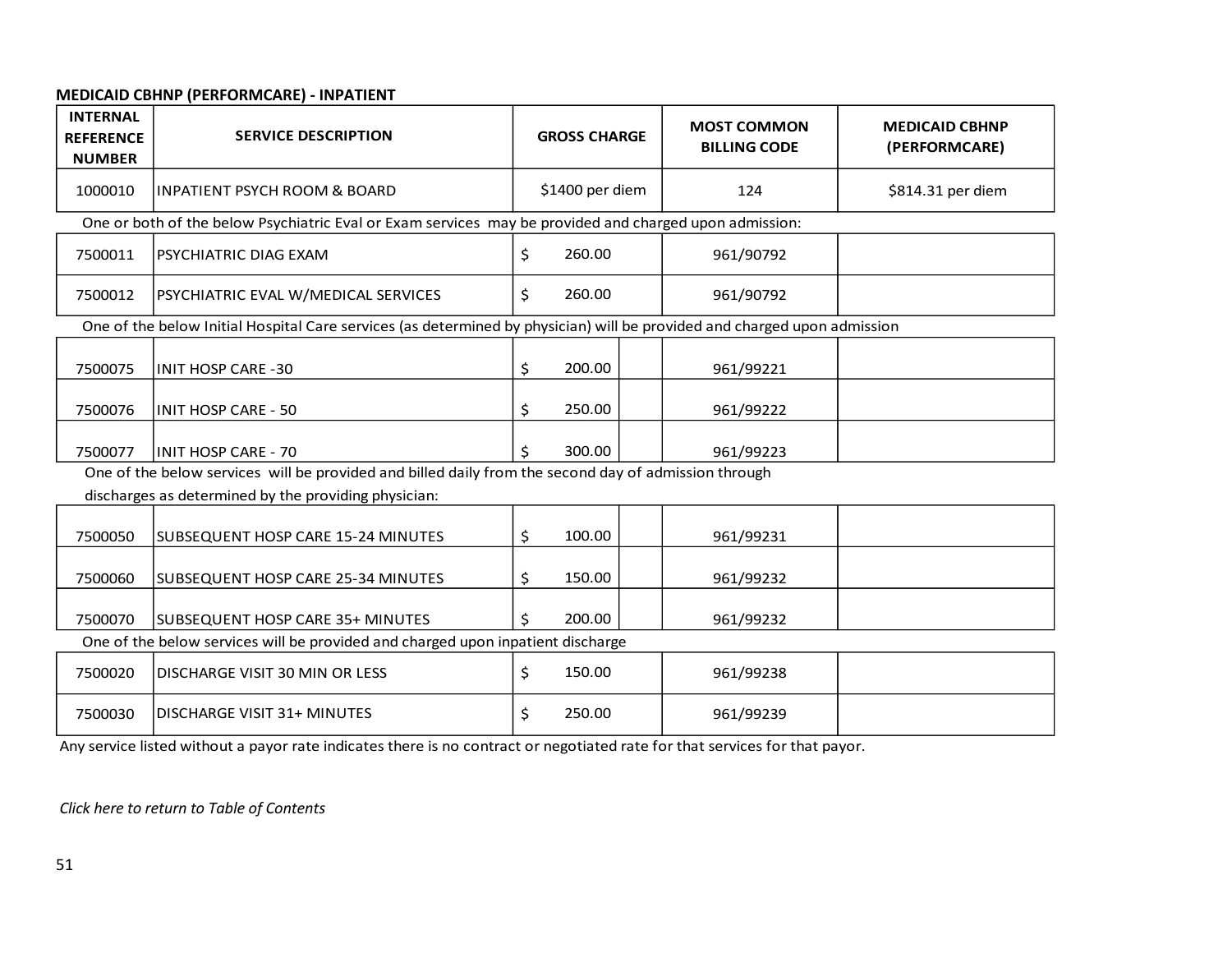# **MEDICAID CBHNP (PERFORMCARE) - PHP**

| <b>INTERNAL</b>                   |                                                                                                                                        |                                                   |                                           |                                        |
|-----------------------------------|----------------------------------------------------------------------------------------------------------------------------------------|---------------------------------------------------|-------------------------------------------|----------------------------------------|
| <b>REFERENCE</b><br><b>NUMBER</b> | <b>SERVICE DESCRIPTION</b>                                                                                                             | <b>GROSS CHARGE</b>                               | <b>MOST COMMON</b><br><b>BILLING CODE</b> | <b>MEDICAID CBHNP</b><br>(PERFORMCARE) |
| PHP                               | PHP as a bundled service of four or more units per<br>day of any combination of the charges listed below<br>four or more days per week | Sum of individual<br>services received per<br>day | 912/913 /G0129 /S0201                     | \$29.57 per hour                       |
| 7520000                           | TREATMENT GOAL GROUP AS PART OF PHP                                                                                                    | \$<br>150.00                                      | 912/913/915/H0035<br>/S0201 /G0410        |                                        |
| 7520020                           | <b>ACTIVITY THERAPY AS PART OF PHP</b>                                                                                                 | \$<br>150.00                                      | 912/913/915/H0035<br>/S0201 /G0410        |                                        |
| 7520070                           | <b>EXPRESSIVE THERAPY AS PART OF PHP</b>                                                                                               | \$<br>150.00                                      | 912/913/915/H0035<br>/S0201 /G0410        |                                        |
| 7520150                           | PSYCHISOCIAL ASSESSMENT AS PART OF PHP                                                                                                 | \$<br>150.00                                      | 912/913/914 /H0035<br>/S0201 /90876       |                                        |
| 7520200                           | INTERACTIVE GROUP PSYCHOTHERAPY AS PART OF<br>PHP                                                                                      | $\zeta$<br>150.00                                 | 912/913/915/H0035<br>/S0201 /G0410        |                                        |
| 7520220                           | <b>EDUCATION/TRAINING AS PART OF PHP</b>                                                                                               | \$<br>150.00                                      | 912/913/915/H0035<br>/S0201 /G0410        |                                        |
| 7520120                           | INDIVIDUAL THERAPY - 30 MINUTES                                                                                                        | \$<br>65.00                                       | 912/913/914 /90832<br>/H0035 /S0201       |                                        |
| 7520130                           | INDIVIDUAL THERAPY - 60 MINUTES                                                                                                        | \$<br>125.00                                      | 912/913/914 /90834<br>/H0035 /S0201       |                                        |
| 7520140                           | <b>FAMILY SESSION</b>                                                                                                                  | \$<br>150.00                                      | 912/913/916 /90847<br>/H0035 /S0201       |                                        |
|                                   | The below Psychiatric Diagnostic Exam will be provided one-time and charged upon admission into the PHP program:                       |                                                   |                                           |                                        |
| 7500011                           | PSYCHIATRIC DIAGNOSTIC EXAM                                                                                                            | \$<br>260.00                                      | 961/90792                                 |                                        |

Any service listed without a payor rate indicates there is no contract or negotiated rate for that services for that payor.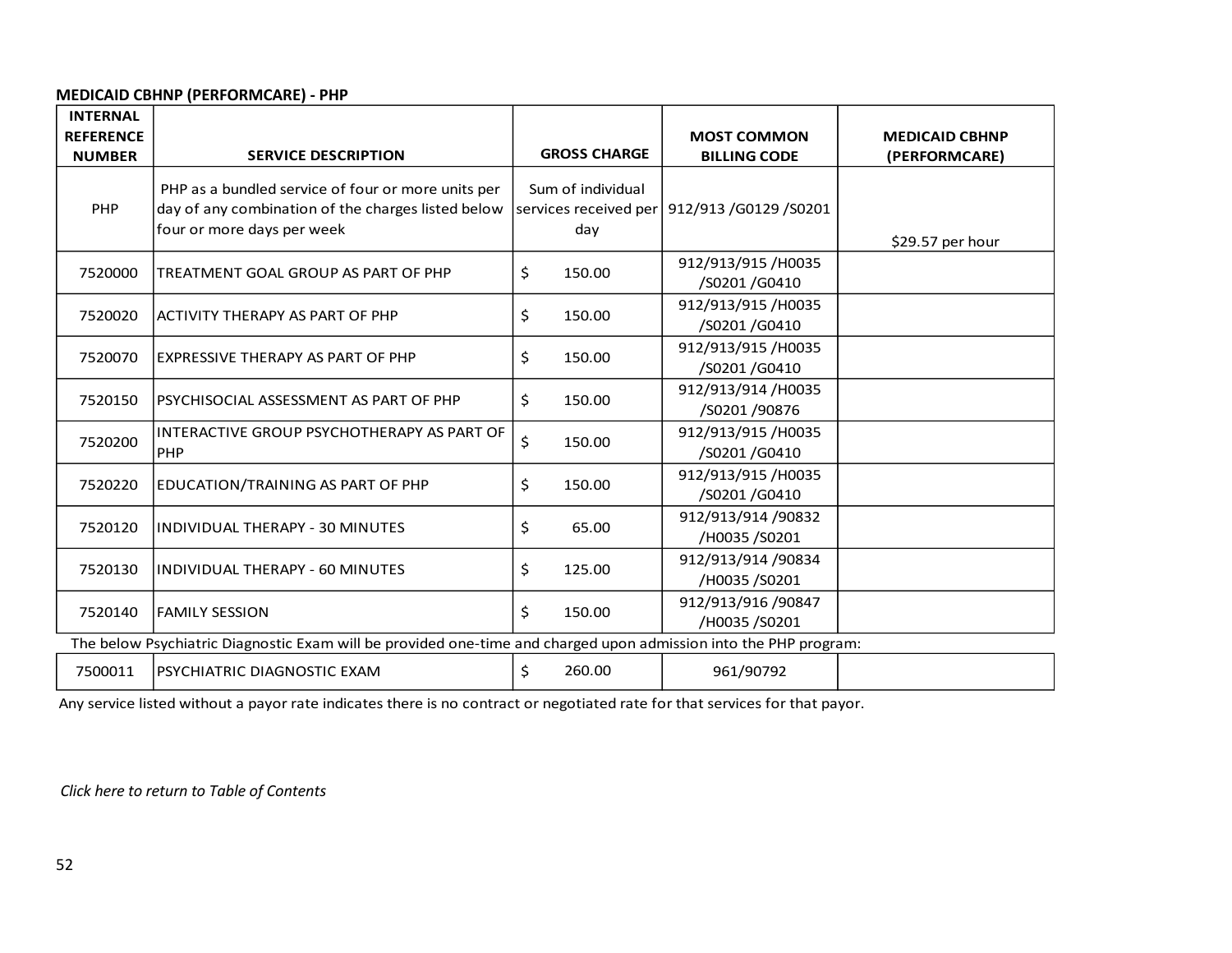# **SAM (CNTY FUNDING) - INPATIENT**

| <b>INTERNAL</b><br><b>REFERENCE</b><br><b>NUMBER</b> | <b>SERVICE DESCRIPTION</b>                                                                                                                                   |    | <b>GROSS CHARGE</b> | <b>MOST COMMON</b><br><b>BILLING CODE</b> | <b>SAM (CNTY FUNDING)</b>                   |
|------------------------------------------------------|--------------------------------------------------------------------------------------------------------------------------------------------------------------|----|---------------------|-------------------------------------------|---------------------------------------------|
| 1000010                                              | <b>INPATIENT PSYCH ROOM &amp; BOARD</b>                                                                                                                      |    | \$1400 per diem     | 124                                       | \$814 per diem                              |
|                                                      | One or both of the below Psychiatric Eval or Exam services may be provided and charged upon admission:                                                       |    |                     |                                           |                                             |
| 7500011                                              | PSYCHIATRIC DIAG EXAM                                                                                                                                        | \$ | 260.00              | 961/90792                                 | all inclusive-included with R&B<br>per diem |
| 7500012                                              | PSYCHIATRIC EVAL W/MEDICAL SERVICES                                                                                                                          | \$ | 260.00              | 961/90792                                 | all inclusive-included with R&B<br>per diem |
|                                                      | One of the below Initial Hospital Care services (as determined by physician) will be provided and charged upon admission                                     |    |                     |                                           |                                             |
| 7500075                                              | <b>INIT HOSP CARE -30</b>                                                                                                                                    | \$ | 200.00              | 961/99221                                 | all inclusive-included with R&B<br>per diem |
| 7500076                                              | <b>INIT HOSP CARE - 50</b>                                                                                                                                   | \$ | 250.00              | 961/99222                                 | all inclusive-included with R&B<br>per diem |
| 7500077                                              | <b>INIT HOSP CARE - 70</b>                                                                                                                                   | Ś. | 300.00              | 961/99223                                 | all inclusive-included with R&B<br>per diem |
|                                                      | One of the below services will be provided and billed daily from the second day of admission through<br>discharges as determined by the providing physician: |    |                     |                                           |                                             |
| 7500050                                              | SUBSEQUENT HOSP CARE 15-24 MINUTES                                                                                                                           | \$ | 100.00              | 961/99231                                 | all inclusive-included with R&B<br>per diem |
| 7500060                                              | SUBSEQUENT HOSP CARE 25-34 MINUTES                                                                                                                           | \$ | 150.00              | 961/99232                                 | all inclusive-included with R&B<br>per diem |
| 7500070                                              | ISUBSEQUENT HOSP CARE 35+ MINUTES                                                                                                                            | Ś. | 200.00              | 961/99232                                 | all inclusive-included with R&B<br>per diem |
|                                                      | One of the below services will be provided and charged upon inpatient discharge                                                                              |    |                     |                                           |                                             |
| 7500020                                              | DISCHARGE VISIT 30 MIN OR LESS                                                                                                                               | \$ | 150.00              | 961/99238                                 | all inclusive-included with R&B<br>per diem |
| 7500030                                              | DISCHARGE VISIT 31+ MINUTES                                                                                                                                  | \$ | 250.00              | 961/99239                                 | all inclusive-included with R&B<br>per diem |

Any service listed without a payor rate indicates there is no contract or negotiated rate for that services for that payor.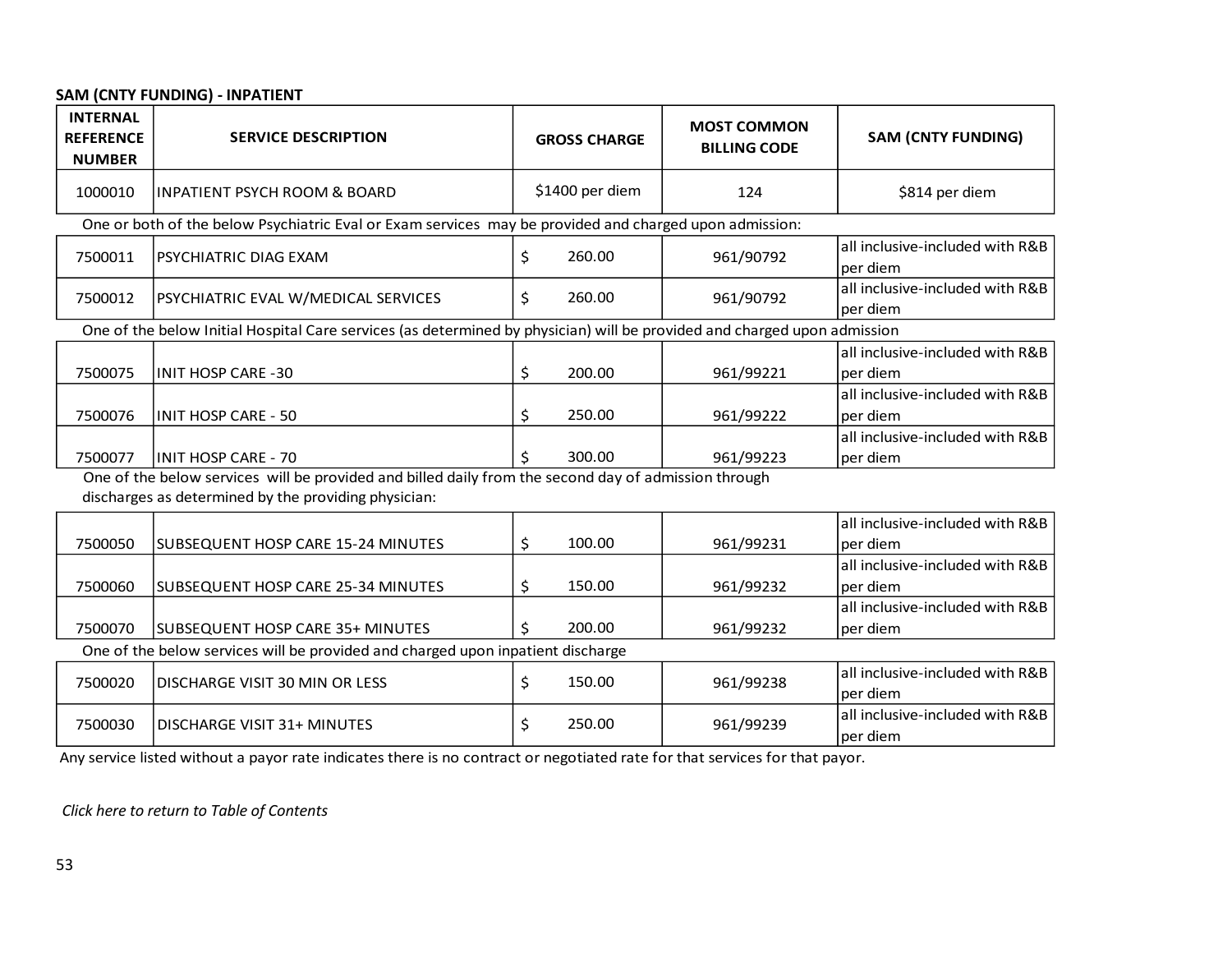# **SAM (CNTY FUNDING) - PHP**

| <b>INTERNAL</b><br><b>REFERENCE</b> |                                                                                                                                        |                                                   | <b>MOST COMMON</b>                  |                                             |
|-------------------------------------|----------------------------------------------------------------------------------------------------------------------------------------|---------------------------------------------------|-------------------------------------|---------------------------------------------|
| <b>NUMBER</b>                       | <b>SERVICE DESCRIPTION</b>                                                                                                             | <b>GROSS CHARGE</b>                               | <b>BILLING CODE</b>                 | <b>SAM (CNTY FUNDING)</b>                   |
| PHP                                 | PHP as a bundled service of four or more units per<br>day of any combination of the charges listed below<br>four or more days per week | Sum of individual<br>services received per<br>day | 912/913 /G0129 /S0201               | 33.00 per unit max 5 units/per<br>day       |
| 7520000                             | TREATMENT GOAL GROUP AS PART OF PHP                                                                                                    | \$<br>150.00                                      | 912/913/915/H0035<br>/S0201 /G0410  |                                             |
| 7520020                             | ACTIVITY THERAPY AS PART OF PHP                                                                                                        | \$<br>150.00                                      | 912/913/915/H0035<br>/S0201 /G0410  |                                             |
| 7520070                             | <b>EXPRESSIVE THERAPY AS PART OF PHP</b>                                                                                               | \$<br>150.00                                      | 912/913/915/H0035<br>/S0201 /G0410  |                                             |
| 7520150                             | <b>PSYCHISOCIAL ASSESSMENT AS PART OF PHP</b>                                                                                          | \$<br>150.00                                      | 912/913/914 /H0035<br>/S0201 /90876 |                                             |
| 7520200                             | INTERACTIVE GROUP PSYCHOTHERAPY AS PART OF<br>PHP                                                                                      | \$<br>150.00                                      | 912/913/915/H0035<br>/S0201 /G0410  |                                             |
| 7520220                             | <b>EDUCATION/TRAINING AS PART OF PHP</b>                                                                                               | \$<br>150.00                                      | 912/913/915/H0035<br>/S0201 /G0410  |                                             |
| 7520120                             | <b>INDIVIDUAL THERAPY - 30 MINUTES</b>                                                                                                 | \$<br>65.00                                       | 912/913/914 /90832<br>/H0035 /S0201 |                                             |
| 7520130                             | <b>INDIVIDUAL THERAPY - 60 MINUTES</b>                                                                                                 | \$<br>125.00                                      | 912/913/914 /90834<br>/H0035 /S0201 |                                             |
| 7520140                             | <b>FAMILY SESSION</b>                                                                                                                  | \$<br>150.00                                      | 912/913/916 /90847<br>/H0035 /S0201 |                                             |
|                                     | The below Psychiatric Diagnostic Exam will be provided one-time and charged upon admission into the PHP program:                       |                                                   |                                     |                                             |
| 7500011                             | PSYCHIATRIC DIAGNOSTIC EXAM                                                                                                            | \$<br>260.00                                      | 961/90792                           | all inclusive-included with PHP<br>per diem |

Any service listed without a payor rate indicates there is no contract or negotiated rate for that services for that payor.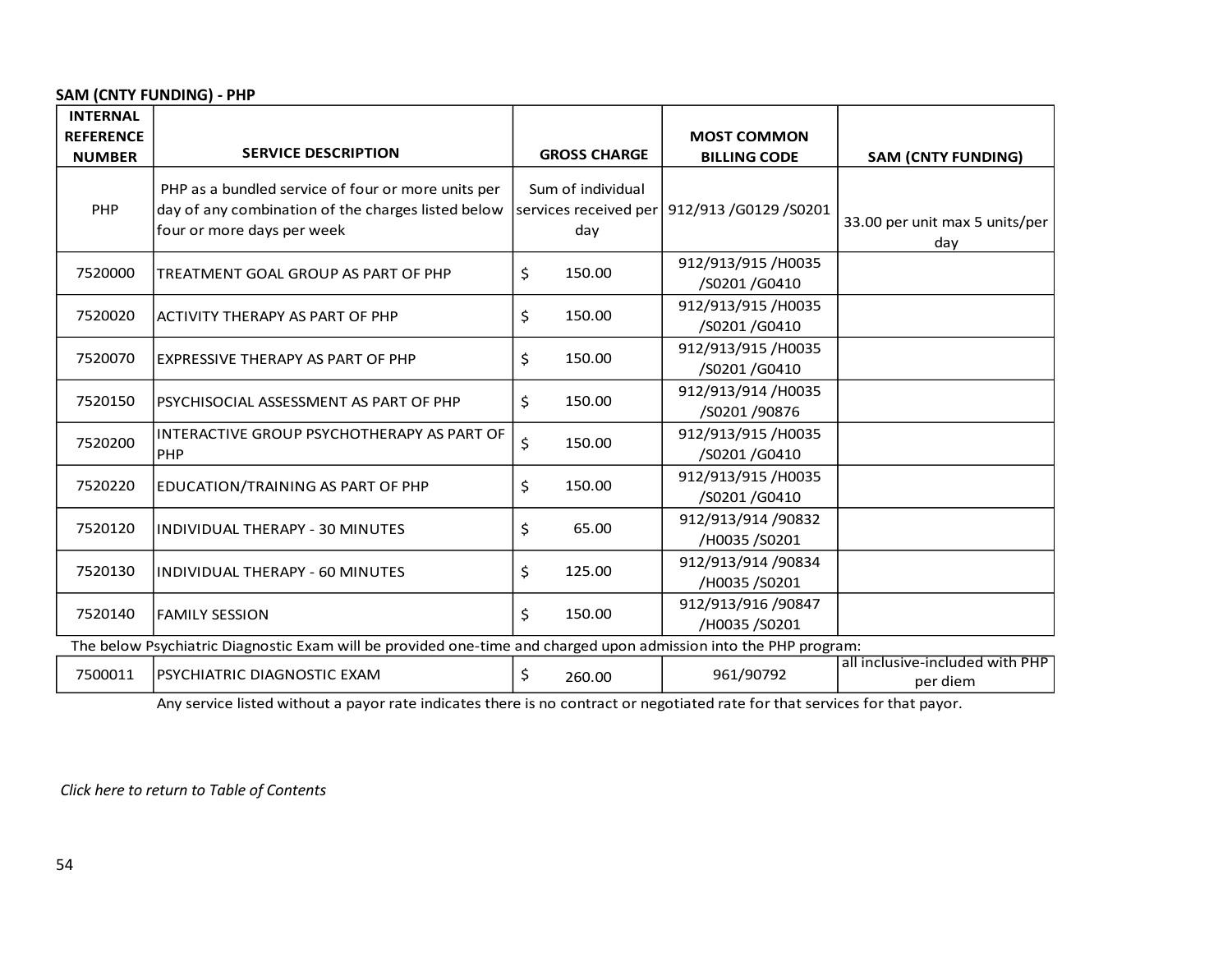# **MEDICAID UNITED HEALTHCARE - INPATIENT**

| <b>INTERNAL</b><br><b>REFERENCE</b><br><b>NUMBER</b> | <b>SERVICE DESCRIPTION</b>                                                                                                                                   |    | <b>GROSS CHARGE</b> |  | <b>MOST COMMON</b><br><b>BILLING CODE</b> | <b>MEDICAID UNITED</b><br><b>HEALTHCARE</b> |  |  |  |
|------------------------------------------------------|--------------------------------------------------------------------------------------------------------------------------------------------------------------|----|---------------------|--|-------------------------------------------|---------------------------------------------|--|--|--|
| 1000010                                              | <b>INPATIENT PSYCH ROOM &amp; BOARD</b>                                                                                                                      |    | \$1400 per diem     |  | 124                                       | \$976 per diem                              |  |  |  |
|                                                      | One or both of the below Psychiatric Eval or Exam services may be provided and charged upon admission:                                                       |    |                     |  |                                           |                                             |  |  |  |
| 7500011                                              | PSYCHIATRIC DIAG EXAM                                                                                                                                        | \$ | 260.00              |  | 961/90792                                 |                                             |  |  |  |
| 7500012                                              | PSYCHIATRIC EVAL W/MEDICAL SERVICES                                                                                                                          | \$ | 260.00              |  | 961/90792                                 |                                             |  |  |  |
|                                                      | One of the below Initial Hospital Care services (as determined by physician) will be provided and charged upon admission                                     |    |                     |  |                                           |                                             |  |  |  |
| 7500075                                              | <b>INIT HOSP CARE -30</b>                                                                                                                                    | \$ | 200.00              |  | 961/99221                                 |                                             |  |  |  |
| 7500076                                              | <b>INIT HOSP CARE - 50</b>                                                                                                                                   | \$ | 250.00              |  | 961/99222                                 |                                             |  |  |  |
| 7500077                                              | <b>INIT HOSP CARE - 70</b>                                                                                                                                   | Ś. | 300.00              |  | 961/99223                                 |                                             |  |  |  |
|                                                      | One of the below services will be provided and billed daily from the second day of admission through<br>discharges as determined by the providing physician: |    |                     |  |                                           |                                             |  |  |  |
| 7500050                                              | SUBSEQUENT HOSP CARE 15-24 MINUTES                                                                                                                           | \$ | 100.00              |  | 961/99231                                 |                                             |  |  |  |
| 7500060                                              | SUBSEQUENT HOSP CARE 25-34 MINUTES                                                                                                                           | \$ | 150.00              |  | 961/99232                                 |                                             |  |  |  |
| 7500070                                              | <b>SUBSEQUENT HOSP CARE 35+ MINUTES</b>                                                                                                                      | Ś. | 200.00              |  | 961/99232                                 |                                             |  |  |  |
|                                                      | One of the below services will be provided and charged upon inpatient discharge                                                                              |    |                     |  |                                           |                                             |  |  |  |
| 7500020                                              | DISCHARGE VISIT 30 MIN OR LESS                                                                                                                               | \$ | 150.00              |  | 961/99238                                 |                                             |  |  |  |
| 7500030                                              | DISCHARGE VISIT 31+ MINUTES                                                                                                                                  | \$ | 250.00              |  | 961/99239                                 |                                             |  |  |  |

Any service listed without a payor rate indicates there is no contract or negotiated rate for that services for that payor.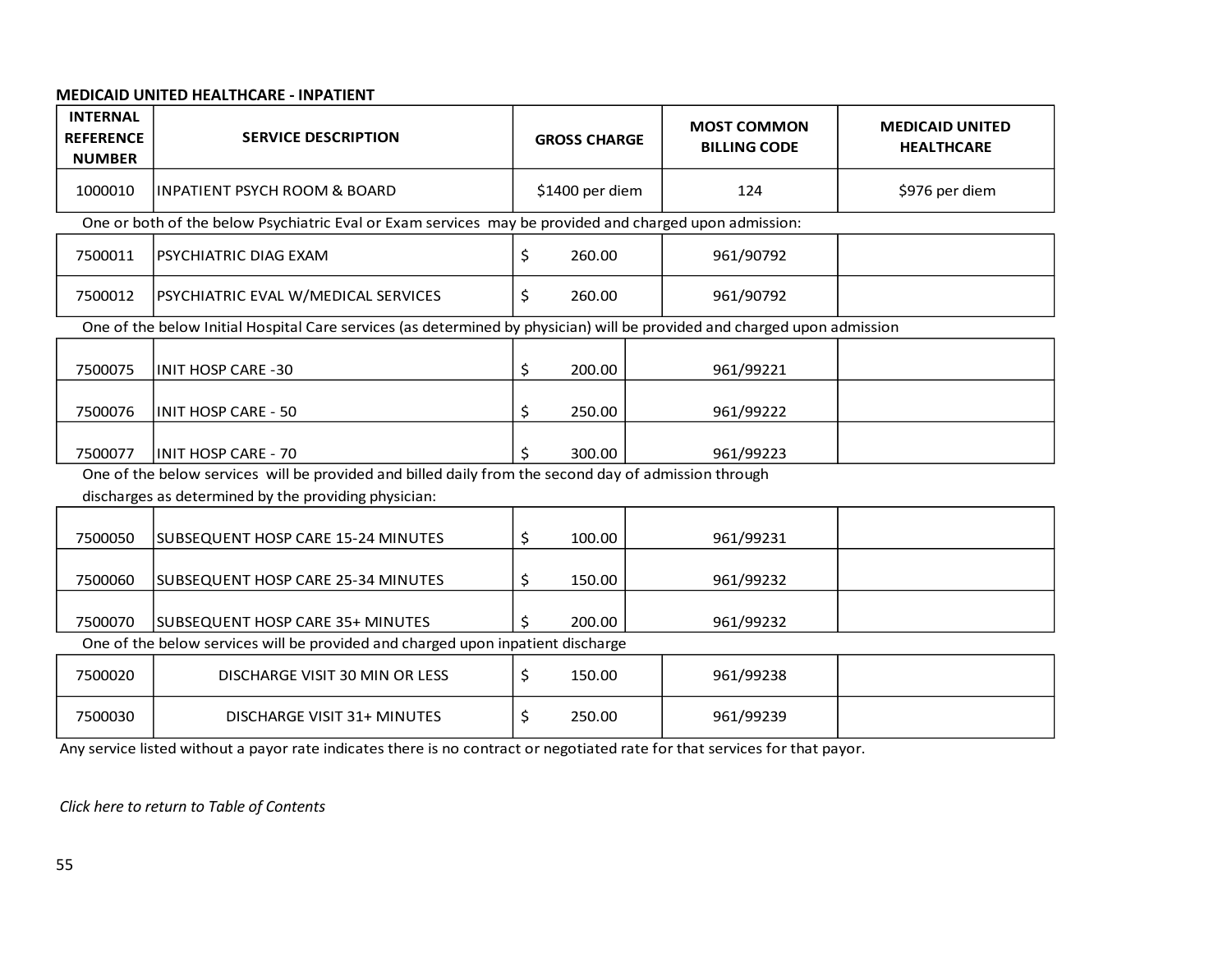#### **MEDICAID UNITED HEALTHCARE - PHP**

| <b>INTERNAL</b><br><b>REFERENCE</b><br><b>NUMBER</b> | <b>SERVICE DESCRIPTION</b>                                                                                                             | <b>GROSS CHARGE</b>      | <b>MOST COMMON</b><br><b>BILLING CODE</b>       | <b>MEDICAID UNITED</b><br><b>HEALTHCARE</b> |
|------------------------------------------------------|----------------------------------------------------------------------------------------------------------------------------------------|--------------------------|-------------------------------------------------|---------------------------------------------|
| PHP                                                  | PHP as a bundled service of four or more units per<br>day of any combination of the charges listed below<br>four or more days per week | Sum of individual<br>day | services received per   912/913 / G0129 / S0201 | \$395 per diem                              |
| 7520000                                              | TREATMENT GOAL GROUP AS PART OF PHP                                                                                                    | Ś.<br>150.00             | 912/913/915/H0035<br>/S0201 /G0410              |                                             |
| 7520020                                              | LACTIVITY THERAPY AS PART OF PHP                                                                                                       | \$<br>150.00             | 912/913/915/H0035<br>/S0201 /G0410              |                                             |
| 7520070                                              | <b>EXPRESSIVE THERAPY AS PART OF PHP</b>                                                                                               | 150.00<br>\$             | 912/913/915/H0035<br>/S0201 /G0410              |                                             |
| 7520150                                              | PSYCHISOCIAL ASSESSMENT AS PART OF PHP                                                                                                 | \$<br>150.00             | 912/913/914 /H0035<br>/S0201 /90876             |                                             |
| 7520200                                              | INTERACTIVE GROUP PSYCHOTHERAPY AS PART OF<br>PHP                                                                                      | \$<br>150.00             | 912/913/915/H0035<br>/S0201 /G0410              |                                             |
| 7520220                                              | EDUCATION/TRAINING AS PART OF PHP                                                                                                      | 150.00<br>\$             | 912/913/915/H0035<br>/S0201 /G0410              |                                             |
| 7520120                                              | INDIVIDUAL THERAPY - 30 MINUTES                                                                                                        | \$<br>65.00              | 912/913/914 /90832<br>/H0035 /S0201             |                                             |
| 7520130                                              | <b>INDIVIDUAL THERAPY - 60 MINUTES</b>                                                                                                 | \$<br>125.00             | 912/913/914 /90834<br>/H0035 /S0201             |                                             |
| 7520140                                              | <b>FAMILY SESSION</b>                                                                                                                  | 150.00<br>\$             | 912/913/916 /90847<br>/H0035 /S0201             |                                             |
|                                                      | The below Psychiatric Diagnostic Exam will be provided one-time and charged upon admission into the PHP program:                       |                          |                                                 |                                             |
| 7500011                                              | PSYCHIATRIC DIAGNOSTIC EXAM                                                                                                            | \$<br>260.00             | 961/90792                                       |                                             |

Any service listed without a payor rate indicates there is no contract or negotiated rate for that services for that payor.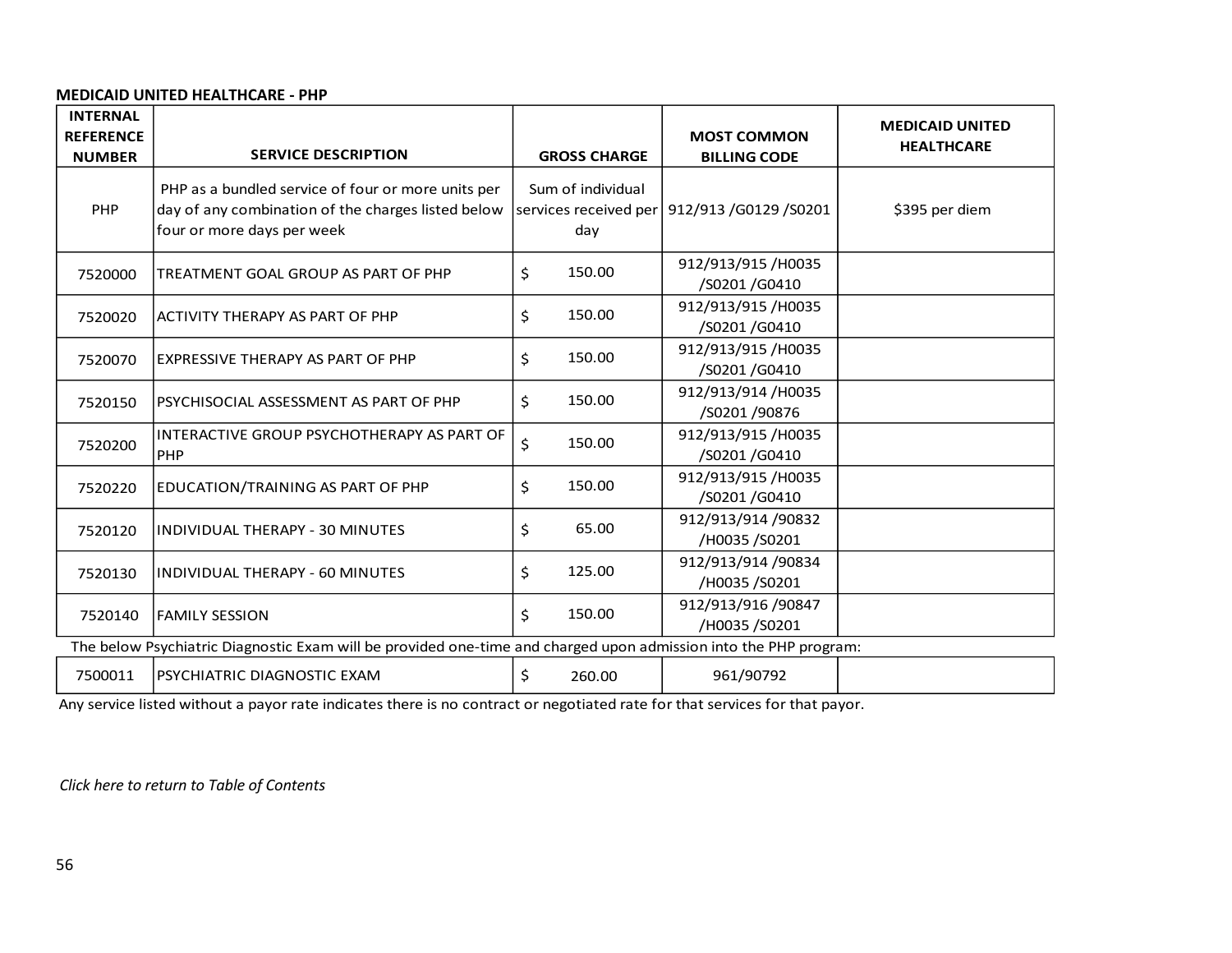# **TRICARE / MHN / HEALTH NET - INPATIENT**

| <b>INTERNAL</b><br><b>REFERENCE</b><br><b>NUMBER</b>                                                   | <b>SERVICE DESCRIPTION</b>                                                                                                                                   |    | <b>GROSS CHARGE</b> | <b>MOST COMMON</b><br><b>BILLING CODE</b> | <b>TRICARE / MHN / HEALTH</b><br><b>NET</b> |  |  |  |
|--------------------------------------------------------------------------------------------------------|--------------------------------------------------------------------------------------------------------------------------------------------------------------|----|---------------------|-------------------------------------------|---------------------------------------------|--|--|--|
| 1000010                                                                                                | <b>INPATIENT PSYCH ROOM &amp; BOARD</b>                                                                                                                      |    | \$1400 per diem     | 124                                       | \$750 per diem                              |  |  |  |
| One or both of the below Psychiatric Eval or Exam services may be provided and charged upon admission: |                                                                                                                                                              |    |                     |                                           |                                             |  |  |  |
| 7500011                                                                                                | PSYCHIATRIC DIAG EXAM                                                                                                                                        | \$ | 260.00              | 961/90792                                 | all inclusive-included with<br>R&B per diem |  |  |  |
| 7500012                                                                                                | PSYCHIATRIC EVAL W/MEDICAL SERVICES                                                                                                                          | \$ | 260.00              | 961/90792                                 | all inclusive-included with<br>R&B per diem |  |  |  |
|                                                                                                        | One of the below Initial Hospital Care services (as determined by physician) will be provided and charged upon admission                                     |    |                     |                                           |                                             |  |  |  |
| 7500075                                                                                                | <b>INIT HOSP CARE -30</b>                                                                                                                                    | \$ | 200.00              | 961/99221                                 | all inclusive-included with<br>R&B per diem |  |  |  |
| 7500076                                                                                                | <b>INIT HOSP CARE - 50</b>                                                                                                                                   | \$ | 250.00              | 961/99222                                 | all inclusive-included with<br>R&B per diem |  |  |  |
| 7500077                                                                                                | <b>INIT HOSP CARE - 70</b>                                                                                                                                   | Ś  | 300.00              | 961/99223                                 | all inclusive-included with<br>R&B per diem |  |  |  |
|                                                                                                        | One of the below services will be provided and billed daily from the second day of admission through<br>discharges as determined by the providing physician: |    |                     |                                           |                                             |  |  |  |
| 7500050                                                                                                | SUBSEQUENT HOSP CARE 15-24 MINUTES                                                                                                                           | \$ | 100.00              | 961/99231                                 | all inclusive-included with<br>R&B per diem |  |  |  |
| 7500060                                                                                                | SUBSEQUENT HOSP CARE 25-34 MINUTES                                                                                                                           | \$ | 150.00              | 961/99232                                 | all inclusive-included with<br>R&B per diem |  |  |  |
| 7500070                                                                                                | SUBSEQUENT HOSP CARE 35+ MINUTES                                                                                                                             | Ś. | 200.00              | 961/99232                                 | all inclusive-included with<br>R&B per diem |  |  |  |
|                                                                                                        | One of the below services will be provided and charged upon inpatient discharge                                                                              |    |                     |                                           |                                             |  |  |  |
| 7500020                                                                                                | DISCHARGE VISIT 30 MIN OR LESS                                                                                                                               | \$ | 150.00              | 961/99238                                 | all inclusive-included with<br>R&B per diem |  |  |  |
| 7500030                                                                                                | <b>DISCHARGE VISIT 31+ MINUTES</b>                                                                                                                           | \$ | 250.00              | 961/99239                                 | all inclusive-included with<br>R&B per diem |  |  |  |

Any service listed without a payor rate indicates there is no contract or negotiated rate for that services for that payor.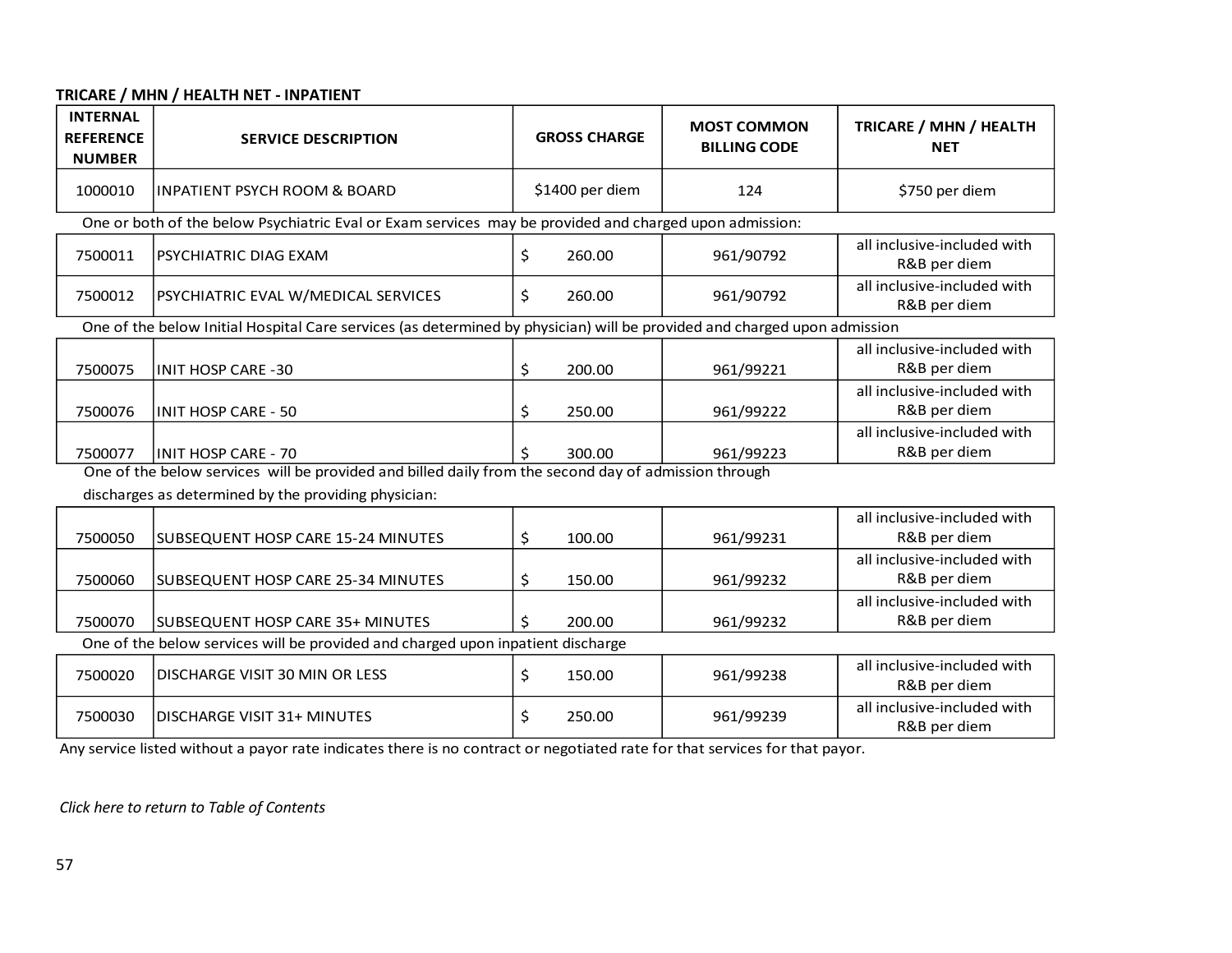# **TRICARE / MHN / HEALTH NET - PHP**

| <b>INTERNAL</b>                   |                                                                                                                                        |                                                   |                                           |                                              |
|-----------------------------------|----------------------------------------------------------------------------------------------------------------------------------------|---------------------------------------------------|-------------------------------------------|----------------------------------------------|
| <b>REFERENCE</b><br><b>NUMBER</b> | <b>SERVICE DESCRIPTION</b>                                                                                                             | <b>GROSS CHARGE</b>                               | <b>MOST COMMON</b><br><b>BILLING CODE</b> | TRICARE / MHN / HEALTH<br><b>NET</b>         |
| PHP                               | PHP as a bundled service of four or more units per<br>day of any combination of the charges listed below<br>four or more days per week | Sum of individual<br>services received per<br>day | 912/913 / G0129 / S0201                   | MCR rates or 75% chrgs which<br>ever is less |
| 7520000                           | TREATMENT GOAL GROUP AS PART OF PHP                                                                                                    | 150.00<br>\$                                      | 912/913/915/H0035<br>/S0201 /G0410        |                                              |
| 7520020                           | <b>ACTIVITY THERAPY AS PART OF PHP</b>                                                                                                 | \$<br>150.00                                      | 912/913/915/H0035<br>/S0201 /G0410        |                                              |
| 7520070                           | <b>EXPRESSIVE THERAPY AS PART OF PHP</b>                                                                                               | 150.00<br>\$                                      | 912/913/915/H0035<br>/S0201 /G0410        |                                              |
| 7520150                           | PSYCHISOCIAL ASSESSMENT AS PART OF PHP                                                                                                 | 150.00<br>\$                                      | 912/913/914 /H0035<br>/S0201 /90876       |                                              |
| 7520200                           | INTERACTIVE GROUP PSYCHOTHERAPY AS PART OF<br>PHP                                                                                      | \$<br>150.00                                      | 912/913/915/H0035<br>/S0201 /G0410        |                                              |
| 7520220                           | EDUCATION/TRAINING AS PART OF PHP                                                                                                      | \$<br>150.00                                      | 912/913/915 /H0035<br>/S0201 /G0410       |                                              |
| 7520120                           | INDIVIDUAL THERAPY - 30 MINUTES                                                                                                        | 65.00<br>\$                                       | 912/913/914 /90832<br>/H0035 /S0201       |                                              |
| 7520130                           | <b>INDIVIDUAL THERAPY - 60 MINUTES</b>                                                                                                 | \$<br>125.00                                      | 912/913/914 /90834<br>/H0035 /S0201       |                                              |
| 7520140                           | <b>FAMILY SESSION</b>                                                                                                                  | \$<br>150.00                                      | 912/913/916 /90847<br>/H0035 /S0201       |                                              |
|                                   | The below Psychiatric Diagnostic Exam will be provided one-time and charged upon admission into the PHP program:                       |                                                   |                                           |                                              |
| 7500011                           | PSYCHIATRIC DIAGNOSTIC EXAM                                                                                                            | \$<br>260.00                                      | 961/90792                                 | all inclusive-included with PHP<br>per diem  |

Any service listed without a payor rate indicates there is no contract or negotiated rate for that services for that payor.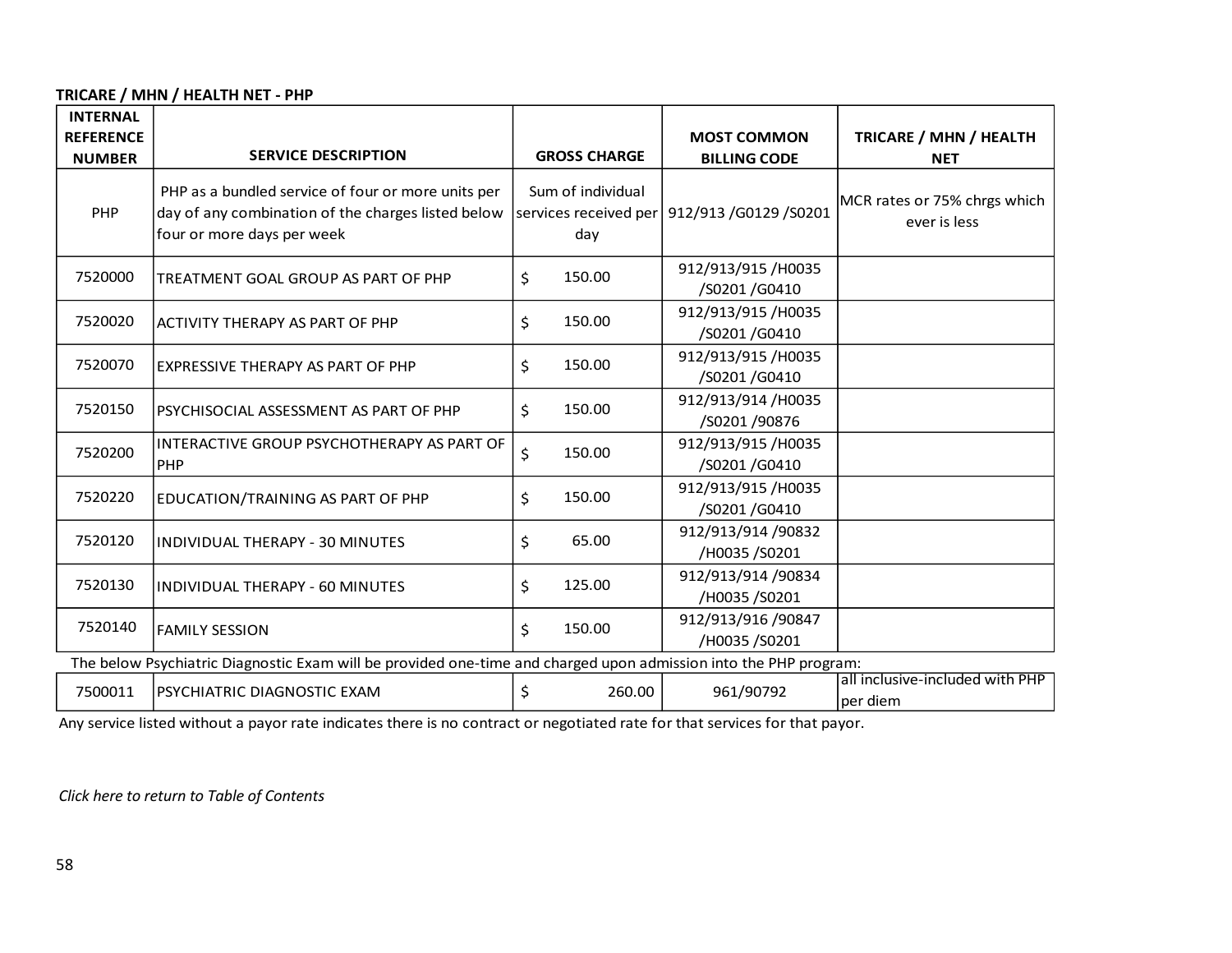# **TRICARE FOR LIFE - INPATIENT**

| <b>INTERNAL</b><br><b>REFERENCE</b><br><b>NUMBER</b> | <b>SERVICE DESCRIPTION</b>                                                                                               |    | <b>GROSS CHARGE</b> | <b>MOST COMMON</b><br><b>BILLING CODE</b> | <b>TRICARE FOR LIFE</b>                     |
|------------------------------------------------------|--------------------------------------------------------------------------------------------------------------------------|----|---------------------|-------------------------------------------|---------------------------------------------|
| 1000010                                              | <b>INPATIENT PSYCH ROOM &amp; BOARD</b>                                                                                  |    | \$1400 per diem     | 124                                       | \$750 per diem                              |
|                                                      | One or both of the below Psychiatric Eval or Exam services may be provided and charged upon admission:                   |    |                     |                                           |                                             |
| 7500011                                              | PSYCHIATRIC DIAG EXAM                                                                                                    | \$ | 260.00              | 961/90792                                 | all inclusive-included with<br>R&B per diem |
| 7500012                                              | PSYCHIATRIC EVAL W/MEDICAL SERVICES                                                                                      | \$ | 260.00              | 961/90792                                 | all inclusive-included with<br>R&B per diem |
|                                                      | One of the below Initial Hospital Care services (as determined by physician) will be provided and charged upon admission |    |                     |                                           |                                             |
| 7500075                                              | IINIT HOSP CARE -30                                                                                                      | \$ | 200.00              | 961/99221                                 | all inclusive-included with<br>R&B per diem |
| 7500076                                              | <b>INIT HOSP CARE - 50</b>                                                                                               | \$ | 250.00              | 961/99222                                 | all inclusive-included with<br>R&B per diem |
| 7500077                                              | IINIT HOSP CARE - 70                                                                                                     | Ś  | 300.00              | 961/99223                                 | all inclusive-included with<br>R&B per diem |
|                                                      | One of the below services will be provided and billed daily from the second day of admission through                     |    |                     |                                           |                                             |
|                                                      | discharges as determined by the providing physician:                                                                     |    |                     |                                           |                                             |
| 7500050                                              | SUBSEQUENT HOSP CARE 15-24 MINUTES                                                                                       | \$ | 100.00              | 961/99231                                 | all inclusive-included with<br>R&B per diem |
| 7500060                                              | SUBSEQUENT HOSP CARE 25-34 MINUTES                                                                                       | \$ | 150.00              | 961/99232                                 | all inclusive-included with<br>R&B per diem |
| 7500070                                              | <b>SUBSEQUENT HOSP CARE 35+ MINUTES</b>                                                                                  | Ś. | 200.00              | 961/99232                                 | all inclusive-included with<br>R&B per diem |
|                                                      | One of the below services will be provided and charged upon inpatient discharge                                          |    |                     |                                           |                                             |
| 7500020                                              | <b>DISCHARGE VISIT 30 MIN OR LESS</b>                                                                                    | \$ | 150.00              | 961/99238                                 | all inclusive-included with<br>R&B per diem |
| 7500030                                              | <b>DISCHARGE VISIT 31+ MINUTES</b>                                                                                       | \$ | 250.00              | 961/99239                                 | all inclusive-included with<br>R&B per diem |

Any service listed without a payor rate indicates there is no contract or negotiated rate for that services for that payor.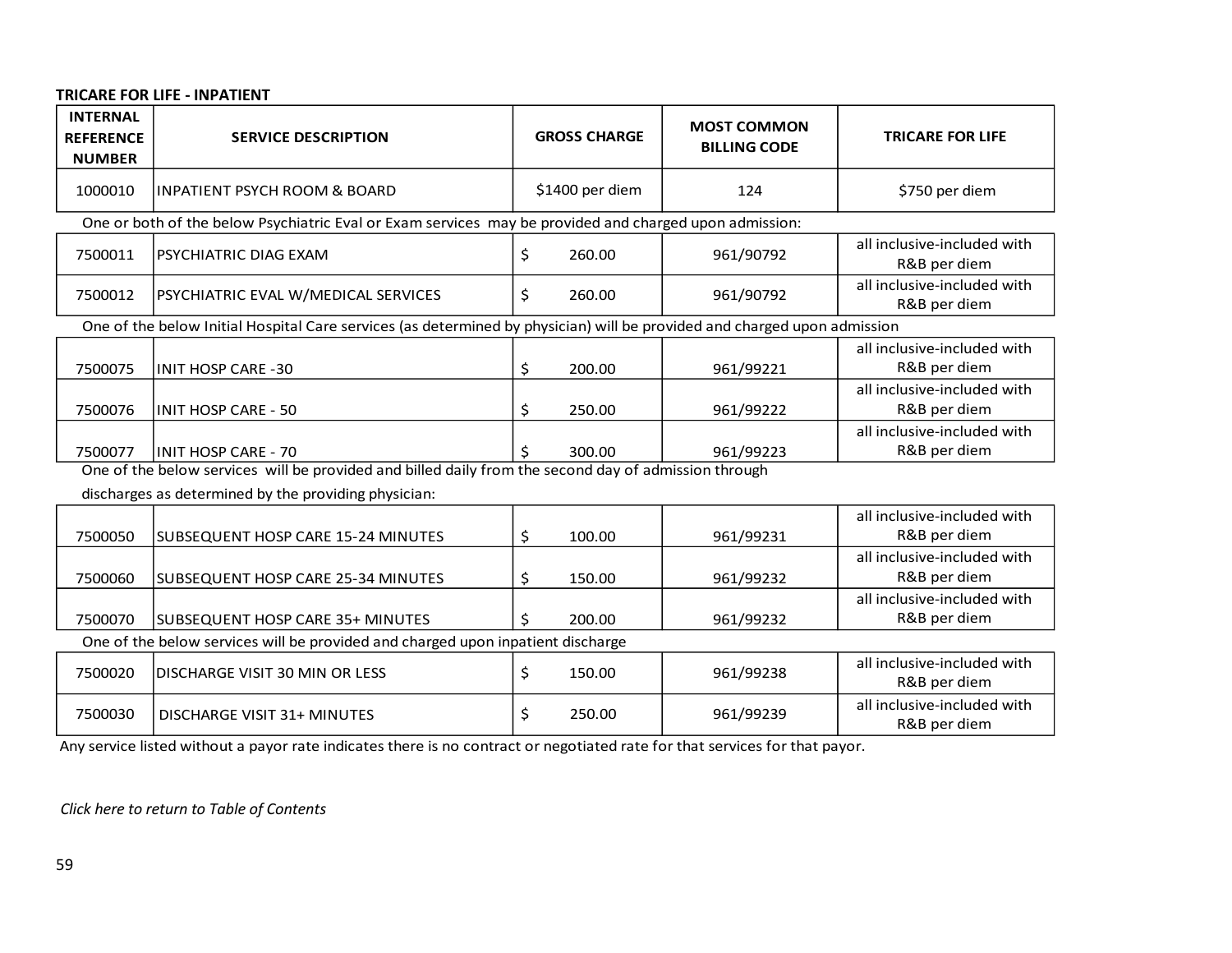## **TRICARE FOR LIFE - PHP**

| <b>INTERNAL</b><br><b>REFERENCE</b> |                                                                                                                                        |                                                   | <b>MOST COMMON</b>                  |                                              |
|-------------------------------------|----------------------------------------------------------------------------------------------------------------------------------------|---------------------------------------------------|-------------------------------------|----------------------------------------------|
| <b>NUMBER</b>                       | <b>SERVICE DESCRIPTION</b>                                                                                                             | <b>GROSS CHARGE</b>                               | <b>BILLING CODE</b>                 | <b>TRICARE FOR LIFE</b>                      |
| PHP                                 | PHP as a bundled service of four or more units per<br>day of any combination of the charges listed below<br>four or more days per week | Sum of individual<br>services received per<br>day | 912/913 / 60129 / 50201             | MCR rates or 75% chrgs which<br>ever is less |
| 7520000                             | TREATMENT GOAL GROUP AS PART OF PHP                                                                                                    | \$<br>150.00                                      | 912/913/915/H0035<br>/S0201 /G0410  |                                              |
| 7520020                             | LACTIVITY THERAPY AS PART OF PHP                                                                                                       | \$<br>150.00                                      | 912/913/915/H0035<br>/S0201 /G0410  |                                              |
| 7520070                             | <b>EXPRESSIVE THERAPY AS PART OF PHP</b>                                                                                               | \$<br>150.00                                      | 912/913/915/H0035<br>/S0201 /G0410  |                                              |
| 7520150                             | PSYCHISOCIAL ASSESSMENT AS PART OF PHP                                                                                                 | \$<br>150.00                                      | 912/913/914/H0035<br>/S0201 /90876  |                                              |
| 7520200                             | INTERACTIVE GROUP PSYCHOTHERAPY AS PART OF<br>PHP                                                                                      | \$<br>150.00                                      | 912/913/915/H0035<br>/S0201 /G0410  |                                              |
| 7520220                             | EDUCATION/TRAINING AS PART OF PHP                                                                                                      | \$<br>150.00                                      | 912/913/915/H0035<br>/S0201 /G0410  |                                              |
| 7520120                             | INDIVIDUAL THERAPY - 30 MINUTES                                                                                                        | \$<br>65.00                                       | 912/913/914 /90832<br>/H0035 /S0201 |                                              |
| 7520130                             | INDIVIDUAL THERAPY - 60 MINUTES                                                                                                        | \$<br>125.00                                      | 912/913/914 /90834<br>/H0035 /S0201 |                                              |
| 7520140                             | <b>FAMILY SESSION</b>                                                                                                                  | \$<br>150.00                                      | 912/913/916 /90847<br>/H0035 /S0201 |                                              |
|                                     | The below Psychiatric Diagnostic Exam will be provided one-time and charged upon admission into the PHP program:                       |                                                   |                                     |                                              |
| 7500011                             | PSYCHIATRIC DIAGNOSTIC EXAM                                                                                                            | \$<br>260.00                                      | 961/90792                           | all inclusive-included with PHP<br>per diem  |

Any service listed without a payor rate indicates there is no contract or negotiated rate for that services for that payor.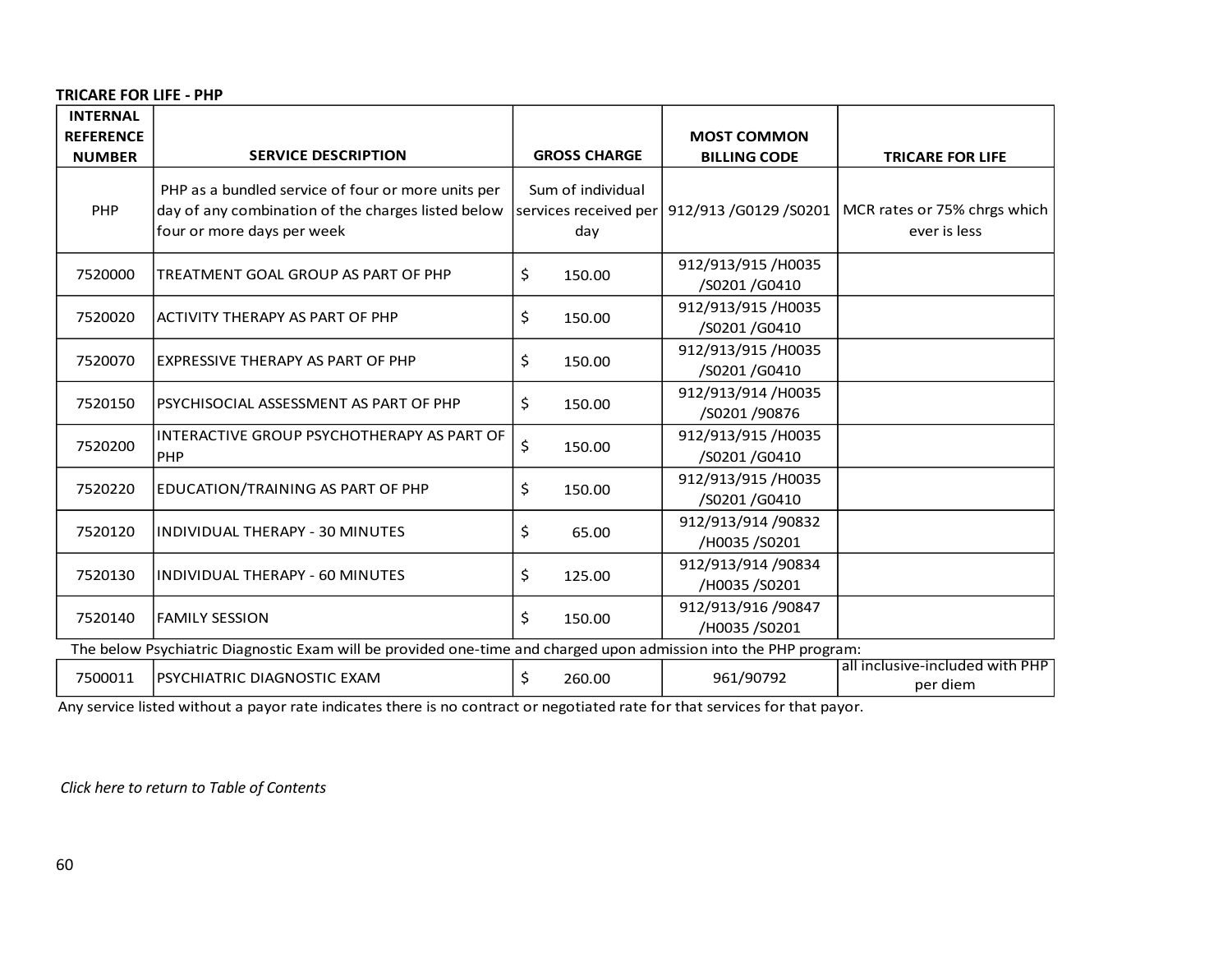# **OPTUM VA CCN - INPATIENT**

| <b>INTERNAL</b><br><b>REFERENCE</b><br><b>NUMBER</b> | <b>SERVICE DESCRIPTION</b>                                                                                               | <b>GROSS CHARGE</b> | <b>MOST COMMON</b><br><b>BILLING CODE</b> | <b>OPTUM VA CCN</b> |
|------------------------------------------------------|--------------------------------------------------------------------------------------------------------------------------|---------------------|-------------------------------------------|---------------------|
| 1000010                                              | <b>INPATIENT PSYCH ROOM &amp; BOARD</b>                                                                                  | \$1400 per diem     | 124                                       | <b>DRG</b>          |
|                                                      | One or both of the below Psychiatric Eval or Exam services may be provided and charged upon admission:                   |                     |                                           |                     |
| 7500011                                              | PSYCHIATRIC DIAG EXAM                                                                                                    | 260.00<br>\$        | 961/90792                                 |                     |
| 7500012                                              | PSYCHIATRIC EVAL W/MEDICAL SERVICES                                                                                      | 260.00<br>\$        | 961/90792                                 |                     |
|                                                      | One of the below Initial Hospital Care services (as determined by physician) will be provided and charged upon admission |                     |                                           |                     |
| 7500075                                              | <b>INIT HOSP CARE -30</b>                                                                                                | 200.00<br>\$        | 961/99221                                 |                     |
| 7500076                                              | <b>INIT HOSP CARE - 50</b>                                                                                               | 250.00<br>\$        | 961/99222                                 |                     |
| 7500077                                              | <b>INIT HOSP CARE - 70</b>                                                                                               | 300.00<br>Ś.        | 961/99223                                 |                     |
|                                                      | One of the below services will be provided and billed daily from the second day of admission through                     |                     |                                           |                     |
|                                                      | discharges as determined by the providing physician:                                                                     |                     |                                           |                     |
| 7500050                                              | SUBSEQUENT HOSP CARE 15-24 MINUTES                                                                                       | 100.00<br>\$        | 961/99231                                 |                     |
| 7500060                                              | SUBSEQUENT HOSP CARE 25-34 MINUTES                                                                                       | 150.00<br>\$        | 961/99232                                 |                     |
| 7500070                                              | SUBSEQUENT HOSP CARE 35+ MINUTES                                                                                         | 200.00<br>Ś.        | 961/99232                                 |                     |
|                                                      | One of the below services will be provided and charged upon inpatient discharge                                          |                     |                                           |                     |
| 7500020                                              | DISCHARGE VISIT 30 MIN OR LESS                                                                                           | 150.00<br>Ś.        | 961/99238                                 |                     |
| 7500030                                              | DISCHARGE VISIT 31+ MINUTES                                                                                              | 250.00<br>\$        | 961/99239                                 |                     |

Any service listed without a payor rate indicates there is no contract or negotiated rate for that services for that payor.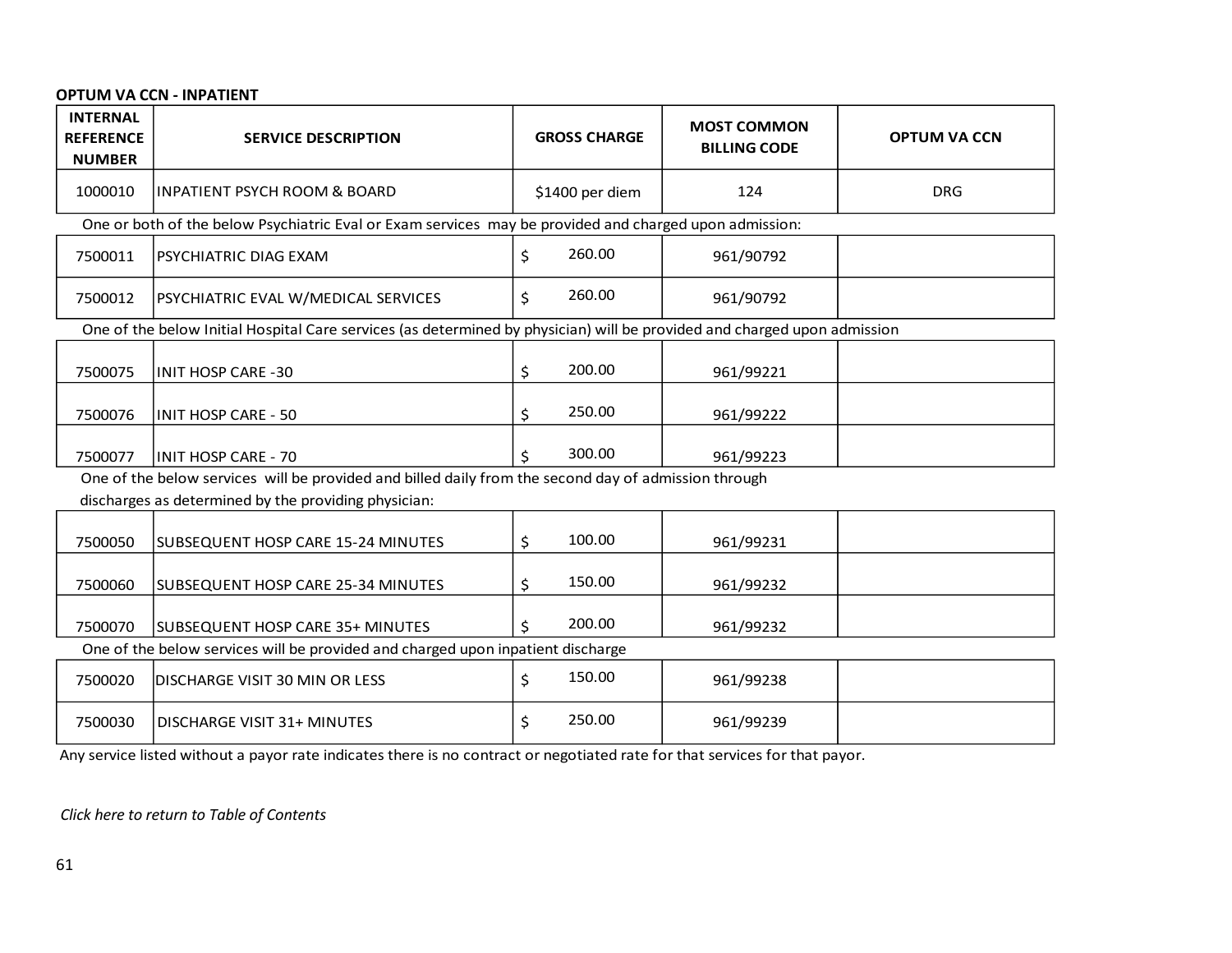# **OPTUM VA CCN - PHP**

| <b>INTERNAL</b><br><b>REFERENCE</b> |                                                                                                                                        |                                                   | <b>MOST COMMON</b>                  |                            |
|-------------------------------------|----------------------------------------------------------------------------------------------------------------------------------------|---------------------------------------------------|-------------------------------------|----------------------------|
| <b>NUMBER</b>                       | <b>SERVICE DESCRIPTION</b>                                                                                                             | <b>GROSS CHARGE</b>                               | <b>BILLING CODE</b>                 | <b>OPTUM VA CCN</b>        |
| PHP                                 | PHP as a bundled service of four or more units per<br>day of any combination of the charges listed below<br>four or more days per week | Sum of individual<br>services received per<br>day | 912/913 /G0129 /S0201               | Medicare fee schedule rate |
| 7520000                             | TREATMENT GOAL GROUP AS PART OF PHP                                                                                                    | \$<br>150.00                                      | 912/913/915/H0035<br>/S0201 /G0410  |                            |
| 7520020                             | ACTIVITY THERAPY AS PART OF PHP                                                                                                        | \$<br>150.00                                      | 912/913/915/H0035<br>/S0201 /G0410  |                            |
| 7520070                             | <b>EXPRESSIVE THERAPY AS PART OF PHP</b>                                                                                               | \$<br>150.00                                      | 912/913/915/H0035<br>/S0201 /G0410  |                            |
| 7520150                             | PSYCHISOCIAL ASSESSMENT AS PART OF PHP                                                                                                 | \$<br>150.00                                      | 912/913/914 /H0035<br>/S0201 /90876 |                            |
| 7520200                             | INTERACTIVE GROUP PSYCHOTHERAPY AS PART OF<br>PHP                                                                                      | \$<br>150.00                                      | 912/913/915/H0035<br>/S0201 /G0410  |                            |
| 7520220                             | EDUCATION/TRAINING AS PART OF PHP                                                                                                      | \$<br>150.00                                      | 912/913/915/H0035<br>/S0201 /G0410  |                            |
| 7520120                             | <b>INDIVIDUAL THERAPY - 30 MINUTES</b>                                                                                                 | \$<br>65.00                                       | 912/913/914 /90832<br>/H0035 /S0201 |                            |
| 7520130                             | INDIVIDUAL THERAPY - 60 MINUTES                                                                                                        | \$<br>125.00                                      | 912/913/914 /90834<br>/H0035 /S0201 |                            |
| 7520140                             | <b>FAMILY SESSION</b>                                                                                                                  | \$<br>150.00                                      | 912/913/916 /90847<br>/H0035 /S0201 |                            |
|                                     | The below Psychiatric Diagnostic Exam will be provided one-time and charged upon admission into the PHP program:                       |                                                   |                                     |                            |
| 7500011                             | PSYCHIATRIC DIAGNOSTIC EXAM                                                                                                            | 260.00<br>\$                                      | 961/90792                           |                            |

Any service listed without a payor rate indicates there is no contract or negotiated rate for that services for that payor.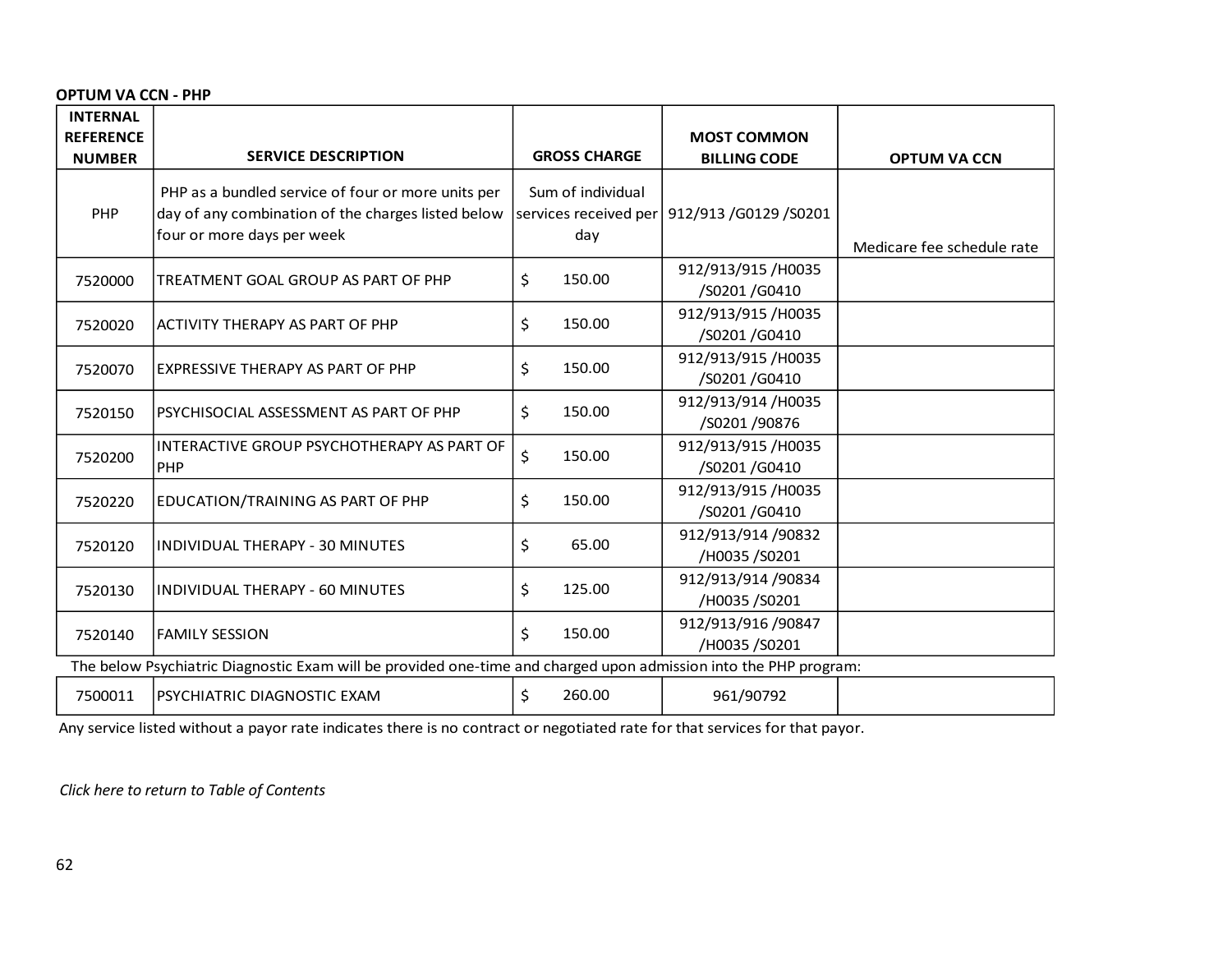# **VA FEE BASIS - INPATIENT**

| <b>INTERNAL</b><br><b>REFERENCE</b><br><b>NUMBER</b> | <b>SERVICE DESCRIPTION</b>                                                                                               | <b>GROSS CHARGE</b> |  | <b>MOST COMMON</b><br><b>BILLING CODE</b> | <b>VA FEE BASIS</b> |
|------------------------------------------------------|--------------------------------------------------------------------------------------------------------------------------|---------------------|--|-------------------------------------------|---------------------|
| 1000010                                              | <b>INPATIENT PSYCH ROOM &amp; BOARD</b>                                                                                  | \$1400 per diem     |  | 124                                       | 48.3% of charges    |
|                                                      | One or both of the below Psychiatric Eval or Exam services may be provided and charged upon admission:                   |                     |  |                                           |                     |
| 7500011                                              | <b>PSYCHIATRIC DIAG EXAM</b>                                                                                             | \$<br>260.00        |  | 961/90792                                 |                     |
| 7500012                                              | PSYCHIATRIC EVAL W/MEDICAL SERVICES                                                                                      | \$<br>260.00        |  | 961/90792                                 |                     |
|                                                      | One of the below Initial Hospital Care services (as determined by physician) will be provided and charged upon admission |                     |  |                                           |                     |
| 7500075                                              | IINIT HOSP CARE -30                                                                                                      | 200.00<br>\$        |  | 961/99221                                 |                     |
| 7500076                                              | <b>INIT HOSP CARE - 50</b>                                                                                               | 250.00<br>\$.       |  | 961/99222                                 |                     |
| 7500077                                              | <b>INIT HOSP CARE - 70</b>                                                                                               | 300.00              |  | 961/99223                                 |                     |
|                                                      | One of the below services will be provided and billed daily from the second day of admission through                     |                     |  |                                           |                     |
|                                                      | discharges as determined by the providing physician:                                                                     |                     |  |                                           |                     |
| 7500050                                              | SUBSEQUENT HOSP CARE 15-24 MINUTES                                                                                       | 100.00<br>S         |  | 961/99231                                 |                     |
| 7500060                                              | SUBSEQUENT HOSP CARE 25-34 MINUTES                                                                                       | \$<br>150.00        |  | 961/99232                                 |                     |
| 7500070                                              | SUBSEQUENT HOSP CARE 35+ MINUTES                                                                                         | 200.00              |  | 961/99232                                 |                     |

One of the below services will be provided and charged upon inpatient discharge

| 7500020 | <b>I DISCHARGE VISIT 30 MIN OR LESS</b> | 150.00 | 961/99238 |  |
|---------|-----------------------------------------|--------|-----------|--|
| 7500030 | IDISCHARGE VISIT 31+ MINUTES            | 250.00 | 961/99239 |  |

Any service listed without a payor rate indicates there is no contract or negotiated rate for that services for that payor.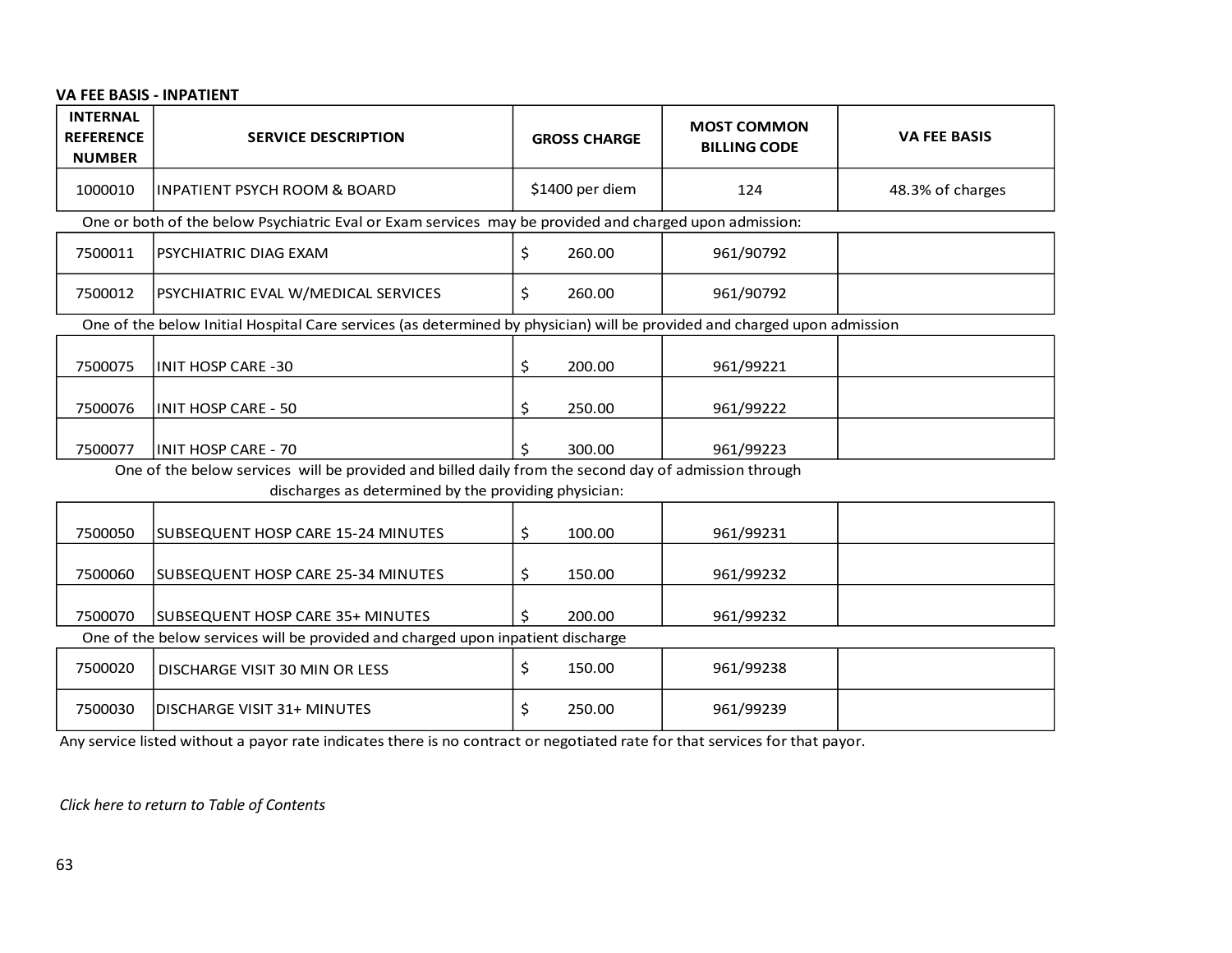### **VA FEE BASIS PHP**

| <b>INTERNAL</b>                   |                                                                                                                                        |                          |                                               |                     |
|-----------------------------------|----------------------------------------------------------------------------------------------------------------------------------------|--------------------------|-----------------------------------------------|---------------------|
| <b>REFERENCE</b><br><b>NUMBER</b> | <b>SERVICE DESCRIPTION</b>                                                                                                             | <b>GROSS CHARGE</b>      | <b>MOST COMMON</b><br><b>BILLING CODE</b>     | <b>VA FEE BASIS</b> |
| PHP                               | PHP as a bundled service of four or more units per<br>day of any combination of the charges listed below<br>four or more days per week | Sum of individual<br>day | services received per 912/913 / G0129 / S0201 | Per VA Fee Schedule |
| 7520000                           | TREATMENT GOAL GROUP AS PART OF PHP                                                                                                    | 150.00<br>\$             | 912/913/915/H0035<br>/S0201 /G0410            |                     |
| 7520020                           | ACTIVITY THERAPY AS PART OF PHP                                                                                                        | 150.00<br>\$             | 912/913/915/H0035<br>/S0201 /G0410            |                     |
| 7520070                           | EXPRESSIVE THERAPY AS PART OF PHP                                                                                                      | \$<br>150.00             | 912/913/915/H0035<br>/S0201 /G0410            |                     |
| 7520150                           | PSYCHISOCIAL ASSESSMENT AS PART OF PHP                                                                                                 | \$<br>150.00             | 912/913/914 /H0035<br>/S0201 /90876           |                     |
| 7520200                           | INTERACTIVE GROUP PSYCHOTHERAPY AS PART OF<br>PHP                                                                                      | \$<br>150.00             | 912/913/915/H0035<br>/S0201 /G0410            |                     |
| 7520220                           | EDUCATION/TRAINING AS PART OF PHP                                                                                                      | 150.00<br>\$             | 912/913/915/H0035<br>/S0201 /G0410            |                     |
| 7520120                           | INDIVIDUAL THERAPY - 30 MINUTES                                                                                                        | 65.00<br>\$              | 912/913/914 /90832<br>/H0035 /S0201           |                     |
| 7520130                           | INDIVIDUAL THERAPY - 60 MINUTES                                                                                                        | \$<br>125.00             | 912/913/914 /90834<br>/H0035 /S0201           |                     |
| 7520140                           | <b>FAMILY SESSION</b>                                                                                                                  | Ś.<br>150.00             | 912/913/916 /90847<br>/H0035 /S0201           |                     |
|                                   | The below Psychiatric Diagnostic Exam will be provided one-time and charged upon admission into the PHP program:                       |                          |                                               |                     |
| 7500011                           | PSYCHIATRIC DIAGNOSTIC EXAM                                                                                                            | 260.00<br>Ś.             | 961/90792                                     |                     |

Any service listed without a payor rate indicates there is no contract or negotiated rate for that services for that payor.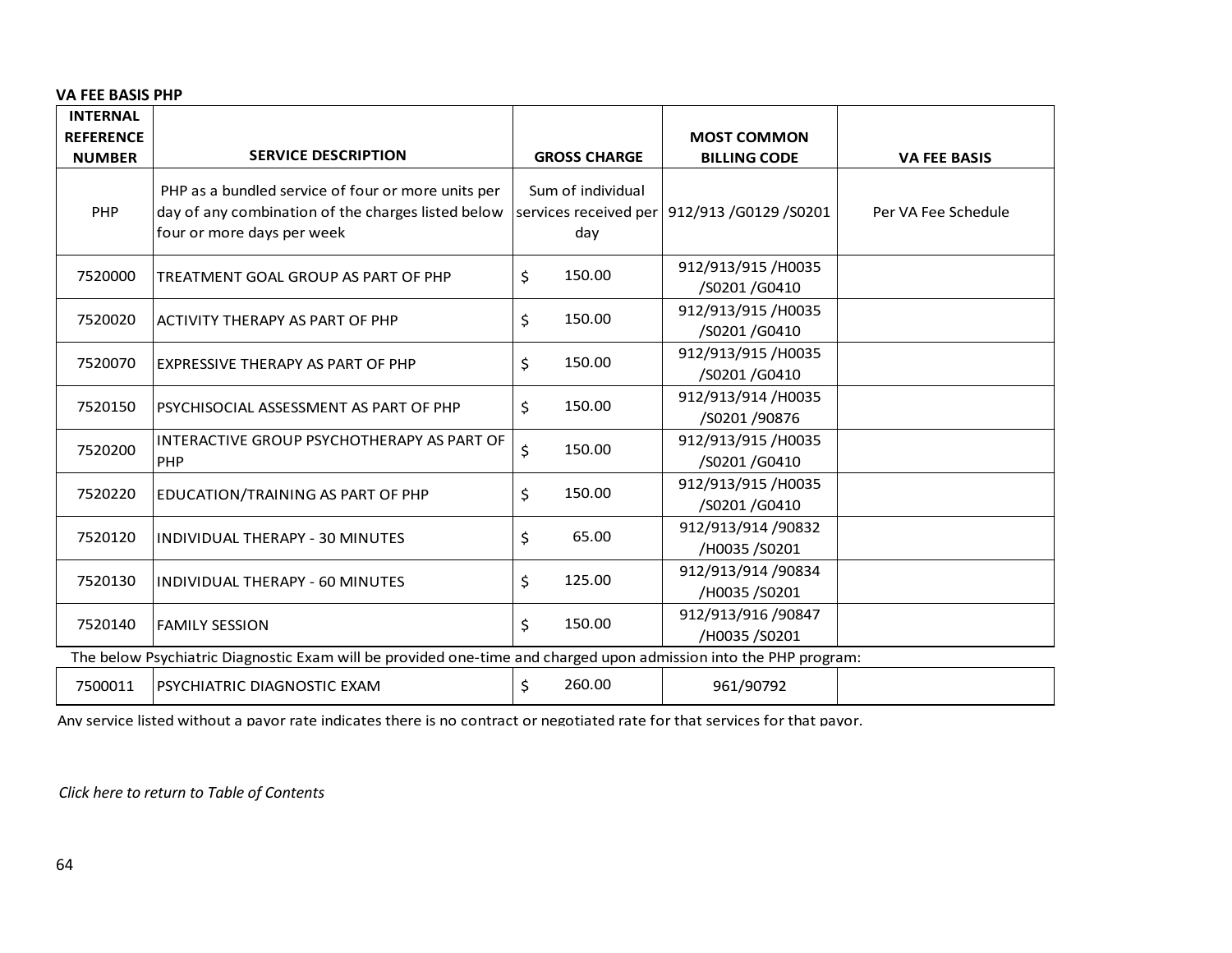# **CAPITAL BLUE CROSS - INPATIENT**

| <b>INTERNAL</b><br><b>REFERENCE</b><br><b>NUMBER</b> | <b>SERVICE DESCRIPTION</b>                                                                                               |     | <b>GROSS CHARGE</b> | <b>MOST COMMON</b><br><b>BILLING CODE</b> | <b>CAPITAL BLUE CROSS</b>                   |
|------------------------------------------------------|--------------------------------------------------------------------------------------------------------------------------|-----|---------------------|-------------------------------------------|---------------------------------------------|
| 1000010                                              | <b>INPATIENT PSYCH ROOM &amp; BOARD</b>                                                                                  |     | \$1400 per diem     | 124                                       | \$1075 per diem                             |
|                                                      | One or both of the below Psychiatric Eval or Exam services may be provided and charged upon admission:                   |     |                     |                                           |                                             |
| 7500011                                              | PSYCHIATRIC DIAG EXAM                                                                                                    | \$  | 260.00              | 961/90792                                 | all inclusive-included with<br>R&B per diem |
| 7500012                                              | PSYCHIATRIC EVAL W/MEDICAL SERVICES                                                                                      | \$  | 260.00              | 961/90792                                 | all inclusive-included with<br>R&B per diem |
|                                                      | One of the below Initial Hospital Care services (as determined by physician) will be provided and charged upon admission |     |                     |                                           |                                             |
| 7500075                                              | INIT HOSP CARE -30                                                                                                       | \$  | 200.00              | 961/99221                                 | all inclusive-included with<br>R&B per diem |
| 7500076                                              | <b>INIT HOSP CARE - 50</b>                                                                                               | \$  | 250.00              | 961/99222                                 | all inclusive-included with<br>R&B per diem |
| 7500077                                              | INIT HOSP CARE - 70                                                                                                      |     | 300.00              | 961/99223                                 | all inclusive-included with<br>R&B per diem |
|                                                      | One of the below services will be provided and billed daily from the second day of admission through                     |     |                     |                                           |                                             |
|                                                      | discharges as determined by the providing physician:                                                                     |     |                     |                                           |                                             |
| 7500050                                              | SUBSEQUENT HOSP CARE 15-24 MINUTES                                                                                       | \$  | 100.00              | 961/99231                                 | all inclusive-included with<br>R&B per diem |
| 7500060                                              | <b>SUBSEQUENT HOSP CARE 25-34 MINUTES</b>                                                                                | \$  | 150.00              | 961/99232                                 | all inclusive-included with<br>R&B per diem |
| 7500070                                              | ISUBSEQUENT HOSP CARE 35+ MINUTES                                                                                        | \$. | 200.00              | 961/99232                                 | all inclusive-included with<br>R&B per diem |
|                                                      | One of the below services will be provided and charged upon inpatient discharge                                          |     |                     |                                           |                                             |
| 7500020                                              | <b>DISCHARGE VISIT 30 MIN OR LESS</b>                                                                                    | \$  | 150.00              | 961/99238                                 | all inclusive-included with<br>R&B per diem |
| 7500030                                              | <b>DISCHARGE VISIT 31+ MINUTES</b>                                                                                       | \$  | 250.00              | 961/99239                                 | all inclusive-included with<br>R&B per diem |

Any service listed without a payor rate indicates there is no contract or negotiated rate for that services for that payor.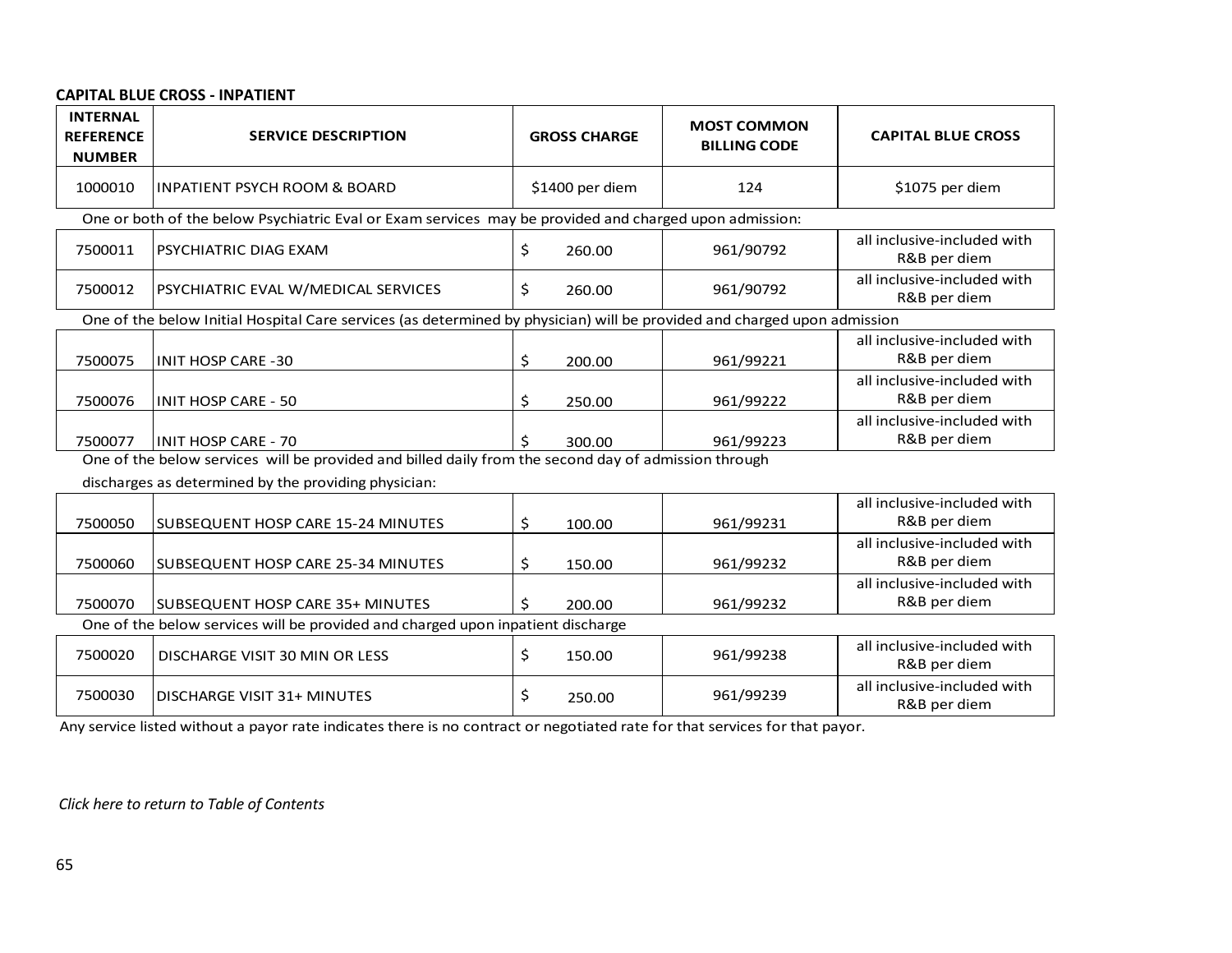### **CAPITAL BLUE CROSS - INPATIENT**

| <b>INTERNAL</b>                   |                                                                                                                                        |                          |                                                 |                                             |
|-----------------------------------|----------------------------------------------------------------------------------------------------------------------------------------|--------------------------|-------------------------------------------------|---------------------------------------------|
| <b>REFERENCE</b><br><b>NUMBER</b> | <b>SERVICE DESCRIPTION</b>                                                                                                             | <b>GROSS CHARGE</b>      | <b>MOST COMMON</b><br><b>BILLING CODE</b>       | <b>CAPITAL BLUE CROSS</b>                   |
| PHP                               | PHP as a bundled service of four or more units per<br>day of any combination of the charges listed below<br>four or more days per week | Sum of individual<br>day | services received per   912/913 / G0129 / S0201 | \$352 per diem                              |
| 7520000                           | TREATMENT GOAL GROUP AS PART OF PHP                                                                                                    | \$<br>150.00             | 912/913/915/H0035<br>/S0201/G0410               |                                             |
| 7520020                           | <b>ACTIVITY THERAPY AS PART OF PHP</b>                                                                                                 | \$<br>150.00             | 912/913/915/H0035<br>/S0201/G0410               |                                             |
| 7520070                           | <b>EXPRESSIVE THERAPY AS PART OF PHP</b>                                                                                               | \$<br>150.00             | 912/913/915/H0035<br>/S0201/G0410               |                                             |
| 7520150                           | PSYCHISOCIAL ASSESSMENT AS PART OF PHP                                                                                                 | \$<br>150.00             | 912/913/914 /H0035<br>/S0201 /90876             |                                             |
| 7520200                           | INTERACTIVE GROUP PSYCHOTHERAPY AS PART OF<br><b>PHP</b>                                                                               | \$<br>150.00             | 912/913/915/H0035<br>/S0201/G0410               |                                             |
| 7520220                           | EDUCATION/TRAINING AS PART OF PHP                                                                                                      | \$<br>150.00             | 912/913/915/H0035<br>/S0201/G0410               |                                             |
| 7520120                           | INDIVIDUAL THERAPY - 30 MINUTES                                                                                                        | \$<br>65.00              | 912/913/914 /90832<br>/H0035 /S0201             |                                             |
| 7520130                           | INDIVIDUAL THERAPY - 60 MINUTES                                                                                                        | \$<br>125.00             | 912/913/914 /90834<br>/H0035 /S0201             |                                             |
| 7520140                           | <b>FAMILY SESSION</b>                                                                                                                  | \$<br>150.00             | 912/913/916 /90847<br>/H0035 /S0201             |                                             |
|                                   | The below Psychiatric Diagnostic Exam will be provided one-time and charged upon admission into the PHP program:                       |                          |                                                 |                                             |
| 7500011                           | PSYCHIATRIC DIAGNOSTIC EXAM                                                                                                            | 260.00<br>\$             | 961/90792                                       | all inclusive-included with PHP<br>per diem |

Any service listed without a payor rate indicates there is no contract or negotiated rate for that services for that payor.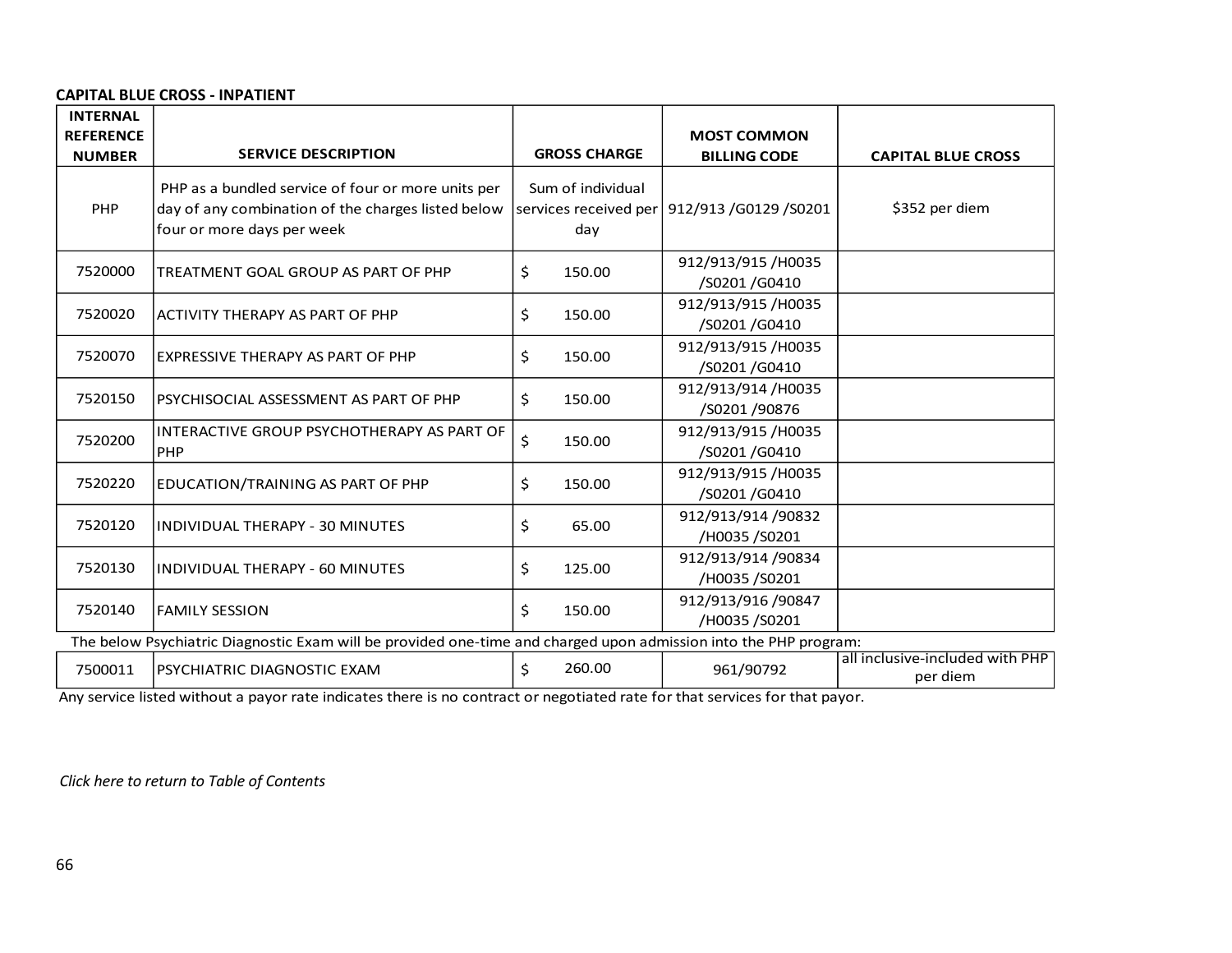## **BLUE CROSS – FEDERAL – INPATIENT**

| <b>INTERNAL</b><br><b>REFERENCE</b><br><b>NUMBER</b> | <b>SERVICE DESCRIPTION</b>                                                                                                                                   |    | <b>GROSS CHARGE</b> | <b>MOST COMMON</b><br><b>BILLING CODE</b> | <b>BLUE CROSS - FEDERAL</b>                 |
|------------------------------------------------------|--------------------------------------------------------------------------------------------------------------------------------------------------------------|----|---------------------|-------------------------------------------|---------------------------------------------|
| 1000010                                              | <b>INPATIENT PSYCH ROOM &amp; BOARD</b>                                                                                                                      |    | \$1400 per diem     | 124                                       | \$986 per diem                              |
|                                                      | One or both of the below Psychiatric Eval or Exam services may be provided and charged upon admission:                                                       |    |                     |                                           |                                             |
| 7500011                                              | PSYCHIATRIC DIAG EXAM                                                                                                                                        | \$ | 260.00              | 961/90792                                 | all inclusive-included with<br>R&B per diem |
| 7500012                                              | PSYCHIATRIC EVAL W/MEDICAL SERVICES                                                                                                                          | \$ | 260.00              | 961/90792                                 | all inclusive-included with<br>R&B per diem |
|                                                      | One of the below Initial Hospital Care services (as determined by physician) will be provided and charged upon admission                                     |    |                     |                                           |                                             |
| 7500075                                              | <b>INIT HOSP CARE -30</b>                                                                                                                                    | \$ | 200.00              | 961/99221                                 | all inclusive-included with<br>R&B per diem |
| 7500076                                              | <b>INIT HOSP CARE - 50</b>                                                                                                                                   | \$ | 250.00              | 961/99222                                 | all inclusive-included with<br>R&B per diem |
| 7500077                                              | <b>INIT HOSP CARE - 70</b>                                                                                                                                   | Ś  | 300.00              | 961/99223                                 | all inclusive-included with<br>R&B per diem |
|                                                      | One of the below services will be provided and billed daily from the second day of admission through<br>discharges as determined by the providing physician: |    |                     |                                           |                                             |
| 7500050                                              | SUBSEQUENT HOSP CARE 15-24 MINUTES                                                                                                                           | \$ | 100.00              | 961/99231                                 | all inclusive-included with<br>R&B per diem |
| 7500060                                              | SUBSEQUENT HOSP CARE 25-34 MINUTES                                                                                                                           | \$ | 150.00              | 961/99232                                 | all inclusive-included with<br>R&B per diem |
| 7500070                                              | SUBSEQUENT HOSP CARE 35+ MINUTES                                                                                                                             | Ś. | 200.00              | 961/99232                                 | all inclusive-included with<br>R&B per diem |
|                                                      | One of the below services will be provided and charged upon inpatient discharge                                                                              |    |                     |                                           |                                             |
| 7500020                                              | DISCHARGE VISIT 30 MIN OR LESS                                                                                                                               | \$ | 150.00              | 961/99238                                 | all inclusive-included with<br>R&B per diem |
| 7500030                                              | <b>DISCHARGE VISIT 31+ MINUTES</b>                                                                                                                           | \$ | 250.00              | 961/99239                                 | all inclusive-included with<br>R&B per diem |
| $\cdots$                                             | $\cdots$                                                                                                                                                     |    | $\sim$ $\sim$       | $\sim$ $\sim$ $\sim$                      |                                             |

Any service listed without a payor rate indicates there is no contract or negotiated rate for that services for that payor.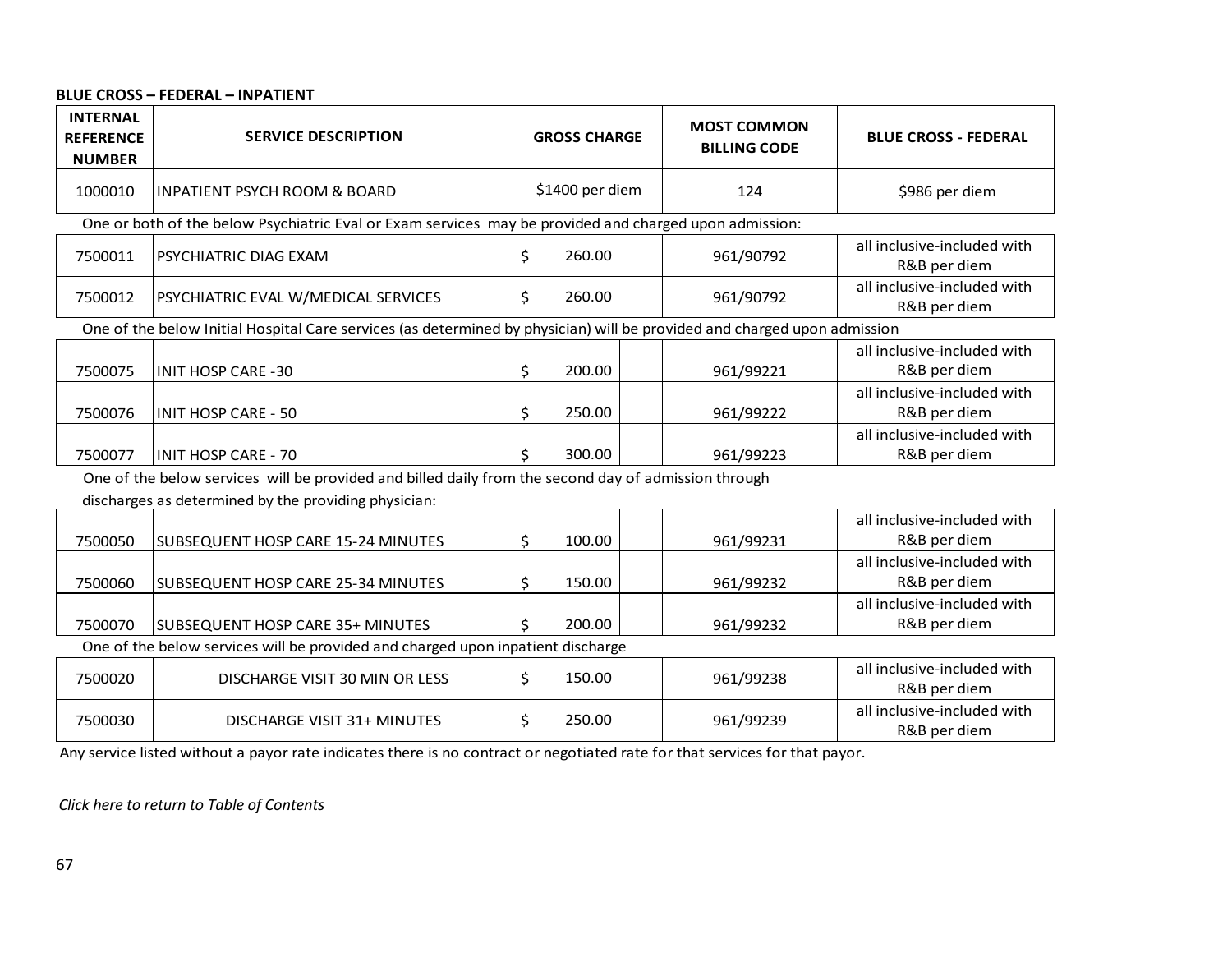## **BLUE CROSS – FEDERAL - PHP**

| <b>INTERNAL</b><br><b>REFERENCE</b> |                                                                                                                                        |                                                   | <b>MOST COMMON</b>                  |                                             |
|-------------------------------------|----------------------------------------------------------------------------------------------------------------------------------------|---------------------------------------------------|-------------------------------------|---------------------------------------------|
| <b>NUMBER</b>                       | <b>SERVICE DESCRIPTION</b>                                                                                                             | <b>GROSS CHARGE</b>                               | <b>BILLING CODE</b>                 | <b>BLUE CROSS - FEDERAL</b>                 |
| PHP                                 | PHP as a bundled service of four or more units per<br>day of any combination of the charges listed below<br>four or more days per week | Sum of individual<br>services received per<br>day | 912/913 /G0129 /S0201               |                                             |
| 7520000                             | TREATMENT GOAL GROUP AS PART OF PHP                                                                                                    | \$<br>150.00                                      | 912/913/915/H0035<br>/S0201 /G0410  |                                             |
| 7520020                             | <b>ACTIVITY THERAPY AS PART OF PHP</b>                                                                                                 | \$<br>150.00                                      | 912/913/915/H0035<br>/S0201/G0410   |                                             |
| 7520070                             | <b>EXPRESSIVE THERAPY AS PART OF PHP</b>                                                                                               | \$<br>150.00                                      | 912/913/915/H0035<br>/S0201/G0410   |                                             |
| 7520150                             | PSYCHISOCIAL ASSESSMENT AS PART OF PHP                                                                                                 | \$<br>150.00                                      | 912/913/914 /H0035<br>/S0201 /90876 |                                             |
| 7520200                             | INTERACTIVE GROUP PSYCHOTHERAPY AS PART OF<br>PHP                                                                                      | \$<br>150.00                                      | 912/913/915/H0035<br>/S0201/G0410   |                                             |
| 7520220                             | <b>EDUCATION/TRAINING AS PART OF PHP</b>                                                                                               | \$<br>150.00                                      | 912/913/915/H0035<br>/S0201/G0410   |                                             |
| 7520120                             | INDIVIDUAL THERAPY - 30 MINUTES                                                                                                        | \$<br>65.00                                       | 912/913/914 /90832<br>/H0035 /S0201 |                                             |
| 7520130                             | <b>INDIVIDUAL THERAPY - 60 MINUTES</b>                                                                                                 | \$<br>125.00                                      | 912/913/914 /90834<br>/H0035 /S0201 |                                             |
|                                     | 7520140 FAMILY SESSION                                                                                                                 | \$<br>150.00                                      | 912/913/916 /90847<br>/H0035 /S0201 |                                             |
|                                     | The below Psychiatric Diagnostic Exam will be provided one-time and charged upon admission into the PHP program:                       |                                                   |                                     |                                             |
| 7500011                             | <b>PSYCHIATRIC DIAGNOSTIC EXAM</b>                                                                                                     | 260.00<br>\$                                      | 961/90792                           | all inclusive-included with PHP<br>per diem |

Any service listed without a payor rate indicates there is no contract or negotiated rate for that services for that payor.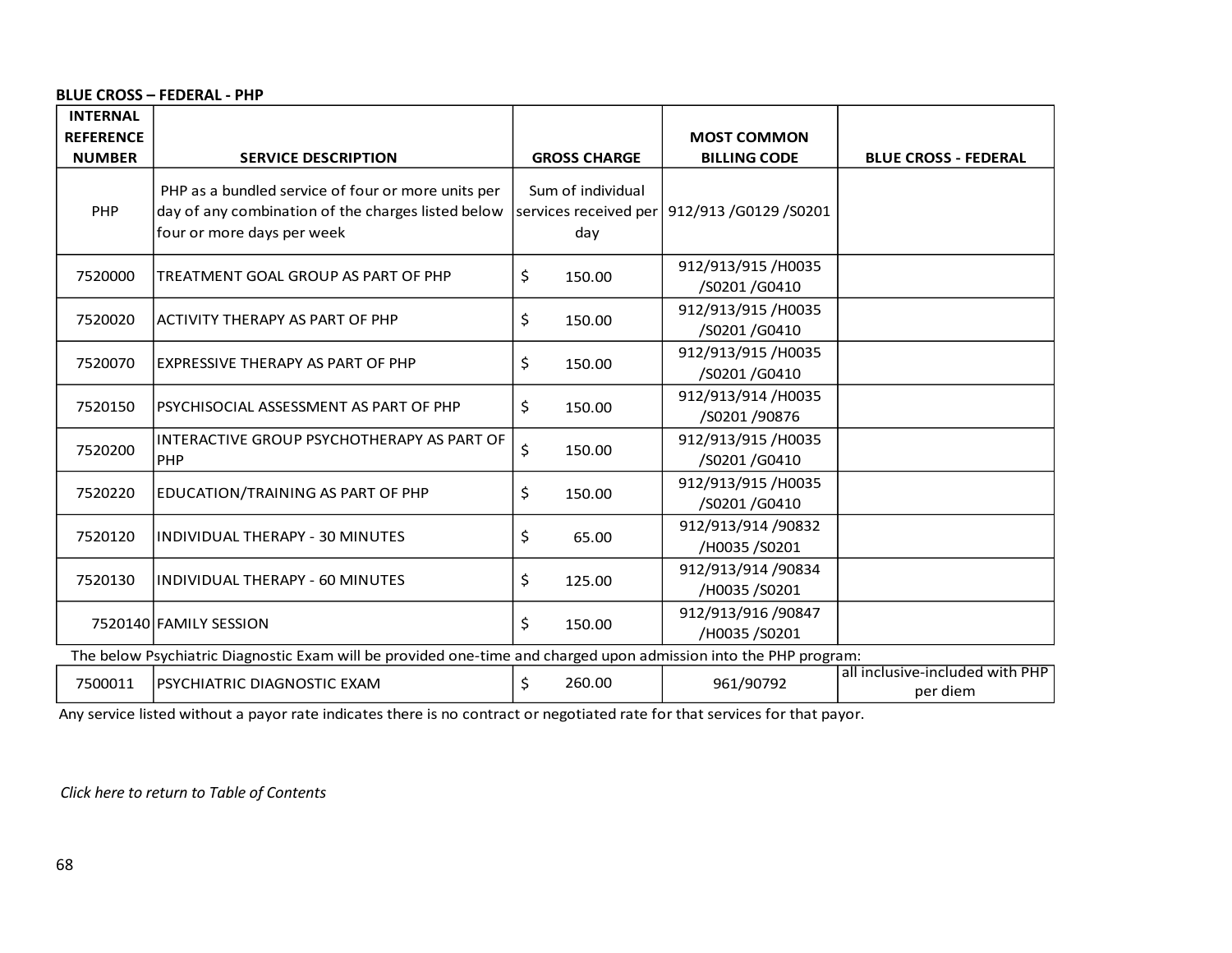## **HIGHMARK BLUE SHEILD - INPATIENT**

| <b>INTERNAL</b><br><b>REFERENCE</b><br><b>NUMBER</b> | <b>SERVICE DESCRIPTION</b>                                                                                               |    | <b>GROSS CHARGE</b> | <b>MOST COMMON</b><br><b>BILLING CODE</b> | <b>HIGHMARK BLUE SHEILD</b> |
|------------------------------------------------------|--------------------------------------------------------------------------------------------------------------------------|----|---------------------|-------------------------------------------|-----------------------------|
| 1000010                                              | <b>INPATIENT PSYCH ROOM &amp; BOARD</b>                                                                                  |    | \$1400 per diem     | 124                                       | \$998 per diem              |
|                                                      | One or both of the below Psychiatric Eval or Exam services may be provided and charged upon admission:                   |    |                     |                                           |                             |
| 7500011                                              | PSYCHIATRIC DIAG EXAM                                                                                                    | \$ | 260.00              | 961/90792                                 |                             |
| 7500012                                              | PSYCHIATRIC EVAL W/MEDICAL SERVICES                                                                                      | \$ | 260.00              | 961/90792                                 |                             |
|                                                      | One of the below Initial Hospital Care services (as determined by physician) will be provided and charged upon admission |    |                     |                                           |                             |
| 7500075                                              | <b>INIT HOSP CARE -30</b>                                                                                                | \$ | 200.00              | 961/99221                                 |                             |
| 7500076                                              | <b>INIT HOSP CARE - 50</b>                                                                                               | \$ | 250.00              | 961/99222                                 |                             |
| 7500077                                              | <b>INIT HOSP CARE - 70</b>                                                                                               | S  | 300.00              | 961/99223                                 |                             |
|                                                      | One of the below services will be provided and billed daily from the second day of admission through                     |    |                     |                                           |                             |
|                                                      | discharges as determined by the providing physician:                                                                     |    |                     |                                           |                             |
| 7500050                                              | SUBSEQUENT HOSP CARE 15-24 MINUTES                                                                                       | \$ | 100.00              | 961/99231                                 |                             |
| 7500060                                              | SUBSEQUENT HOSP CARE 25-34 MINUTES                                                                                       | \$ | 150.00              | 961/99232                                 |                             |
| 7500070                                              | SUBSEQUENT HOSP CARE 35+ MINUTES                                                                                         | Ś. | 200.00              | 961/99232                                 |                             |
|                                                      | One of the below services will be provided and charged upon inpatient discharge                                          |    |                     |                                           |                             |
| 7500020                                              | <b>DISCHARGE VISIT 30 MIN OR LESS</b>                                                                                    | \$ | 150.00              | 961/99238                                 |                             |
| 7500030                                              | <b>DISCHARGE VISIT 31+ MINUTES</b>                                                                                       | \$ | 250.00              | 961/99239                                 |                             |

Any service listed without a payor rate indicates there is no contract or negotiated rate for that services for that payor.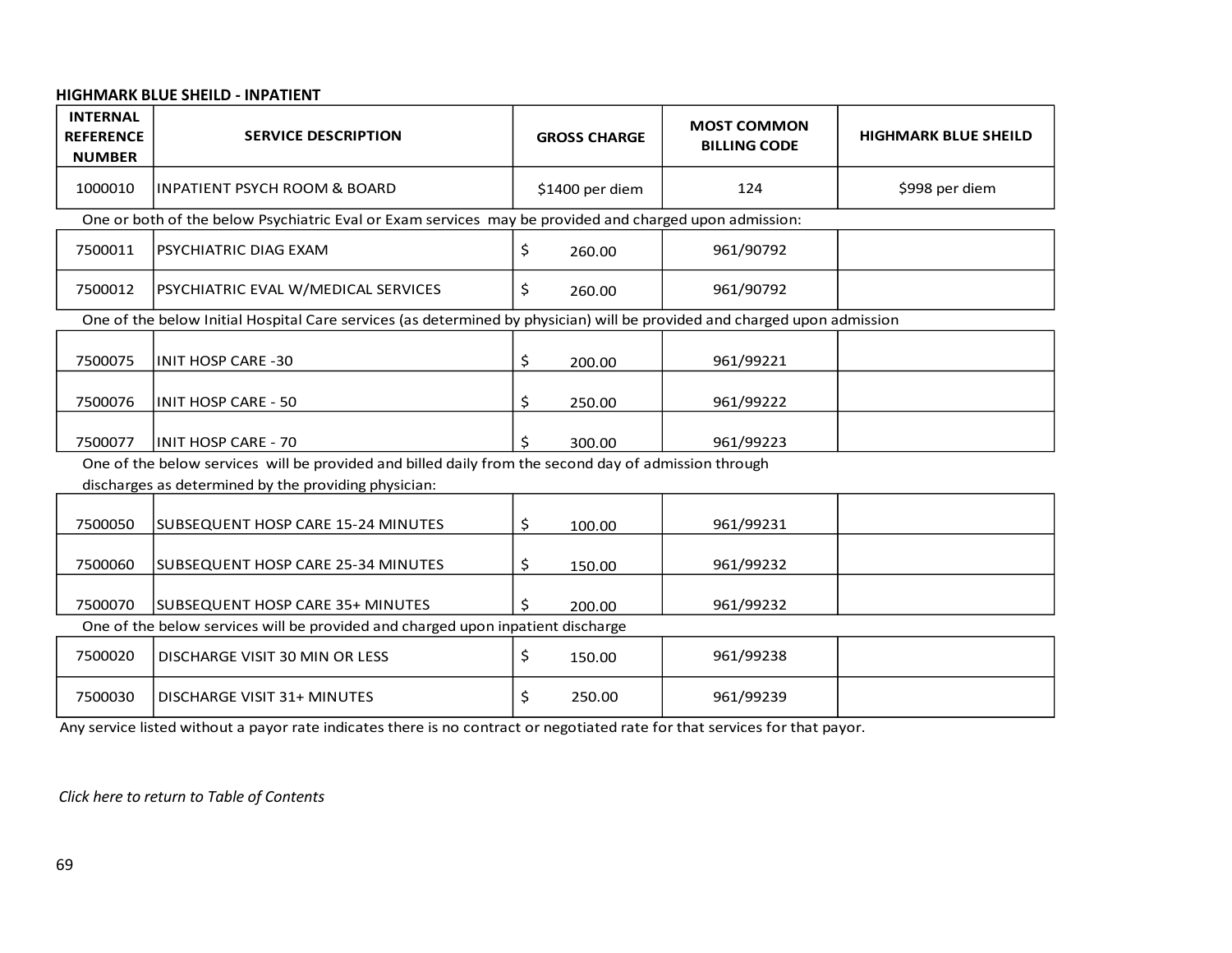## **HIGHMARK BLUE SHEILD -PHP**

| <b>INTERNAL</b><br><b>REFERENCE</b> |                                                                                                                                        |                          |                                                 |                                             |
|-------------------------------------|----------------------------------------------------------------------------------------------------------------------------------------|--------------------------|-------------------------------------------------|---------------------------------------------|
| <b>NUMBER</b>                       | <b>SERVICE DESCRIPTION</b>                                                                                                             | <b>GROSS CHARGE</b>      | <b>MOST COMMON</b><br><b>BILLING CODE</b>       | <b>HIGHMARK BLUE SHEILD</b>                 |
| PHP                                 | PHP as a bundled service of four or more units per<br>day of any combination of the charges listed below<br>four or more days per week | Sum of individual<br>day | services received per   912/913 / G0129 / S0201 | \$327 per diem                              |
| 7520000                             | TREATMENT GOAL GROUP AS PART OF PHP                                                                                                    | 150.00<br>Ś.             | 912/913/915/H0035<br>/S0201 /G0410              |                                             |
| 7520020                             | <b>ACTIVITY THERAPY AS PART OF PHP</b>                                                                                                 | \$<br>150.00             | 912/913/915/H0035<br>/S0201 /G0410              |                                             |
| 7520070                             | EXPRESSIVE THERAPY AS PART OF PHP                                                                                                      | 150.00<br>\$             | 912/913/915/H0035<br>/S0201 /G0410              |                                             |
| 7520150                             | PSYCHISOCIAL ASSESSMENT AS PART OF PHP                                                                                                 | 150.00<br>\$             | 912/913/914/H0035<br>/S0201 /90876              |                                             |
| 7520200                             | INTERACTIVE GROUP PSYCHOTHERAPY AS PART OF<br>PHP                                                                                      | \$<br>150.00             | 912/913/915/H0035<br>/S0201 /G0410              |                                             |
| 7520220                             | EDUCATION/TRAINING AS PART OF PHP                                                                                                      | \$<br>150.00             | 912/913/915/H0035<br>/S0201 /G0410              |                                             |
| 7520120                             | <b>INDIVIDUAL THERAPY - 30 MINUTES</b>                                                                                                 | 65.00<br>\$              | 912/913/914 /90832<br>/H0035 /S0201             |                                             |
| 7520130                             | INDIVIDUAL THERAPY - 60 MINUTES                                                                                                        | 125.00<br>\$             | 912/913/914 /90834<br>/H0035 /S0201             |                                             |
| 7520140                             | <b>FAMILY SESSION</b>                                                                                                                  | \$<br>150.00             | 912/913/916 /90847<br>/H0035 /S0201             |                                             |
|                                     | The below Psychiatric Diagnostic Exam will be provided one-time and charged upon admission into the PHP program:                       |                          |                                                 |                                             |
| 7500011                             | PSYCHIATRIC DIAGNOSTIC EXAM                                                                                                            | 260.00<br>\$             | 961/90792                                       | all inclusive-included with PHP<br>per diem |

Any service listed without a payor rate indicates there is no contract or negotiated rate for that services for that payor.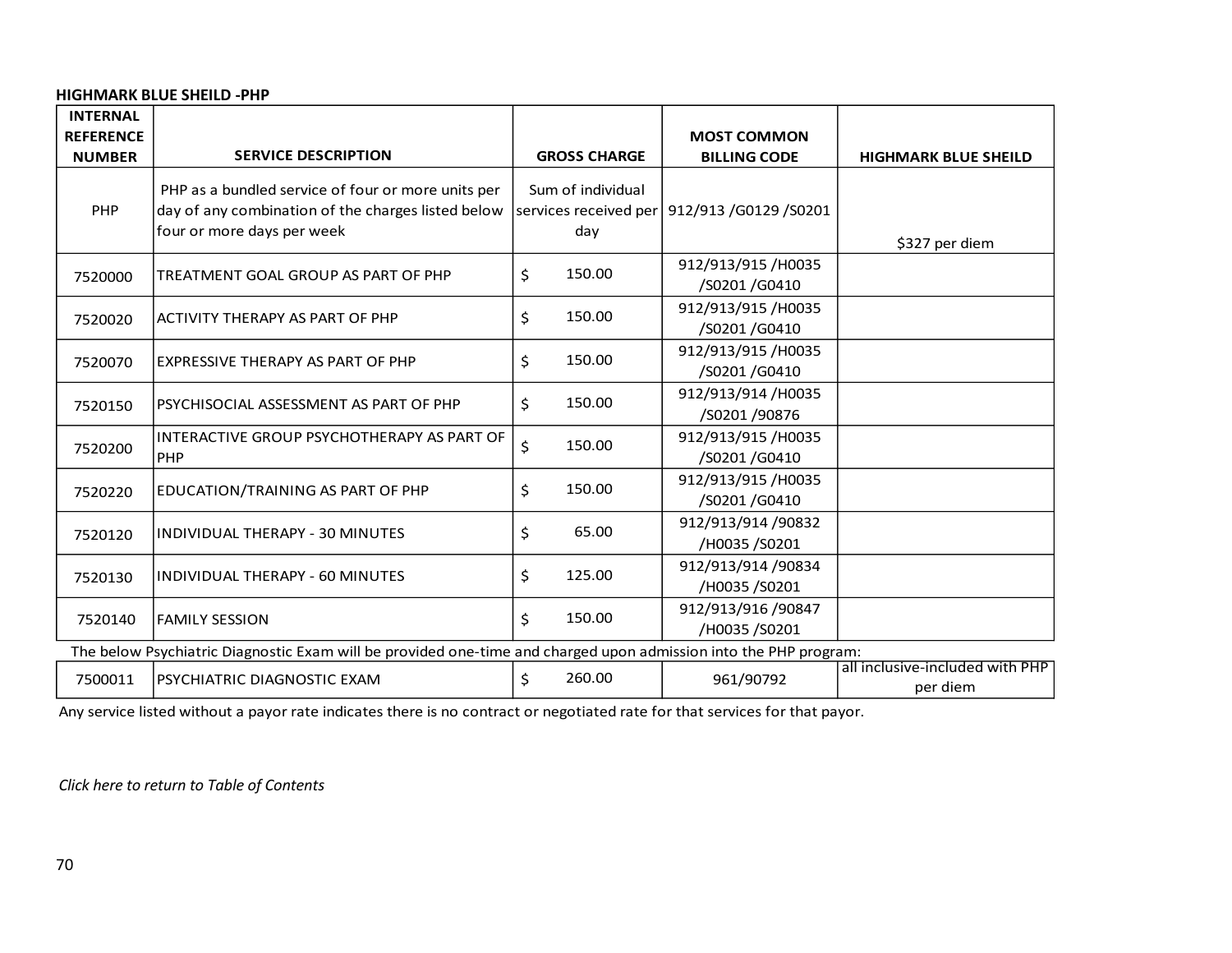## **INDEPENDENCE BLUE CROSS - INPATIENT**

| <b>INTERNAL</b><br><b>REFERENCE</b><br><b>NUMBER</b> | <b>SERVICE DESCRIPTION</b>                                                                                               | <b>GROSS CHARGE</b> | <b>MOST COMMON</b><br><b>BILLING CODE</b> | <b>INDEPENDENCE BLUE CROSS</b> |
|------------------------------------------------------|--------------------------------------------------------------------------------------------------------------------------|---------------------|-------------------------------------------|--------------------------------|
| 1000010                                              | <b>INPATIENT PSYCH ROOM &amp; BOARD</b>                                                                                  | \$1400 per diem     | 124                                       | \$1040 per diem                |
|                                                      | One or both of the below Psychiatric Eval or Exam services may be provided and charged upon admission:                   |                     |                                           |                                |
| 7500011                                              | PSYCHIATRIC DIAG EXAM                                                                                                    | \$<br>260.00        | 961/90792                                 |                                |
| 7500012                                              | PSYCHIATRIC EVAL W/MEDICAL SERVICES                                                                                      | \$<br>260.00        | 961/90792                                 |                                |
|                                                      | One of the below Initial Hospital Care services (as determined by physician) will be provided and charged upon admission |                     |                                           |                                |
| 7500075                                              | INIT HOSP CARE -30                                                                                                       | \$<br>200.00        | 961/99221                                 |                                |
| 7500076                                              | IINIT HOSP CARE - 50                                                                                                     | \$<br>250.00        | 961/99222                                 |                                |
| 7500077                                              | IINIT HOSP CARE - 70                                                                                                     | 300.00              | 961/99223                                 |                                |
|                                                      | One of the below services will be provided and billed daily from the second day of admission through                     |                     |                                           |                                |
|                                                      | discharges as determined by the providing physician:                                                                     |                     |                                           |                                |
| 7500050                                              | <b>SUBSEQUENT HOSP CARE 15-24 MINUTES</b>                                                                                | \$<br>100.00        | 961/99231                                 |                                |
| 7500060                                              | SUBSEQUENT HOSP CARE 25-34 MINUTES                                                                                       | \$<br>150.00        | 961/99232                                 |                                |
| 7500070                                              | <b>SUBSEQUENT HOSP CARE 35+ MINUTES</b>                                                                                  | 200.00              | 961/99232                                 |                                |
|                                                      | One of the below services will be provided and charged upon inpatient discharge                                          |                     |                                           |                                |
| 7500020                                              | DISCHARGE VISIT 30 MIN OR LESS                                                                                           | \$<br>150.00        | 961/99238                                 |                                |
| 7500030                                              | DISCHARGE VISIT 31+ MINUTES                                                                                              | \$<br>250.00        | 961/99239                                 |                                |

Any service listed without a payor rate indicates there is no contract or negotiated rate for that services for that payor.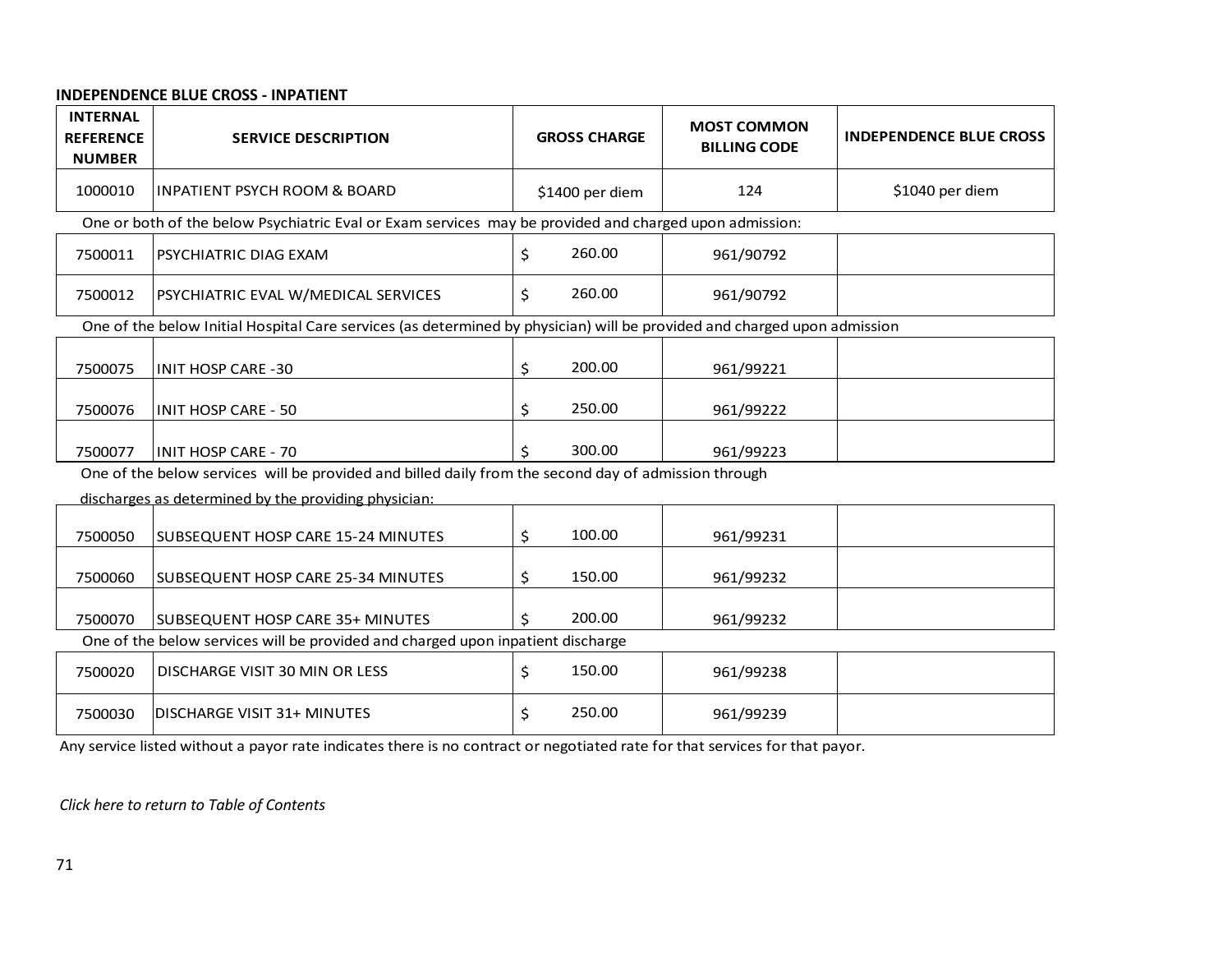### **INDEPENDENCE BLUE CROSS - PHP**

| <b>INTERNAL</b>                                                                                                  |                                                                                                                                        |                          |                                               |                                |
|------------------------------------------------------------------------------------------------------------------|----------------------------------------------------------------------------------------------------------------------------------------|--------------------------|-----------------------------------------------|--------------------------------|
| <b>REFERENCE</b>                                                                                                 | <b>SERVICE DESCRIPTION</b>                                                                                                             | <b>GROSS CHARGE</b>      | <b>MOST COMMON</b>                            |                                |
| <b>NUMBER</b>                                                                                                    |                                                                                                                                        |                          | <b>BILLING CODE</b>                           | <b>INDEPENDENCE BLUE CROSS</b> |
| PHP                                                                                                              | PHP as a bundled service of four or more units per<br>day of any combination of the charges listed below<br>four or more days per week | Sum of individual<br>day | services received per 912/913 / G0129 / S0201 | \$423 per diem                 |
| 7520000                                                                                                          | TREATMENT GOAL GROUP AS PART OF PHP                                                                                                    | 150.00<br>\$             | 912/913/915/H0035<br>/S0201 /G0410            |                                |
| 7520020                                                                                                          | <b>ACTIVITY THERAPY AS PART OF PHP</b>                                                                                                 | 150.00<br>\$             | 912/913/915 /H0035<br>/S0201 /G0410           |                                |
| 7520070                                                                                                          | <b>EXPRESSIVE THERAPY AS PART OF PHP</b>                                                                                               | \$<br>150.00             | 912/913/915/H0035<br>/S0201 /G0410            |                                |
| 7520150                                                                                                          | PSYCHISOCIAL ASSESSMENT AS PART OF PHP                                                                                                 | \$<br>150.00             | 912/913/914 /H0035<br>/S0201 /90876           |                                |
| 7520200                                                                                                          | INTERACTIVE GROUP PSYCHOTHERAPY AS PART OF<br>PHP                                                                                      | \$<br>150.00             | 912/913/915 /H0035<br>/S0201 /G0410           |                                |
| 7520220                                                                                                          | EDUCATION/TRAINING AS PART OF PHP                                                                                                      | \$<br>150.00             | 912/913/915/H0035<br>/S0201 /G0410            |                                |
| 7520120                                                                                                          | <b>INDIVIDUAL THERAPY - 30 MINUTES</b>                                                                                                 | 65.00<br>\$              | 912/913/914 /90832<br>/H0035 /S0201           |                                |
| 7520130                                                                                                          | <b>INDIVIDUAL THERAPY - 60 MINUTES</b>                                                                                                 | 125.00<br>\$             | 912/913/914 /90834<br>/H0035 /S0201           |                                |
| 7520140                                                                                                          | <b>FAMILY SESSION</b>                                                                                                                  | 150.00<br>\$             | 912/913/916 /90847<br>/H0035 /S0201           |                                |
| The below Psychiatric Diagnostic Exam will be provided one-time and charged upon admission into the PHP program: |                                                                                                                                        |                          |                                               |                                |
| 7500011                                                                                                          | PSYCHIATRIC DIAGNOSTIC EXAM                                                                                                            | \$<br>260.00             | 961/90792                                     |                                |

Any service listed without a payor rate indicates there is no contract or negotiated rate for that services for that payor.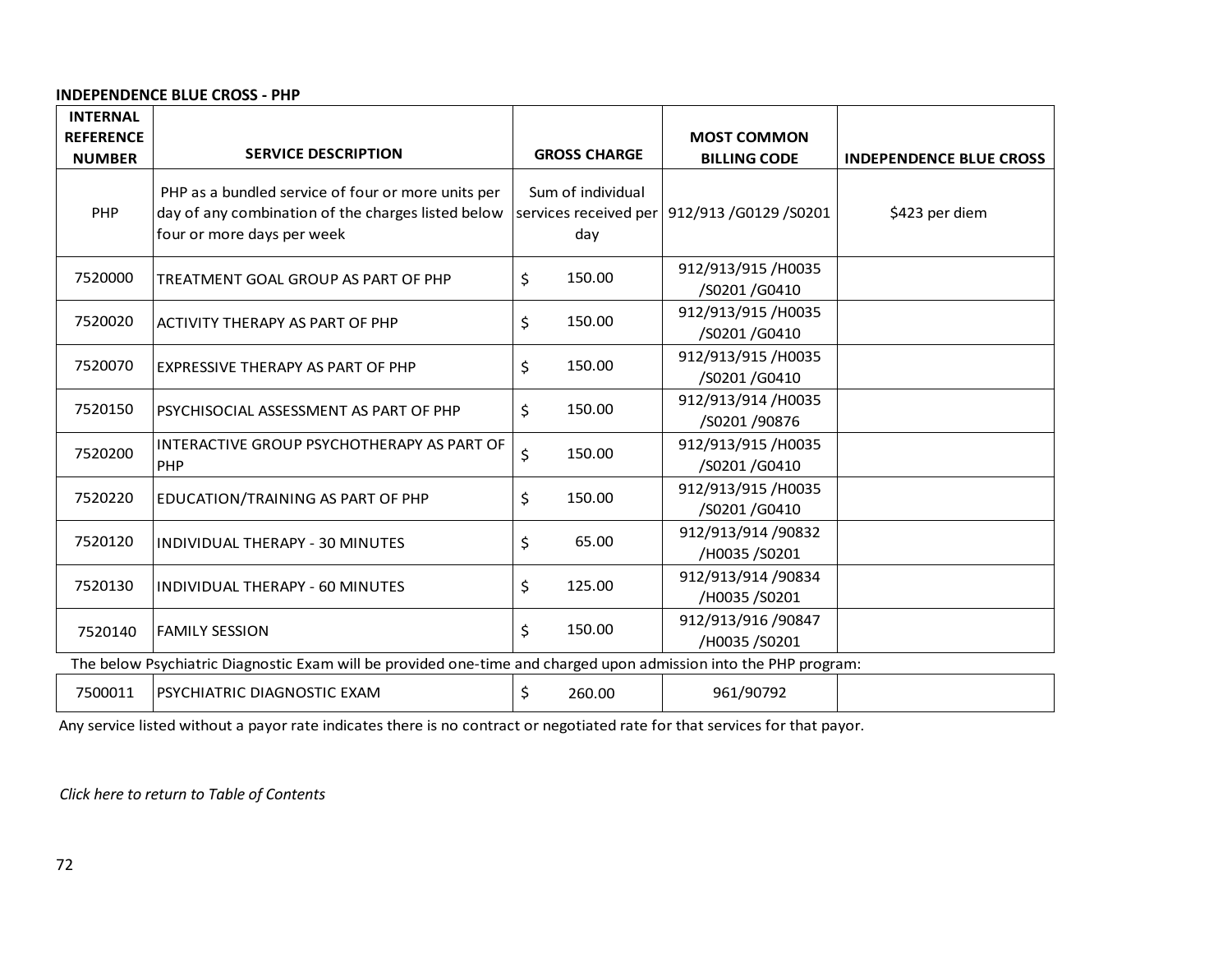## **FREEDOM BLUE ADVANTAGE - INPATIENT**

| <b>INTERNAL</b><br><b>REFERENCE</b><br><b>NUMBER</b> | <b>SERVICE DESCRIPTION</b>                                                                                                                                   | <b>GROSS CHARGE</b> | <b>MOST COMMON</b><br><b>BILLING CODE</b> | <b>FREEDOM BLUE ADVANTAGE</b>               |
|------------------------------------------------------|--------------------------------------------------------------------------------------------------------------------------------------------------------------|---------------------|-------------------------------------------|---------------------------------------------|
| 1000010                                              | <b>INPATIENT PSYCH ROOM &amp; BOARD</b>                                                                                                                      | \$1400 per diem     | 124                                       | \$850 per diem                              |
|                                                      | One or both of the below Psychiatric Eval or Exam services may be provided and charged upon admission:                                                       |                     |                                           |                                             |
| 7500011                                              | PSYCHIATRIC DIAG EXAM                                                                                                                                        | 260.00<br>\$        | 961/90792                                 | all inclusive-included with<br>R&B per diem |
| 7500012                                              | PSYCHIATRIC EVAL W/MEDICAL SERVICES                                                                                                                          | 260.00<br>\$        | 961/90792                                 | all inclusive-included with<br>R&B per diem |
|                                                      | One of the below Initial Hospital Care services (as determined by physician) will be provided and charged upon admission                                     |                     |                                           |                                             |
| 7500075                                              | <b>INIT HOSP CARE -30</b>                                                                                                                                    | 200.00<br>\$        | 961/99221                                 | all inclusive-included with<br>R&B per diem |
| 7500076                                              | <b>INIT HOSP CARE - 50</b>                                                                                                                                   | 250.00<br>\$        | 961/99222                                 | all inclusive-included with<br>R&B per diem |
| 7500077                                              | <b>INIT HOSP CARE - 70</b>                                                                                                                                   | 300.00<br>\$        | 961/99223                                 | all inclusive-included with<br>R&B per diem |
|                                                      | One of the below services will be provided and billed daily from the second day of admission through<br>discharges as determined by the providing physician: |                     |                                           |                                             |
| 7500050                                              | <b>SUBSEQUENT HOSP CARE 15-24 MINUTES</b>                                                                                                                    | \$<br>100.00        | 961/99231                                 | all inclusive-included with<br>R&B per diem |
| 7500060                                              | SUBSEQUENT HOSP CARE 25-34 MINUTES                                                                                                                           | 150.00<br>\$        | 961/99232                                 | all inclusive-included with<br>R&B per diem |
| 7500070                                              | <b>SUBSEQUENT HOSP CARE 35+ MINUTES</b>                                                                                                                      | 200.00<br>ς.        | 961/99232                                 | all inclusive-included with<br>R&B per diem |
|                                                      | One of the below services will be provided and charged upon inpatient discharge                                                                              |                     |                                           |                                             |
| 7500020                                              | DISCHARGE VISIT 30 MIN OR LESS                                                                                                                               | \$<br>150.00        | 961/99238                                 | all inclusive-included with<br>R&B per diem |
| 7500030                                              | DISCHARGE VISIT 31+ MINUTES                                                                                                                                  | 250.00<br>\$        | 961/99239                                 | all inclusive-included with<br>R&B per diem |

Any service listed without a payor rate indicates there is no contract or negotiated rate for that services for that payor.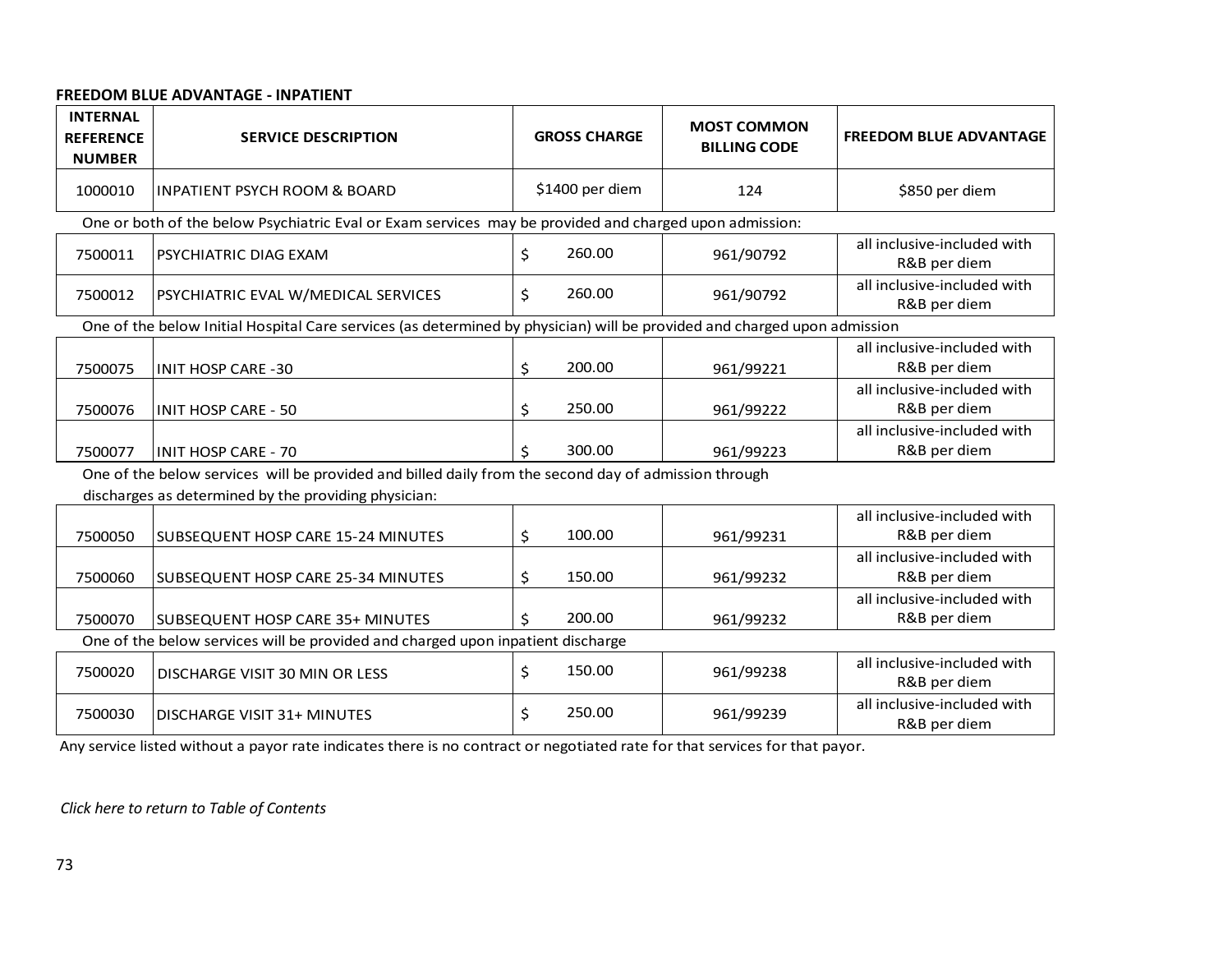#### **FREEDOM BLUE ADVANTAGE - PHP**

| <b>INTERNAL</b><br><b>REFERENCE</b> |                                                                                                                                        |                                                   | <b>MOST COMMON</b>                  |                                             |
|-------------------------------------|----------------------------------------------------------------------------------------------------------------------------------------|---------------------------------------------------|-------------------------------------|---------------------------------------------|
| <b>NUMBER</b>                       | <b>SERVICE DESCRIPTION</b>                                                                                                             | <b>GROSS CHARGE</b>                               | <b>BILLING CODE</b>                 | <b>FREEDOM BLUE ADVANTAGE</b>               |
| PHP                                 | PHP as a bundled service of four or more units per<br>day of any combination of the charges listed below<br>four or more days per week | Sum of individual<br>services received per<br>day | 912/913 / G0129 / S0201             | \$278 per diem                              |
| 7520000                             | TREATMENT GOAL GROUP AS PART OF PHP                                                                                                    | \$<br>150.00                                      | 912/913/915/H0035<br>/S0201 /G0410  |                                             |
| 7520020                             | ACTIVITY THERAPY AS PART OF PHP                                                                                                        | \$<br>150.00                                      | 912/913/915/H0035<br>/S0201 /G0410  |                                             |
| 7520070                             | EXPRESSIVE THERAPY AS PART OF PHP                                                                                                      | \$<br>150.00                                      | 912/913/915/H0035<br>/S0201 /G0410  |                                             |
| 7520150                             | PSYCHISOCIAL ASSESSMENT AS PART OF PHP                                                                                                 | \$<br>150.00                                      | 912/913/914 /H0035<br>/S0201 /90876 |                                             |
| 7520200                             | INTERACTIVE GROUP PSYCHOTHERAPY AS PART OF<br><b>PHP</b>                                                                               | \$<br>150.00                                      | 912/913/915/H0035<br>/S0201 /G0410  |                                             |
| 7520220                             | EDUCATION/TRAINING AS PART OF PHP                                                                                                      | \$<br>150.00                                      | 912/913/915/H0035<br>/S0201 /G0410  |                                             |
| 7520120                             | INDIVIDUAL THERAPY - 30 MINUTES                                                                                                        | \$<br>65.00                                       | 912/913/914 /90832<br>/H0035 /S0201 |                                             |
| 7520130                             | INDIVIDUAL THERAPY - 60 MINUTES                                                                                                        | \$<br>125.00                                      | 912/913/914 /90834<br>/H0035 /S0201 |                                             |
| 7520140                             | <b>FAMILY SESSION</b>                                                                                                                  | Ś.<br>150.00                                      | 912/913/916 /90847<br>/H0035 /S0201 |                                             |
|                                     | The below Psychiatric Diagnostic Exam will be provided one-time and charged upon admission into the PHP program:                       |                                                   |                                     |                                             |
| 7500011                             | PSYCHIATRIC DIAGNOSTIC EXAM                                                                                                            | \$.<br>260.00                                     | 961/90792                           | all inclusive-included with PHP<br>per diem |

Any service listed without a payor rate indicates there is no contract or negotiated rate for that services for that payor.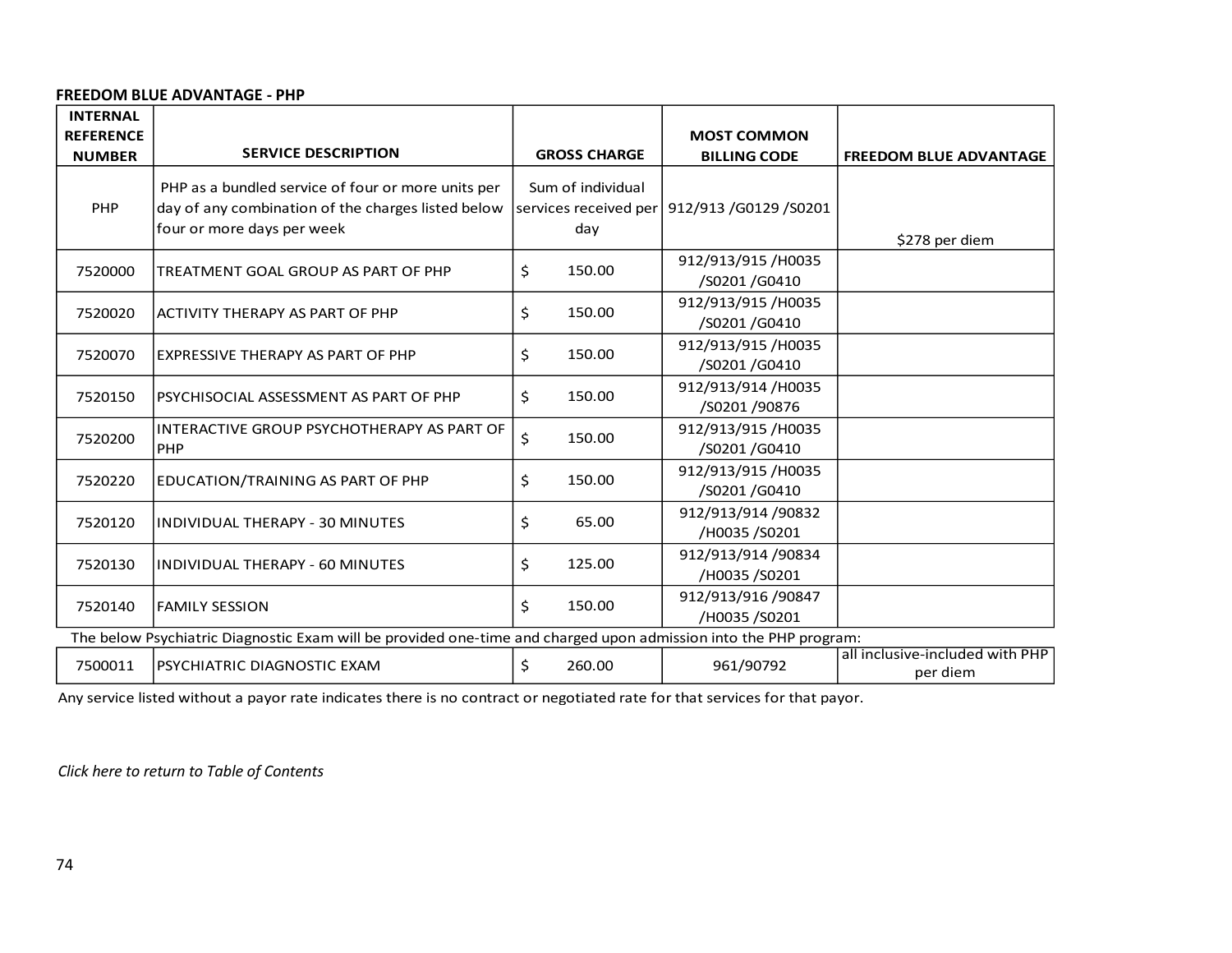# **BC INDEPENDENCE ADMIN (MAGELLAN) - INPATIENT**

| <b>INTERNAL</b><br><b>REFERENCE</b><br><b>NUMBER</b>                                                                     | <b>SERVICE DESCRIPTION</b>                                                                                                                                   |    | <b>GROSS CHARGE</b> | <b>MOST COMMON</b><br><b>BILLING CODE</b> | <b>BC INDEPENDENCE ADMIN</b><br>(MAGELLAN) |
|--------------------------------------------------------------------------------------------------------------------------|--------------------------------------------------------------------------------------------------------------------------------------------------------------|----|---------------------|-------------------------------------------|--------------------------------------------|
| 1000010                                                                                                                  | <b>INPATIENT PSYCH ROOM &amp; BOARD</b>                                                                                                                      |    | \$1400 per diem     | 124                                       | \$1040 per diem                            |
|                                                                                                                          | One or both of the below Psychiatric Eval or Exam services may be provided and charged upon admission:                                                       |    |                     |                                           |                                            |
| 7500011                                                                                                                  | PSYCHIATRIC DIAG EXAM                                                                                                                                        | \$ | 260.00              | 961/90792                                 |                                            |
| 7500012                                                                                                                  | PSYCHIATRIC EVAL W/MEDICAL SERVICES                                                                                                                          | Ś. | 260.00              | 961/90792                                 |                                            |
| One of the below Initial Hospital Care services (as determined by physician) will be provided and charged upon admission |                                                                                                                                                              |    |                     |                                           |                                            |
| 7500075                                                                                                                  | <b>INIT HOSP CARE -30</b>                                                                                                                                    | \$ | 200.00              | 961/99221                                 |                                            |
| 7500076                                                                                                                  | <b>INIT HOSP CARE - 50</b>                                                                                                                                   | \$ | 250.00              | 961/99222                                 |                                            |
| 7500077                                                                                                                  | <b>INIT HOSP CARE - 70</b>                                                                                                                                   | Ś  | 300.00              | 961/99223                                 |                                            |
|                                                                                                                          | One of the below services will be provided and billed daily from the second day of admission through<br>discharges as determined by the providing physician: |    |                     |                                           |                                            |
| 7500050                                                                                                                  | SUBSEQUENT HOSP CARE 15-24 MINUTES                                                                                                                           | \$ | 100.00              | 961/99231                                 |                                            |
| 7500060                                                                                                                  | SUBSEQUENT HOSP CARE 25-34 MINUTES                                                                                                                           | \$ | 150.00              | 961/99232                                 |                                            |
| 7500070                                                                                                                  | SUBSEQUENT HOSP CARE 35+ MINUTES                                                                                                                             | Ś. | 200.00              | 961/99232                                 |                                            |
|                                                                                                                          | One of the below services will be provided and charged upon inpatient discharge                                                                              |    |                     |                                           |                                            |
| 7500020                                                                                                                  | DISCHARGE VISIT 30 MIN OR LESS                                                                                                                               | \$ | 150.00              | 961/99238                                 |                                            |
| 7500030                                                                                                                  | <b>DISCHARGE VISIT 31+ MINUTES</b>                                                                                                                           | \$ | 250.00              | 961/99239                                 |                                            |

Any service listed without a payor rate indicates there is no contract or negotiated rate for that services for that payor.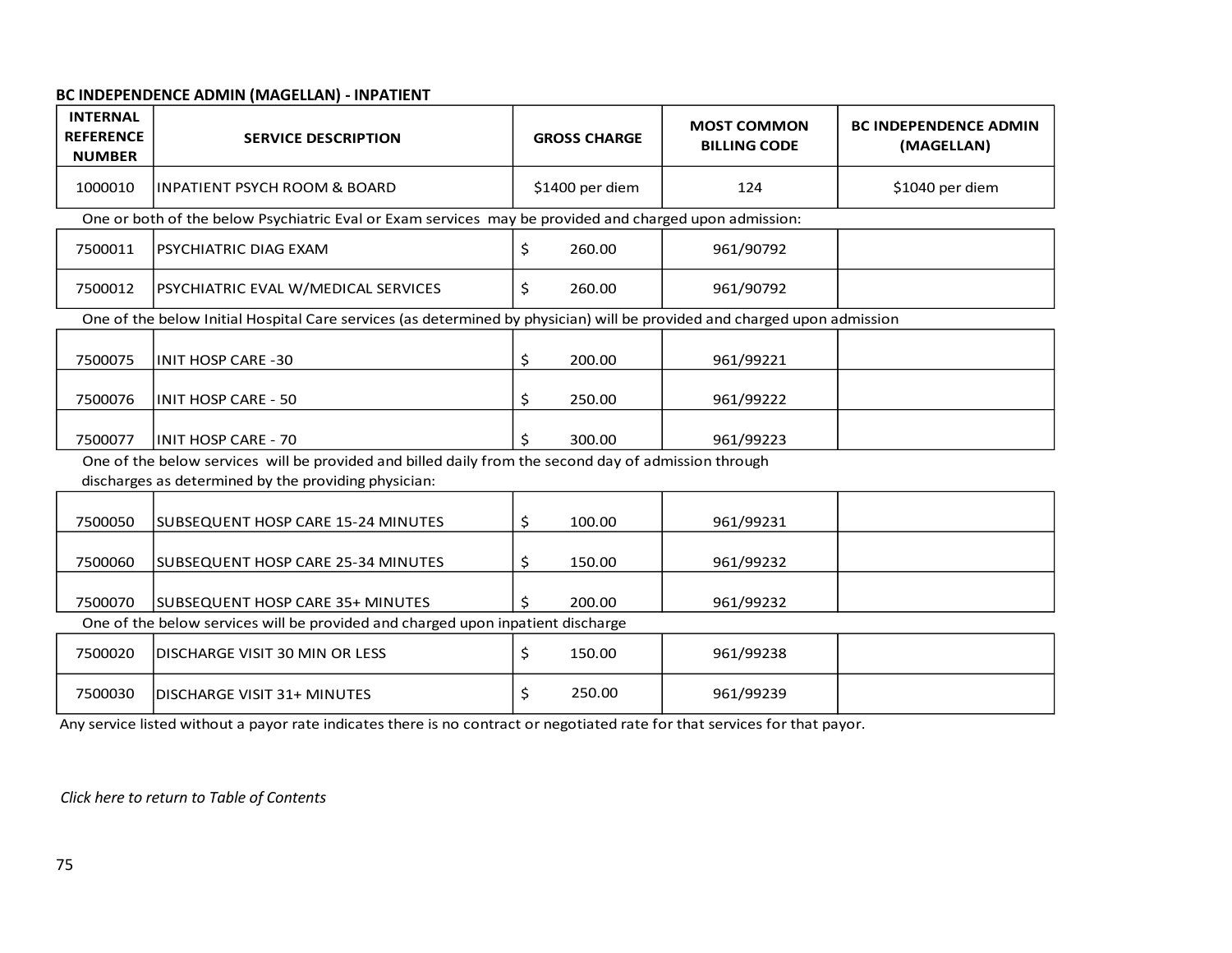# **BC INDEPENDENCE ADMIN (MAGELLAN) - PHP**

| PHP                                                                                                              | PHP as a bundled service of four or more units per<br>day of any combination of the charges listed below<br>four or more days per week |    | Sum of individual<br>services received per<br>day | 912/913 /G0129 /S0201               | \$423 per diem |
|------------------------------------------------------------------------------------------------------------------|----------------------------------------------------------------------------------------------------------------------------------------|----|---------------------------------------------------|-------------------------------------|----------------|
| 7520000                                                                                                          | TREATMENT GOAL GROUP AS PART OF PHP                                                                                                    | \$ | 150.00                                            | 912/913/915/H0035<br>/S0201 /G0410  |                |
| 7520020                                                                                                          | ACTIVITY THERAPY AS PART OF PHP                                                                                                        | \$ | 150.00                                            | 912/913/915/H0035<br>/S0201 /G0410  |                |
| 7520070                                                                                                          | EXPRESSIVE THERAPY AS PART OF PHP                                                                                                      | Ś. | 150.00                                            | 912/913/915/H0035<br>/S0201 /G0410  |                |
| 7520150                                                                                                          | PSYCHISOCIAL ASSESSMENT AS PART OF PHP                                                                                                 | Ś. | 150.00                                            | 912/913/914 /H0035<br>/S0201 /90876 |                |
| 7520200                                                                                                          | INTERACTIVE GROUP PSYCHOTHERAPY AS PART OF<br>PHP                                                                                      | \$ | 150.00                                            | 912/913/915/H0035<br>/S0201 /G0410  |                |
| 7520220                                                                                                          | EDUCATION/TRAINING AS PART OF PHP                                                                                                      | \$ | 150.00                                            | 912/913/915/H0035<br>/S0201 /G0410  |                |
| 7520120                                                                                                          | INDIVIDUAL THERAPY - 30 MINUTES                                                                                                        | \$ | 65.00                                             | 912/913/914 /90832<br>/H0035 /S0201 |                |
| 7520130                                                                                                          | INDIVIDUAL THERAPY - 60 MINUTES                                                                                                        | \$ | 125.00                                            | 912/913/914 /90834<br>/H0035 /S0201 |                |
| 7520140                                                                                                          | <b>FAMILY SESSION</b>                                                                                                                  | \$ | 150.00                                            | 912/913/916 /90847<br>/H0035 /S0201 |                |
| The below Psychiatric Diagnostic Exam will be provided one-time and charged upon admission into the PHP program: |                                                                                                                                        |    |                                                   |                                     |                |
| 7500011                                                                                                          | PSYCHIATRIC DIAGNOSTIC EXAM                                                                                                            | Ś  | 260.00                                            | 961/90792                           |                |

Any service listed without a payor rate indicates there is no contract or negotiated rate for that services for that payor.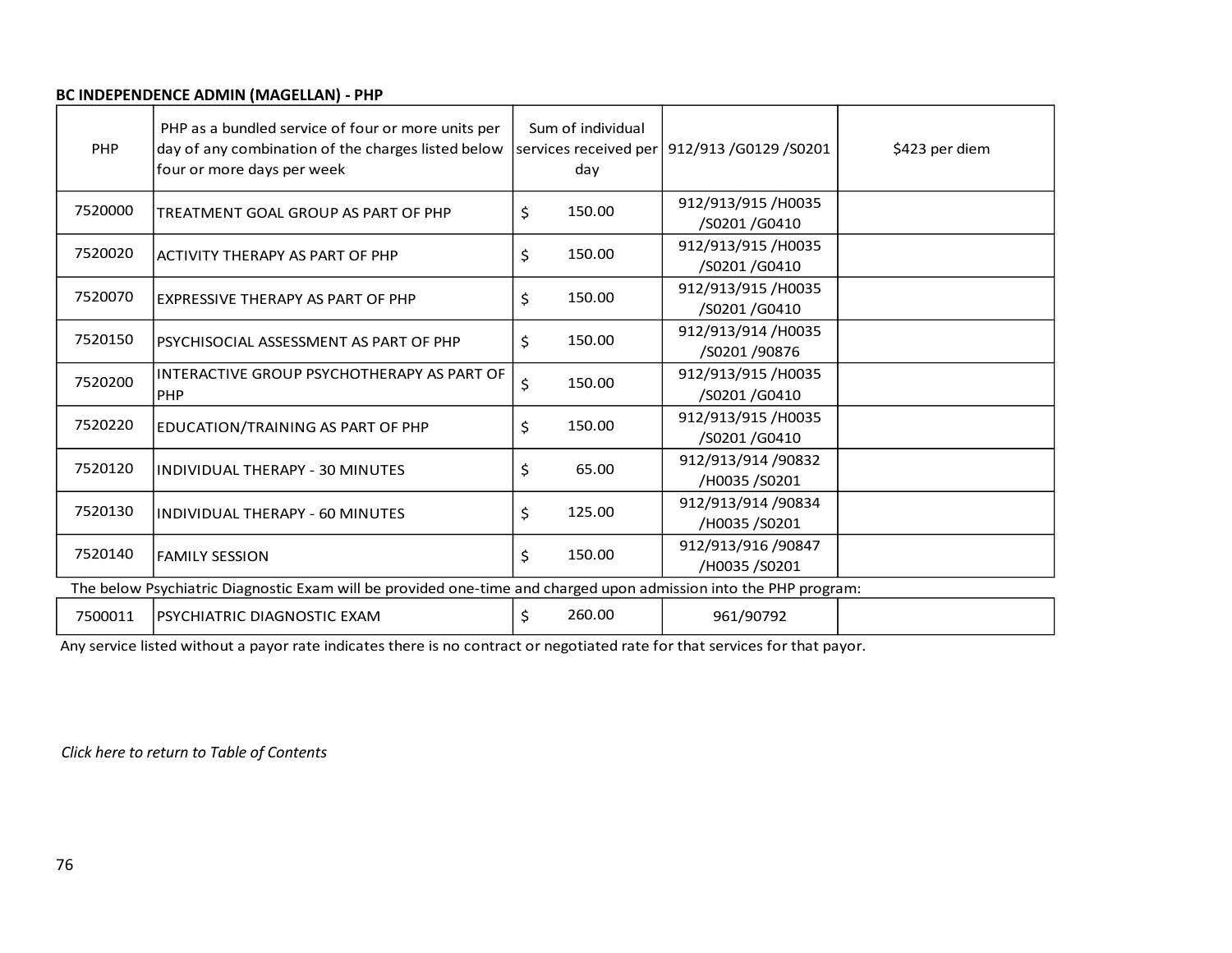# **MAGELLAN KEYSTONE - INPATIENT**

| <b>SERVICE DESCRIPTION</b>                           |                                                                                         |        | <b>MOST COMMON</b><br><b>BILLING CODE</b>                                                                                                  | <b>MAGELLAN KEYSTONE</b>                                                                                                                                                                                                                                                                                                                   |
|------------------------------------------------------|-----------------------------------------------------------------------------------------|--------|--------------------------------------------------------------------------------------------------------------------------------------------|--------------------------------------------------------------------------------------------------------------------------------------------------------------------------------------------------------------------------------------------------------------------------------------------------------------------------------------------|
| <b>INPATIENT PSYCH ROOM &amp; BOARD</b>              |                                                                                         |        | 124                                                                                                                                        | \$1040 per diem                                                                                                                                                                                                                                                                                                                            |
|                                                      |                                                                                         |        |                                                                                                                                            |                                                                                                                                                                                                                                                                                                                                            |
| PSYCHIATRIC DIAG EXAM                                | \$                                                                                      | 260.00 | 961/90792                                                                                                                                  |                                                                                                                                                                                                                                                                                                                                            |
| PSYCHIATRIC EVAL W/MEDICAL SERVICES                  | Ŝ.                                                                                      | 260.00 | 961/90792                                                                                                                                  |                                                                                                                                                                                                                                                                                                                                            |
|                                                      |                                                                                         |        |                                                                                                                                            |                                                                                                                                                                                                                                                                                                                                            |
| <b>INIT HOSP CARE -30</b>                            | \$                                                                                      | 200.00 | 961/99221                                                                                                                                  |                                                                                                                                                                                                                                                                                                                                            |
| <b>INIT HOSP CARE - 50</b>                           | \$                                                                                      | 250.00 | 961/99222                                                                                                                                  |                                                                                                                                                                                                                                                                                                                                            |
| <b>INIT HOSP CARE - 70</b>                           | Ś.                                                                                      | 300.00 | 961/99223                                                                                                                                  |                                                                                                                                                                                                                                                                                                                                            |
| discharges as determined by the providing physician: |                                                                                         |        |                                                                                                                                            |                                                                                                                                                                                                                                                                                                                                            |
| SUBSEQUENT HOSP CARE 15-24 MINUTES                   | \$                                                                                      | 100.00 | 961/99231                                                                                                                                  |                                                                                                                                                                                                                                                                                                                                            |
| SUBSEQUENT HOSP CARE 25-34 MINUTES                   | \$                                                                                      | 150.00 | 961/99232                                                                                                                                  |                                                                                                                                                                                                                                                                                                                                            |
| SUBSEQUENT HOSP CARE 35+ MINUTES                     | Ś.                                                                                      | 200.00 | 961/99232                                                                                                                                  |                                                                                                                                                                                                                                                                                                                                            |
|                                                      |                                                                                         |        |                                                                                                                                            |                                                                                                                                                                                                                                                                                                                                            |
| DISCHARGE VISIT 30 MIN OR LESS                       | \$                                                                                      | 150.00 | 961/99238                                                                                                                                  |                                                                                                                                                                                                                                                                                                                                            |
| <b>DISCHARGE VISIT 31+ MINUTES</b>                   | \$                                                                                      | 250.00 | 961/99239                                                                                                                                  |                                                                                                                                                                                                                                                                                                                                            |
|                                                      | $\mathbf{r}$ , $\mathbf{r}$ , $\mathbf{r}$ , $\mathbf{r}$ , $\mathbf{r}$ , $\mathbf{r}$ |        | <b>GROSS CHARGE</b><br>\$1400 per diem<br>One of the below services will be provided and charged upon inpatient discharge<br>$\sim$ $\sim$ | One or both of the below Psychiatric Eval or Exam services may be provided and charged upon admission:<br>One of the below Initial Hospital Care services (as determined by physician) will be provided and charged upon admission<br>One of the below services will be provided and billed daily from the second day of admission through |

Any service listed without a payor rate indicates there is no contract or negotiated rate for that services for that payor.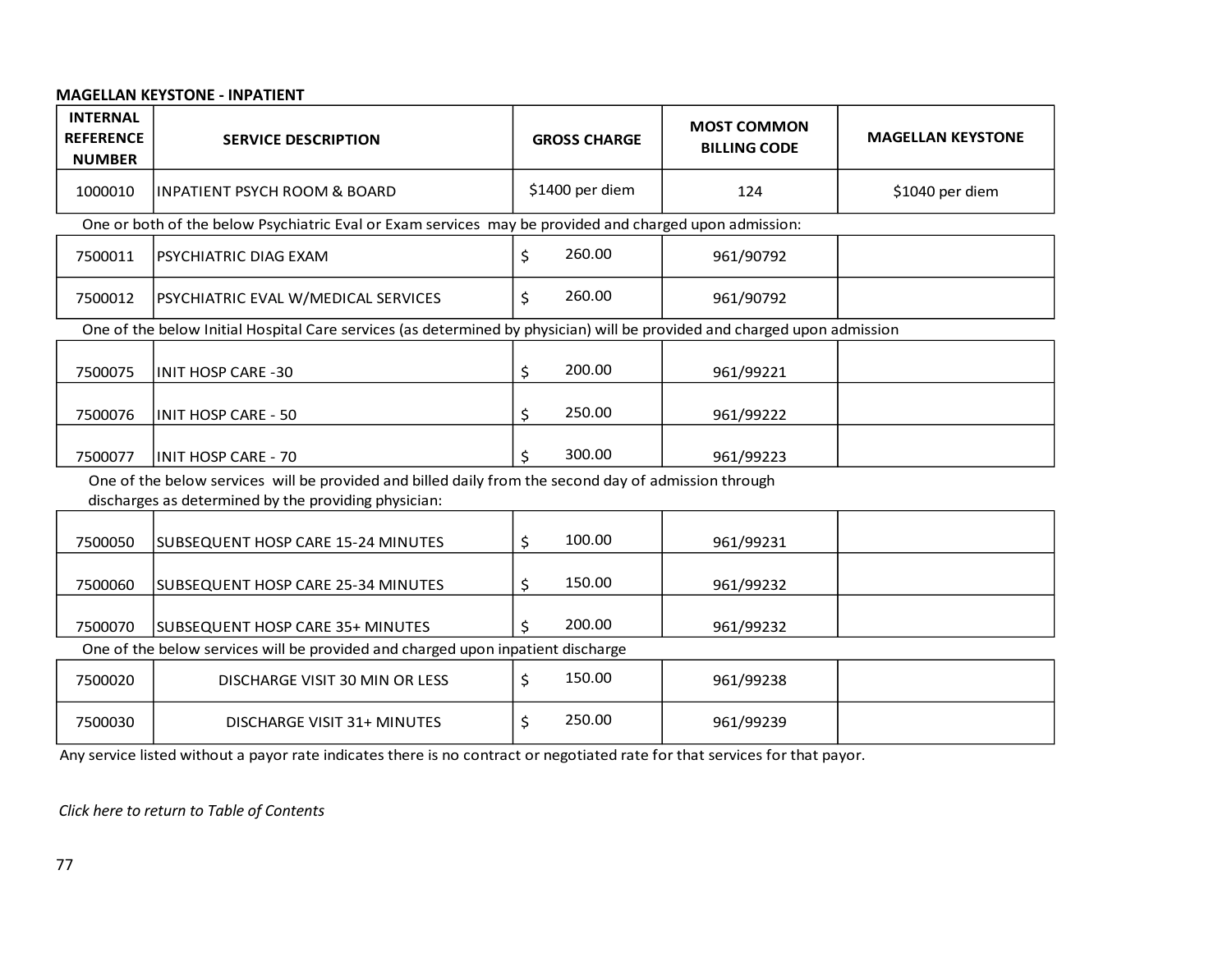#### **MAGELLAN KEYSTONE - PHP**

| <b>INTERNAL</b>                   |                                                                                                                                        |                          |                                                 |                          |
|-----------------------------------|----------------------------------------------------------------------------------------------------------------------------------------|--------------------------|-------------------------------------------------|--------------------------|
| <b>REFERENCE</b><br><b>NUMBER</b> | <b>SERVICE DESCRIPTION</b>                                                                                                             | <b>GROSS CHARGE</b>      | <b>MOST COMMON</b><br><b>BILLING CODE</b>       | <b>MAGELLAN KEYSTONE</b> |
| PHP                               | PHP as a bundled service of four or more units per<br>day of any combination of the charges listed below<br>four or more days per week | Sum of individual<br>day | services received per   912/913 / G0129 / S0201 | \$423 per diem           |
| 7520000                           | TREATMENT GOAL GROUP AS PART OF PHP                                                                                                    | \$<br>150.00             | 912/913/915/H0035<br>/S0201 /G0410              |                          |
| 7520020                           | ACTIVITY THERAPY AS PART OF PHP                                                                                                        | \$<br>150.00             | 912/913/915/H0035<br>/S0201 /G0410              |                          |
| 7520070                           | EXPRESSIVE THERAPY AS PART OF PHP                                                                                                      | \$<br>150.00             | 912/913/915/H0035<br>/S0201 /G0410              |                          |
| 7520150                           | PSYCHISOCIAL ASSESSMENT AS PART OF PHP                                                                                                 | \$<br>150.00             | 912/913/914 /H0035<br>/S0201 /90876             |                          |
| 7520200                           | INTERACTIVE GROUP PSYCHOTHERAPY AS PART OF<br>PHP                                                                                      | \$<br>150.00             | 912/913/915/H0035<br>/S0201 /G0410              |                          |
| 7520220                           | EDUCATION/TRAINING AS PART OF PHP                                                                                                      | \$<br>150.00             | 912/913/915/H0035<br>/S0201 /G0410              |                          |
| 7520120                           | INDIVIDUAL THERAPY - 30 MINUTES                                                                                                        | \$<br>65.00              | 912/913/914 /90832<br>/H0035 /S0201             |                          |
| 7520130                           | <b>INDIVIDUAL THERAPY - 60 MINUTES</b>                                                                                                 | \$<br>125.00             | 912/913/914 /90834<br>/H0035 /S0201             |                          |
| 7520140                           | <b>FAMILY SESSION</b>                                                                                                                  | \$<br>150.00             | 912/913/916 /90847<br>/H0035 /S0201             |                          |
|                                   | The below Psychiatric Diagnostic Exam will be provided one-time and charged upon admission into the PHP program:                       |                          |                                                 |                          |
| 7500011                           | PSYCHIATRIC DIAGNOSTIC EXAM                                                                                                            | \$<br>260.00             | 961/90792                                       |                          |

Any service listed without a payor rate indicates there is no contract or negotiated rate for that services for that payor.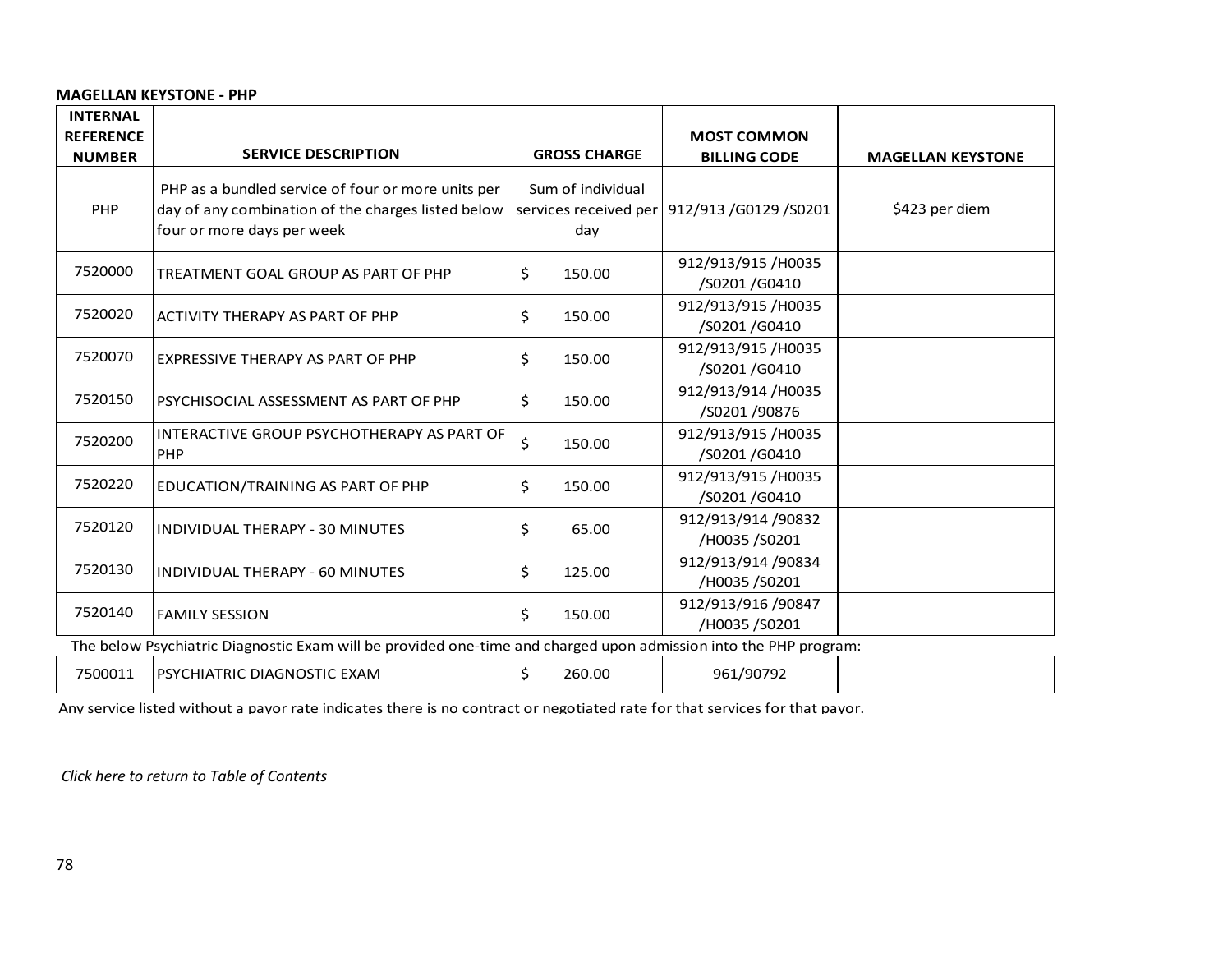# **MH NET (AETNA) - INPATIENT**

| <b>INTERNAL</b><br><b>REFERENCE</b><br><b>NUMBER</b> | <b>SERVICE DESCRIPTION</b>                                                                                               |    | <b>GROSS CHARGE</b> | <b>MOST COMMON</b><br><b>BILLING CODE</b> | <b>MH NET (AETNA)</b> |
|------------------------------------------------------|--------------------------------------------------------------------------------------------------------------------------|----|---------------------|-------------------------------------------|-----------------------|
| 1000010                                              | <b>INPATIENT PSYCH ROOM &amp; BOARD</b>                                                                                  |    | \$1400 per diem     | 124                                       | \$1040 per diem       |
|                                                      | One or both of the below Psychiatric Eval or Exam services may be provided and charged upon admission:                   |    |                     |                                           |                       |
| 7500011                                              | PSYCHIATRIC DIAG EXAM                                                                                                    | \$ | 260.00              | 961/90792                                 |                       |
| 7500012                                              | PSYCHIATRIC EVAL W/MEDICAL SERVICES                                                                                      | Ś. | 260.00              | 961/90792                                 |                       |
|                                                      | One of the below Initial Hospital Care services (as determined by physician) will be provided and charged upon admission |    |                     |                                           |                       |
| 7500075                                              | <b>INIT HOSP CARE -30</b>                                                                                                | \$ | 200.00              | 961/99221                                 |                       |
| 7500076                                              | <b>INIT HOSP CARE - 50</b>                                                                                               | \$ | 250.00              | 961/99222                                 |                       |
| 7500077                                              | <b>INIT HOSP CARE - 70</b>                                                                                               |    | 300.00              | 961/99223                                 |                       |
|                                                      | One of the below services will be provided and billed daily from the second day of admission through                     |    |                     |                                           |                       |
|                                                      | discharges as determined by the providing physician:                                                                     |    |                     |                                           |                       |
| 7500050                                              | SUBSEQUENT HOSP CARE 15-24 MINUTES                                                                                       | \$ | 100.00              | 961/99231                                 |                       |
| 7500060                                              | SUBSEQUENT HOSP CARE 25-34 MINUTES                                                                                       | \$ | 150.00              | 961/99232                                 |                       |
| 7500070                                              | SUBSEQUENT HOSP CARE 35+ MINUTES                                                                                         | Ś. | 200.00              | 961/99232                                 |                       |
|                                                      | One of the below services will be provided and charged upon inpatient discharge                                          |    |                     |                                           |                       |
| 7500020                                              | DISCHARGE VISIT 30 MIN OR LESS                                                                                           | \$ | 150.00              | 961/99238                                 |                       |
| 7500030                                              | <b>DISCHARGE VISIT 31+ MINUTES</b>                                                                                       | \$ | 250.00              | 961/99239                                 |                       |

Any service listed without a payor rate indicates there is no contract or negotiated rate for that services for that payor.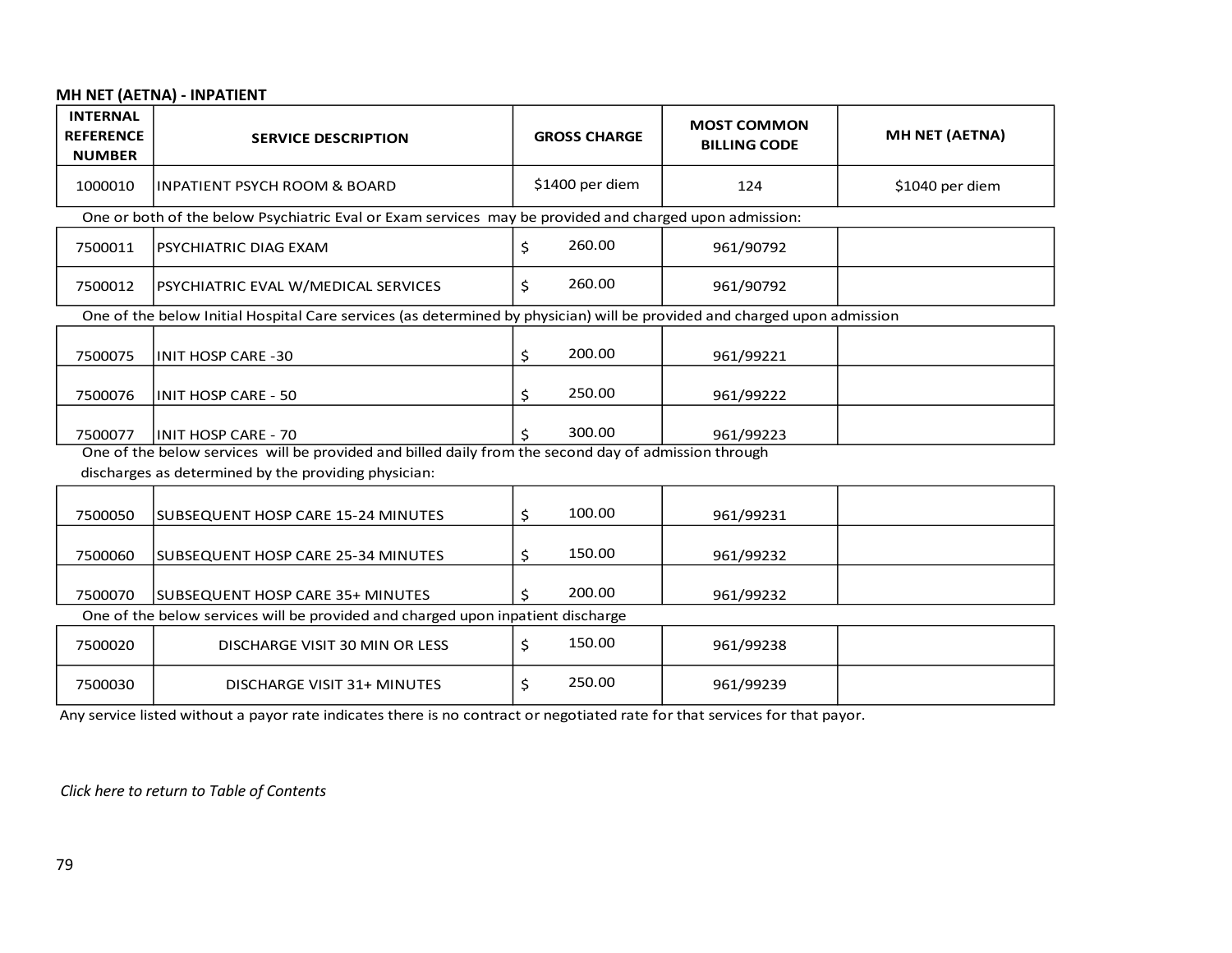# **MH NET (AETNA) - PHP**

| <b>INTERNAL</b><br><b>REFERENCE</b> |                                                                                                                                        |                          | <b>MOST COMMON</b>                              |                       |
|-------------------------------------|----------------------------------------------------------------------------------------------------------------------------------------|--------------------------|-------------------------------------------------|-----------------------|
| <b>NUMBER</b>                       | <b>SERVICE DESCRIPTION</b>                                                                                                             | <b>GROSS CHARGE</b>      | <b>BILLING CODE</b>                             | <b>MH NET (AETNA)</b> |
| PHP                                 | PHP as a bundled service of four or more units per<br>day of any combination of the charges listed below<br>four or more days per week | Sum of individual<br>day | services received per   912/913 / G0129 / S0201 | \$366 per diem        |
| 7520000                             | TREATMENT GOAL GROUP AS PART OF PHP                                                                                                    | \$<br>150.00             | 912/913/915/H0035<br>/S0201 /G0410              |                       |
| 7520020                             | <b>ACTIVITY THERAPY AS PART OF PHP</b>                                                                                                 | \$<br>150.00             | 912/913/915/H0035<br>/S0201 /G0410              |                       |
| 7520070                             | EXPRESSIVE THERAPY AS PART OF PHP                                                                                                      | \$<br>150.00             | 912/913/915/H0035<br>/S0201 /G0410              |                       |
| 7520150                             | PSYCHISOCIAL ASSESSMENT AS PART OF PHP                                                                                                 | \$<br>150.00             | 912/913/914 /H0035<br>/S0201 /90876             |                       |
| 7520200                             | INTERACTIVE GROUP PSYCHOTHERAPY AS PART OF<br>PHP                                                                                      | \$<br>150.00             | 912/913/915/H0035<br>/S0201 /G0410              |                       |
| 7520220                             | EDUCATION/TRAINING AS PART OF PHP                                                                                                      | \$<br>150.00             | 912/913/915/H0035<br>/S0201 /G0410              |                       |
| 7520120                             | INDIVIDUAL THERAPY - 30 MINUTES                                                                                                        | \$<br>65.00              | 912/913/914 /90832<br>/H0035 /S0201             |                       |
| 7520130                             | INDIVIDUAL THERAPY - 60 MINUTES                                                                                                        | \$<br>125.00             | 912/913/914 /90834<br>/H0035 /S0201             |                       |
| 7520140                             | <b>FAMILY SESSION</b>                                                                                                                  | \$<br>150.00             | 912/913/916 /90847<br>/H0035 /S0201             |                       |
|                                     | The below Psychiatric Diagnostic Exam will be provided one-time and charged upon admission into the PHP program:                       |                          |                                                 |                       |
| 7500011                             | PSYCHIATRIC DIAGNOSTIC EXAM                                                                                                            | \$<br>260.00             | 961/90792                                       |                       |

Any service listed without a payor rate indicates there is no contract or negotiated rate for that services for that payor.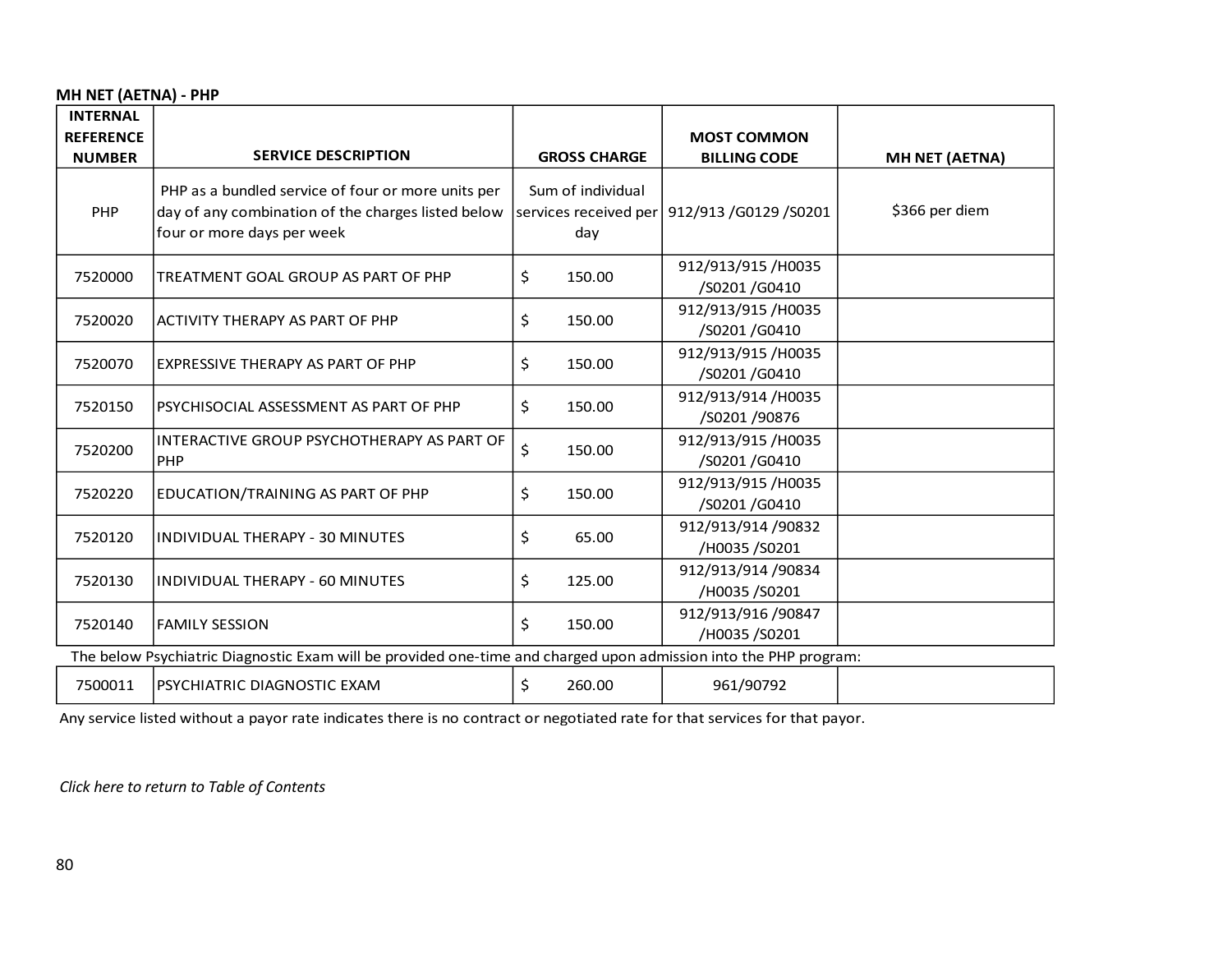## **QUEST BEHAVIORAL HEALTH - INPATIENT**

| <b>INTERNAL</b><br><b>REFERENCE</b><br><b>NUMBER</b> | <b>SERVICE DESCRIPTION</b>                                                                                                                                   |    | <b>GROSS CHARGE</b> | <b>MOST COMMON</b><br><b>BILLING CODE</b> | <b>QUEST BEHAVIORAL HEALTH</b>              |
|------------------------------------------------------|--------------------------------------------------------------------------------------------------------------------------------------------------------------|----|---------------------|-------------------------------------------|---------------------------------------------|
| 1000010                                              | <b>INPATIENT PSYCH ROOM &amp; BOARD</b>                                                                                                                      |    | \$1400 per diem     | 124                                       | \$868.73 per diem                           |
|                                                      | One or both of the below Psychiatric Eval or Exam services may be provided and charged upon admission:                                                       |    |                     |                                           |                                             |
| 7500011                                              | PSYCHIATRIC DIAG EXAM                                                                                                                                        | \$ | 260.00              | 961/90792                                 | all inclusive-included with<br>R&B per diem |
| 7500012                                              | PSYCHIATRIC EVAL W/MEDICAL SERVICES                                                                                                                          | \$ | 260.00              | 961/90792                                 | all inclusive-included with<br>R&B per diem |
|                                                      | One of the below Initial Hospital Care services (as determined by physician) will be provided and charged upon admission                                     |    |                     |                                           |                                             |
| 7500075                                              | <b>INIT HOSP CARE -30</b>                                                                                                                                    | \$ | 200.00              | 961/99221                                 | all inclusive-included with<br>R&B per diem |
| 7500076                                              | <b>INIT HOSP CARE - 50</b>                                                                                                                                   | \$ | 250.00              | 961/99222                                 | all inclusive-included with<br>R&B per diem |
| 7500077                                              | IINIT HOSP CARE - 70                                                                                                                                         | Ś. | 300.00              | 961/99223                                 | all inclusive-included with<br>R&B per diem |
|                                                      | One of the below services will be provided and billed daily from the second day of admission through<br>discharges as determined by the providing physician: |    |                     |                                           |                                             |
| 7500050                                              | SUBSEQUENT HOSP CARE 15-24 MINUTES                                                                                                                           | \$ | 100.00              | 961/99231                                 | all inclusive-included with<br>R&B per diem |
| 7500060                                              | SUBSEQUENT HOSP CARE 25-34 MINUTES                                                                                                                           | \$ | 150.00              | 961/99232                                 | all inclusive-included with<br>R&B per diem |
| 7500070                                              | <b>SUBSEQUENT HOSP CARE 35+ MINUTES</b>                                                                                                                      | Ś. | 200.00              | 961/99232                                 | all inclusive-included with<br>R&B per diem |
|                                                      | One of the below services will be provided and charged upon inpatient discharge                                                                              |    |                     |                                           |                                             |
| 7500020                                              | DISCHARGE VISIT 30 MIN OR LESS                                                                                                                               | \$ | 150.00              | 961/99238                                 | all inclusive-included with<br>R&B per diem |
| 7500030                                              | DISCHARGE VISIT 31+ MINUTES                                                                                                                                  | \$ | 250.00              | 961/99239                                 | all inclusive-included with<br>R&B per diem |

Any service listed without a payor rate indicates there is no contract or negotiated rate for that services for that payor.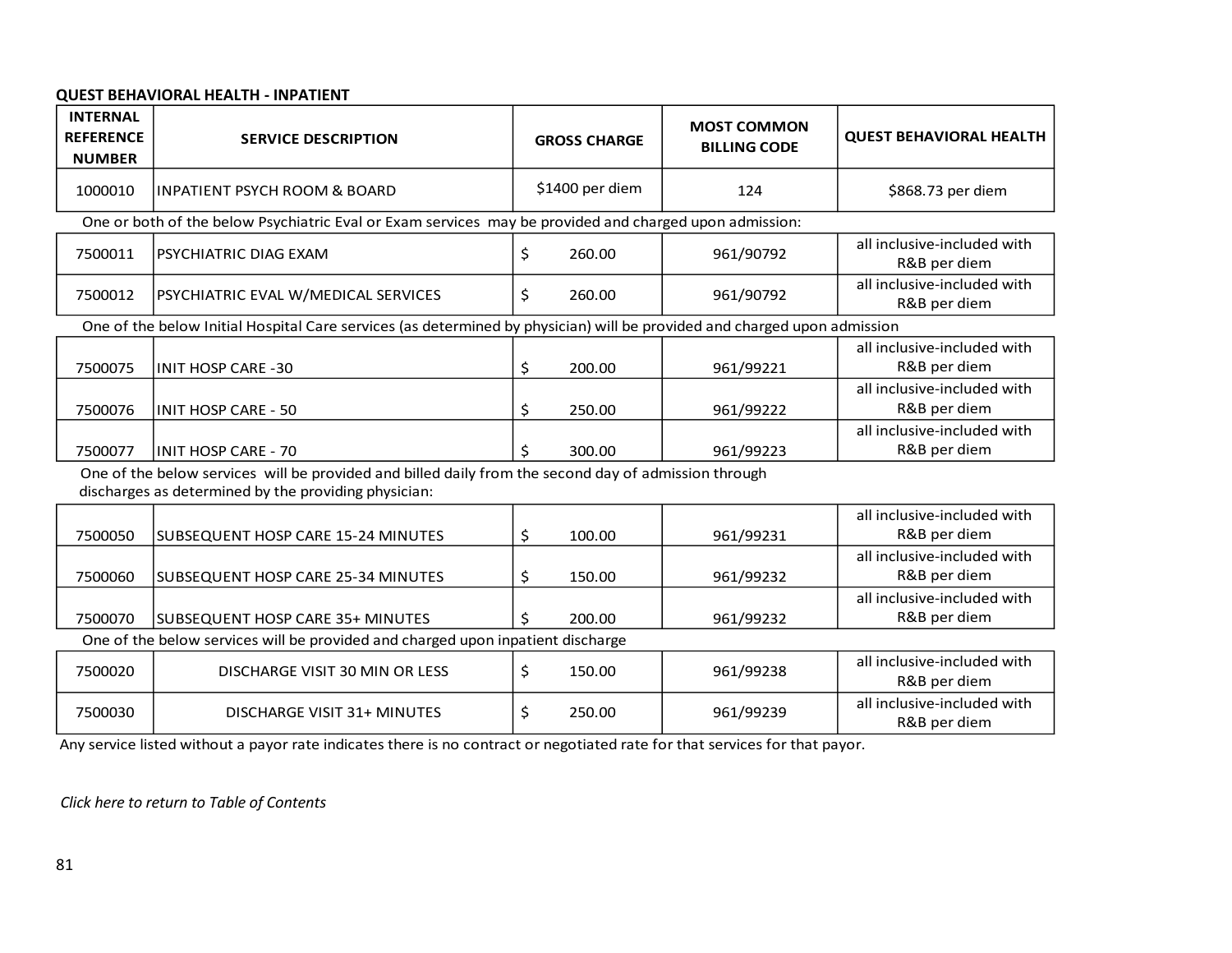# **QUEST BEHAVIORAL HEALTH - PHP**

| <b>INTERNAL</b><br><b>REFERENCE</b> |                                                                                                                                        |                                                   | <b>MOST COMMON</b>                  |                                             |
|-------------------------------------|----------------------------------------------------------------------------------------------------------------------------------------|---------------------------------------------------|-------------------------------------|---------------------------------------------|
| <b>NUMBER</b>                       | <b>SERVICE DESCRIPTION</b>                                                                                                             | <b>GROSS CHARGE</b>                               | <b>BILLING CODE</b>                 | <b>QUEST BEHAVIORAL HEALTH</b>              |
| PHP                                 | PHP as a bundled service of four or more units per<br>day of any combination of the charges listed below<br>four or more days per week | Sum of individual<br>services received per<br>day | 912/913 /G0129 /S0201               | \$291.11 per diem                           |
| 7520000                             | TREATMENT GOAL GROUP AS PART OF PHP                                                                                                    | \$<br>150.00                                      | 912/913/915/H0035<br>/S0201/G0410   |                                             |
| 7520020                             | ACTIVITY THERAPY AS PART OF PHP                                                                                                        | \$<br>150.00                                      | 912/913/915/H0035<br>/S0201/G0410   |                                             |
| 7520070                             | <b>EXPRESSIVE THERAPY AS PART OF PHP</b>                                                                                               | 150.00<br>\$                                      | 912/913/915/H0035<br>/S0201/G0410   |                                             |
| 7520150                             | PSYCHISOCIAL ASSESSMENT AS PART OF PHP                                                                                                 | \$<br>150.00                                      | 912/913/914 /H0035<br>/S0201 /90876 |                                             |
| 7520200                             | INTERACTIVE GROUP PSYCHOTHERAPY AS PART OF<br><b>PHP</b>                                                                               | \$<br>150.00                                      | 912/913/915/H0035<br>/S0201/G0410   |                                             |
| 7520220                             | EDUCATION/TRAINING AS PART OF PHP                                                                                                      | 150.00<br>\$                                      | 912/913/915 /H0035<br>/S0201/G0410  |                                             |
| 7520120                             | INDIVIDUAL THERAPY - 30 MINUTES                                                                                                        | 65.00<br>\$                                       | 912/913/914 /90832<br>/H0035 /S0201 |                                             |
| 7520130                             | INDIVIDUAL THERAPY - 60 MINUTES                                                                                                        | \$<br>125.00                                      | 912/913/914 /90834<br>/H0035 /S0201 |                                             |
| 7520140                             | <b>FAMILY SESSION</b>                                                                                                                  | \$<br>150.00                                      | 912/913/916 /90847<br>/H0035 /S0201 |                                             |
|                                     | The below Psychiatric Diagnostic Exam will be provided one-time and charged upon admission into the PHP program:                       |                                                   |                                     |                                             |
| 7500011                             | PSYCHIATRIC DIAGNOSTIC EXAM                                                                                                            | \$<br>260.00                                      | 961/90792                           | all inclusive-included with PHP<br>per diem |

Any service listed without a payor rate indicates there is no contract or negotiated rate for that services for that payor.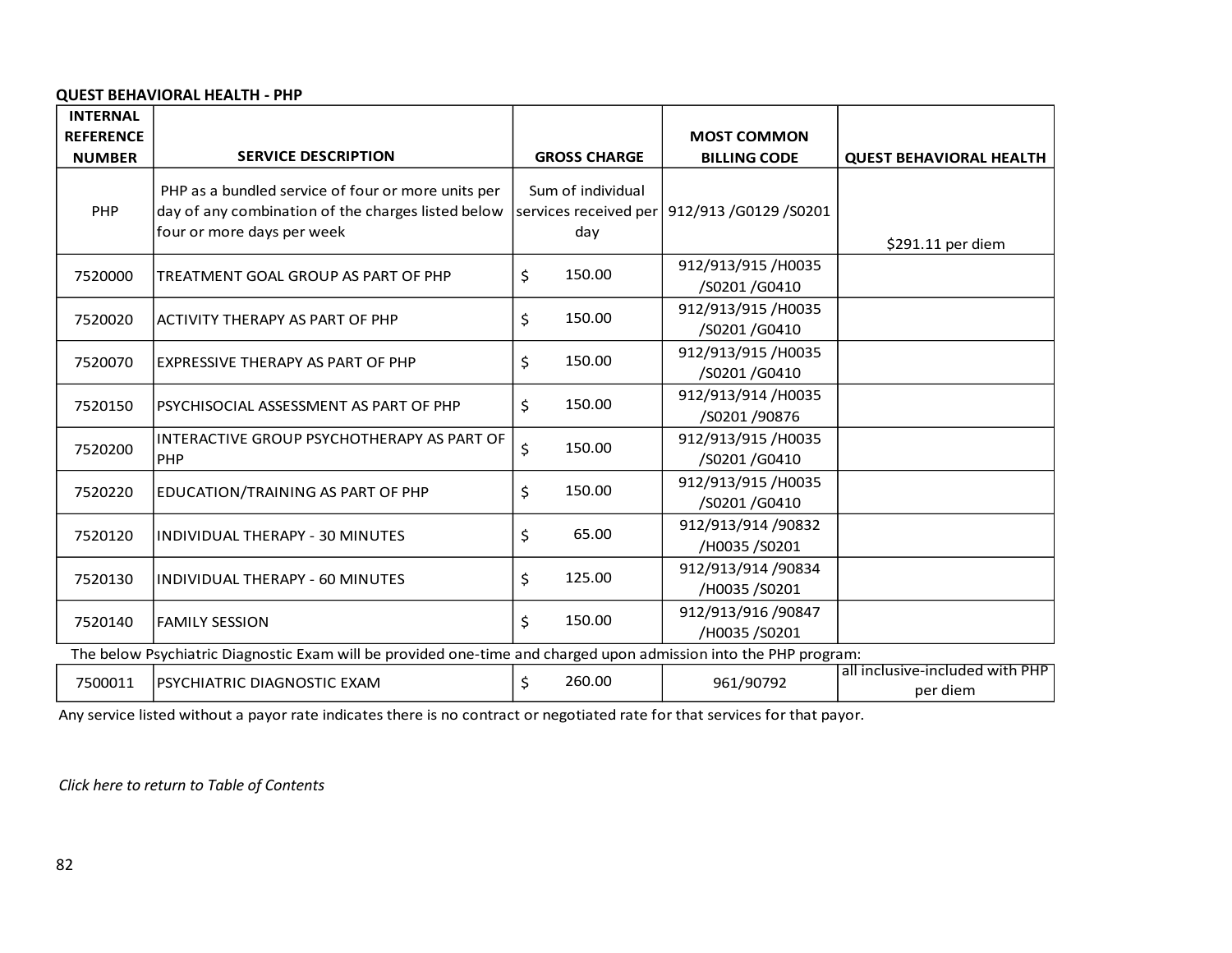# **AETNA - INPATIENT**

| <b>INTERNAL</b><br><b>REFERENCE</b><br><b>NUMBER</b> | <b>SERVICE DESCRIPTION</b>                                                                                               | <b>GROSS CHARGE</b> | <b>MOST COMMON</b><br><b>BILLING CODE</b> | <b>AETNA</b>    |
|------------------------------------------------------|--------------------------------------------------------------------------------------------------------------------------|---------------------|-------------------------------------------|-----------------|
| 1000010                                              | <b>INPATIENT PSYCH ROOM &amp; BOARD</b>                                                                                  | \$1400 per diem     | 124                                       | \$1040 per diem |
|                                                      | One or both of the below Psychiatric Eval or Exam services may be provided and charged upon admission:                   |                     |                                           |                 |
| 7500011                                              | PSYCHIATRIC DIAG EXAM                                                                                                    | \$<br>260.00        | 961/90792                                 |                 |
| 7500012                                              | PSYCHIATRIC EVAL W/MEDICAL SERVICES                                                                                      | \$<br>260.00        | 961/90792                                 |                 |
|                                                      | One of the below Initial Hospital Care services (as determined by physician) will be provided and charged upon admission |                     |                                           |                 |
| 7500075                                              | <b>INIT HOSP CARE -30</b>                                                                                                | \$<br>200.00        | 961/99221                                 |                 |
| 7500076                                              | <b>INIT HOSP CARE - 50</b>                                                                                               | \$<br>250.00        | 961/99222                                 |                 |
| 7500077                                              | <b>INIT HOSP CARE - 70</b>                                                                                               | 300.00<br>S         | 961/99223                                 |                 |
|                                                      | One of the below services will be provided and billed daily from the second day of admission through                     |                     |                                           |                 |
|                                                      | discharges as determined by the providing physician:                                                                     |                     |                                           |                 |
| 7500050                                              | SUBSEQUENT HOSP CARE 15-24 MINUTES                                                                                       | \$<br>100.00        | 961/99231                                 |                 |
| 7500060                                              | SUBSEQUENT HOSP CARE 25-34 MINUTES                                                                                       | \$<br>150.00        | 961/99232                                 |                 |
| 7500070                                              | <b>SUBSEQUENT HOSP CARE 35+ MINUTES</b>                                                                                  | 200.00              | 961/99232                                 |                 |
|                                                      | One of the below services will be provided and charged upon inpatient discharge                                          |                     |                                           |                 |
| 7500020                                              | <b>DISCHARGE VISIT 30 MIN OR LESS</b>                                                                                    | \$<br>150.00        | 961/99238                                 |                 |
| 7500030                                              | <b>DISCHARGE VISIT 31+ MINUTES</b>                                                                                       | 250.00<br>\$        | 961/99239                                 |                 |

Any service listed without a payor rate indicates there is no contract or negotiated rate for that services for that payor.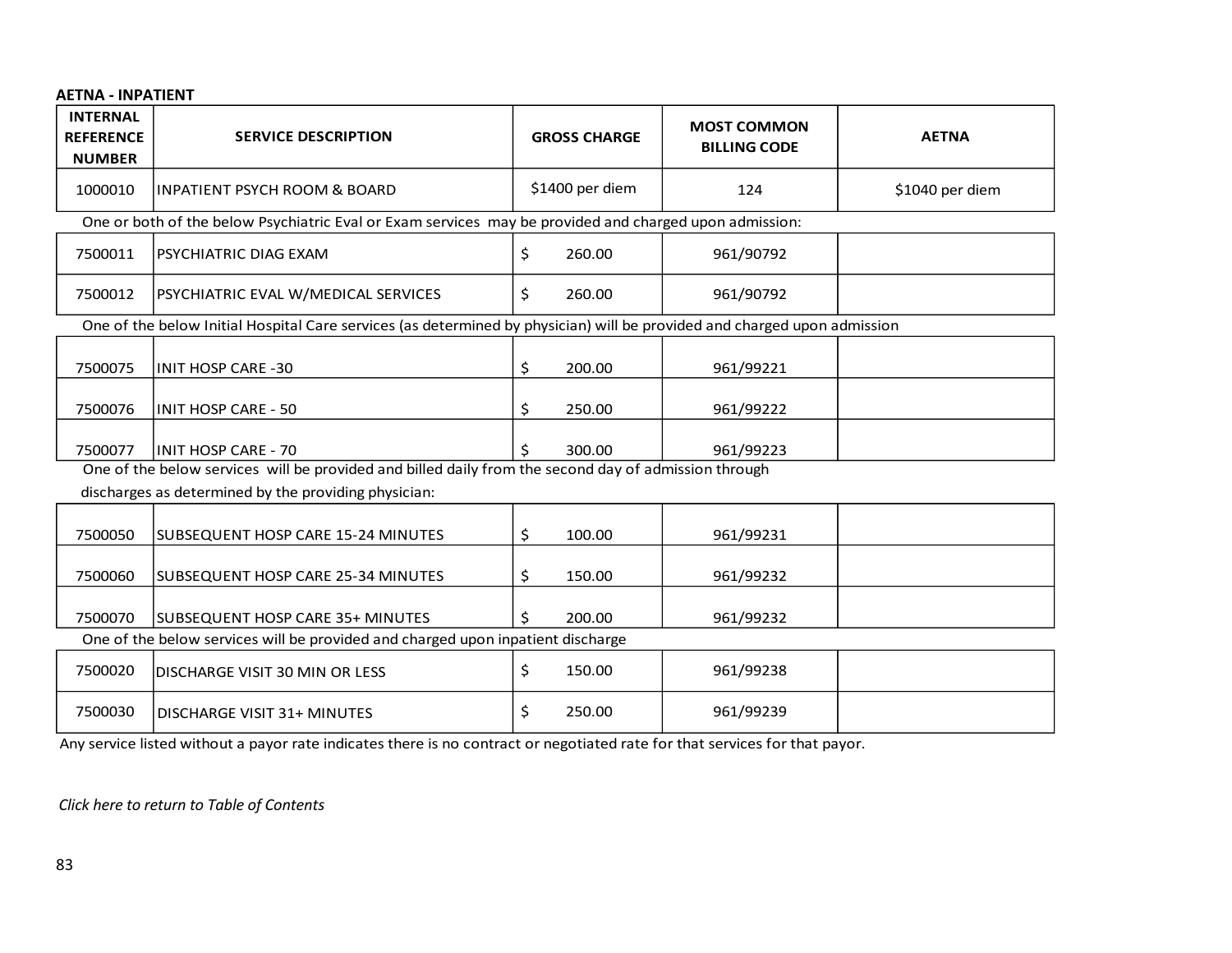| <b>AETNA - PHP</b> |  |
|--------------------|--|
|--------------------|--|

| <b>INTERNAL</b><br><b>REFERENCE</b> |                                                                                                                                        |                                                   | <b>MOST COMMON</b>                  |                |
|-------------------------------------|----------------------------------------------------------------------------------------------------------------------------------------|---------------------------------------------------|-------------------------------------|----------------|
| <b>NUMBER</b>                       | <b>SERVICE DESCRIPTION</b>                                                                                                             | <b>GROSS CHARGE</b>                               | <b>BILLING CODE</b>                 | <b>AETNA</b>   |
| PHP                                 | PHP as a bundled service of four or more units per<br>day of any combination of the charges listed below<br>four or more days per week | Sum of individual<br>services received per<br>day | 912/913 / 60129 / 50201             | \$366 per diem |
| 7520000                             | TREATMENT GOAL GROUP AS PART OF PHP                                                                                                    | \$<br>150.00                                      | 912/913/915/H0035<br>/S0201 /G0410  |                |
| 7520020                             | <b>ACTIVITY THERAPY AS PART OF PHP</b>                                                                                                 | \$<br>150.00                                      | 912/913/915/H0035<br>/S0201 /G0410  |                |
| 7520070                             | <b>EXPRESSIVE THERAPY AS PART OF PHP</b>                                                                                               | \$<br>150.00                                      | 912/913/915/H0035<br>/S0201 /G0410  |                |
| 7520150                             | PSYCHISOCIAL ASSESSMENT AS PART OF PHP                                                                                                 | \$<br>150.00                                      | 912/913/914 /H0035<br>/S0201 /90876 |                |
| 7520200                             | INTERACTIVE GROUP PSYCHOTHERAPY AS PART OF<br>PHP                                                                                      | \$<br>150.00                                      | 912/913/915 /H0035<br>/S0201 /G0410 |                |
| 7520220                             | EDUCATION/TRAINING AS PART OF PHP                                                                                                      | Ś.<br>150.00                                      | 912/913/915/H0035<br>/S0201 /G0410  |                |
| 7520120                             | INDIVIDUAL THERAPY - 30 MINUTES                                                                                                        | \$<br>65.00                                       | 912/913/914 /90832<br>/H0035 /S0201 |                |
| 7520130                             | INDIVIDUAL THERAPY - 60 MINUTES                                                                                                        | \$<br>125.00                                      | 912/913/914 /90834<br>/H0035 /S0201 |                |
| 7520140                             | <b>FAMILY SESSION</b>                                                                                                                  | \$<br>150.00                                      | 912/913/916 /90847<br>/H0035 /S0201 |                |
|                                     | The below Psychiatric Diagnostic Exam will be provided one-time and charged upon admission into the PHP program:                       |                                                   |                                     |                |
| 7500011                             | PSYCHIATRIC DIAGNOSTIC EXAM                                                                                                            | \$<br>260.00                                      | 961/90792                           |                |

Any service listed without a payor rate indicates there is no contract or negotiated rate for that services for that payor.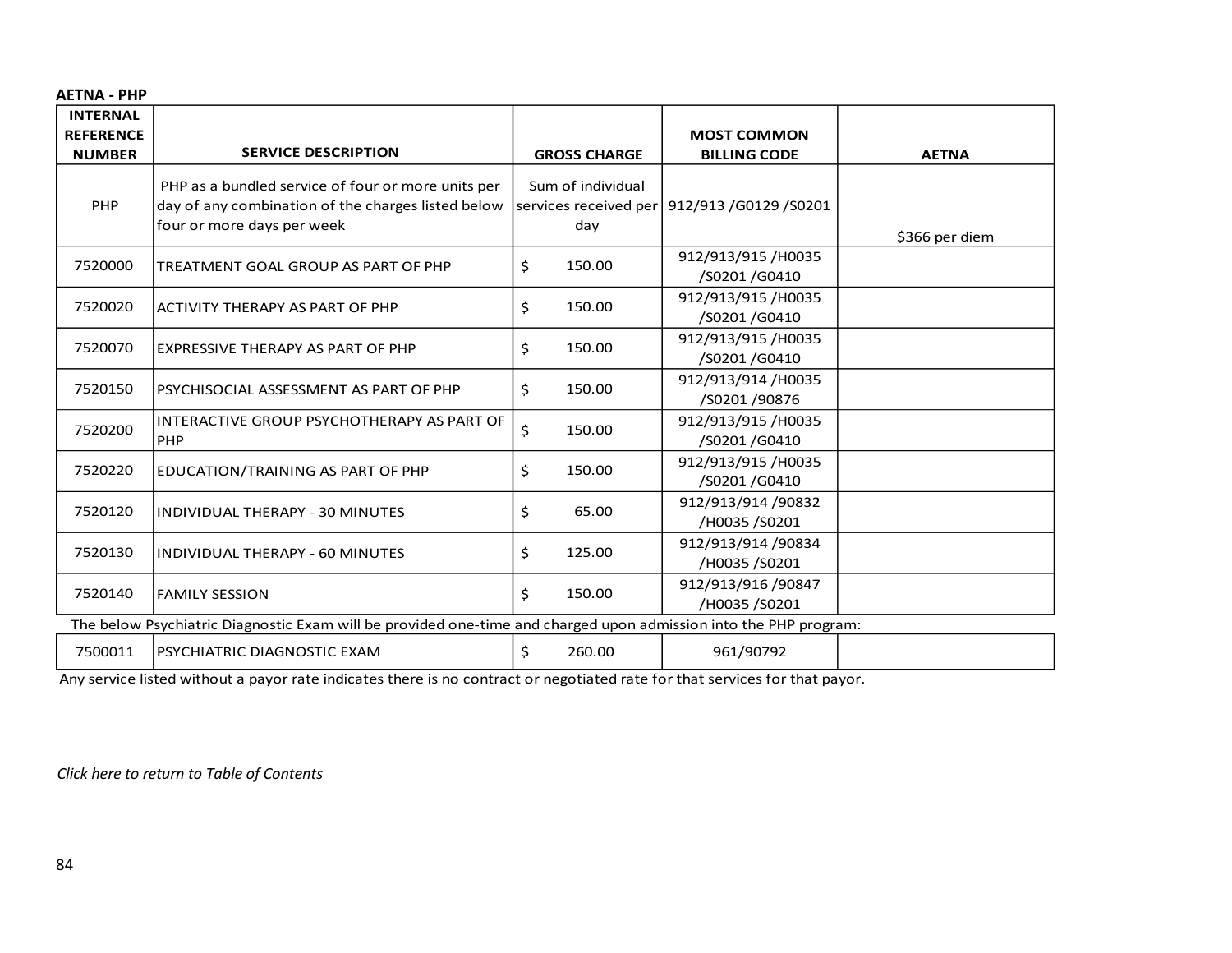# **AMERIHEALTH (MAGELLAN) - INPATIENT**

| <b>INTERNAL</b><br><b>REFERENCE</b><br><b>NUMBER</b>                                                                     | <b>SERVICE DESCRIPTION</b>                                                                                                                                   |    | <b>GROSS CHARGE</b> | <b>MOST COMMON</b><br><b>BILLING CODE</b> | <b>AMERIHEALTH (MAGELLAN)</b> |  |
|--------------------------------------------------------------------------------------------------------------------------|--------------------------------------------------------------------------------------------------------------------------------------------------------------|----|---------------------|-------------------------------------------|-------------------------------|--|
| 1000010                                                                                                                  | <b>INPATIENT PSYCH ROOM &amp; BOARD</b>                                                                                                                      |    | \$1400 per diem     | 124                                       | \$1040 per diem               |  |
|                                                                                                                          | One or both of the below Psychiatric Eval or Exam services may be provided and charged upon admission:                                                       |    |                     |                                           |                               |  |
| 7500011                                                                                                                  | PSYCHIATRIC DIAG EXAM                                                                                                                                        | \$ | 260.00              | 961/90792                                 |                               |  |
| 7500012                                                                                                                  | PSYCHIATRIC EVAL W/MEDICAL SERVICES                                                                                                                          | \$ | 260.00              | 961/90792                                 |                               |  |
| One of the below Initial Hospital Care services (as determined by physician) will be provided and charged upon admission |                                                                                                                                                              |    |                     |                                           |                               |  |
| 7500075                                                                                                                  | <b>INIT HOSP CARE -30</b>                                                                                                                                    | \$ | 200.00              | 961/99221                                 |                               |  |
| 7500076                                                                                                                  | <b>INIT HOSP CARE - 50</b>                                                                                                                                   | \$ | 250.00              | 961/99222                                 |                               |  |
| 7500077                                                                                                                  | <b>INIT HOSP CARE - 70</b>                                                                                                                                   | Ś  | 300.00              | 961/99223                                 |                               |  |
|                                                                                                                          | One of the below services will be provided and billed daily from the second day of admission through<br>discharges as determined by the providing physician: |    |                     |                                           |                               |  |
| 7500050                                                                                                                  | SUBSEQUENT HOSP CARE 15-24 MINUTES                                                                                                                           | \$ | 100.00              | 961/99231                                 |                               |  |
| 7500060                                                                                                                  | SUBSEQUENT HOSP CARE 25-34 MINUTES                                                                                                                           | \$ | 150.00              | 961/99232                                 |                               |  |
| 7500070                                                                                                                  | <b>SUBSEQUENT HOSP CARE 35+ MINUTES</b>                                                                                                                      | Ś. | 200.00              | 961/99232                                 |                               |  |
|                                                                                                                          | One of the below services will be provided and charged upon inpatient discharge                                                                              |    |                     |                                           |                               |  |
| 7500020                                                                                                                  | <b>DISCHARGE VISIT 30 MIN OR LESS</b>                                                                                                                        | \$ | 150.00              | 961/99238                                 |                               |  |
| 7500030                                                                                                                  | <b>DISCHARGE VISIT 31+ MINUTES</b>                                                                                                                           | \$ | 250.00              | 961/99239                                 |                               |  |

Any service listed without a payor rate indicates there is no contract or negotiated rate for that services for that payor.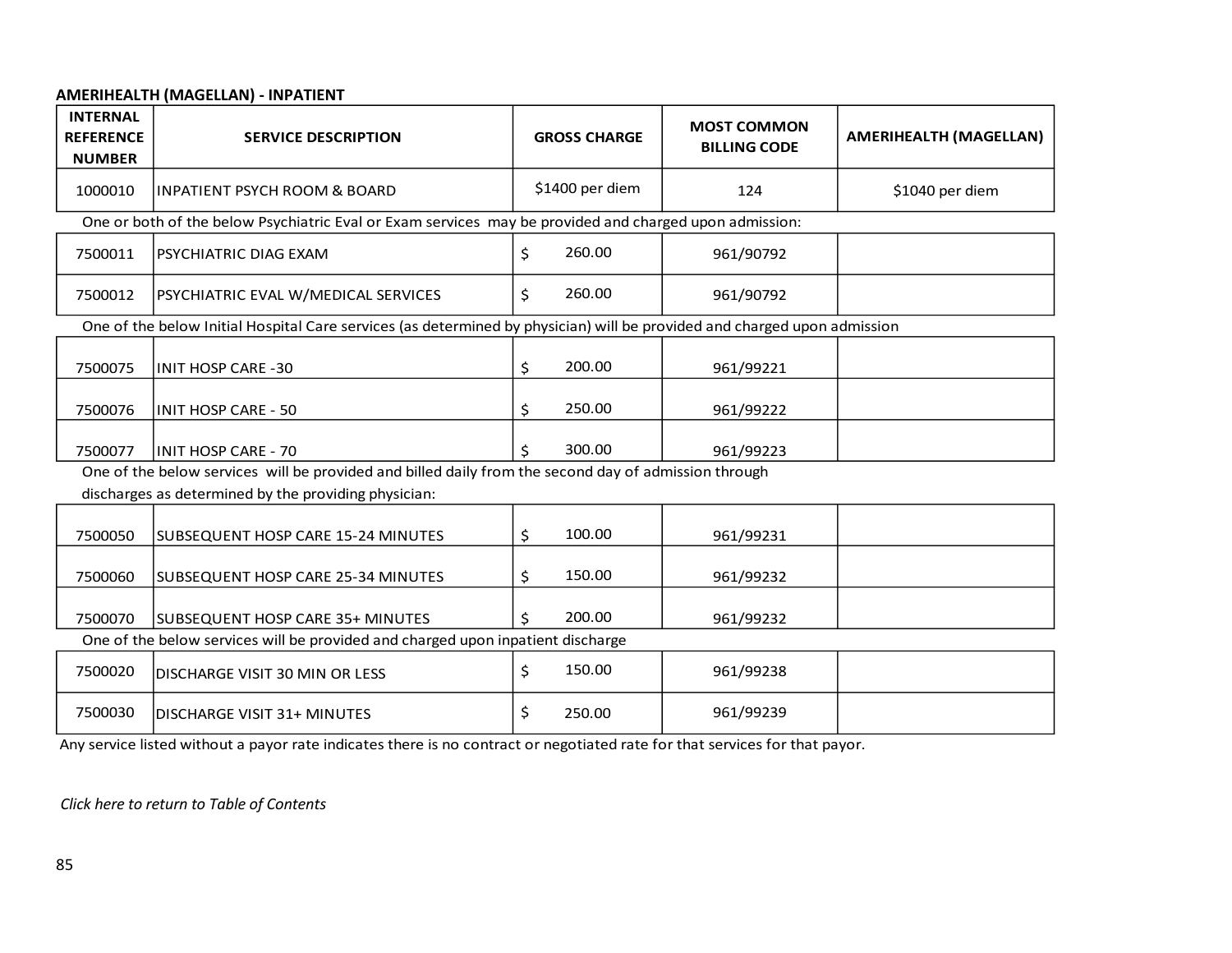# **AMERIHEALTH (MAGELLAN) - PHP**

| <b>INTERNAL</b><br><b>REFERENCE</b> |                                                                                                                                        |                                                   | <b>MOST COMMON</b>                  |                               |
|-------------------------------------|----------------------------------------------------------------------------------------------------------------------------------------|---------------------------------------------------|-------------------------------------|-------------------------------|
| <b>NUMBER</b>                       | <b>SERVICE DESCRIPTION</b>                                                                                                             | <b>GROSS CHARGE</b>                               | <b>BILLING CODE</b>                 | <b>AMERIHEALTH (MAGELLAN)</b> |
| PHP                                 | PHP as a bundled service of four or more units per<br>day of any combination of the charges listed below<br>four or more days per week | Sum of individual<br>services received per<br>day | 912/913 /G0129 /S0201               | \$423 per diem                |
| 7520000                             | TREATMENT GOAL GROUP AS PART OF PHP                                                                                                    | 150.00<br>Ś.                                      | 912/913/915/H0035<br>/S0201 /G0410  |                               |
| 7520020                             | <b>ACTIVITY THERAPY AS PART OF PHP</b>                                                                                                 | \$<br>150.00                                      | 912/913/915/H0035<br>/S0201 /G0410  |                               |
| 7520070                             | EXPRESSIVE THERAPY AS PART OF PHP                                                                                                      | 150.00<br>\$                                      | 912/913/915/H0035<br>/S0201 /G0410  |                               |
| 7520150                             | PSYCHISOCIAL ASSESSMENT AS PART OF PHP                                                                                                 | 150.00<br>Ś.                                      | 912/913/914/H0035<br>/S0201 /90876  |                               |
| 7520200                             | INTERACTIVE GROUP PSYCHOTHERAPY AS PART OF<br><b>PHP</b>                                                                               | \$<br>150.00                                      | 912/913/915/H0035<br>/S0201 /G0410  |                               |
| 7520220                             | EDUCATION/TRAINING AS PART OF PHP                                                                                                      | Ś.<br>150.00                                      | 912/913/915/H0035<br>/S0201 /G0410  |                               |
| 7520120                             | INDIVIDUAL THERAPY - 30 MINUTES                                                                                                        | 65.00<br>\$                                       | 912/913/914 /90832<br>/H0035 /S0201 |                               |
| 7520130                             | INDIVIDUAL THERAPY - 60 MINUTES                                                                                                        | \$<br>125.00                                      | 912/913/914 /90834<br>/H0035 /S0201 |                               |
| 7520140                             | <b>FAMILY SESSION</b>                                                                                                                  | \$<br>150.00                                      | 912/913/916 /90847<br>/H0035 /S0201 |                               |
|                                     | The below Psychiatric Diagnostic Exam will be provided one-time and charged upon admission into the PHP program:                       |                                                   |                                     |                               |
| 7500011                             | PSYCHIATRIC DIAGNOSTIC EXAM                                                                                                            | \$<br>260.00                                      | 961/90792                           |                               |

Any service listed without a payor rate indicates there is no contract or negotiated rate for that services for that payor.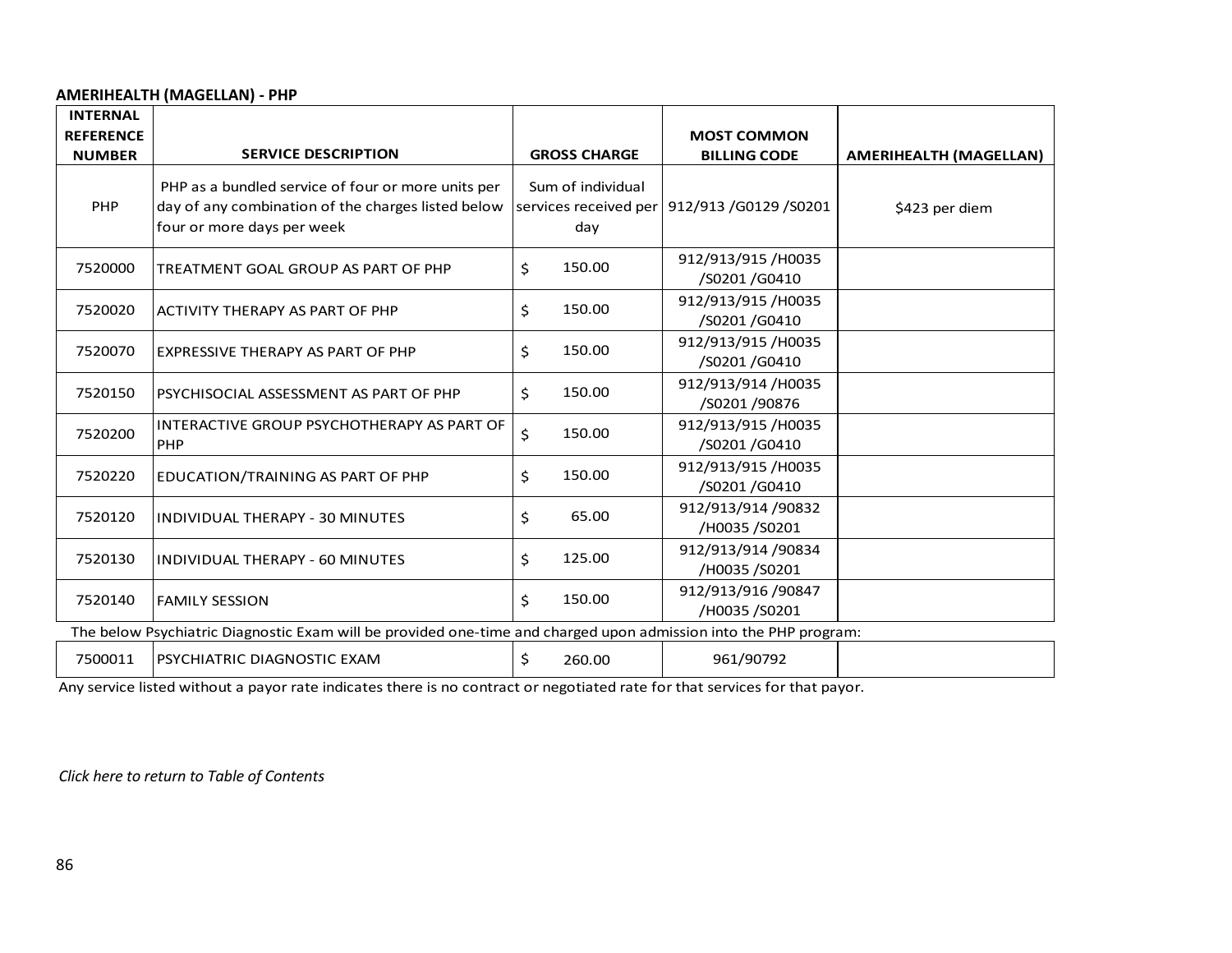## **CIGNA BEHAVIORAL HEALTH - INPATIENT**

| <b>INTERNAL</b><br><b>REFERENCE</b><br><b>NUMBER</b>                                                                     | <b>SERVICE DESCRIPTION</b>                                                                           |              | <b>GROSS CHARGE</b> | <b>MOST COMMON</b><br><b>BILLING CODE</b> | <b>CIGNA BEHAVIORAL HEALTH</b> |  |  |
|--------------------------------------------------------------------------------------------------------------------------|------------------------------------------------------------------------------------------------------|--------------|---------------------|-------------------------------------------|--------------------------------|--|--|
| 1000010                                                                                                                  | <b>INPATIENT PSYCH ROOM &amp; BOARD</b>                                                              |              | \$1400 per diem     | 124                                       | \$859 per diem                 |  |  |
| One or both of the below Psychiatric Eval or Exam services may be provided and charged upon admission:                   |                                                                                                      |              |                     |                                           |                                |  |  |
| 7500011                                                                                                                  | <b>PSYCHIATRIC DIAG EXAM</b>                                                                         | \$           | 260.00              | 961/90792                                 |                                |  |  |
| 7500012                                                                                                                  | PSYCHIATRIC EVAL W/MEDICAL SERVICES                                                                  | Ś.           | 260.00              | 961/90792                                 |                                |  |  |
| One of the below Initial Hospital Care services (as determined by physician) will be provided and charged upon admission |                                                                                                      |              |                     |                                           |                                |  |  |
| 7500075                                                                                                                  | <b>INIT HOSP CARE -30</b>                                                                            | \$           | 200.00              | 961/99221                                 |                                |  |  |
| 7500076                                                                                                                  | <b>INIT HOSP CARE - 50</b>                                                                           | \$           | 250.00              | 961/99222                                 |                                |  |  |
| 7500077                                                                                                                  | <b>INIT HOSP CARE - 70</b>                                                                           |              | 300.00              | 961/99223                                 |                                |  |  |
|                                                                                                                          | One of the below services will be provided and billed daily from the second day of admission through |              |                     |                                           |                                |  |  |
|                                                                                                                          | discharges as determined by the providing physician:                                                 |              |                     |                                           |                                |  |  |
| 7500050                                                                                                                  | SUBSEQUENT HOSP CARE 15-24 MINUTES                                                                   | \$           | 100.00              | 961/99231                                 |                                |  |  |
| 7500060                                                                                                                  | SUBSEQUENT HOSP CARE 25-34 MINUTES                                                                   | \$           | 150.00              | 961/99232                                 |                                |  |  |
| 7500070                                                                                                                  | <b>SUBSEQUENT HOSP CARE 35+ MINUTES</b>                                                              | $\mathsf{S}$ | 200.00              | 961/99232                                 |                                |  |  |
|                                                                                                                          | One of the below services will be provided and charged upon inpatient discharge                      |              |                     |                                           |                                |  |  |
| 7500020                                                                                                                  | DISCHARGE VISIT 30 MIN OR LESS                                                                       | \$           | 150.00              | 961/99238                                 |                                |  |  |
| 7500030                                                                                                                  | DISCHARGE VISIT 31+ MINUTES                                                                          | Ś.           | 250.00              | 961/99239                                 |                                |  |  |

Any service listed without a payor rate indicates there is no contract or negotiated rate for that services for that payor.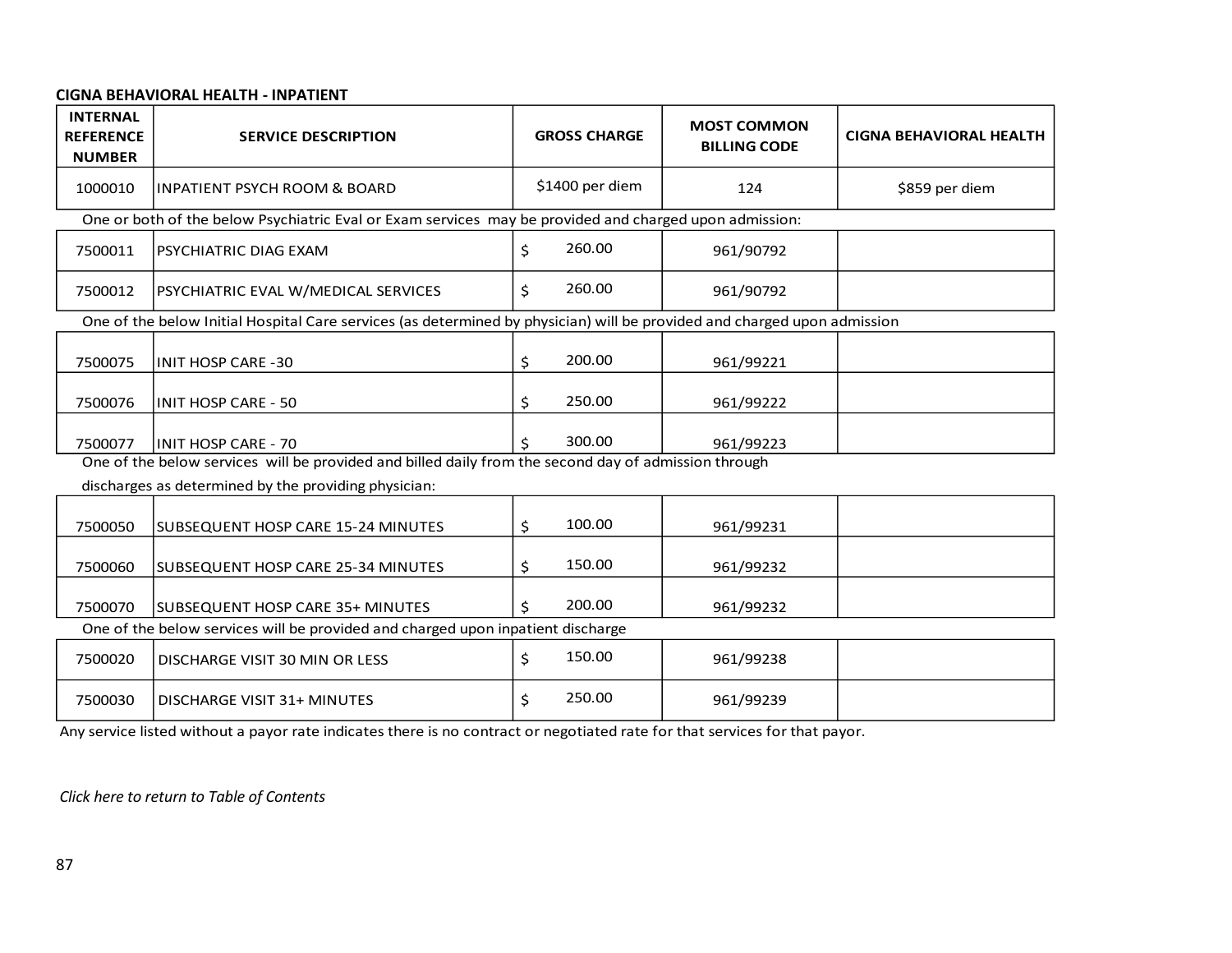#### **CIGNA BEHAVIORAL HEALTH - PHP**

| <b>INTERNAL</b><br><b>REFERENCE</b> |                                                                                                                                        |                                                   | <b>MOST COMMON</b>                  |                                |
|-------------------------------------|----------------------------------------------------------------------------------------------------------------------------------------|---------------------------------------------------|-------------------------------------|--------------------------------|
| <b>NUMBER</b>                       | <b>SERVICE DESCRIPTION</b>                                                                                                             | <b>GROSS CHARGE</b>                               | <b>BILLING CODE</b>                 | <b>CIGNA BEHAVIORAL HEALTH</b> |
| PHP                                 | PHP as a bundled service of four or more units per<br>day of any combination of the charges listed below<br>four or more days per week | Sum of individual<br>services received per<br>day | 912/913 /G0129 /S0201               | \$324 per diem                 |
| 7520000                             | TREATMENT GOAL GROUP AS PART OF PHP                                                                                                    | Ś.<br>150.00                                      | 912/913/915/H0035<br>/S0201 /G0410  |                                |
| 7520020                             | <b>ACTIVITY THERAPY AS PART OF PHP</b>                                                                                                 | \$<br>150.00                                      | 912/913/915/H0035<br>/S0201 /G0410  |                                |
| 7520070                             | <b>EXPRESSIVE THERAPY AS PART OF PHP</b>                                                                                               | \$<br>150.00                                      | 912/913/915/H0035<br>/S0201/G0410   |                                |
| 7520150                             | PSYCHISOCIAL ASSESSMENT AS PART OF PHP                                                                                                 | \$<br>150.00                                      | 912/913/914 /H0035<br>/S0201 /90876 |                                |
| 7520200                             | INTERACTIVE GROUP PSYCHOTHERAPY AS PART OF<br>PHP                                                                                      | \$<br>150.00                                      | 912/913/915 /H0035<br>/S0201 /G0410 |                                |
| 7520220                             | EDUCATION/TRAINING AS PART OF PHP                                                                                                      | \$<br>150.00                                      | 912/913/915/H0035<br>/S0201 /G0410  |                                |
| 7520120                             | INDIVIDUAL THERAPY - 30 MINUTES                                                                                                        | \$<br>65.00                                       | 912/913/914 /90832<br>/H0035 /S0201 |                                |
| 7520130                             | INDIVIDUAL THERAPY - 60 MINUTES                                                                                                        | \$<br>125.00                                      | 912/913/914 /90834<br>/H0035 /S0201 |                                |
| 7520140                             | <b>FAMILY SESSION</b>                                                                                                                  | \$<br>150.00                                      | 912/913/916 /90847<br>/H0035 /S0201 |                                |
|                                     | The below Psychiatric Diagnostic Exam will be provided one-time and charged upon admission into the PHP program:                       |                                                   |                                     |                                |
| 7500011                             | PSYCHIATRIC DIAGNOSTIC EXAM                                                                                                            | \$<br>260.00                                      | 961/90792                           |                                |

Any service listed without a payor rate indicates there is no contract or negotiated rate for that services for that payor.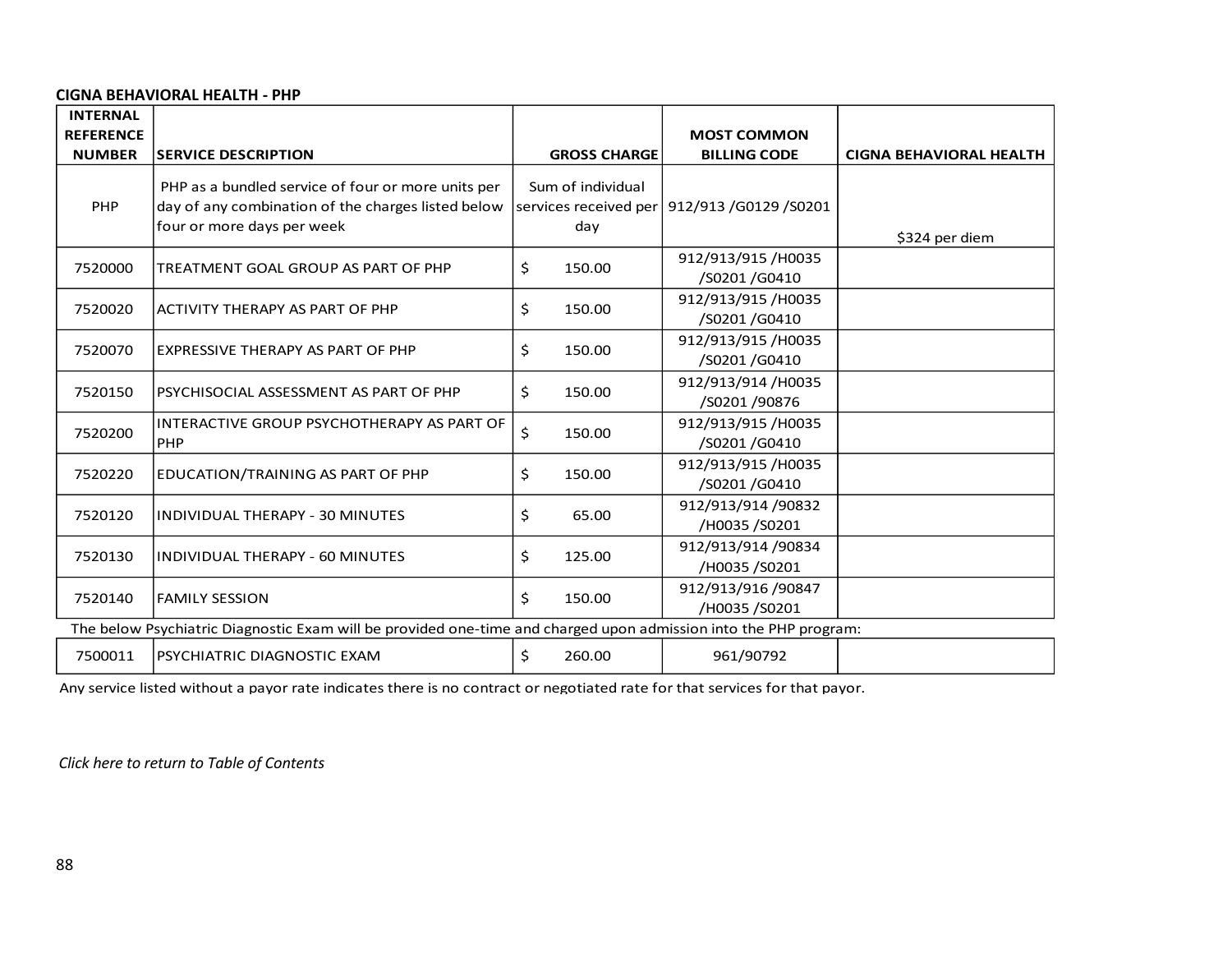## **UPMC HEALTH PLAN - INPATIENT**

| <b>INTERNAL</b><br><b>REFERENCE</b><br><b>NUMBER</b>                                                                        | <b>SERVICE DESCRIPTION</b>                                                                                                                                   |    | <b>GROSS CHARGE</b> | <b>MOST COMMON</b><br><b>BILLING CODE</b> | <b>UPMC HEALTH PLAN</b>                     |  |  |
|-----------------------------------------------------------------------------------------------------------------------------|--------------------------------------------------------------------------------------------------------------------------------------------------------------|----|---------------------|-------------------------------------------|---------------------------------------------|--|--|
| 1000010                                                                                                                     | <b>INPATIENT PSYCH ROOM &amp; BOARD</b>                                                                                                                      |    | \$1400 per diem     | 124                                       | \$910 per diem                              |  |  |
| One or both of the below Psychiatric Eval or Exam services may be provided and charged upon admission:                      |                                                                                                                                                              |    |                     |                                           |                                             |  |  |
| 7500011                                                                                                                     | PSYCHIATRIC DIAG EXAM                                                                                                                                        | \$ | 260.00              | 961/90792                                 | all inclusive-included with<br>R&B per diem |  |  |
| 7500012                                                                                                                     | PSYCHIATRIC EVAL W/MEDICAL SERVICES                                                                                                                          | \$ | 260.00              | 961/90792                                 | all inclusive-included with<br>R&B per diem |  |  |
| One of the below Initial Hospital Care services (as determined by physician) will be provided and charged upon admission    |                                                                                                                                                              |    |                     |                                           |                                             |  |  |
| 7500075                                                                                                                     | <b>INIT HOSP CARE -30</b>                                                                                                                                    | \$ | 200.00              | 961/99221                                 | all inclusive-included with<br>R&B per diem |  |  |
| 7500076                                                                                                                     | <b>INIT HOSP CARE - 50</b>                                                                                                                                   | \$ | 250.00              | 961/99222                                 | all inclusive-included with<br>R&B per diem |  |  |
| 7500077                                                                                                                     | <b>INIT HOSP CARE - 70</b>                                                                                                                                   | Ś  | 300.00              | 961/99223                                 | all inclusive-included with<br>R&B per diem |  |  |
|                                                                                                                             | One of the below services will be provided and billed daily from the second day of admission through<br>discharges as determined by the providing physician: |    |                     |                                           |                                             |  |  |
| 7500050                                                                                                                     | SUBSEQUENT HOSP CARE 15-24 MINUTES                                                                                                                           | \$ | 100.00              | 961/99231                                 | all inclusive-included with<br>R&B per diem |  |  |
| 7500060                                                                                                                     | SUBSEQUENT HOSP CARE 25-34 MINUTES                                                                                                                           | \$ | 150.00              | 961/99232                                 | all inclusive-included with<br>R&B per diem |  |  |
| 7500070                                                                                                                     | <b>SUBSEQUENT HOSP CARE 35+ MINUTES</b>                                                                                                                      | Ś. | 200.00              | 961/99232                                 | all inclusive-included with<br>R&B per diem |  |  |
|                                                                                                                             | One of the below services will be provided and charged upon inpatient discharge                                                                              |    |                     |                                           |                                             |  |  |
| 7500020                                                                                                                     | DISCHARGE VISIT 30 MIN OR LESS                                                                                                                               | \$ | 150.00              | 961/99238                                 | all inclusive-included with<br>R&B per diem |  |  |
| 7500030                                                                                                                     | DISCHARGE VISIT 31+ MINUTES                                                                                                                                  | \$ | 250.00              | 961/99239                                 | all inclusive-included with<br>R&B per diem |  |  |
| Any service listed without a payor rate indicates there is no contract or negotiated rate for that services for that payor. |                                                                                                                                                              |    |                     |                                           |                                             |  |  |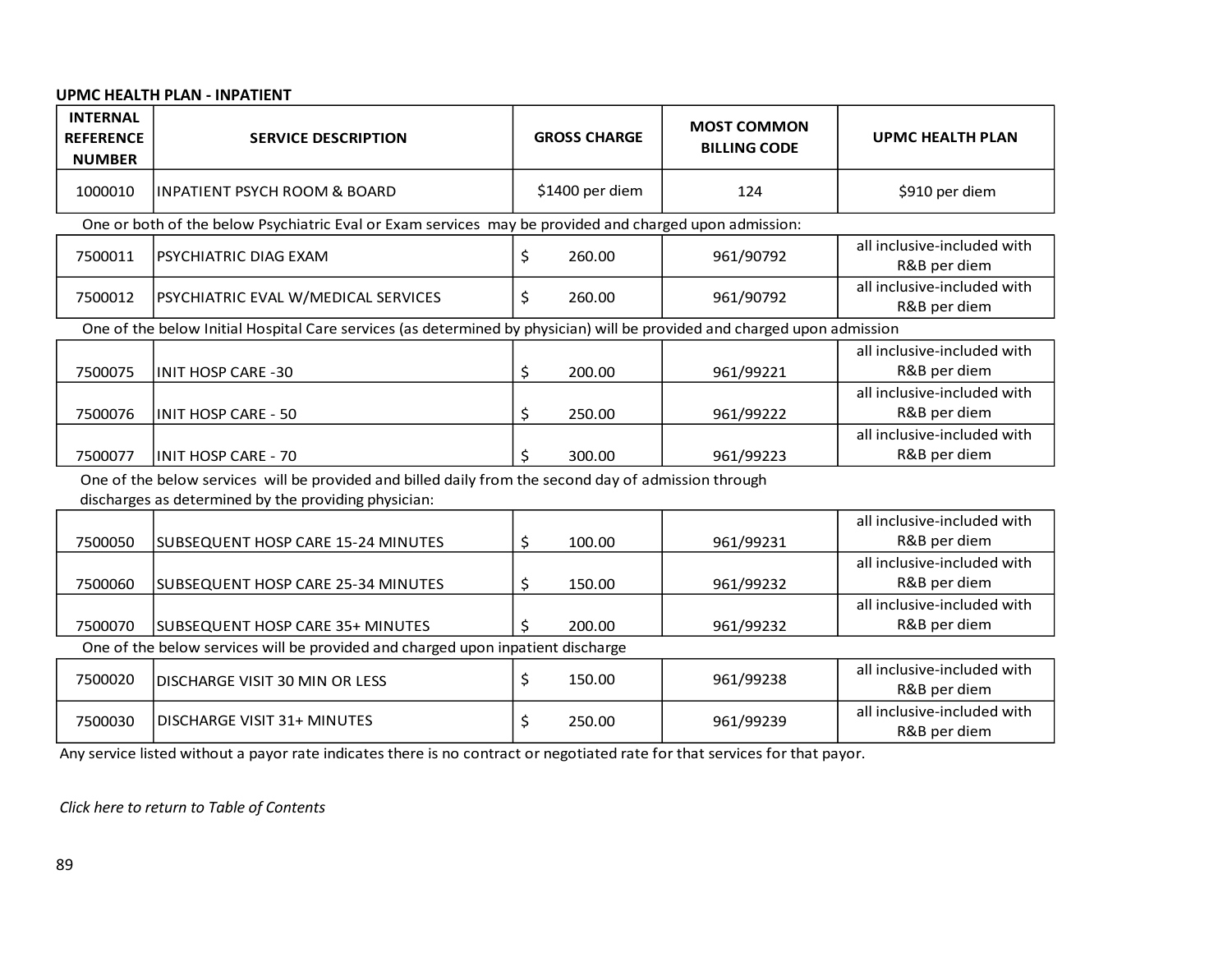#### **UPMC HEALTH PLAN - PHP**

| <b>INTERNAL</b><br><b>REFERENCE</b><br><b>NUMBER</b> | <b>SERVICE DESCRIPTION</b>                                                                                                             | <b>GROSS CHARGE</b>                               | <b>MOST COMMON</b><br><b>BILLING CODE</b> | <b>UPMC HEALTH PLAN</b>                     |
|------------------------------------------------------|----------------------------------------------------------------------------------------------------------------------------------------|---------------------------------------------------|-------------------------------------------|---------------------------------------------|
| PHP                                                  | PHP as a bundled service of four or more units per<br>day of any combination of the charges listed below<br>four or more days per week | Sum of individual<br>services received per<br>day | 912/913 /G0129 /S0201                     | \$110.00 per half day                       |
| 7520000                                              | TREATMENT GOAL GROUP AS PART OF PHP                                                                                                    | \$<br>150.00                                      | 912/913/915/H0035<br>/S0201 /G0410        |                                             |
| 7520020                                              | <b>ACTIVITY THERAPY AS PART OF PHP</b>                                                                                                 | \$<br>150.00                                      | 912/913/915/H0035<br>/S0201/G0410         |                                             |
| 7520070                                              | EXPRESSIVE THERAPY AS PART OF PHP                                                                                                      | \$<br>150.00                                      | 912/913/915/H0035<br>/S0201/G0410         |                                             |
| 7520150                                              | PSYCHISOCIAL ASSESSMENT AS PART OF PHP                                                                                                 | \$<br>150.00                                      | 912/913/914 /H0035<br>/S0201 /90876       |                                             |
| 7520200                                              | INTERACTIVE GROUP PSYCHOTHERAPY AS PART OF<br><b>PHP</b>                                                                               | \$<br>150.00                                      | 912/913/915/H0035<br>/S0201 /G0410        |                                             |
| 7520220                                              | EDUCATION/TRAINING AS PART OF PHP                                                                                                      | \$<br>150.00                                      | 912/913/915/H0035<br>/S0201/G0410         |                                             |
| 7520120                                              | INDIVIDUAL THERAPY - 30 MINUTES                                                                                                        | \$<br>65.00                                       | 912/913/914 /90832<br>/H0035 /S0201       |                                             |
| 7520130                                              | INDIVIDUAL THERAPY - 60 MINUTES                                                                                                        | \$<br>125.00                                      | 912/913/914 /90834<br>/H0035 /S0201       |                                             |
| 7520140                                              | <b>FAMILY SESSION</b>                                                                                                                  | \$<br>150.00                                      | 912/913/916 /90847<br>/H0035 /S0201       |                                             |
|                                                      | The below Psychiatric Diagnostic Exam will be provided one-time and charged upon admission into the PHP program:                       |                                                   |                                           |                                             |
| 7500011                                              | PSYCHIATRIC DIAGNOSTIC EXAM                                                                                                            | 260.00<br>\$                                      | 961/90792                                 | all inclusive-included with PHP<br>per diem |

Any service listed without a payor rate indicates there is no contract or negotiated rate for that services for that payor.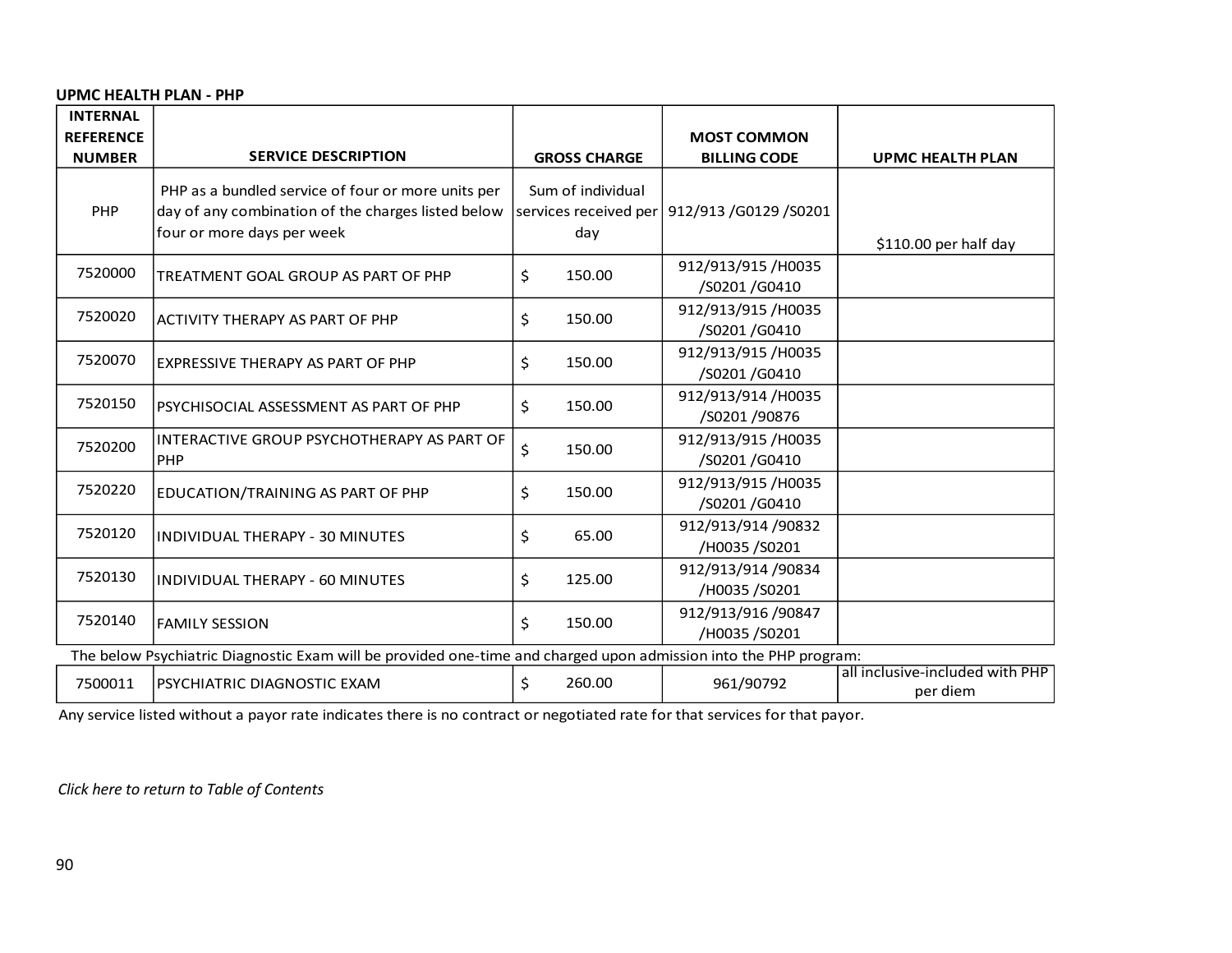## **MAGELLAN PERSONAL CHOICE - INPATIENT**

| <b>INTERNAL</b><br><b>REFERENCE</b><br><b>NUMBER</b>                                                                     | <b>SERVICE DESCRIPTION</b>                                                                                                                                   |    | <b>GROSS CHARGE</b> | <b>MOST COMMON</b><br><b>BILLING CODE</b> | <b>MAGELLAN PERSONAL</b><br><b>CHOICE</b> |  |
|--------------------------------------------------------------------------------------------------------------------------|--------------------------------------------------------------------------------------------------------------------------------------------------------------|----|---------------------|-------------------------------------------|-------------------------------------------|--|
| 1000010                                                                                                                  | <b>INPATIENT PSYCH ROOM &amp; BOARD</b>                                                                                                                      |    | \$1400 per diem     | 124                                       | \$1040 per diem                           |  |
| One or both of the below Psychiatric Eval or Exam services may be provided and charged upon admission:                   |                                                                                                                                                              |    |                     |                                           |                                           |  |
| 7500011                                                                                                                  | PSYCHIATRIC DIAG EXAM                                                                                                                                        | \$ | 260.00              | 961/90792                                 |                                           |  |
| 7500012                                                                                                                  | PSYCHIATRIC EVAL W/MEDICAL SERVICES                                                                                                                          | \$ | 260.00              | 961/90792                                 |                                           |  |
| One of the below Initial Hospital Care services (as determined by physician) will be provided and charged upon admission |                                                                                                                                                              |    |                     |                                           |                                           |  |
| 7500075                                                                                                                  | <b>INIT HOSP CARE -30</b>                                                                                                                                    | \$ | 200.00              | 961/99221                                 |                                           |  |
| 7500076                                                                                                                  | <b>INIT HOSP CARE - 50</b>                                                                                                                                   | \$ | 250.00              | 961/99222                                 |                                           |  |
| 7500077                                                                                                                  | <b>INIT HOSP CARE - 70</b>                                                                                                                                   | Ŝ. | 300.00              | 961/99223                                 |                                           |  |
|                                                                                                                          | One of the below services will be provided and billed daily from the second day of admission through<br>discharges as determined by the providing physician: |    |                     |                                           |                                           |  |
| 7500050                                                                                                                  | SUBSEQUENT HOSP CARE 15-24 MINUTES                                                                                                                           | \$ | 100.00              | 961/99231                                 |                                           |  |
| 7500060                                                                                                                  | SUBSEQUENT HOSP CARE 25-34 MINUTES                                                                                                                           | \$ | 150.00              | 961/99232                                 |                                           |  |
| 7500070                                                                                                                  | SUBSEQUENT HOSP CARE 35+ MINUTES                                                                                                                             | Ŝ. | 200.00              | 961/99232                                 |                                           |  |
|                                                                                                                          | One of the below services will be provided and charged upon inpatient discharge                                                                              |    |                     |                                           |                                           |  |
| 7500020                                                                                                                  | DISCHARGE VISIT 30 MIN OR LESS                                                                                                                               | \$ | 150.00              | 961/99238                                 |                                           |  |
| 7500030                                                                                                                  | DISCHARGE VISIT 31+ MINUTES                                                                                                                                  | \$ | 250.00              | 961/99239                                 |                                           |  |

Any service listed without a payor rate indicates there is no contract or negotiated rate for that services for that payor.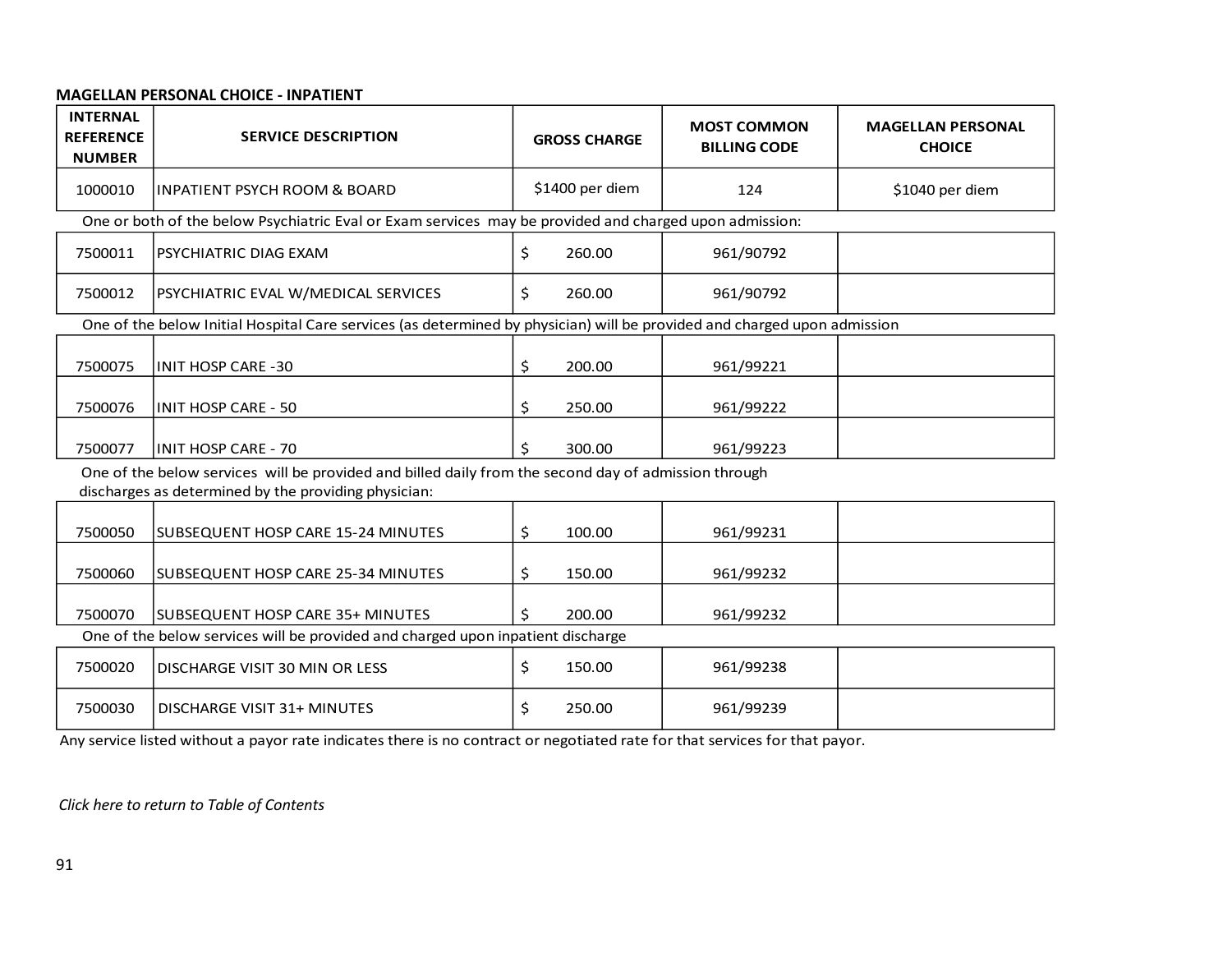#### **MAGELLAN PERSONAL CHOICE - PHP**

| <b>INTERNAL</b>                   |                                                                                                                  |                     |                                                 |                                           |
|-----------------------------------|------------------------------------------------------------------------------------------------------------------|---------------------|-------------------------------------------------|-------------------------------------------|
| <b>REFERENCE</b><br><b>NUMBER</b> | <b>SERVICE DESCRIPTION</b>                                                                                       | <b>GROSS CHARGE</b> | <b>MOST COMMON</b><br><b>BILLING CODE</b>       | <b>MAGELLAN PERSONAL</b><br><b>CHOICE</b> |
|                                   |                                                                                                                  |                     |                                                 |                                           |
| PHP                               | PHP as a bundled service of four or more units per<br>day of any combination of the charges listed below         | Sum of individual   | services received per   912/913 / 60129 / 50201 | \$423 per diem                            |
|                                   | four or more days per week                                                                                       | day                 |                                                 |                                           |
|                                   |                                                                                                                  |                     | 912/913/915/H0035                               |                                           |
| 7520000                           | TREATMENT GOAL GROUP AS PART OF PHP                                                                              | 150.00<br>\$        | /S0201 /G0410                                   |                                           |
| 7520020                           | ACTIVITY THERAPY AS PART OF PHP                                                                                  | 150.00<br>\$        | 912/913/915/H0035                               |                                           |
|                                   |                                                                                                                  |                     | /S0201/G0410                                    |                                           |
| 7520070                           | <b>EXPRESSIVE THERAPY AS PART OF PHP</b>                                                                         | 150.00<br>\$        | 912/913/915/H0035                               |                                           |
|                                   |                                                                                                                  |                     | /S0201 /G0410                                   |                                           |
| 7520150                           | PSYCHISOCIAL ASSESSMENT AS PART OF PHP                                                                           | 150.00<br>\$        | 912/913/914 /H0035                              |                                           |
|                                   |                                                                                                                  |                     | /S0201 /90876                                   |                                           |
| 7520200                           | INTERACTIVE GROUP PSYCHOTHERAPY AS PART OF                                                                       | \$<br>150.00        | 912/913/915/H0035                               |                                           |
|                                   | PHP                                                                                                              |                     | /S0201 /G0410                                   |                                           |
| 7520220                           | EDUCATION/TRAINING AS PART OF PHP                                                                                | \$<br>150.00        | 912/913/915/H0035                               |                                           |
|                                   |                                                                                                                  |                     | /S0201/G0410                                    |                                           |
| 7520120                           | INDIVIDUAL THERAPY - 30 MINUTES                                                                                  | 65.00<br>\$         | 912/913/914 /90832                              |                                           |
|                                   |                                                                                                                  |                     | /H0035 /S0201                                   |                                           |
| 7520130                           | INDIVIDUAL THERAPY - 60 MINUTES                                                                                  | \$<br>125.00        | 912/913/914 /90834                              |                                           |
|                                   |                                                                                                                  |                     | /H0035 /S0201                                   |                                           |
| 7520140                           | <b>FAMILY SESSION</b>                                                                                            | \$<br>150.00        | 912/913/916 /90847                              |                                           |
|                                   |                                                                                                                  |                     | /H0035 /S0201                                   |                                           |
|                                   | The below Psychiatric Diagnostic Exam will be provided one-time and charged upon admission into the PHP program: |                     |                                                 |                                           |
| 7500011                           | PSYCHIATRIC DIAGNOSTIC EXAM                                                                                      | 260.00<br>\$        | 961/90792                                       |                                           |

Any service listed without a payor rate indicates there is no contract or negotiated rate for that services for that payor.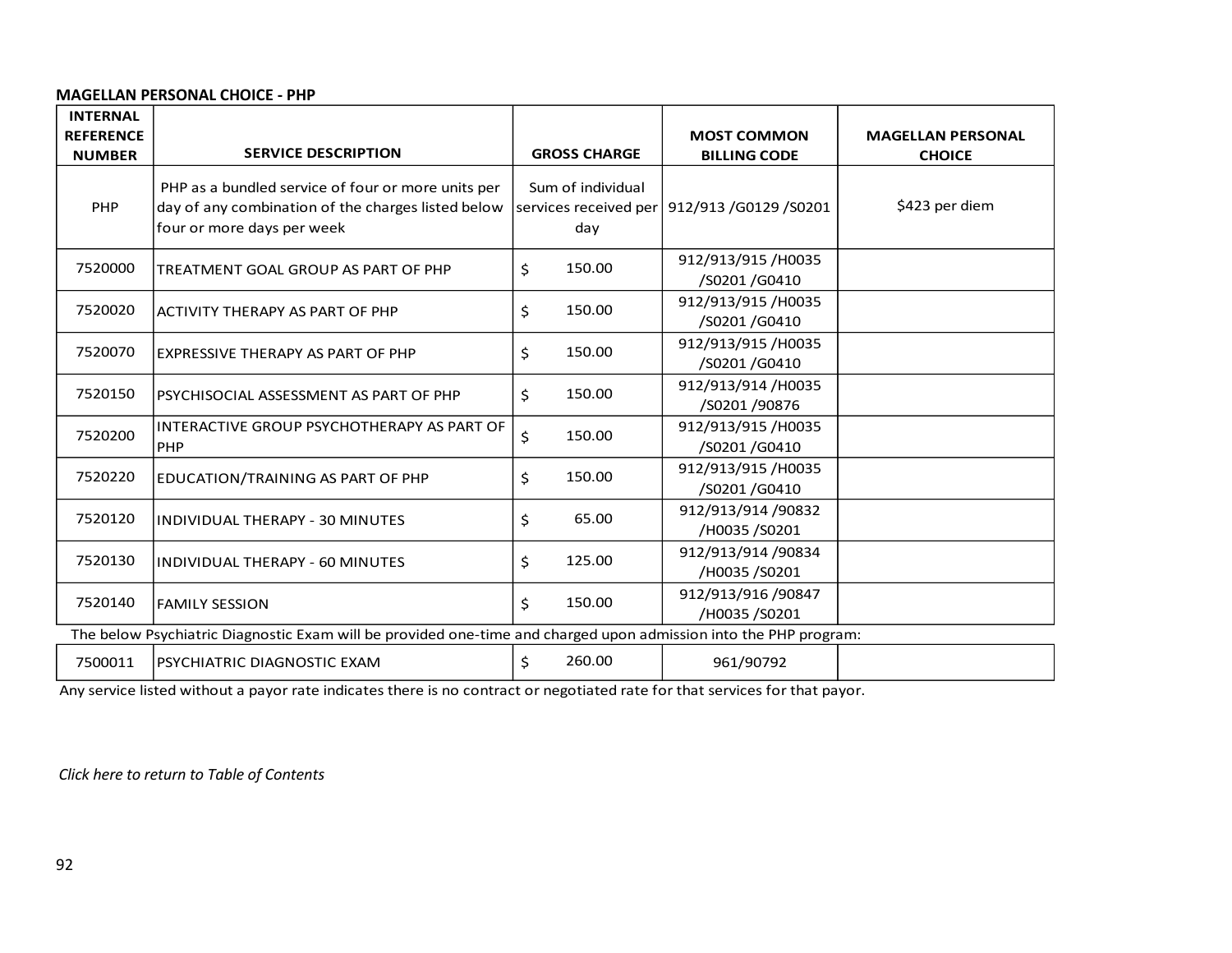## **KEYSTONE HEALTH PLAN - INPATIENT**

| <b>INTERNAL</b><br><b>REFERENCE</b><br><b>NUMBER</b>                                                                     | <b>SERVICE DESCRIPTION</b>                                                                           |    | <b>GROSS CHARGE</b> | <b>MOST COMMON</b><br><b>BILLING CODE</b> | <b>KEYSTONE HEALTH PLAN</b> |  |
|--------------------------------------------------------------------------------------------------------------------------|------------------------------------------------------------------------------------------------------|----|---------------------|-------------------------------------------|-----------------------------|--|
| 1000010                                                                                                                  | <b>INPATIENT PSYCH ROOM &amp; BOARD</b>                                                              |    | \$1400 per diem     | 124                                       | \$1040 per diem             |  |
| One or both of the below Psychiatric Eval or Exam services may be provided and charged upon admission:                   |                                                                                                      |    |                     |                                           |                             |  |
| 7500011                                                                                                                  | PSYCHIATRIC DIAG EXAM                                                                                | \$ | 260.00              | 961/90792                                 |                             |  |
| 7500012                                                                                                                  | PSYCHIATRIC EVAL W/MEDICAL SERVICES                                                                  | \$ | 260.00              | 961/90792                                 |                             |  |
| One of the below Initial Hospital Care services (as determined by physician) will be provided and charged upon admission |                                                                                                      |    |                     |                                           |                             |  |
| 7500075                                                                                                                  | <b>INIT HOSP CARE -30</b>                                                                            | \$ | 200.00              | 961/99221                                 |                             |  |
| 7500076                                                                                                                  | <b>INIT HOSP CARE - 50</b>                                                                           | \$ | 250.00              | 961/99222                                 |                             |  |
| 7500077                                                                                                                  | IINIT HOSP CARE - 70                                                                                 |    | 300.00              | 961/99223                                 |                             |  |
|                                                                                                                          | One of the below services will be provided and billed daily from the second day of admission through |    |                     |                                           |                             |  |
|                                                                                                                          | discharges as determined by the providing physician:                                                 |    |                     |                                           |                             |  |
| 7500050                                                                                                                  | <b>SUBSEQUENT HOSP CARE 15-24 MINUTES</b>                                                            | \$ | 100.00              | 961/99231                                 |                             |  |
| 7500060                                                                                                                  | SUBSEQUENT HOSP CARE 25-34 MINUTES                                                                   | \$ | 150.00              | 961/99232                                 |                             |  |
| 7500070                                                                                                                  | SUBSEQUENT HOSP CARE 35+ MINUTES                                                                     | Ś  | 200.00              | 961/99232                                 |                             |  |
|                                                                                                                          | One of the below services will be provided and charged upon inpatient discharge                      |    |                     |                                           |                             |  |
| 7500020                                                                                                                  | DISCHARGE VISIT 30 MIN OR LESS                                                                       | \$ | 150.00              | 961/99238                                 |                             |  |
| 7500030                                                                                                                  | DISCHARGE VISIT 31+ MINUTES                                                                          | \$ | 250.00              | 961/99239                                 |                             |  |

Any service listed without a payor rate indicates there is no contract or negotiated rate for that services for that payor.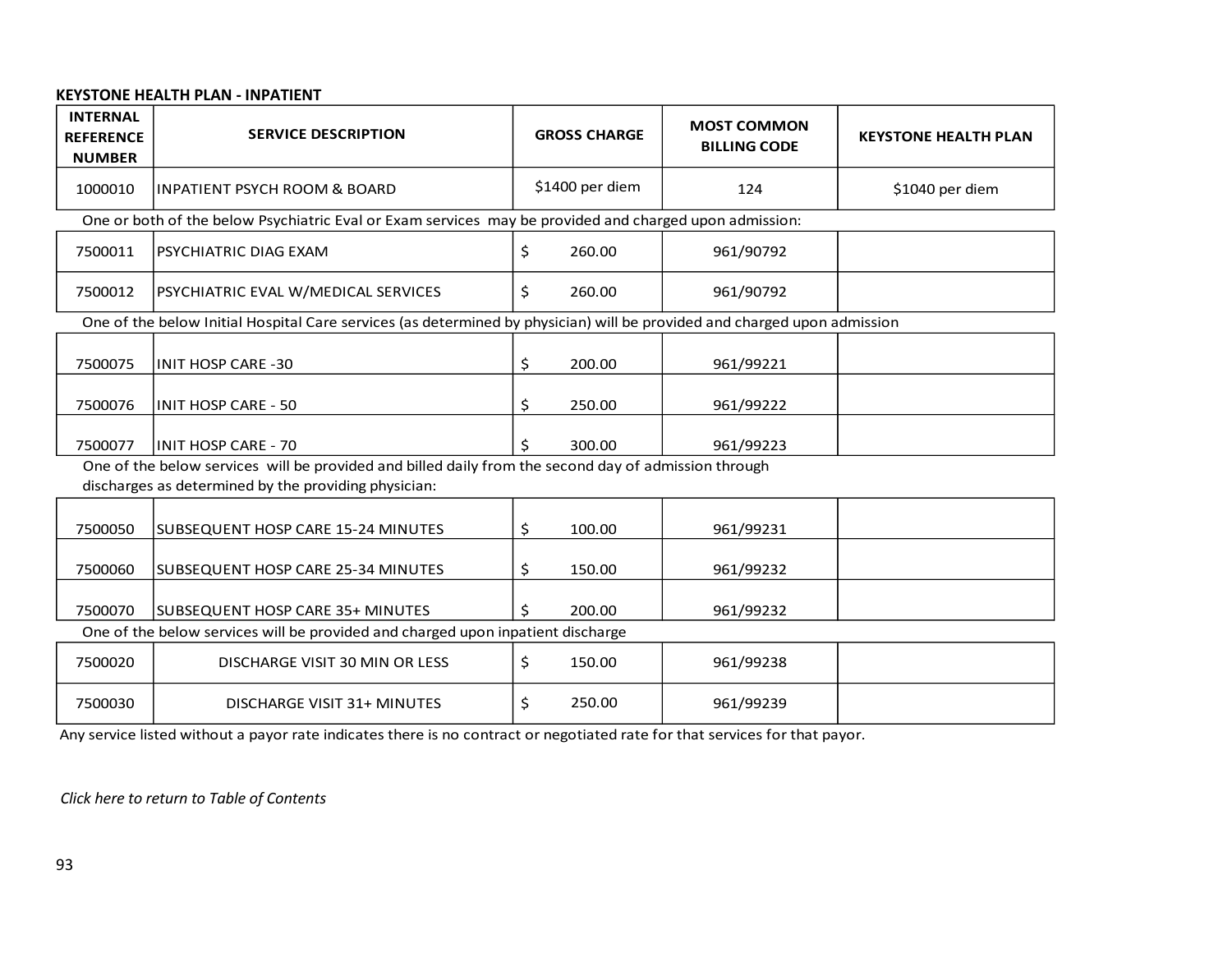#### **KEYSTONE HEALTH PLAN - PHP**

| <b>INTERNAL</b><br><b>REFERENCE</b> |                                                                                                                                        |                          |                                                 |                             |
|-------------------------------------|----------------------------------------------------------------------------------------------------------------------------------------|--------------------------|-------------------------------------------------|-----------------------------|
| <b>NUMBER</b>                       | <b>SERVICE DESCRIPTION</b>                                                                                                             | <b>GROSS CHARGE</b>      | <b>MOST COMMON</b><br><b>BILLING CODE</b>       | <b>KEYSTONE HEALTH PLAN</b> |
| PHP                                 | PHP as a bundled service of four or more units per<br>day of any combination of the charges listed below<br>four or more days per week | Sum of individual<br>day | services received per   912/913 / G0129 / S0201 | \$423 per diem              |
| 7520000                             | TREATMENT GOAL GROUP AS PART OF PHP                                                                                                    | Ś.<br>150.00             | 912/913/915/H0035<br>/S0201 /G0410              |                             |
| 7520020                             | ACTIVITY THERAPY AS PART OF PHP                                                                                                        | \$<br>150.00             | 912/913/915 /H0035<br>/S0201 /G0410             |                             |
| 7520070                             | <b>EXPRESSIVE THERAPY AS PART OF PHP</b>                                                                                               | \$<br>150.00             | 912/913/915/H0035<br>/S0201 /G0410              |                             |
| 7520150                             | PSYCHISOCIAL ASSESSMENT AS PART OF PHP                                                                                                 | \$<br>150.00             | 912/913/914 /H0035<br>/S0201 /90876             |                             |
| 7520200                             | INTERACTIVE GROUP PSYCHOTHERAPY AS PART OF<br><b>PHP</b>                                                                               | \$<br>150.00             | 912/913/915 /H0035<br>/S0201 /G0410             |                             |
| 7520220                             | EDUCATION/TRAINING AS PART OF PHP                                                                                                      | \$<br>150.00             | 912/913/915 /H0035<br>/S0201 /G0410             |                             |
| 7520120                             | INDIVIDUAL THERAPY - 30 MINUTES                                                                                                        | \$<br>65.00              | 912/913/914 /90832<br>/H0035 /S0201             |                             |
| 7520130                             | INDIVIDUAL THERAPY - 60 MINUTES                                                                                                        | \$<br>125.00             | 912/913/914 /90834<br>/H0035 /S0201             |                             |
| 7520140                             | <b>FAMILY SESSION</b>                                                                                                                  | \$<br>150.00             | 912/913/916 /90847<br>/H0035 /S0201             |                             |
|                                     | The below Psychiatric Diagnostic Exam will be provided one-time and charged upon admission into the PHP program:                       |                          |                                                 |                             |
| 7500011                             | PSYCHIATRIC DIAGNOSTIC EXAM                                                                                                            | \$<br>260.00             | 961/90792                                       |                             |

Any service listed without a payor rate indicates there is no contract or negotiated rate for that services for that payor.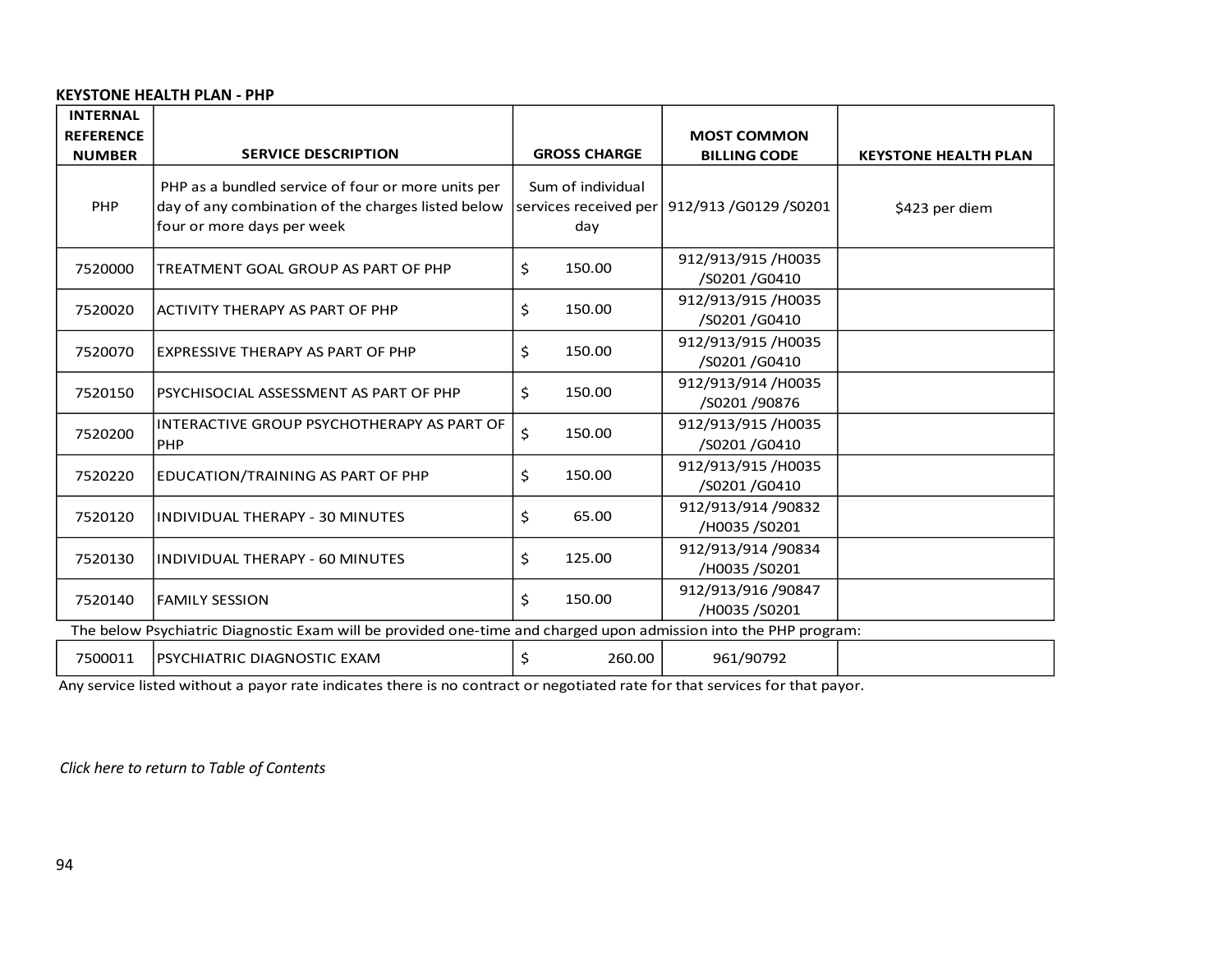## **MAGELLAN KEYSTONE - INPATIENT**

| <b>INTERNAL</b><br><b>REFERENCE</b><br><b>NUMBER</b>                                                   | <b>SERVICE DESCRIPTION</b>                                                                                                                                   | <b>GROSS CHARGE</b> | <b>MOST COMMON</b><br><b>BILLING CODE</b> | <b>MAGELLAN KEYSTONE</b> |  |  |  |
|--------------------------------------------------------------------------------------------------------|--------------------------------------------------------------------------------------------------------------------------------------------------------------|---------------------|-------------------------------------------|--------------------------|--|--|--|
| 1000010                                                                                                | <b>INPATIENT PSYCH ROOM &amp; BOARD</b>                                                                                                                      | \$1400 per diem     | 124                                       | \$1040 per diem          |  |  |  |
| One or both of the below Psychiatric Eval or Exam services may be provided and charged upon admission: |                                                                                                                                                              |                     |                                           |                          |  |  |  |
| 7500011                                                                                                | PSYCHIATRIC DIAG EXAM                                                                                                                                        | \$<br>260.00        | 961/90792                                 |                          |  |  |  |
| 7500012                                                                                                | PSYCHIATRIC EVAL W/MEDICAL SERVICES                                                                                                                          | \$<br>260.00        | 961/90792                                 |                          |  |  |  |
|                                                                                                        | One of the below Initial Hospital Care services (as determined by physician) will be provided and charged upon admission                                     |                     |                                           |                          |  |  |  |
| 7500075                                                                                                | <b>INIT HOSP CARE -30</b>                                                                                                                                    | \$<br>200.00        | 961/99221                                 |                          |  |  |  |
| 7500076                                                                                                | <b>INIT HOSP CARE - 50</b>                                                                                                                                   | \$<br>250.00        | 961/99222                                 |                          |  |  |  |
| 7500077                                                                                                | <b>INIT HOSP CARE - 70</b>                                                                                                                                   | 300.00<br>S         | 961/99223                                 |                          |  |  |  |
|                                                                                                        | One of the below services will be provided and billed daily from the second day of admission through<br>discharges as determined by the providing physician: |                     |                                           |                          |  |  |  |
| 7500050                                                                                                | SUBSEQUENT HOSP CARE 15-24 MINUTES                                                                                                                           | \$<br>100.00        | 961/99231                                 |                          |  |  |  |
| 7500060                                                                                                | SUBSEQUENT HOSP CARE 25-34 MINUTES                                                                                                                           | \$<br>150.00        | 961/99232                                 |                          |  |  |  |
| 7500070                                                                                                | SUBSEQUENT HOSP CARE 35+ MINUTES                                                                                                                             | S<br>200.00         | 961/99232                                 |                          |  |  |  |
|                                                                                                        | One of the below services will be provided and charged upon inpatient discharge                                                                              |                     |                                           |                          |  |  |  |
| 7500020                                                                                                | DISCHARGE VISIT 30 MIN OR LESS                                                                                                                               | \$<br>150.00        | 961/99238                                 |                          |  |  |  |
| 7500030                                                                                                | DISCHARGE VISIT 31+ MINUTES                                                                                                                                  | \$.<br>250.00       | 961/99239                                 |                          |  |  |  |

Any service listed without a payor rate indicates there is no contract or negotiated rate for that services for that payor.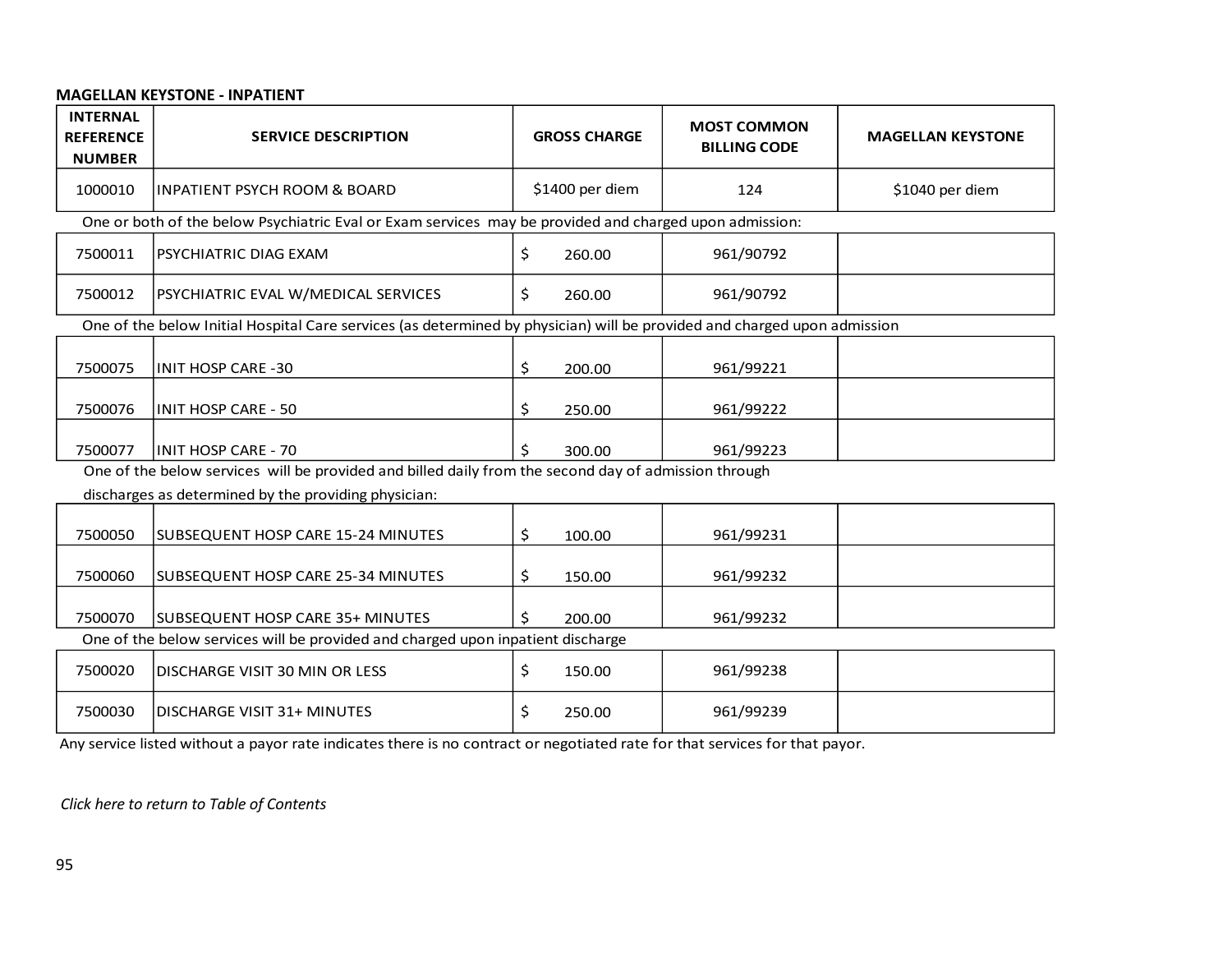# **MAGELLAN KEYSTONE - PHP**

| <b>INTERNAL</b>  |                                                                                                                                        |                                                   |                                     |                          |
|------------------|----------------------------------------------------------------------------------------------------------------------------------------|---------------------------------------------------|-------------------------------------|--------------------------|
| <b>REFERENCE</b> |                                                                                                                                        |                                                   | <b>MOST COMMON</b>                  |                          |
| <b>NUMBER</b>    | <b>SERVICE DESCRIPTION</b>                                                                                                             | <b>GROSS CHARGE</b>                               | <b>BILLING CODE</b>                 | <b>MAGELLAN KEYSTONE</b> |
| PHP              | PHP as a bundled service of four or more units per<br>day of any combination of the charges listed below<br>four or more days per week | Sum of individual<br>services received per<br>day | 912/913 / G0129 / S0201             | \$423 per diem           |
| 7520000          | TREATMENT GOAL GROUP AS PART OF PHP                                                                                                    | \$<br>150.00                                      | 912/913/915/H0035<br>/S0201 /G0410  |                          |
| 7520020          | ACTIVITY THERAPY AS PART OF PHP                                                                                                        | \$<br>150.00                                      | 912/913/915/H0035<br>/S0201 /G0410  |                          |
| 7520070          | IEXPRESSIVE THERAPY AS PART OF PHP                                                                                                     | \$<br>150.00                                      | 912/913/915/H0035<br>/S0201 /G0410  |                          |
| 7520150          | <b>PSYCHISOCIAL ASSESSMENT AS PART OF PHP</b>                                                                                          | \$<br>150.00                                      | 912/913/914 /H0035<br>/S0201 /90876 |                          |
| 7520200          | INTERACTIVE GROUP PSYCHOTHERAPY AS PART OF<br>PHP                                                                                      | $\zeta$<br>150.00                                 | 912/913/915/H0035<br>/S0201 /G0410  |                          |
| 7520220          | EDUCATION/TRAINING AS PART OF PHP                                                                                                      | \$<br>150.00                                      | 912/913/915/H0035<br>/S0201 /G0410  |                          |
| 7520120          | IINDIVIDUAL THERAPY - 30 MINUTES                                                                                                       | \$<br>65.00                                       | 912/913/914 /90832<br>/H0035 /S0201 |                          |
| 7520130          | IINDIVIDUAL THERAPY - 60 MINUTES                                                                                                       | \$<br>125.00                                      | 912/913/914 /90834<br>/H0035 /S0201 |                          |
| 7520140          | FAMILY SESSION                                                                                                                         | \$<br>150.00                                      | 912/913/916 /90847<br>/H0035 /S0201 |                          |
|                  | The below Psychiatric Diagnostic Exam will be provided one-time and charged upon admission into the PHP program:                       |                                                   |                                     |                          |
| 7500011          | IPSYCHIATRIC DIAGNOSTIC EXAM                                                                                                           | \$<br>260.00                                      | 961/90792                           |                          |

Any service listed without a payor rate indicates there is no contract or negotiated rate for that services for that payor.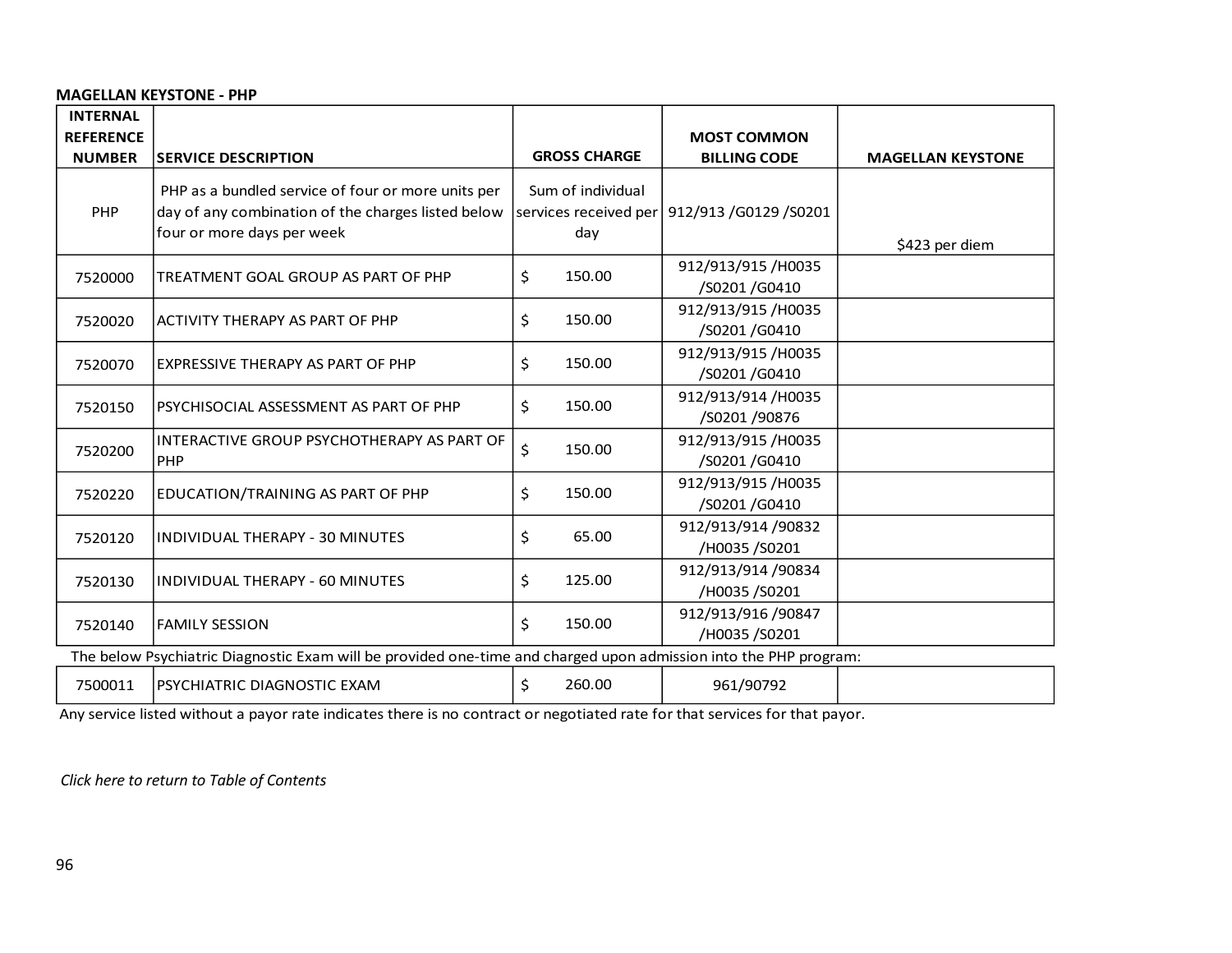# **UBH (OPTUM) - INPATIENT**

| <b>INTERNAL</b><br><b>REFERENCE</b><br><b>NUMBER</b> | <b>SERVICE DESCRIPTION</b>                                                                                                                                   | <b>GROSS CHARGE</b> | <b>MOST COMMON</b><br><b>BILLING CODE</b> | <b>UBH (OPTUM)</b> |
|------------------------------------------------------|--------------------------------------------------------------------------------------------------------------------------------------------------------------|---------------------|-------------------------------------------|--------------------|
| 1000010                                              | <b>INPATIENT PSYCH ROOM &amp; BOARD</b>                                                                                                                      | \$1400 per diem     | 124                                       | \$1075 per diem    |
|                                                      | One or both of the below Psychiatric Eval or Exam services may be provided and charged upon admission:                                                       |                     |                                           |                    |
| 7500011                                              | PSYCHIATRIC DIAG EXAM                                                                                                                                        | \$<br>260.00        | 961/90792                                 |                    |
| 7500012                                              | PSYCHIATRIC EVAL W/MEDICAL SERVICES                                                                                                                          | \$<br>260.00        | 961/90792                                 |                    |
|                                                      | One of the below Initial Hospital Care services (as determined by physician) will be provided and charged upon admission                                     |                     |                                           |                    |
| 7500075                                              | <b>INIT HOSP CARE -30</b>                                                                                                                                    | \$<br>200.00        | 961/99221                                 |                    |
| 7500076                                              | INIT HOSP CARE - 50                                                                                                                                          | \$<br>250.00        | 961/99222                                 |                    |
| 7500077                                              | <b>INIT HOSP CARE - 70</b>                                                                                                                                   | 300.00<br>S         | 961/99223                                 |                    |
|                                                      | One of the below services will be provided and billed daily from the second day of admission through<br>discharges as determined by the providing physician: |                     |                                           |                    |
| 7500050                                              | SUBSEQUENT HOSP CARE 15-24 MINUTES                                                                                                                           | \$<br>100.00        | 961/99231                                 |                    |
| 7500060                                              | SUBSEQUENT HOSP CARE 25-34 MINUTES                                                                                                                           | \$<br>150.00        | 961/99232                                 |                    |
| 7500070                                              | SUBSEQUENT HOSP CARE 35+ MINUTES                                                                                                                             | 200.00              | 961/99232                                 |                    |
|                                                      | One of the below services will be provided and charged upon inpatient discharge                                                                              |                     |                                           |                    |
| 7500020                                              | DISCHARGE VISIT 30 MIN OR LESS                                                                                                                               | \$<br>150.00        | 961/99238                                 |                    |
| 7500030                                              | <b>DISCHARGE VISIT 31+ MINUTES</b>                                                                                                                           | \$<br>250.00        | 961/99239                                 |                    |

Any service listed without a payor rate indicates there is no contract or negotiated rate for that services for that payor.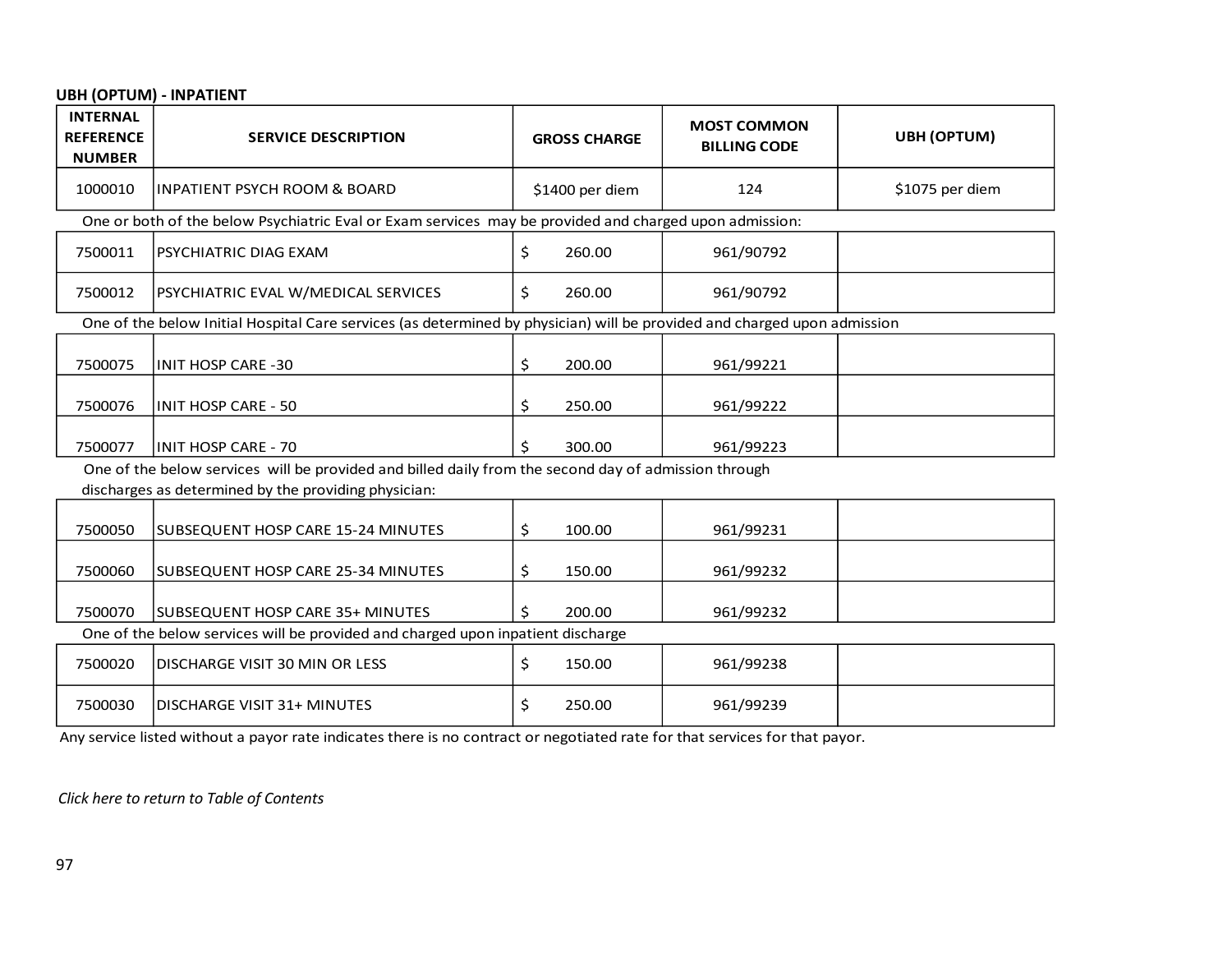| <b>UBH (OPTUM) - PHP</b> |  |
|--------------------------|--|
|--------------------------|--|

| <b>INTERNAL</b><br><b>REFERENCE</b> |                                                                                                                                        |                                                   | <b>MOST COMMON</b>                  |                    |
|-------------------------------------|----------------------------------------------------------------------------------------------------------------------------------------|---------------------------------------------------|-------------------------------------|--------------------|
| <b>NUMBER</b>                       | <b>SERVICE DESCRIPTION</b>                                                                                                             | <b>GROSS CHARGE</b>                               | <b>BILLING CODE</b>                 | <b>UBH (OPTUM)</b> |
| PHP                                 | PHP as a bundled service of four or more units per<br>day of any combination of the charges listed below<br>four or more days per week | Sum of individual<br>services received per<br>day | 912/913 /G0129 /S0201               | \$395 per diem     |
| 7520000                             | TREATMENT GOAL GROUP AS PART OF PHP                                                                                                    | \$<br>150.00                                      | 912/913/915/H0035<br>/S0201/G0410   |                    |
| 7520020                             | ACTIVITY THERAPY AS PART OF PHP                                                                                                        | \$<br>150.00                                      | 912/913/915/H0035<br>/S0201 /G0410  |                    |
| 7520070                             | EXPRESSIVE THERAPY AS PART OF PHP                                                                                                      | \$<br>150.00                                      | 912/913/915/H0035<br>/S0201/G0410   |                    |
| 7520150                             | PSYCHISOCIAL ASSESSMENT AS PART OF PHP                                                                                                 | \$<br>150.00                                      | 912/913/914 /H0035<br>/S0201 /90876 |                    |
| 7520200                             | INTERACTIVE GROUP PSYCHOTHERAPY AS PART OF<br>PHP                                                                                      | \$<br>150.00                                      | 912/913/915/H0035<br>/S0201/G0410   |                    |
| 7520220                             | EDUCATION/TRAINING AS PART OF PHP                                                                                                      | \$<br>150.00                                      | 912/913/915/H0035<br>/S0201 /G0410  |                    |
| 7520120                             | <b>INDIVIDUAL THERAPY - 30 MINUTES</b>                                                                                                 | \$<br>65.00                                       | 912/913/914 /90832<br>/H0035 /S0201 |                    |
| 7520130                             | INDIVIDUAL THERAPY - 60 MINUTES                                                                                                        | \$<br>125.00                                      | 912/913/914 /90834<br>/H0035 /S0201 |                    |
|                                     | 7520140 FAMILY SESSION                                                                                                                 | \$<br>150.00                                      | 912/913/916 /90847<br>/H0035 /S0201 |                    |
|                                     | The below Psychiatric Diagnostic Exam will be provided one-time and charged upon admission into the PHP program:                       |                                                   |                                     |                    |
| 7500011                             | PSYCHIATRIC DIAGNOSTIC EXAM                                                                                                            | \$<br>260.00                                      | 961/90792                           |                    |

Any service listed without a payor rate indicates there is no contract or negotiated rate for that services for that payor.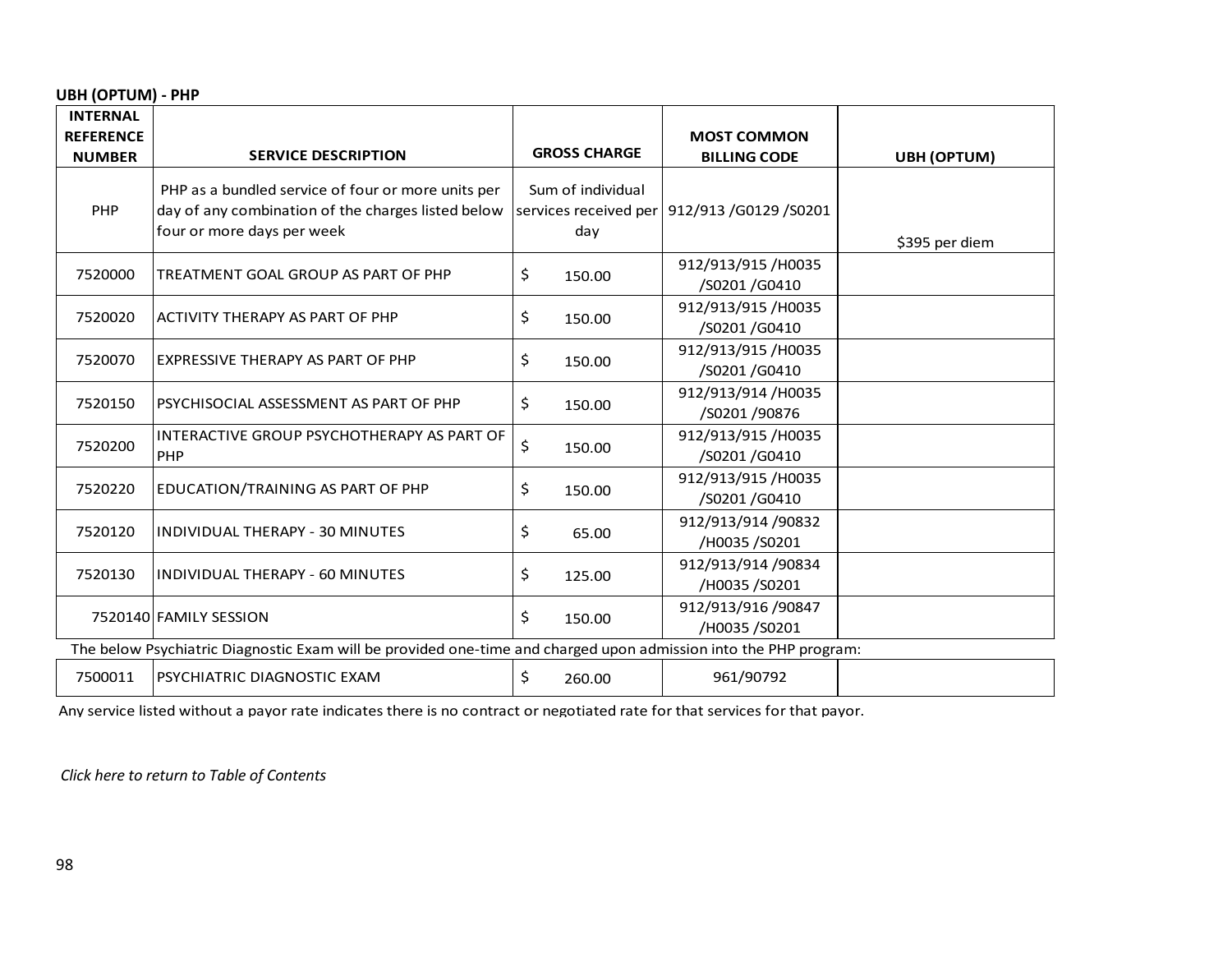## **GATEWAY HEALTH PLAN - INPATIENT**

| <b>INTERNAL</b><br><b>REFERENCE</b><br><b>NUMBER</b> | <b>SERVICE DESCRIPTION</b>                                                                                               |    | <b>GROSS CHARGE</b> | <b>MOST COMMON</b><br><b>BILLING CODE</b> | <b>GATEWAY HEALTH PLAN</b> |
|------------------------------------------------------|--------------------------------------------------------------------------------------------------------------------------|----|---------------------|-------------------------------------------|----------------------------|
| 1000010                                              | <b>INPATIENT PSYCH ROOM &amp; BOARD</b>                                                                                  |    | \$1400 per diem     | 124                                       | \$825 per diem             |
|                                                      | One or both of the below Psychiatric Eval or Exam services may be provided and charged upon admission:                   |    |                     |                                           |                            |
| 7500011                                              | PSYCHIATRIC DIAG EXAM                                                                                                    | \$ | 260.00              | 961/90792                                 |                            |
| 7500012                                              | PSYCHIATRIC EVAL W/MEDICAL SERVICES                                                                                      | Ś. | 260.00              | 961/90792                                 |                            |
|                                                      | One of the below Initial Hospital Care services (as determined by physician) will be provided and charged upon admission |    |                     |                                           |                            |
| 7500075                                              | <b>INIT HOSP CARE -30</b>                                                                                                | \$ | 200.00              | 961/99221                                 |                            |
| 7500076                                              | <b>INIT HOSP CARE - 50</b>                                                                                               | \$ | 250.00              | 961/99222                                 |                            |
| 7500077                                              | <b>INIT HOSP CARE - 70</b>                                                                                               |    | 300.00              | 961/99223                                 |                            |
|                                                      | One of the below services will be provided and billed daily from the second day of admission through                     |    |                     |                                           |                            |
|                                                      | discharges as determined by the providing physician:                                                                     |    |                     |                                           |                            |
| 7500050                                              | SUBSEQUENT HOSP CARE 15-24 MINUTES                                                                                       | \$ | 100.00              | 961/99231                                 |                            |
| 7500060                                              | SUBSEQUENT HOSP CARE 25-34 MINUTES                                                                                       | \$ | 150.00              | 961/99232                                 |                            |
| 7500070                                              | <b>SUBSEQUENT HOSP CARE 35+ MINUTES</b>                                                                                  | Ś  | 200.00              | 961/99232                                 |                            |
|                                                      | One of the below services will be provided and charged upon inpatient discharge                                          |    |                     |                                           |                            |
| 7500020                                              | DISCHARGE VISIT 30 MIN OR LESS                                                                                           | \$ | 150.00              | 961/99238                                 |                            |
| 7500030                                              | <b>DISCHARGE VISIT 31+ MINUTES</b>                                                                                       | \$ | 250.00              | 961/99239                                 |                            |

Any service listed without a payor rate indicates there is no contract or negotiated rate for that services for that payor.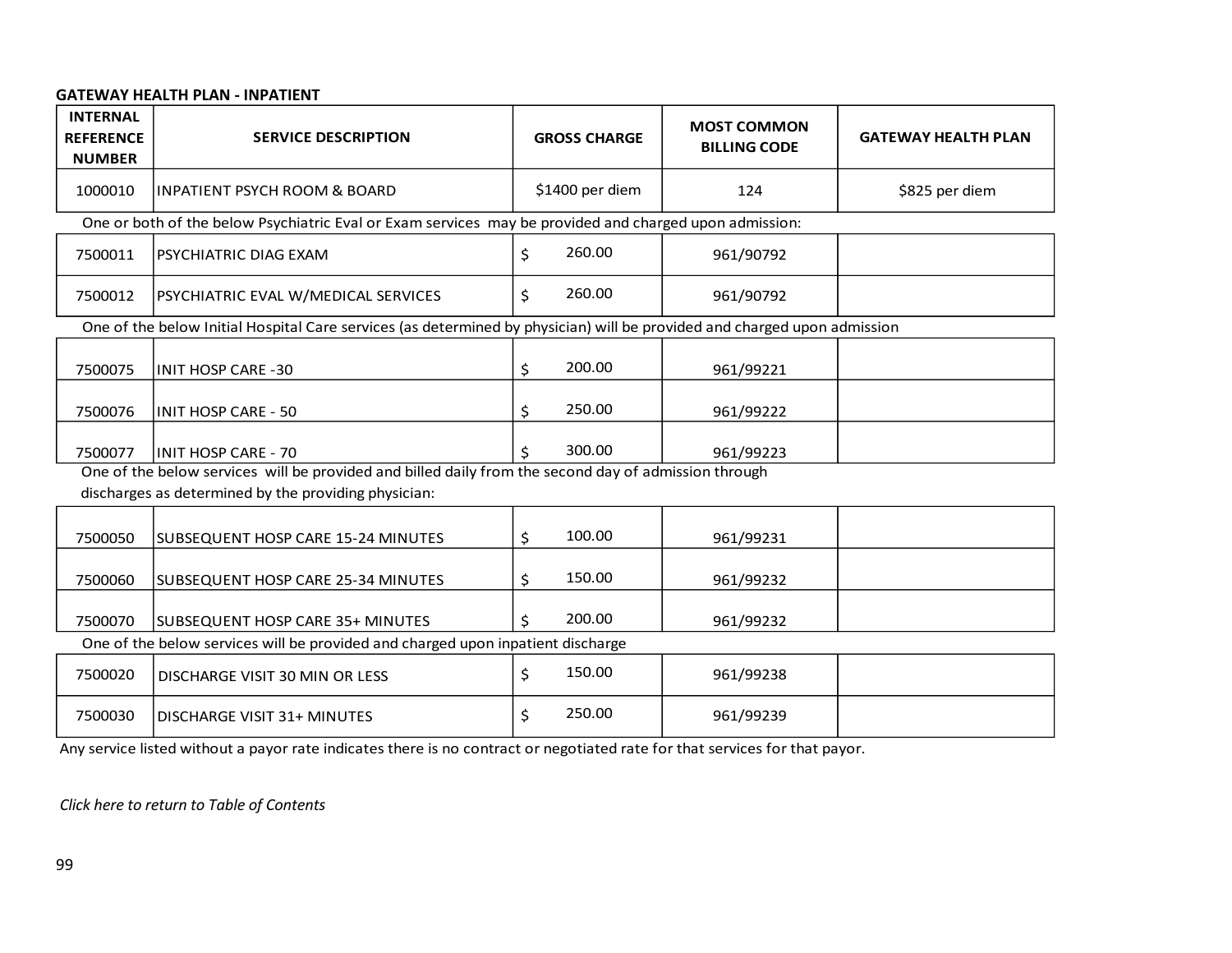## **GATEWAY HEALTH PLAN - PHP**

| <b>INTERNAL</b>  |                                                                                                                                        |                                                   |                                     |                            |
|------------------|----------------------------------------------------------------------------------------------------------------------------------------|---------------------------------------------------|-------------------------------------|----------------------------|
| <b>REFERENCE</b> |                                                                                                                                        |                                                   | <b>MOST COMMON</b>                  |                            |
| <b>NUMBER</b>    | <b>SERVICE DESCRIPTION</b>                                                                                                             | <b>GROSS CHARGE</b>                               | <b>BILLING CODE</b>                 | <b>GATEWAY HEALTH PLAN</b> |
| PHP              | PHP as a bundled service of four or more units per<br>day of any combination of the charges listed below<br>four or more days per week | Sum of individual<br>services received per<br>day | 912/913 /G0129 /S0201               | \$342.46 per diem          |
| 7520000          | TREATMENT GOAL GROUP AS PART OF PHP                                                                                                    | 150.00<br>\$                                      | 912/913/915 /H0035<br>/S0201 /G0410 |                            |
| 7520020          | ACTIVITY THERAPY AS PART OF PHP                                                                                                        | 150.00<br>\$                                      | 912/913/915 /H0035<br>/S0201 /G0410 |                            |
| 7520070          | EXPRESSIVE THERAPY AS PART OF PHP                                                                                                      | 150.00<br>\$                                      | 912/913/915 /H0035<br>/S0201/G0410  |                            |
| 7520150          | PSYCHISOCIAL ASSESSMENT AS PART OF PHP                                                                                                 | 150.00<br>\$                                      | 912/913/914 /H0035<br>/S0201 /90876 |                            |
| 7520200          | INTERACTIVE GROUP PSYCHOTHERAPY AS PART OF<br>PHP                                                                                      | \$<br>150.00                                      | 912/913/915 /H0035<br>/S0201 /G0410 |                            |
| 7520220          | EDUCATION/TRAINING AS PART OF PHP                                                                                                      | 150.00<br>\$                                      | 912/913/915 /H0035<br>/S0201/G0410  |                            |
| 7520120          | INDIVIDUAL THERAPY - 30 MINUTES                                                                                                        | 65.00<br>\$                                       | 912/913/914 /90832<br>/H0035 /S0201 |                            |
| 7520130          | INDIVIDUAL THERAPY - 60 MINUTES                                                                                                        | 125.00<br>\$                                      | 912/913/914 /90834<br>/H0035 /S0201 |                            |
| 7520140          | <b>FAMILY SESSION</b>                                                                                                                  | 150.00<br>\$                                      | 912/913/916 /90847<br>/H0035 /S0201 |                            |
|                  | The below Psychiatric Diagnostic Exam will be provided one-time and charged upon admission into the PHP program:                       |                                                   |                                     |                            |
| 7500011          | PSYCHIATRIC DIAGNOSTIC EXAM                                                                                                            | \$<br>260.00                                      | 961/90792                           |                            |

Any service listed without a payor rate indicates there is no contract or negotiated rate for that services for that payor.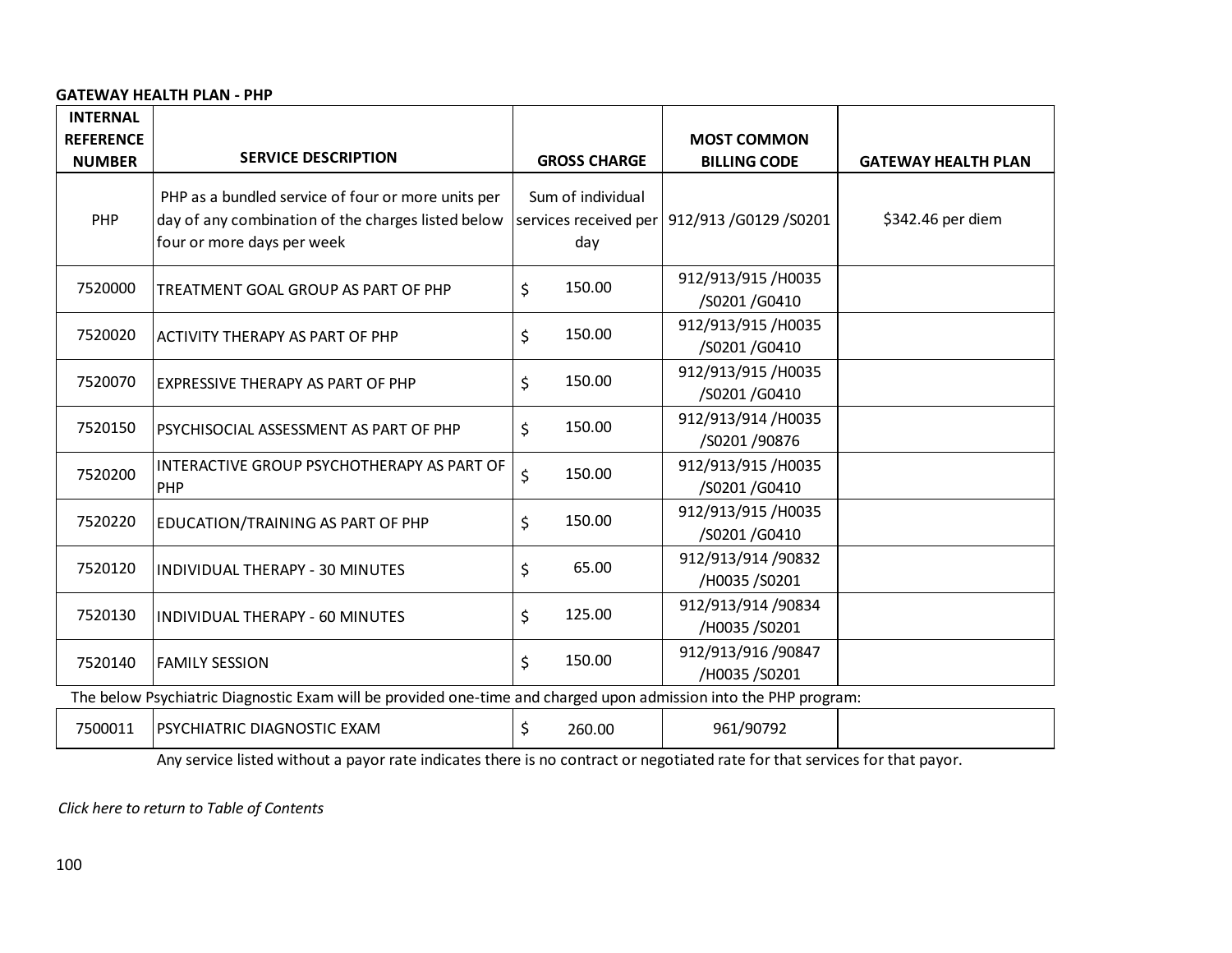#### **MAGELLAN – INPATIENT**

| <b>INTERNAL</b><br><b>REFERENCE</b><br><b>NUMBER</b> | <b>SERVICE DESCRIPTION</b>                                                                                               |    | <b>GROSS CHARGE</b> | <b>MOST COMMON</b><br><b>BILLING CODE</b> | <b>MAGELLAN</b> |
|------------------------------------------------------|--------------------------------------------------------------------------------------------------------------------------|----|---------------------|-------------------------------------------|-----------------|
| 1000010                                              | <b>INPATIENT PSYCH ROOM &amp; BOARD</b>                                                                                  |    | \$1400 per diem     | 124                                       | \$1040 per diem |
|                                                      | One or both of the below Psychiatric Eval or Exam services may be provided and charged upon admission:                   |    |                     |                                           |                 |
| 7500011                                              | PSYCHIATRIC DIAG EXAM                                                                                                    | \$ | 260.00              | 961/90792                                 |                 |
| 7500012                                              | PSYCHIATRIC EVAL W/MEDICAL SERVICES                                                                                      | \$ | 260.00              | 961/90792                                 |                 |
|                                                      | One of the below Initial Hospital Care services (as determined by physician) will be provided and charged upon admission |    |                     |                                           |                 |
| 7500075                                              | <b>INIT HOSP CARE -30</b>                                                                                                | \$ | 200.00              | 961/99221                                 |                 |
| 7500076                                              | <b>INIT HOSP CARE - 50</b>                                                                                               | \$ | 250.00              | 961/99222                                 |                 |
| 7500077                                              | <b>INIT HOSP CARE - 70</b>                                                                                               | S  | 300.00              | 961/99223                                 |                 |
|                                                      | One of the below services will be provided and billed daily from the second day of admission through                     |    |                     |                                           |                 |
|                                                      | discharges as determined by the providing physician:                                                                     |    |                     |                                           |                 |
| 7500050                                              | SUBSEQUENT HOSP CARE 15-24 MINUTES                                                                                       | \$ | 100.00              | 961/99231                                 |                 |
| 7500060                                              | SUBSEQUENT HOSP CARE 25-34 MINUTES                                                                                       | \$ | 150.00              | 961/99232                                 |                 |
| 7500070                                              | SUBSEQUENT HOSP CARE 35+ MINUTES                                                                                         |    | 200.00              | 961/99232                                 |                 |
|                                                      | One of the below services will be provided and charged upon inpatient discharge                                          |    |                     |                                           |                 |
| 7500020                                              | DISCHARGE VISIT 30 MIN OR LESS                                                                                           | \$ | 150.00              | 961/99238                                 |                 |
| 7500030                                              | <b>DISCHARGE VISIT 31+ MINUTES</b>                                                                                       | \$ | 250.00              | 961/99239                                 |                 |

Any service listed without a payor rate indicates there is no contract or negotiated rate for that services for that payor.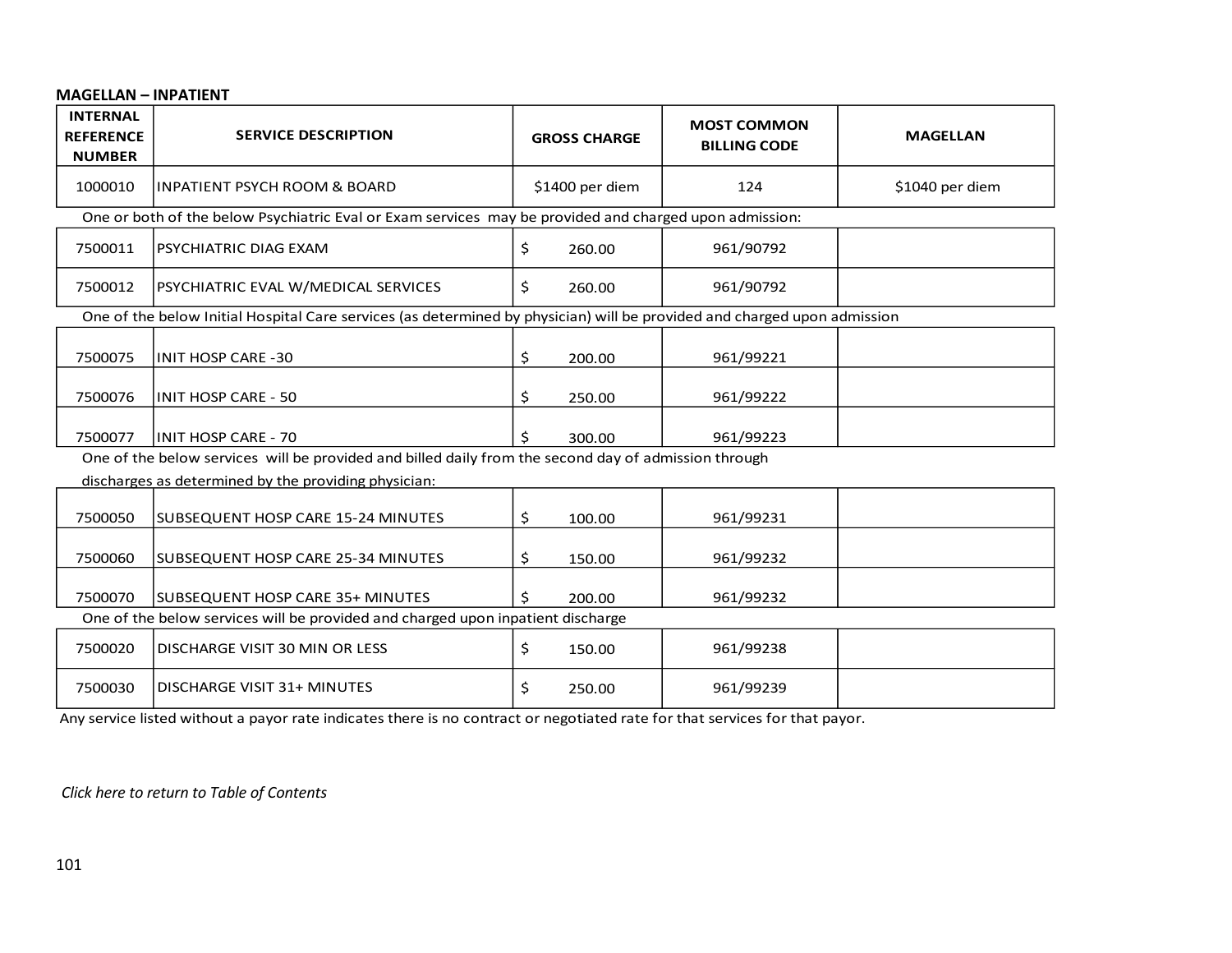|  | <b>MAGELLAN - PHP</b> |
|--|-----------------------|
|--|-----------------------|

| <b>INTERNAL</b><br><b>REFERENCE</b> |                                                                                                                                        |                                                   | <b>MOST COMMON</b>                  |                 |
|-------------------------------------|----------------------------------------------------------------------------------------------------------------------------------------|---------------------------------------------------|-------------------------------------|-----------------|
| <b>NUMBER</b>                       | <b>SERVICE DESCRIPTION</b>                                                                                                             | <b>GROSS CHARGE</b>                               | <b>BILLING CODE</b>                 | <b>MAGELLAN</b> |
| PHP                                 | PHP as a bundled service of four or more units per<br>day of any combination of the charges listed below<br>four or more days per week | Sum of individual<br>services received per<br>day | 912/913 /G0129 /S0201               | \$423 per diem  |
| 7520000                             | TREATMENT GOAL GROUP AS PART OF PHP                                                                                                    | Ś.<br>150.00                                      | 912/913/915/H0035<br>/S0201 /G0410  |                 |
| 7520020                             | <b>ACTIVITY THERAPY AS PART OF PHP</b>                                                                                                 | \$<br>150.00                                      | 912/913/915/H0035<br>/S0201 /G0410  |                 |
| 7520070                             | EXPRESSIVE THERAPY AS PART OF PHP                                                                                                      | \$.<br>150.00                                     | 912/913/915/H0035<br>/S0201 /G0410  |                 |
| 7520150                             | PSYCHISOCIAL ASSESSMENT AS PART OF PHP                                                                                                 | \$<br>150.00                                      | 912/913/914/H0035<br>/S0201 /90876  |                 |
| 7520200                             | INTERACTIVE GROUP PSYCHOTHERAPY AS PART OF<br><b>PHP</b>                                                                               | \$<br>150.00                                      | 912/913/915/H0035<br>/S0201 /G0410  |                 |
| 7520220                             | EDUCATION/TRAINING AS PART OF PHP                                                                                                      | \$.<br>150.00                                     | 912/913/915/H0035<br>/S0201 /G0410  |                 |
| 7520120                             | INDIVIDUAL THERAPY - 30 MINUTES                                                                                                        | 65.00<br>\$                                       | 912/913/914 /90832<br>/H0035 /S0201 |                 |
| 7520130                             | INDIVIDUAL THERAPY - 60 MINUTES                                                                                                        | \$.<br>125.00                                     | 912/913/914 /90834<br>/H0035 /S0201 |                 |
| 7520140                             | <b>FAMILY SESSION</b>                                                                                                                  | Ś.<br>150.00                                      | 912/913/916 /90847<br>/H0035 /S0201 |                 |
|                                     | The below Psychiatric Diagnostic Exam will be provided one-time and charged upon admission into the PHP program:                       |                                                   |                                     |                 |
| 7500011                             | PSYCHIATRIC DIAGNOSTIC EXAM                                                                                                            | 260.00<br>Ś.                                      | 961/90792                           |                 |

Any service listed without a payor rate indicates there is no contract or negotiated rate for that services for that payor.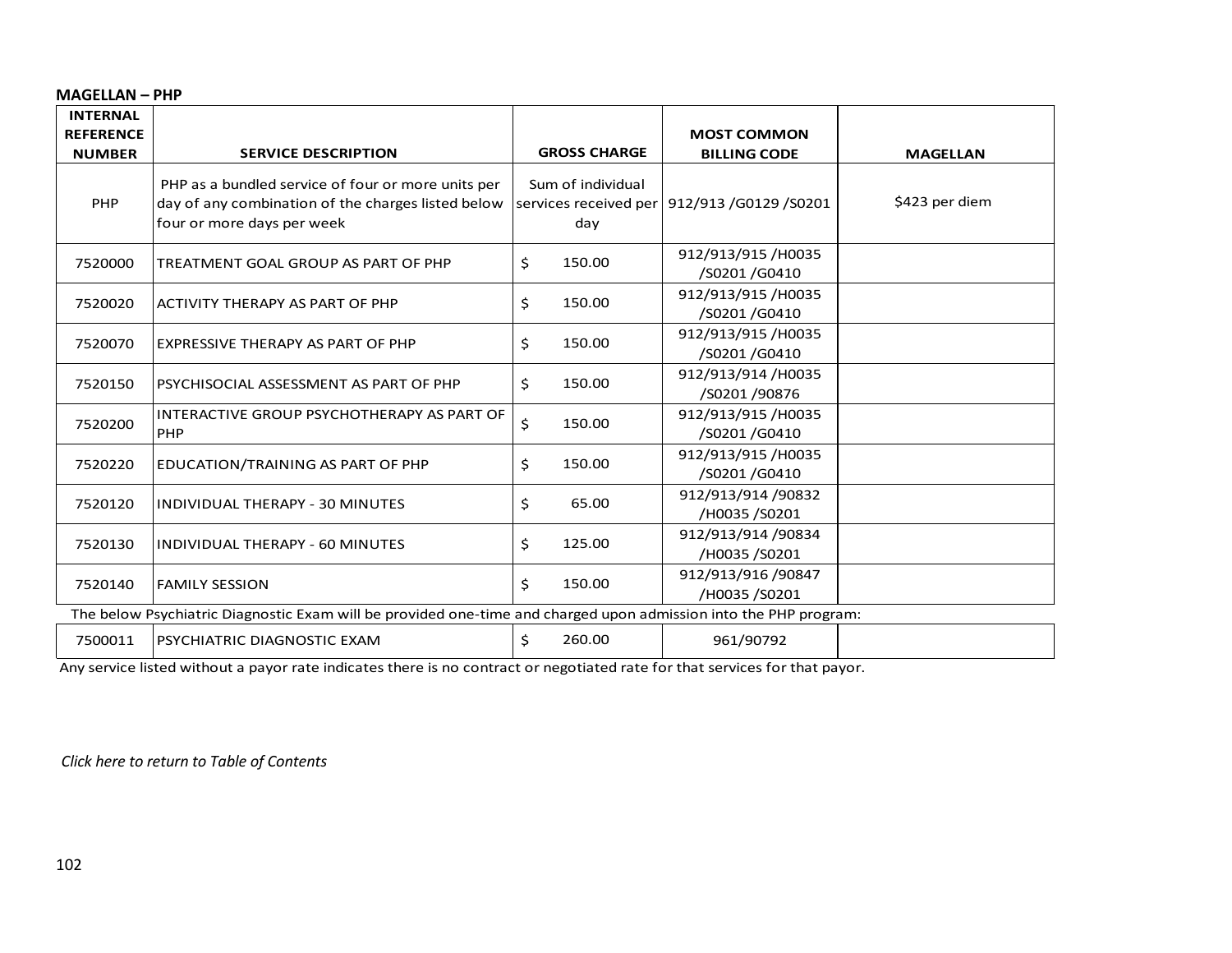## **VALUE OPTIONS BEACON - INPATIENT**

| <b>INTERNAL</b><br><b>REFERENCE</b><br><b>NUMBER</b>                                                                     | <b>SERVICE DESCRIPTION</b>                                                                             |    | <b>GROSS CHARGE</b> |  | <b>MOST COMMON</b><br><b>BILLING CODE</b> | <b>VALUE OPTIONS BEACON</b>                 |
|--------------------------------------------------------------------------------------------------------------------------|--------------------------------------------------------------------------------------------------------|----|---------------------|--|-------------------------------------------|---------------------------------------------|
| 1000010                                                                                                                  | <b>INPATIENT PSYCH ROOM &amp; BOARD</b>                                                                |    | \$1400 per diem     |  | 124                                       | \$900 per diem                              |
|                                                                                                                          | One or both of the below Psychiatric Eval or Exam services may be provided and charged upon admission: |    |                     |  |                                           |                                             |
| 7500011                                                                                                                  | PSYCHIATRIC DIAG EXAM                                                                                  | \$ | 260.00              |  | 961/90792                                 | all inclusive-included with<br>R&B per diem |
| 7500012                                                                                                                  | PSYCHIATRIC EVAL W/MEDICAL SERVICES                                                                    | \$ | 260.00              |  | 961/90792                                 | all inclusive-included with<br>R&B per diem |
| One of the below Initial Hospital Care services (as determined by physician) will be provided and charged upon admission |                                                                                                        |    |                     |  |                                           |                                             |
| 7500075                                                                                                                  | <b>INIT HOSP CARE -30</b>                                                                              | \$ | 200.00              |  | 961/99221                                 | all inclusive-included with<br>R&B per diem |
| 7500076                                                                                                                  | <b>INIT HOSP CARE - 50</b>                                                                             | \$ | 250.00              |  | 961/99222                                 | all inclusive-included with<br>R&B per diem |
| 7500077                                                                                                                  | <b>INIT HOSP CARE - 70</b>                                                                             | \$ | 300.00              |  | 961/99223                                 | all inclusive-included with<br>R&B per diem |
|                                                                                                                          | One of the below services will be provided and billed daily from the second day of admission through   |    |                     |  |                                           |                                             |
|                                                                                                                          | discharges as determined by the providing physician:                                                   |    |                     |  |                                           |                                             |
| 7500050                                                                                                                  | SUBSEQUENT HOSP CARE 15-24 MINUTES                                                                     | \$ | 100.00              |  | 961/99231                                 | all inclusive-included with<br>R&B per diem |
| 7500060                                                                                                                  | SUBSEQUENT HOSP CARE 25-34 MINUTES                                                                     | \$ | 150.00              |  | 961/99232                                 | all inclusive-included with<br>R&B per diem |
| 7500070                                                                                                                  | SUBSEQUENT HOSP CARE 35+ MINUTES                                                                       | Ś  | 200.00              |  | 961/99232                                 | all inclusive-included with<br>R&B per diem |
|                                                                                                                          | One of the below services will be provided and charged upon inpatient discharge                        |    |                     |  |                                           |                                             |
| 7500020                                                                                                                  | <b>DISCHARGE VISIT 30 MIN OR LESS</b>                                                                  | \$ | 150.00              |  | 961/99238                                 | all inclusive-included with<br>R&B per diem |
| 7500030                                                                                                                  | DISCHARGE VISIT 31+ MINUTES                                                                            | \$ | 250.00              |  | 961/99239                                 | all inclusive-included with<br>R&B per diem |

Any service listed without a payor rate indicates there is no contract or negotiated rate for that services for that payor.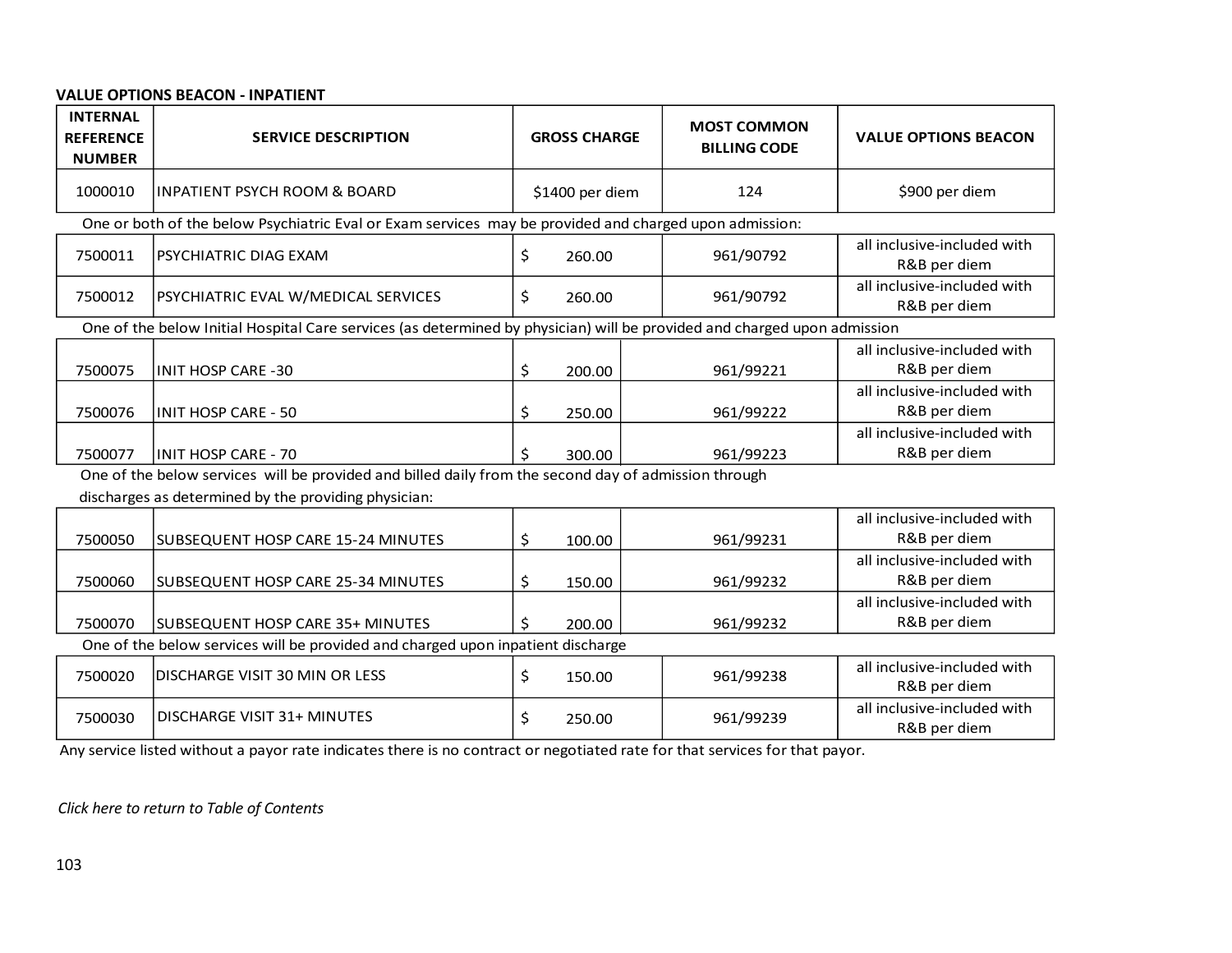### **VALUE OPTIONS BEACON - PHP**

| <b>INTERNAL</b><br><b>REFERENCE</b> | <b>SERVICE DESCRIPTION</b>                                                                                                             |                                                   | <b>MOST COMMON</b>                  |                                             |
|-------------------------------------|----------------------------------------------------------------------------------------------------------------------------------------|---------------------------------------------------|-------------------------------------|---------------------------------------------|
| <b>NUMBER</b>                       |                                                                                                                                        | <b>GROSS CHARGE</b>                               | <b>BILLING CODE</b>                 | <b>VALUE OPTIONS BEACON</b>                 |
| PHP                                 | PHP as a bundled service of four or more units per<br>day of any combination of the charges listed below<br>four or more days per week | Sum of individual<br>services received per<br>day | 912/913 /G0129 /S0201               | \$340.00 per diem                           |
| 7520000                             | TREATMENT GOAL GROUP AS PART OF PHP                                                                                                    | Ś.<br>150.00                                      | 912/913/915/H0035<br>/S0201/G0410   |                                             |
| 7520020                             | ACTIVITY THERAPY AS PART OF PHP                                                                                                        | \$<br>150.00                                      | 912/913/915/H0035<br>/S0201/G0410   |                                             |
| 7520070                             | EXPRESSIVE THERAPY AS PART OF PHP                                                                                                      | \$<br>150.00                                      | 912/913/915/H0035<br>/S0201/G0410   |                                             |
| 7520150                             | PSYCHISOCIAL ASSESSMENT AS PART OF PHP                                                                                                 | \$<br>150.00                                      | 912/913/914/H0035<br>/S0201 /90876  |                                             |
| 7520200                             | INTERACTIVE GROUP PSYCHOTHERAPY AS PART OF<br>PHP                                                                                      | \$<br>150.00                                      | 912/913/915/H0035<br>/S0201/G0410   |                                             |
| 7520220                             | EDUCATION/TRAINING AS PART OF PHP                                                                                                      | \$<br>150.00                                      | 912/913/915/H0035<br>/S0201/G0410   |                                             |
| 7520120                             | INDIVIDUAL THERAPY - 30 MINUTES                                                                                                        | \$<br>65.00                                       | 912/913/914 /90832<br>/H0035 /S0201 |                                             |
| 7520130                             | INDIVIDUAL THERAPY - 60 MINUTES                                                                                                        | \$<br>125.00                                      | 912/913/914 /90834<br>/H0035 /S0201 |                                             |
| 7520140                             | <b>FAMILY SESSION</b>                                                                                                                  | \$<br>150.00                                      | 912/913/916 /90847<br>/H0035 /S0201 |                                             |
|                                     | The below Psychiatric Diagnostic Exam will be provided one-time and charged upon admission into the PHP program:                       |                                                   |                                     |                                             |
| 7500011                             | PSYCHIATRIC DIAGNOSTIC EXAM                                                                                                            | \$<br>260.00                                      | 961/90792                           | all inclusive-included with PHP<br>per diem |

Any service listed without a payor rate indicates there is no contract or negotiated rate for that services for that payor.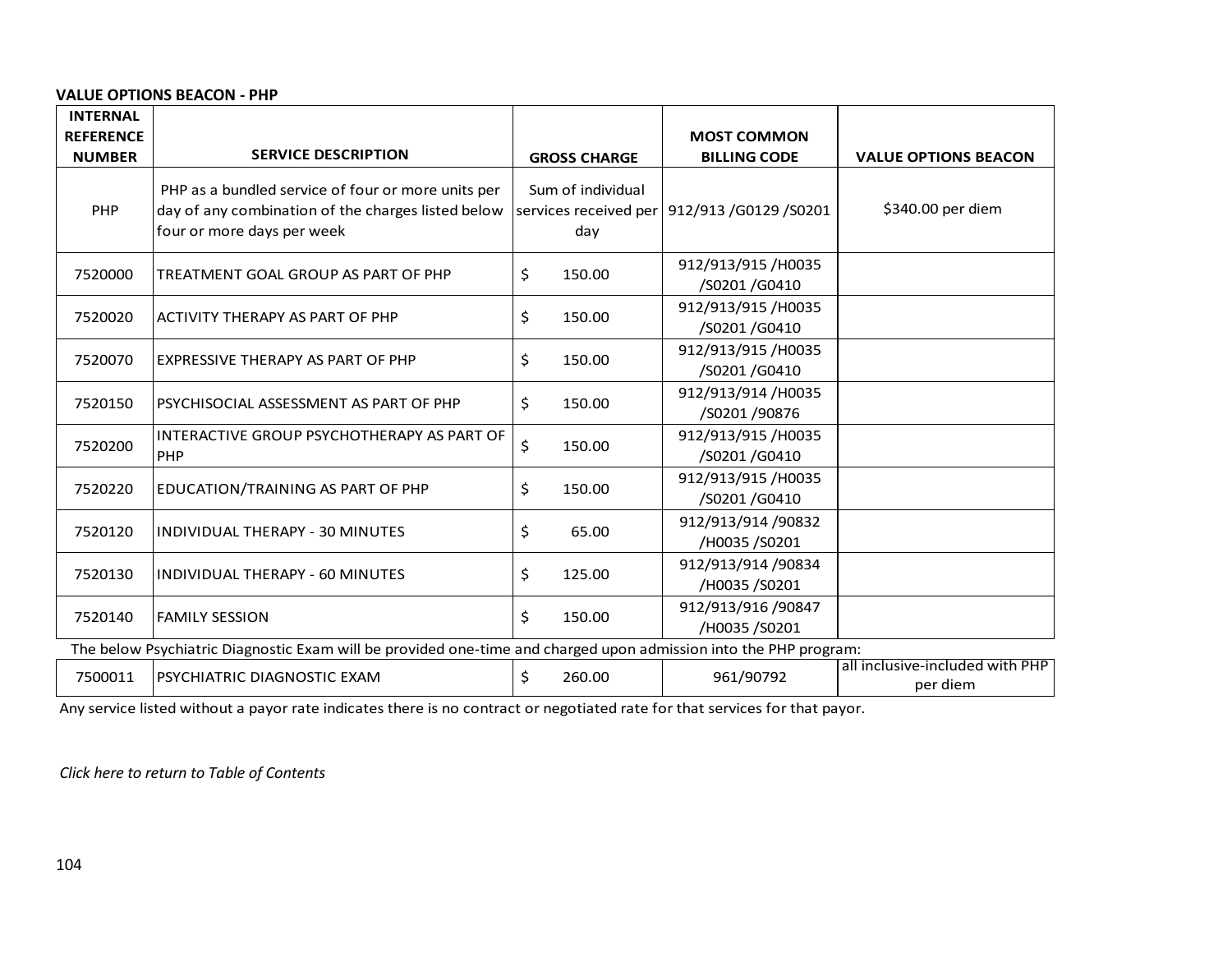# **CENTRAL PA TEAMSTERS - INPATIENT**

| <b>INTERNAL</b><br><b>REFERENCE</b><br><b>NUMBER</b> | <b>SERVICE DESCRIPTION</b>                                                                                                                                   |    | <b>GROSS CHARGE</b> | <b>MOST COMMON</b><br><b>BILLING CODE</b> | <b>CENTRAL PA TEAMSTERS</b>                 |
|------------------------------------------------------|--------------------------------------------------------------------------------------------------------------------------------------------------------------|----|---------------------|-------------------------------------------|---------------------------------------------|
| 1000010                                              | <b>INPATIENT PSYCH ROOM &amp; BOARD</b>                                                                                                                      |    | \$1400 per diem     | 124                                       | Single case agreement                       |
|                                                      | One or both of the below Psychiatric Eval or Exam services may be provided and charged upon admission:                                                       |    |                     |                                           |                                             |
| 7500011                                              | PSYCHIATRIC DIAG EXAM                                                                                                                                        | \$ | 260.00              | 961/90792                                 | all inclusive-included with<br>R&B per diem |
| 7500012                                              | PSYCHIATRIC EVAL W/MEDICAL SERVICES                                                                                                                          | Ś. | 260.00              | 961/90792                                 | all inclusive-included with<br>R&B per diem |
|                                                      | One of the below Initial Hospital Care services (as determined by physician) will be provided and charged upon admission                                     |    |                     |                                           |                                             |
| 7500075                                              | <b>INIT HOSP CARE -30</b>                                                                                                                                    | \$ | 200.00              | 961/99221                                 | all inclusive-included with<br>R&B per diem |
| 7500076                                              | <b>INIT HOSP CARE - 50</b>                                                                                                                                   | \$ | 250.00              | 961/99222                                 | all inclusive-included with<br>R&B per diem |
| 7500077                                              | <b>INIT HOSP CARE - 70</b>                                                                                                                                   | Ś. | 300.00              | 961/99223                                 | all inclusive-included with<br>R&B per diem |
|                                                      | One of the below services will be provided and billed daily from the second day of admission through<br>discharges as determined by the providing physician: |    |                     |                                           |                                             |
| 7500050                                              | SUBSEQUENT HOSP CARE 15-24 MINUTES                                                                                                                           | \$ | 100.00              | 961/99231                                 | all inclusive-included with<br>R&B per diem |
| 7500060                                              | SUBSEQUENT HOSP CARE 25-34 MINUTES                                                                                                                           | \$ | 150.00              | 961/99232                                 | all inclusive-included with<br>R&B per diem |
| 7500070                                              | SUBSEQUENT HOSP CARE 35+ MINUTES                                                                                                                             | Ś. | 200.00              | 961/99232                                 | all inclusive-included with<br>R&B per diem |
|                                                      | One of the below services will be provided and charged upon inpatient discharge                                                                              |    |                     |                                           |                                             |
| 7500020                                              | DISCHARGE VISIT 30 MIN OR LESS                                                                                                                               | \$ | 150.00              | 961/99238                                 | all inclusive-included with<br>R&B per diem |
| 7500030                                              | DISCHARGE VISIT 31+ MINUTES                                                                                                                                  | \$ | 250.00              | 961/99239                                 | all inclusive-included with<br>R&B per diem |

Any service listed without a payor rate indicates there is no contract or negotiated rate for that services for that payor.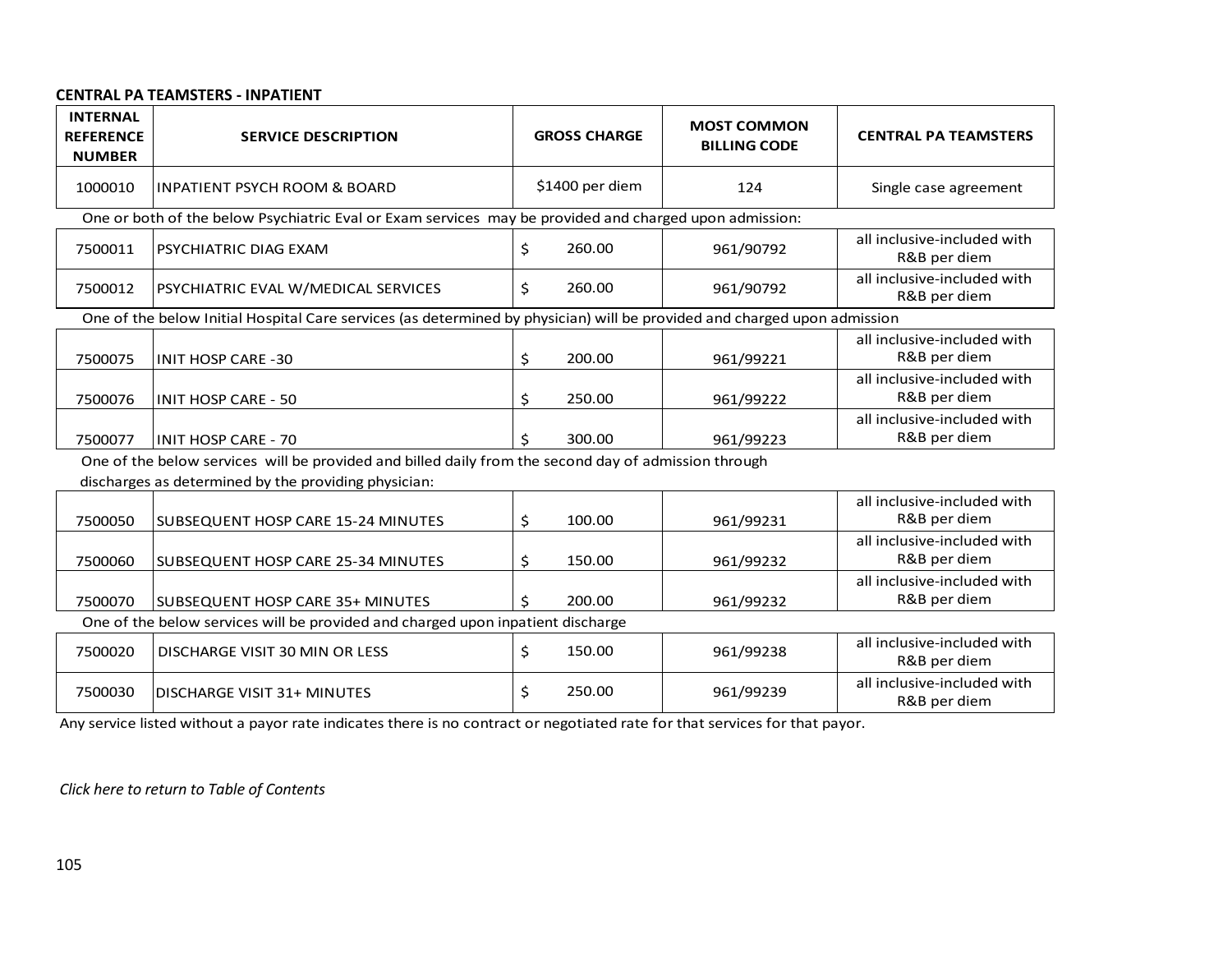# **CENTRAL PA TEAMSTERS - PHP**

| <b>INTERNAL</b>                                                                                                  |                                                                                                                                        |                          |                                                 |                             |  |  |  |  |
|------------------------------------------------------------------------------------------------------------------|----------------------------------------------------------------------------------------------------------------------------------------|--------------------------|-------------------------------------------------|-----------------------------|--|--|--|--|
| <b>REFERENCE</b><br><b>NUMBER</b>                                                                                | <b>SERVICE DESCRIPTION</b>                                                                                                             | <b>GROSS CHARGE</b>      | <b>MOST COMMON</b><br><b>BILLING CODE</b>       | <b>CENTRAL PA TEAMSTERS</b> |  |  |  |  |
| PHP                                                                                                              | PHP as a bundled service of four or more units per<br>day of any combination of the charges listed below<br>four or more days per week | Sum of individual<br>day | services received per   912/913 / G0129 / S0201 |                             |  |  |  |  |
| 7520000                                                                                                          | TREATMENT GOAL GROUP AS PART OF PHP                                                                                                    | Ś.<br>150.00             | 912/913/915/H0035<br>/S0201 /G0410              |                             |  |  |  |  |
| 7520020                                                                                                          | ACTIVITY THERAPY AS PART OF PHP                                                                                                        | \$<br>150.00             | 912/913/915/H0035<br>/S0201 /G0410              |                             |  |  |  |  |
| 7520070                                                                                                          | <b>EXPRESSIVE THERAPY AS PART OF PHP</b>                                                                                               | \$<br>150.00             | 912/913/915/H0035<br>/S0201 /G0410              |                             |  |  |  |  |
| 7520150                                                                                                          | PSYCHISOCIAL ASSESSMENT AS PART OF PHP                                                                                                 | \$<br>150.00             | 912/913/914 /H0035<br>/S0201 /90876             |                             |  |  |  |  |
| 7520200                                                                                                          | INTERACTIVE GROUP PSYCHOTHERAPY AS PART OF<br>PHP                                                                                      | \$<br>150.00             | 912/913/915/H0035<br>/S0201 /G0410              |                             |  |  |  |  |
| 7520220                                                                                                          | EDUCATION/TRAINING AS PART OF PHP                                                                                                      | \$<br>150.00             | 912/913/915/H0035<br>/S0201 /G0410              |                             |  |  |  |  |
| 7520120                                                                                                          | INDIVIDUAL THERAPY - 30 MINUTES                                                                                                        | \$<br>65.00              | 912/913/914 /90832<br>/H0035 /S0201             |                             |  |  |  |  |
| 7520130                                                                                                          | INDIVIDUAL THERAPY - 60 MINUTES                                                                                                        | \$<br>125.00             | 912/913/914 /90834<br>/H0035 /S0201             |                             |  |  |  |  |
| 7520140                                                                                                          | <b>FAMILY SESSION</b>                                                                                                                  | \$<br>150.00             | 912/913/916 /90847<br>/H0035 /S0201             |                             |  |  |  |  |
| The below Psychiatric Diagnostic Exam will be provided one-time and charged upon admission into the PHP program: |                                                                                                                                        |                          |                                                 |                             |  |  |  |  |
| 7500011                                                                                                          | PSYCHIATRIC DIAGNOSTIC EXAM                                                                                                            | \$<br>260.00             | 961/90792                                       |                             |  |  |  |  |

Any service listed without a payor rate indicates there is no contract or negotiated rate for that services for that payor.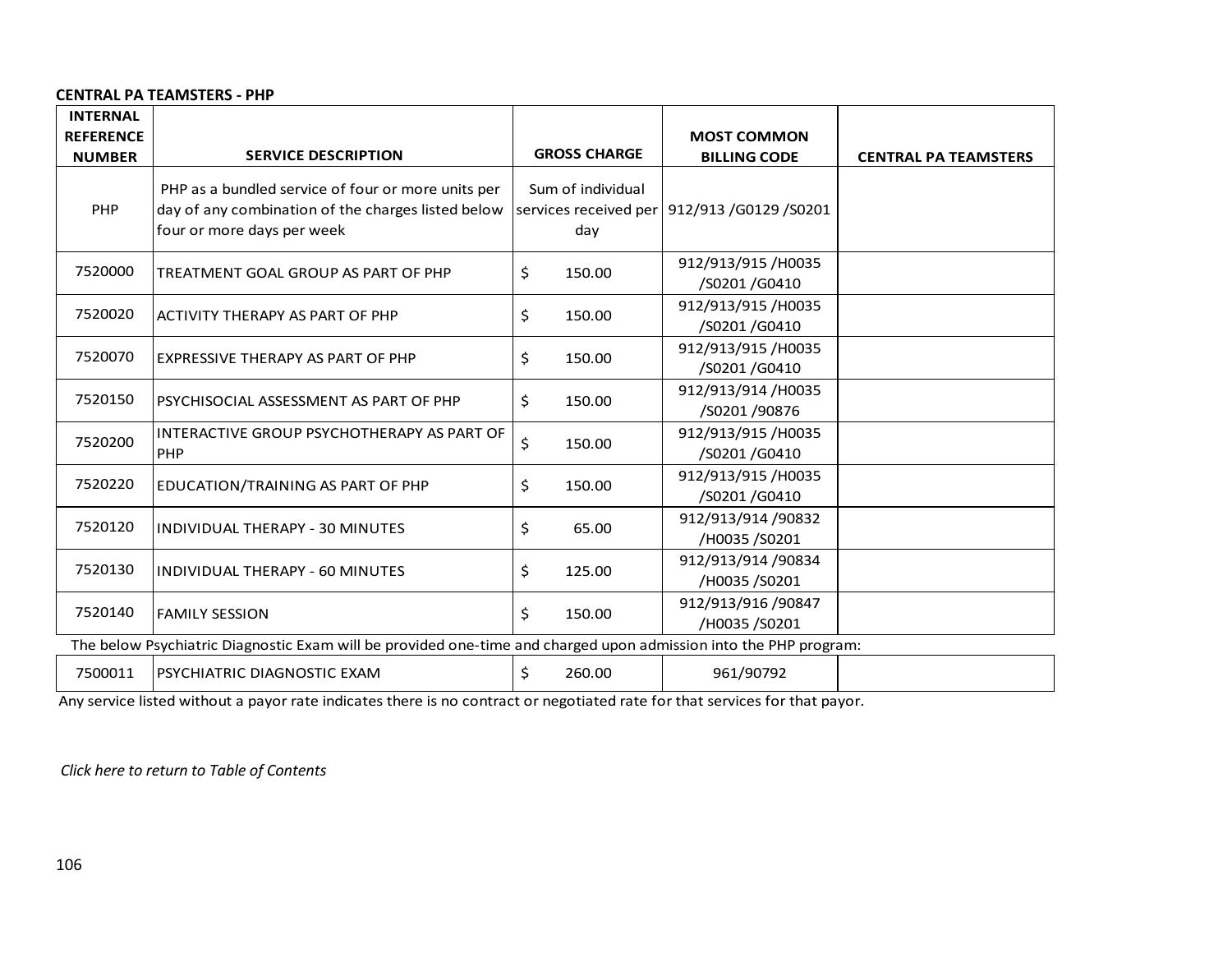## **GEISINGER HEALTH PLAN - INPATIENT**

| <b>INTERNAL</b><br><b>REFERENCE</b><br><b>NUMBER</b>                                                                     | <b>SERVICE DESCRIPTION</b>              | <b>GROSS CHARGE</b> |        | <b>MOST COMMON</b><br><b>BILLING CODE</b> | <b>GEISINGER HEALTH PLAN</b> |  |  |  |  |
|--------------------------------------------------------------------------------------------------------------------------|-----------------------------------------|---------------------|--------|-------------------------------------------|------------------------------|--|--|--|--|
| 1000010                                                                                                                  | <b>INPATIENT PSYCH ROOM &amp; BOARD</b> | \$1400 per diem     |        | 124                                       | <b>DRG</b>                   |  |  |  |  |
| One or both of the below Psychiatric Eval or Exam services may be provided and charged upon admission:                   |                                         |                     |        |                                           |                              |  |  |  |  |
| 7500011                                                                                                                  | PSYCHIATRIC DIAG EXAM                   | \$                  | 260.00 | 961/90792                                 |                              |  |  |  |  |
| 7500012                                                                                                                  | PSYCHIATRIC EVAL W/MEDICAL SERVICES     | \$                  | 260.00 | 961/90792                                 |                              |  |  |  |  |
| One of the below Initial Hospital Care services (as determined by physician) will be provided and charged upon admission |                                         |                     |        |                                           |                              |  |  |  |  |
| 7500075                                                                                                                  | <b>INIT HOSP CARE -30</b>               | \$                  | 200.00 | 961/99221                                 |                              |  |  |  |  |
| 7500076                                                                                                                  | <b>INIT HOSP CARE - 50</b>              | \$                  | 250.00 | 961/99222                                 |                              |  |  |  |  |
| 7500077                                                                                                                  | <b>INIT HOSP CARE - 70</b>              | Ś.                  | 300.00 | 961/99223                                 |                              |  |  |  |  |
| One of the below services will be provided and billed daily from the second day of admission through                     |                                         |                     |        |                                           |                              |  |  |  |  |
| discharges as determined by the providing physician:                                                                     |                                         |                     |        |                                           |                              |  |  |  |  |
| 7500050                                                                                                                  | SUBSEQUENT HOSP CARE 15-24 MINUTES      | \$                  | 100.00 | 961/99231                                 |                              |  |  |  |  |
| 7500060                                                                                                                  | SUBSEQUENT HOSP CARE 25-34 MINUTES      | \$                  | 150.00 | 961/99232                                 |                              |  |  |  |  |
| 7500070                                                                                                                  | <b>SUBSEQUENT HOSP CARE 35+ MINUTES</b> | Ś.                  | 200.00 | 961/99232                                 |                              |  |  |  |  |
| One of the below services will be provided and charged upon inpatient discharge                                          |                                         |                     |        |                                           |                              |  |  |  |  |
| 7500020                                                                                                                  | DISCHARGE VISIT 30 MIN OR LESS          | \$                  | 150.00 | 961/99238                                 |                              |  |  |  |  |
| 7500030                                                                                                                  | <b>DISCHARGE VISIT 31+ MINUTES</b>      | \$                  | 250.00 | 961/99239                                 |                              |  |  |  |  |

Any service listed without a payor rate indicates there is no contract or negotiated rate for that services for that payor.